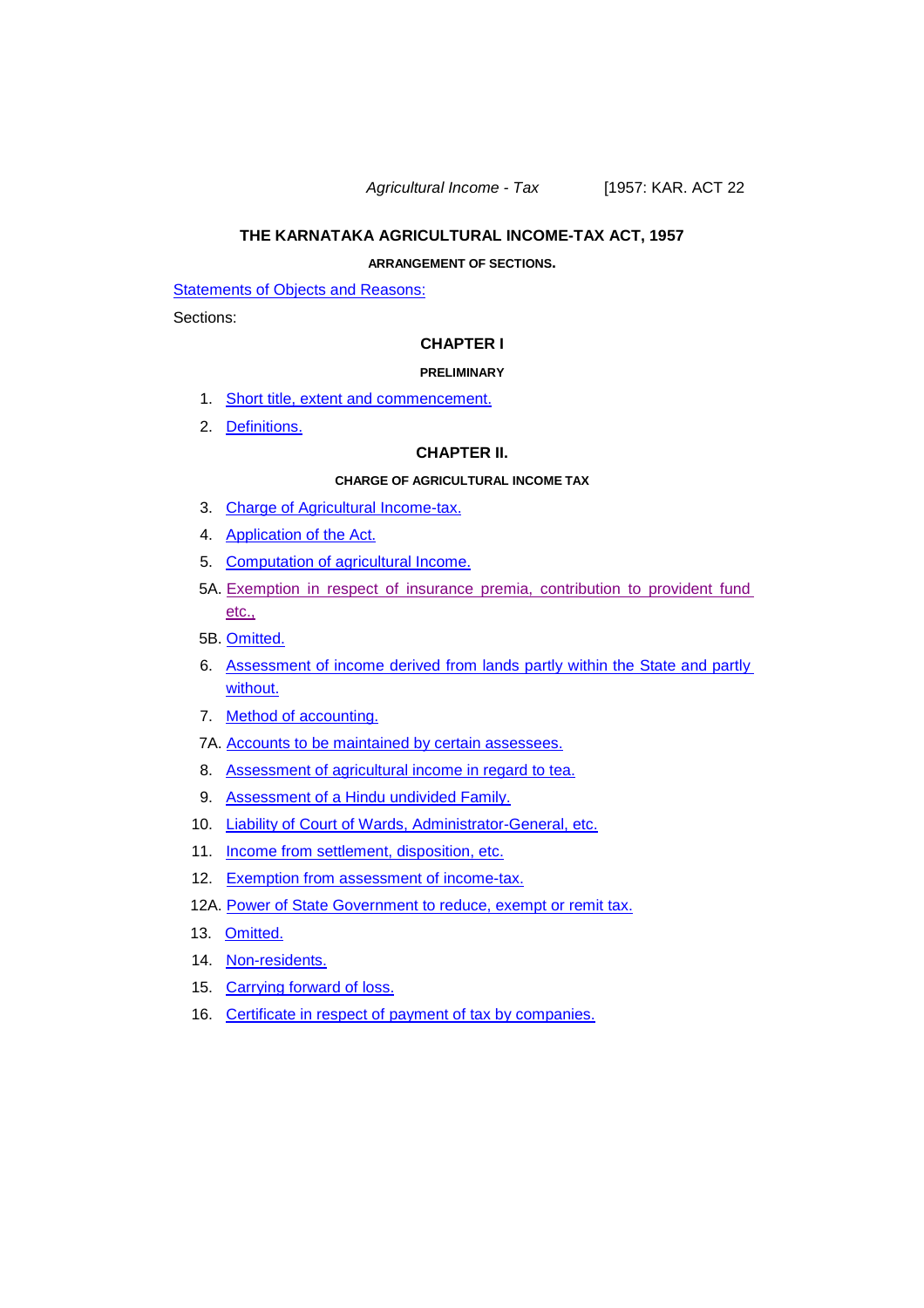### **CHAPTER III.**

### **INCOME TAX AUTHORITIES**

- 17. **[Income-tax](#page-44-1) Authorities.**
- 17A. Powers [of Commissioner](#page-46-0) to transfer cases.

### **CHAPTER IV.**

#### **RETURN OF INCOME ASSESSMANT, ETC**

- 18. Return [of income.](#page-46-1)
- 19. [Assessment](#page-49-0) of income.
- 19A. [Omitted.](#page-50-0)
	- 19B. [Omitted.](#page-50-1)
	- 19C. [Omitted.](#page-50-2)
	- 19D. Time limit for completion of assessments and [re-assessments](#page-50-3)
	- 20. Power to make provisional assessment in advance of regular [assessment.](#page-51-0)
	- 21. Cancellation [of assessment](#page-52-0) in certain cases.
	- 22. Penalty [for concealment](#page-52-1) of income.
	- 23. Power to assess individual members of certain [associations.](#page-54-0)
	- 24. [Tax of deceased](#page-54-1) person payable by representative.
	- 25. [Effect of transfer](#page-55-0) of land.
	- 26. [Assessment in case of discontinued company, firm or association of](#page-56-0)  [dissolved](#page-56-0) firm.
	- 27. Liability in case [of discontinued](#page-58-0) firm or association.
	- 28. Change in constitution [of a firm and](#page-58-1) succession to business.
	- 29. [Omitted.](#page-59-0)
	- 29A. [Omitted.](#page-59-1)
- 29B. [Omitted.](#page-59-2)
- 30. Assessment [after partition](#page-59-3) of a Hindu undivided family.
- 31. Notice [of demand.](#page-61-0)
- 32. Appeal against [assessment.](#page-61-1)
- 32A. Revisional powers of the Deputy [Commissioner](#page-63-0)
- 33. Appeal against order of refusal [to refund.](#page-63-1)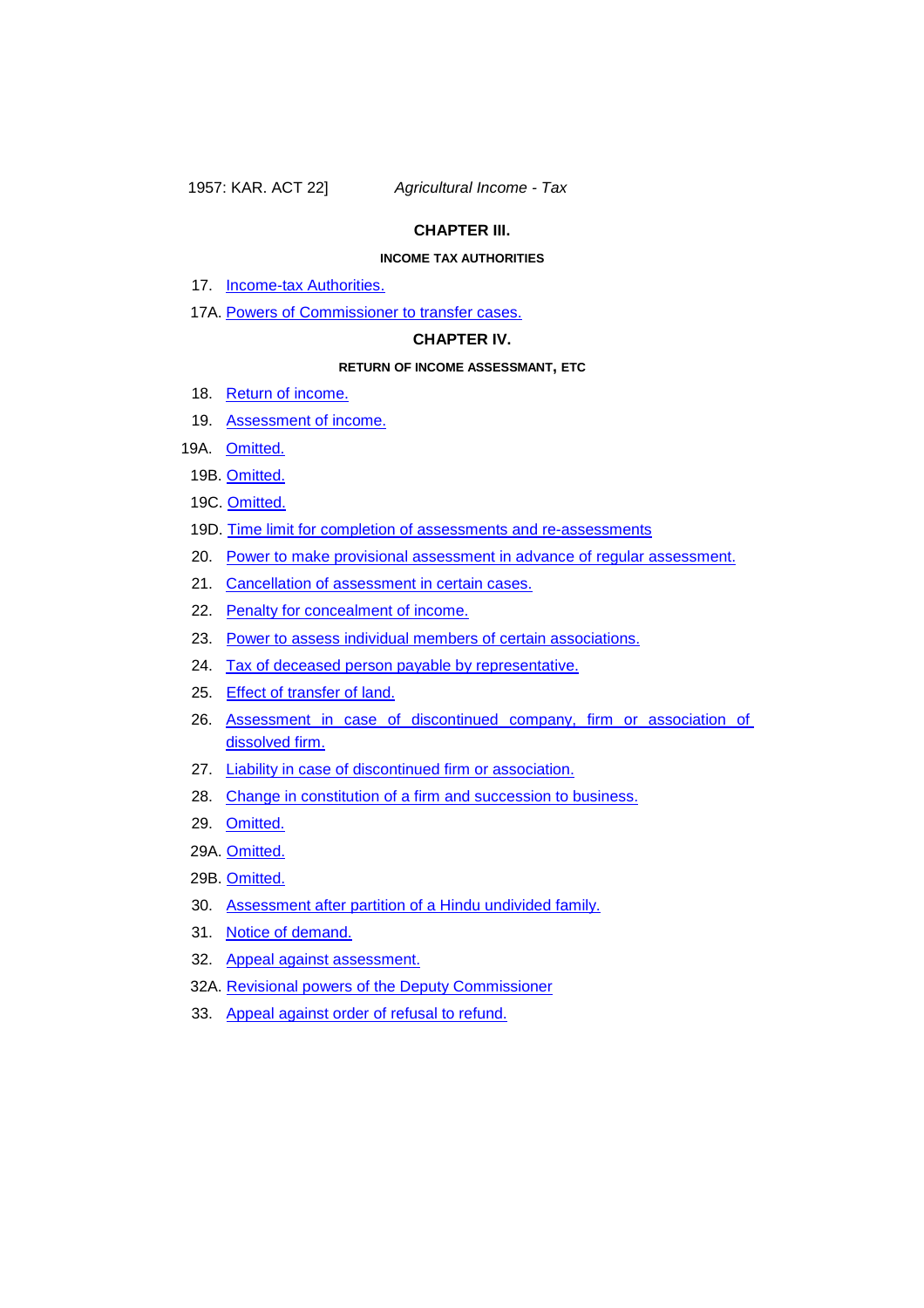*Agricultural Income - Tax* [1957: KAR. ACT 22

- 34. Appeal to the [Appellate](#page-63-2) Tribunal.
- 35. Revision by Additional [Commissioner](#page-66-0) of orders prejudicial to revenue.
- 35A. Revision by [Commissioner](#page-67-0) of orders prejudicial to revenue
	- 36. Income escaping [assessment.](#page-67-1)
	- 37. [Rectification](#page-68-0) of mistakes.
	- 38. Power to take [evidence](#page-68-1) on oath, etc.
	- 39. Power to call [for information.](#page-69-0)
	- 40. Assessee not to recover rent in [excess of that mentioned](#page-69-1) in rent-roll, etc.

### **CHAPTER V.**

### **RECOVERY OF TAX AND PENALTIES**

- 41. [Tax when](#page-70-0) payable.
- 41A. Payment [of interest](#page-71-0)
	- 42. Mode and time [of recovery.](#page-71-1)
	- 43. Right, title and interest in property sold [for arrears](#page-73-0) of tax in certain cases.
- 43A. Recovery [of tax from certain](#page-73-1) other persons.
	- 44. Recovery [of penalties.](#page-74-0)

### **CHAPTER VI.**

### **REFUNDS**

- 45. [Refunds.](#page-75-0)
- 45A. Power [to withhold](#page-75-1) refund in certain cases
	- 46. Refunds [admissible](#page-76-0) under the Rules.
	- 47. Power [to set off amount](#page-76-1) of refund against tax remaining payable.
	- 48. Power of [representative](#page-76-2) of deceased person or persons disabled to make claim on his [behalf.](#page-76-2)
	- 49. Limitation of claims [for refund.](#page-76-3)

#### **CHAPTER VII.**

### **OFFENCES AND PENALTIES**

- 50. False statements in [declaration.](#page-76-4)
- 51. Failure to furnish return or to supply [information.](#page-77-0)
- 52. Prosecution to be at the instance of the Joint [Commissioner.](#page-77-1)
- 53. Disclosure [of information](#page-77-2) respecting assessees.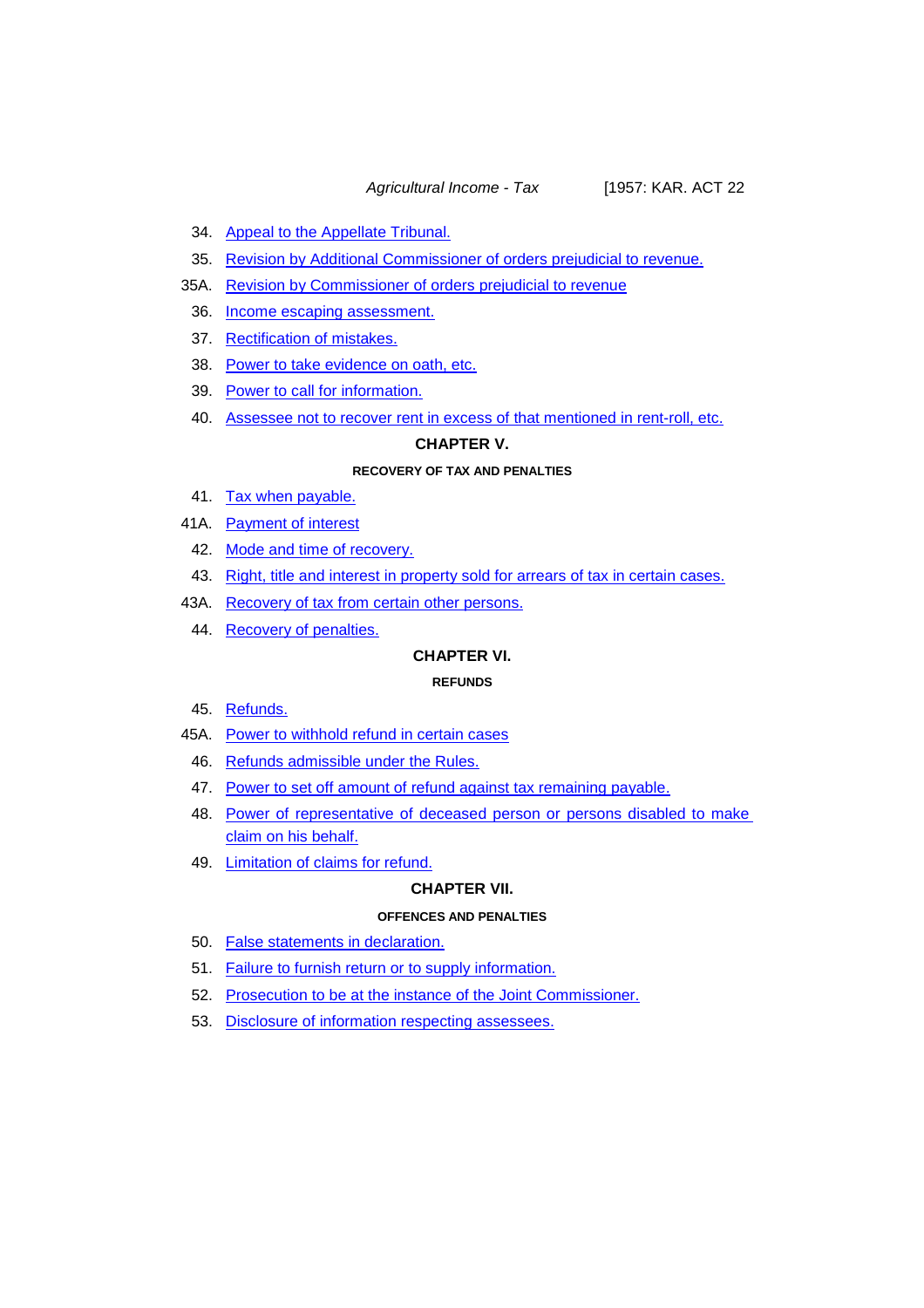### **CHAPTER VIIA.**

### **SUPER TAX [OMITTED]**

### **CHAPTER VIII.**

#### **MISCELLANEOUS**

- 54. Place [of assessment.](#page-78-0)
- 55. [Revision](#page-79-0) by High Court.
- 56. Petitions and applications to be [heard by a Bench](#page-81-0) of the High Court.
- 57. Appearance by authorised [representative.](#page-81-1)
- 58. [Receipt](#page-82-0) to be given.
- 59. [Indemnity.](#page-82-1)
- 60. Manner of service [of notices.](#page-82-2)
- 61. Power to grant extension of time [for returns,](#page-83-0) etc.
- 62. Power to inspect registers of members [of company,](#page-83-1) etc.
- 62A. [Offences by](#page-83-2) companies
	- 63. Power [to make rules.](#page-84-0)
	- 64. Bar of suits in Civil [Courts.](#page-85-0)
	- 65. [Computation](#page-85-1) of period of limitation.
	- 66. [Omitted](#page-85-2)
	- 67. [Omitted.](#page-85-3)
	- 68. Amendment of Madras [Act XIX of 1954.](#page-86-0)
	- 69. Repeal and [Savings.](#page-86-1)
	- 70. Power to remove [difficulties.](#page-87-0) **[Schedule](#page-88-0)**

[Schedule-A](#page-88-1)

**\* \* \* \***

### **STATEMENTS OF OBJECTS AND REASONS**

**I**

<span id="page-3-0"></span>**Act 22 of 1957.-** At present, different sets of laws on agricultural income tax operate in the integrated areas of the new State, except in the Bombay area, where there is no law on the subject. As there is no uniformity now in the rates of tax levied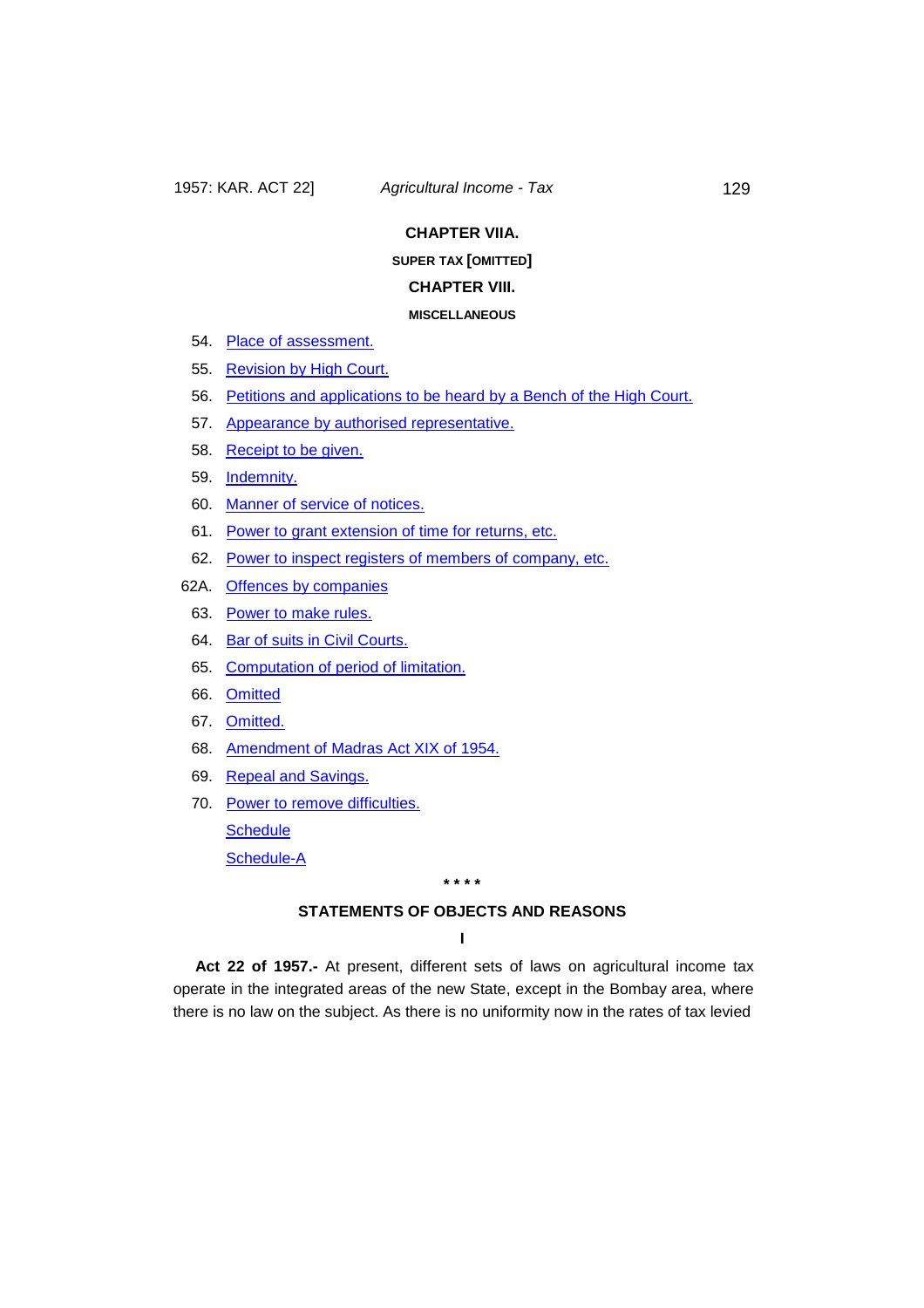### 130 *Agricultural Income - Tax* [1957: KAR. ACT 22

and on the procedure followed for the assessment and collection of tax, it has been considered expedient to consolidate and amend the laws regarding the levy of tax on agricultural incomes in the new State of Mysore. Hence this Bill.

2. It is proposed to tax only the commercial crops mentioned in the Bill. The tax will be on the net annual income and not on the gross income. No tax will be levied on income derived from holdings of an extent less than those specified in the Bill. Provision has also been made for composition of the tax by persons having agricultural holdings not exceeding the specified maxima. The annexed statement shows the maximum extent of agricultural holdings which will be exempt from tax and the maxima for purposes of composition, in respect of the classes of crops mentioned therein.

| <b>STATEMENT</b> |                                       |          |              |  |
|------------------|---------------------------------------|----------|--------------|--|
| Class            | Names of crops                        | Maximum  | Maximum      |  |
| of               |                                       | acreage  | acreage upto |  |
| Land             |                                       | exempt   | composition  |  |
|                  |                                       | from tax | will be      |  |
|                  |                                       |          | permitted    |  |
| L                | Ganja and Grapes                      | 2 acres  | 4 acres      |  |
| Ш                | Linaloe                               | 3 acres  | 6 acres      |  |
| Ш                | Areca, Chillies (irrigated), Potato   |          |              |  |
|                  | (irrigated), Mulberry (irrigated),    |          |              |  |
|                  | Sugarcane, Ginger, Turmeric,          |          |              |  |
|                  | Virginia, Tobacco and Plantain        |          |              |  |
|                  | (irrigated).                          | 4 acres  | 8 acres      |  |
| IV.              | Chillies (un-irrigated), Potato,      |          |              |  |
|                  | Garlic, Onion, Cotton (irrigated),    |          |              |  |
|                  | Cocoanut, Plantain (un-irrigated) and |          |              |  |
|                  | tobacco other than virginia tobacco   | 10 acres | 20 acres     |  |
| V                | Coffee, Tea, Mulberry (un-irrigated), |          |              |  |
|                  | Cardamom, Pepper, Orange and rubber.  | 15 acres | 30 acres     |  |
| VI               | Coriander, Sesamum and Mango          | 25 acres | 100 acres    |  |
| VII              | Groundnut and Cotton                  | 30 acres | 100 acres    |  |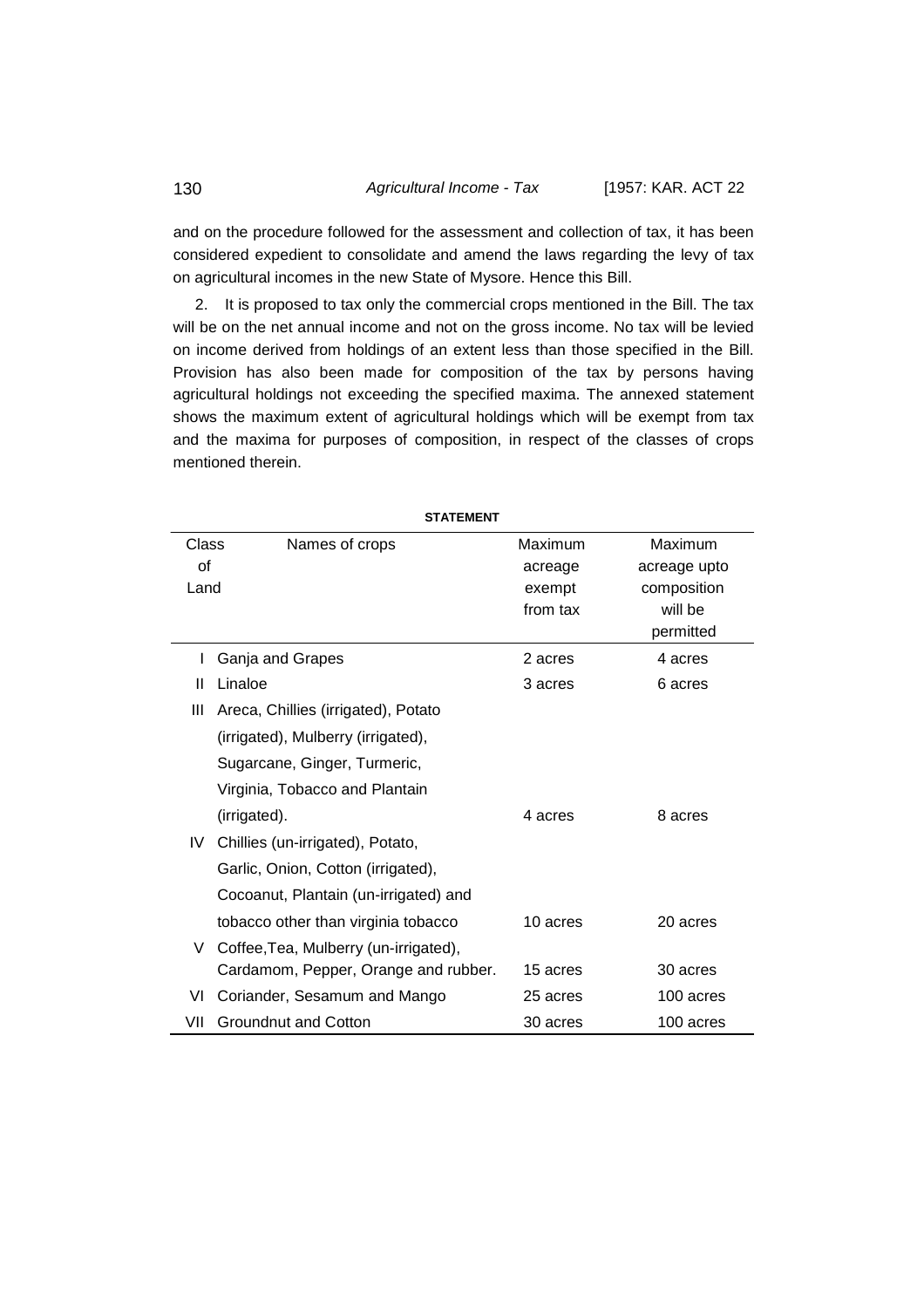Hence the Bill.

(Published in the Karnataka Gazette (Extraordinary), Part IV-2A, dated 17th June 1957, as No. 178, p. 47.)

**II**

**Amending Act 25 of 1962.**—In the light of certain decision of the Mysore High Court, it is considered necessary to amend the sections 2(1) (*v*), 36 and 69 of the Mysore Agricultural Income-Tax Act, 1957. It is also necessary to clarify the provision relating to Hindu undivided families and Aliyasantana and Marumakathayam families referred to in the first proviso to Part I of the Schedule. Hence this Bill.

(Published in the Karnataka Gazette (Extraordinary), PArt IV-2A, dated 27th April 1962, as No. 83, p. 5.)

**III**

**Amending Act 31 of 1962.**— The State Government are committed to raise a sum of Rs. 42 crores for the Third Five Year Plan by additional taxation. In order to meet the commitments of the schemes in the Second Five Year Plan and Implementation of schemes in the Third Five Year Plan, the resources of the State have to be augmented. The Mysore Resources and Economy Committee have made certain recommendations for this purpose. With reference to levy of agricultural income-tax they have inter alia made the following recommendations:-

(i) all agricultural income and not only income from plantation and selected commercial crops, should be brought within the purview of the Agricultural Incometax Act;

(ii) the extent-limit for exemption under the Agricultural Income-Tax Act may be done away with, and the whole of Part II of the Schedule to the Act, as well as sections 66 and 67 deleted;

(iii) the rates of tax in Part I of the Schedule may be raised in respect of income of slabs above Rs. 10,000;

(iv) agricultural income of companies should be taxed at the highest rate of 40nP. per rupees;

(v) super tax on agricultural income may be levied at the rates proposed, on the income of persons other than companies, in excess of Rs. 25,000, and on the entire income of companies.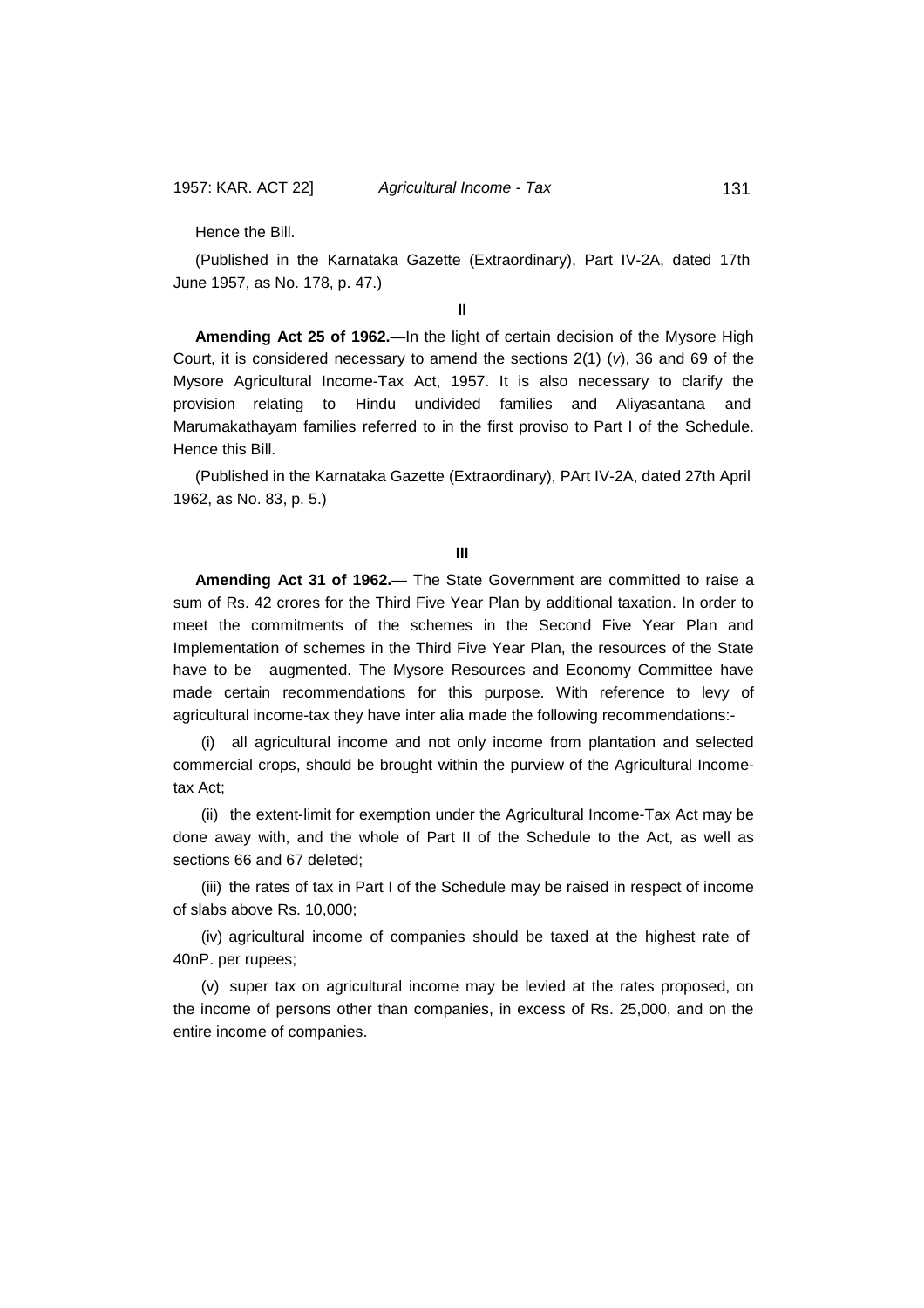#### 132 *Agricultural Income - Tax* [1957: KAR. ACT 22

It is proposed to implement with certain variations, the recommendations of the Committee. Hence this Bill. It is proposed to levy agricultural income-tax on all agricultural income and to levy super tax on persons deriving an income of more than Rs. 25,000. As regards the rates of tax, it is considered desirable to enhance the rate, and in respect of companies to levy agricultural income tax at 40nP. per rupee and super tax on income above rupees one lakh. As the scheme of composition provided in section 66 and 67 are intended to help small holders who cannot maintain accounts, it is considered desirable to retain these provisions. The rate of lumpsum payable by way of composition is however proposed to be increased to five rupees per acre of the eighth class of land, and the formula for determining equivalent extents of different classes of land is also proposed to be modified, twenty acres of the eighth class of land being treated as equivalent to one acre of the first class of land.

(Published in the Mysore Gazette (Extraordinary) Part IV- 2A dated 27-8-1962, as No. 7)

**IV**

**Amending Act 29 of 1963.**—According to the Mysore Agricultural Income Tax Act, 1957, the appellate and revisional powers against orders of assessing authorities are exercisable by the Departmental officers. As in the Mysore Sales Tax Act, it is considered desirable to entrust the second appellate power to the Appellate Tribunal constituted under the Mysore Sales Tax Act, and divest the Commissioner of appellate and revisional powers, retaining with him only the powers to revise orders prejudicial to the revenue. This will give better facilities to the assesses and some relief to the Commissioner who can devote more time to the proper administration and enforcement of the Act.

Certain assessments made in agricultural income derived from timber have been held to be not permissible under the Act. It is therefore proposed to include 'timber' among the commercial crops with retrospective effect. It is also considered desirable to include castor, karad, mustard and nigar among the commercial crops with effect from the commencement of the present financial year.

In a recent decision of the High Court it has been held that in the case of a firm liable to tax, the amount paid as remuneration to a partner of the firm can be deducted from the agricultural income as expenditure incurred for the purpose of deriving the agricultural income under section 5 of the Act. It is considered necessary to provide that such payments cannot be deducted for purposes of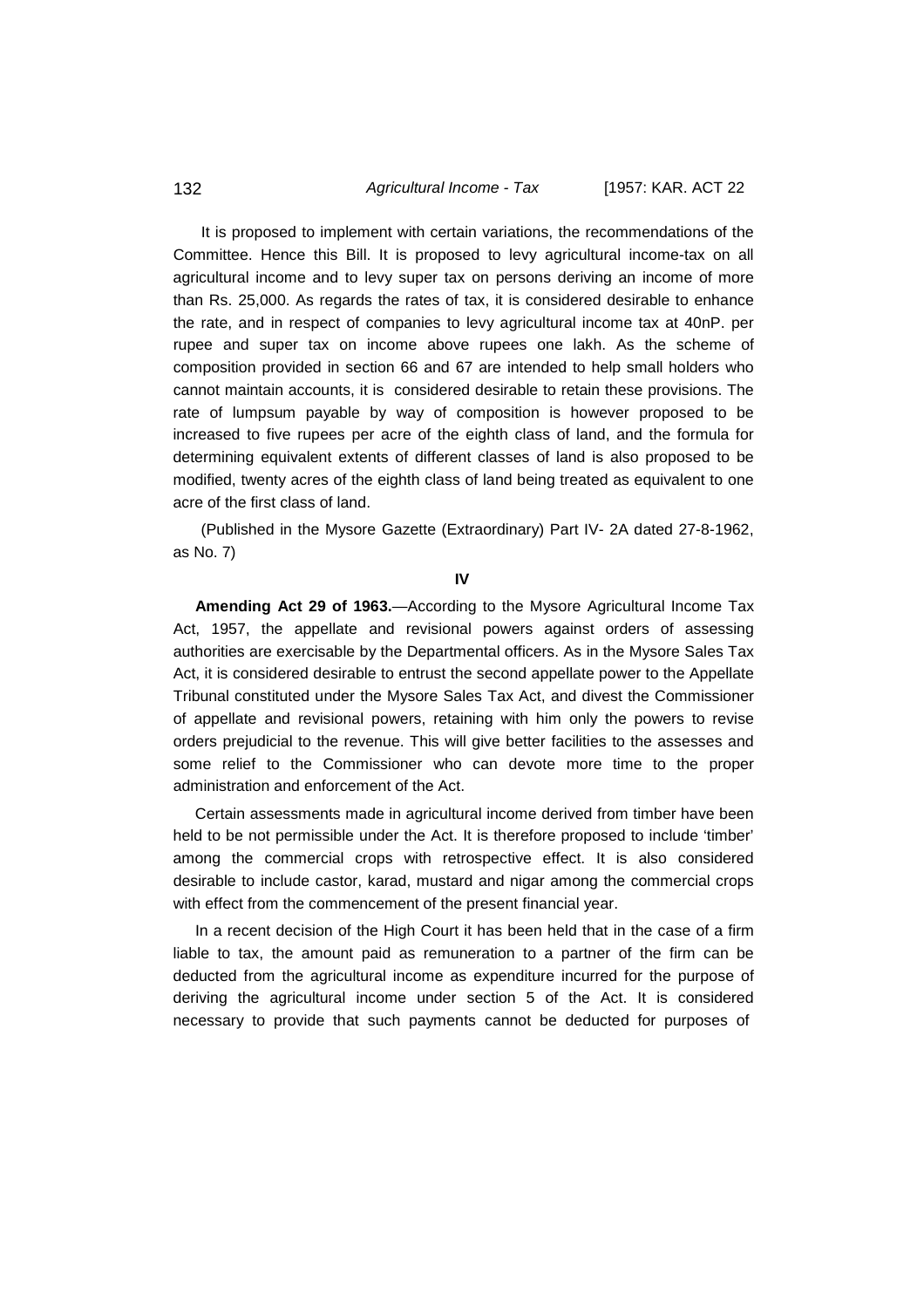determining the taxable agricultural income. In another decision, the High Court has held that the expenditure laid out or expended for the cultivation, upkeep or maintenance of immature plants can also be deducted from the agricultural income. It is considered necessary to provide that such deduction is not permissible. Section 5 of the Act is therefore proposed to amended.

It is considered necessary to make it clear that for purposes of giving exemption from tax, amounts paid for a charitable purpose will include payments made to institutions financed wholly or in part by Government or a local authority whether owned by the Government or a local authority or not. The explanation to section 12 is therefore proposed to be amended.

The other amendments proposed are intended to remove difficulties noticed in the working of the Act.

The provisions made in the Bill do not involve any additional expenditure from the Consolidated Fund of the State.

(Obtained from file LAW 42 LGN 63.)

### **V**

**Amending Act 28 of 1964.**—It is considered necessary to amend section 5 of the Mysore Agricultural Income-Tax Act, 1957, to give effect to the following, namely:—

1. Clause (*k*) is proposed to be amended on the lines of similar provisions contained in the Income-Tax Act, 1961, giving discretion to the Agricultural Income-Tax Officer to decide whether an expenditure which results directly or indirectly in the provision of any remuneration or benefit or amenity to a Director or to a person who has a substantial interest in the company or to a relative of the Director or such person, as the case may be, is excessive or unreasonable having regard to the needs of the company and the benefits derived by, or accruing to, the company.

2. As it is necessary that expenditure incurred for construction of building for providing amenities for labourers under the Plantations Labour Act, should be considered for purposes of allowing deductions in the calculation of assessable agricultural income, a definition of "building" is proposed to be inserted in Explanation 1.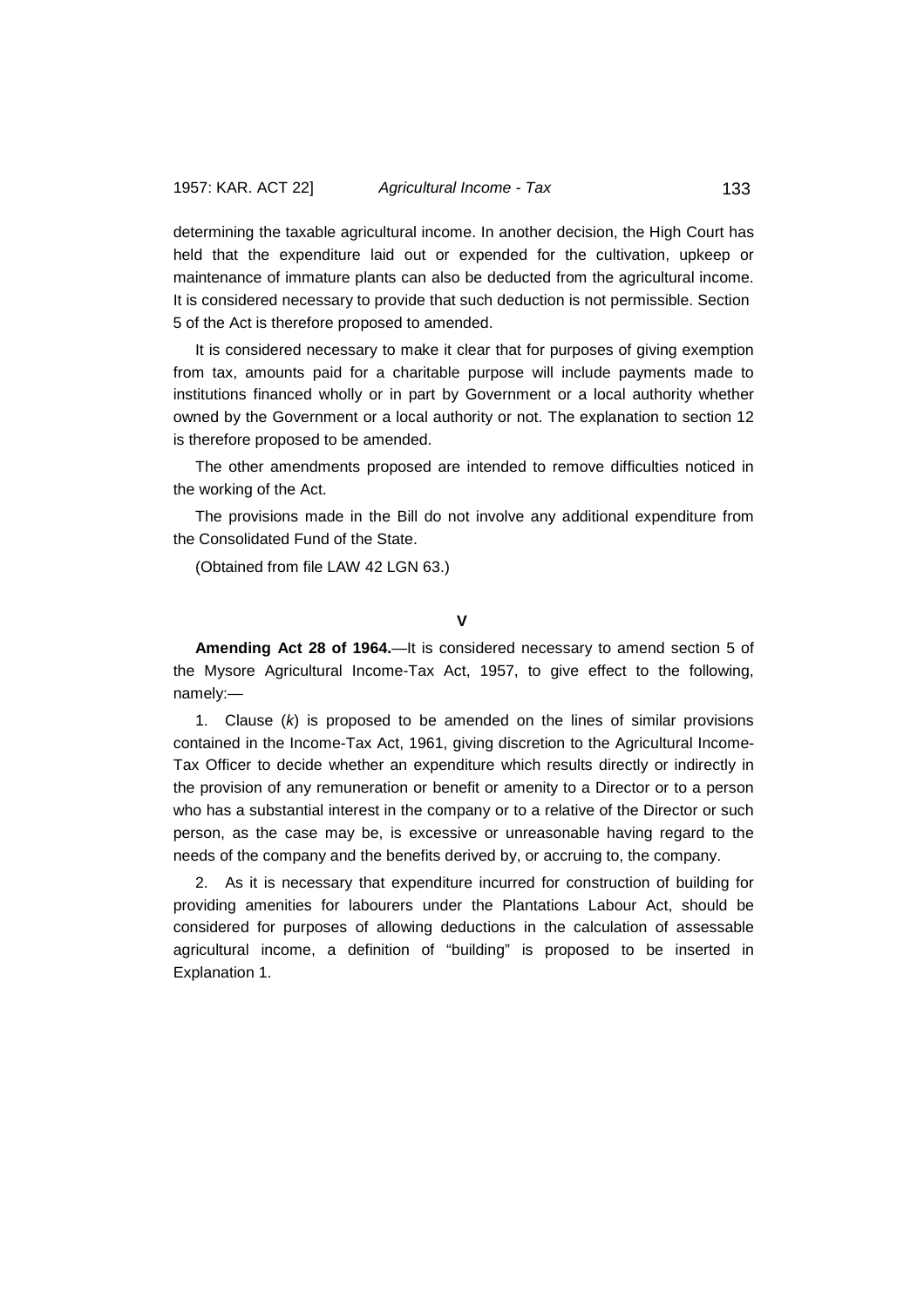#### 134 *Agricultural Income - Tax* [1957: KAR. ACT 22

3. It is considered that a provision should be made in the Act itself to allow deductions of ten per cent of expenditure incurred exclusively on new cultivation of areca or coffee plants or on the maintenance of plants of areca or coffee.

Hence this Bill.

As no expenditure is involved, financial memorandum is not given. There is also no delegated legislation.

(Published in the Karnataka Gazette (Extraordinary), Part IV-2A dated 16th June 1964, as No. 148, p. 4.)

# **VI**

### **Amending Act 29 of 1976.**— Not available

### **VII**

**Amending Act 14 of 1983.**—The Karnataka Agricultural Income-Tax (Amendment) Act, 1976 came into force on 1st Aril, 1975. With this amendment, the original scheme contemplated in the Karnataka Agricultural Income-Tax Act, 1957, was modified. According to the provisions that were in force prior to 1st April, 1975, agricultural income-tax was being levied on plantation crops and commercial crops. On account of the amendment in 1976, all agricultural income, irrespective of crops grown became liable to tax and the concept of commercial crop was removed.

In fulfillment of the assurances given by the then Finance Minister on 10th March 1980, in his budget speech for 1980-81 and also confirmed by the then Chief Minister on the floor of the Legislative Assembly and Legislative Council on 31st July 1980 to exempt the income from all dry and non-commercial crops from the levy of agricultural income-tax, a Bill to amend the relevant provisions of the said Act as cleared by the Joint Select Committee was presented in the Legislative Assembly on 29th March 1982.

Meanwhile, the recommendations of the Karnataka Taxation Review Committee (1981) headed by Professor I. S. Gulati were received. The Committee suggested confining agricultural income-tax only to plantation crops. Accordingly, Government decided to grant further relief to the agricultural community by exempting agricultural income-tax on all incomes from agricultural crops other than plantation crops, effective from 1st April, 1982 (i.e., from the assessment year 1982-83).

The major provisions of the Bill are—

(a) Clause 3.—Definition of 'agricultural income' is amended to mean income derived from land growing plantation crops;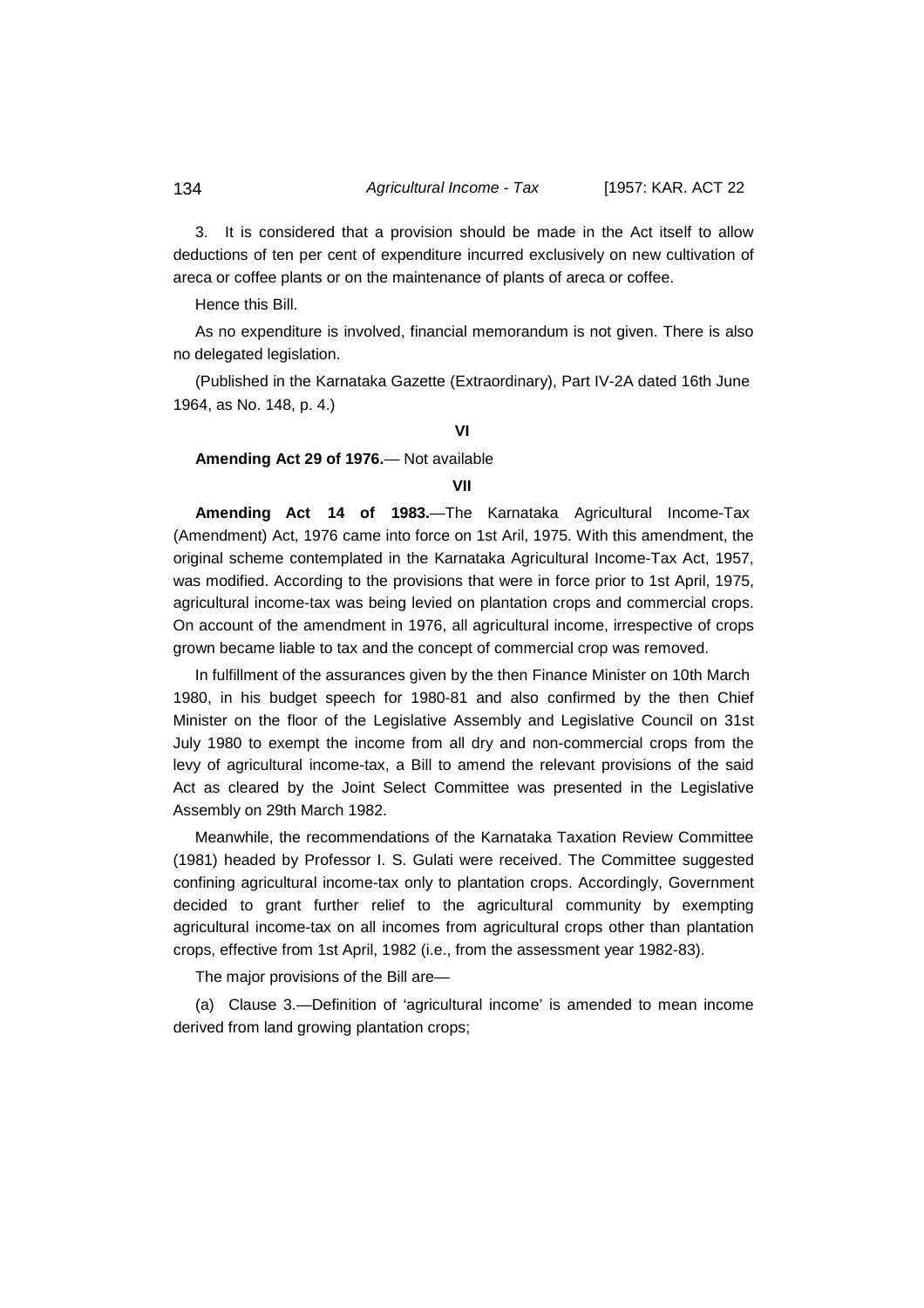(b) Clause 4.—The exemption limit of the taxable income has been raised from Rs. 8,000 to Rs. 14,000.

Provision is made not to exclude the wealth tax paid in computing the agricultural income.

(c) Clause 9.—Power is given to the State Government to exempt, remit or reduce, whether prospectively or retrospectively, the tax payable under this Act or the lumpsum referred to in sub-section (1) of section 67;

(d) Clause 12.—Provision is made enabling the filing of returns within four months after the expiry of the previous year instead of before the First June.

(e) Clause 13.—Provision is made for fixing the liability for payment of tax due from dissolved or discontinued firms on the partners or their legal representatives.

(f) Clause 14.—The Deputy Commissioners of Commercial Taxes have been vested with powers to revise the orders to the Agricultural Income Tax Officers in so far as they are prejudicial to the interest of the revenue.

(g) Clause 25.—It is provided that any person authorized to practice under clause (c) of section 36 of Karnataka Sales Tax Act, 1957 (Karnataka Act 25 of 1957), can practice under this Act.

The other amendments are clarificatory or incidental in nature.

Hence the Bill.

(Published in the Karnataka Gazette (Extraordinary), Part IV-2A, dated 29th March 1983, as No. 202, p. 15.)

#### **VIII**

**Amending Act 23 of 1985.**—The Government had appointed a Committee under the Chairmanship of Sri B. A. Jivijaya, Hon'ble Minister of State for Forest to study the problems and demands arisen from the existing levy of agricultural income tax on income from plantation crops. The said Committee has submitted its report. The Government after examining the said report has agreed with certain recommendations of the said Committee.

To give effect to the aforesaid recommendations of the Committee certain remissions are proposed. Hence the Bill.

(Published in the Karnataka Gazette (Extraordinary), Part IV-2A, dated 1st August, 1985, as No. 413, p. 1.)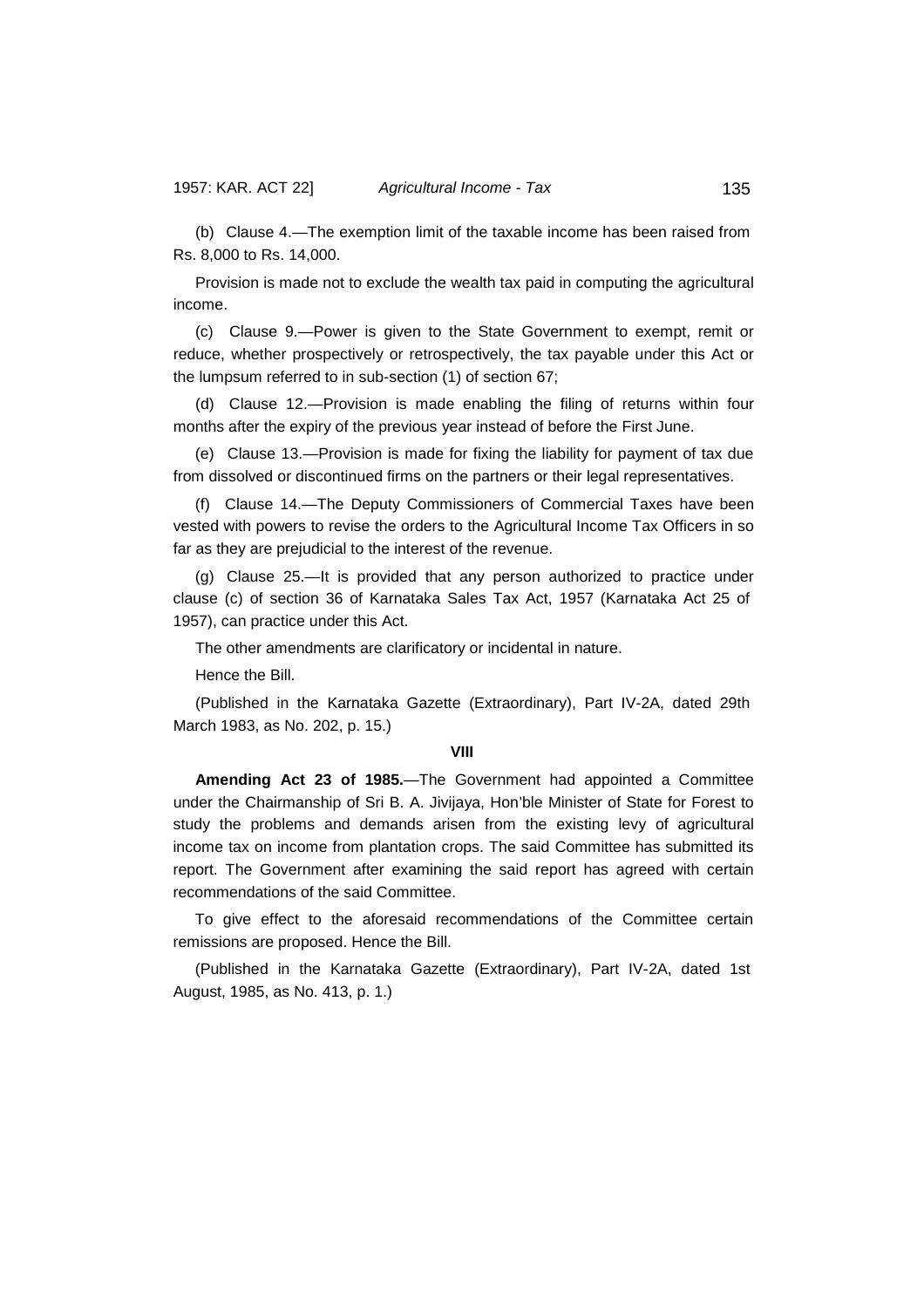136 *Agricultural Income - Tax* [1957: KAR. ACT 22

### **IX**

**Amending Act 11 of 1986.**—Section 66 of the Karnataka Agricultural Income Tax provides for composition of agricultural income tax by persons who hold less than twenty five acres of land under plantation crop the whole of which is used exclusively for growing coffee. It is proposed to give the benefit of composition to lands in which in addition to Coffee, Banana, Coconut, Cardamom, Pepper and Orange are also grown by interplanting.

Hence this Bill.

(Published in the Karnataka Gazette (Extraordinary), Part IV-2A, dated 14th March, 1986, as No. 197, p. 3.)

#### **X**

**Amending Act 38 of 1986.**—The amendments proposed are mainly for plugging the loopholes in the Karnataka Agricultural Income Tax Act, 1957 and to bring this Act in line with the provisions of Income Tax Act, 1961 and the Karnataka Sales Tax Act, 1957 in respect of certain sections.

(Published in the Karnataka Gazette (Extraordinary), Part IV-2A dated 29th August, 1986, as No. 660, p. 11.)

**XI**

**Amending Act 10 of 1987.**—To give effect to the proposals made in the Budget Speech, it is proposed to amend the Karnataka Agricultural Income Tax Act, 1957.

Hence the Bill.

(Published in the Karnataka Gazette (Extraordinary), Part IV-2A, dated 27th August, 1987, as No. 245, p. 9.)

#### **XII**

**Amending Act 16 of 1988.**—Many of the provisions of the Karnataka Agricultural Income-tax Act, 1957 are *pari-materia* with the provisions of the Income-tax Act, 1961. By the Direct Tax Laws (Amendment) Act, 1987 (Act No. 4 of 1988), many of the provisions of the Income-Tax Act, 1961 have been amended. One of the amended provisions relate to the definition of "Previous year". The main objective of this Bill is to give the same meaning to the word "Previous year" as defined in the Direct Tax Laws (Amendment) Act, 1987.

Hence the Bill.

(Published in the Karnataka Gazette (Extraordinary), Part IV-2A, dated 27th August, 1987, as No. 245, p. 9.)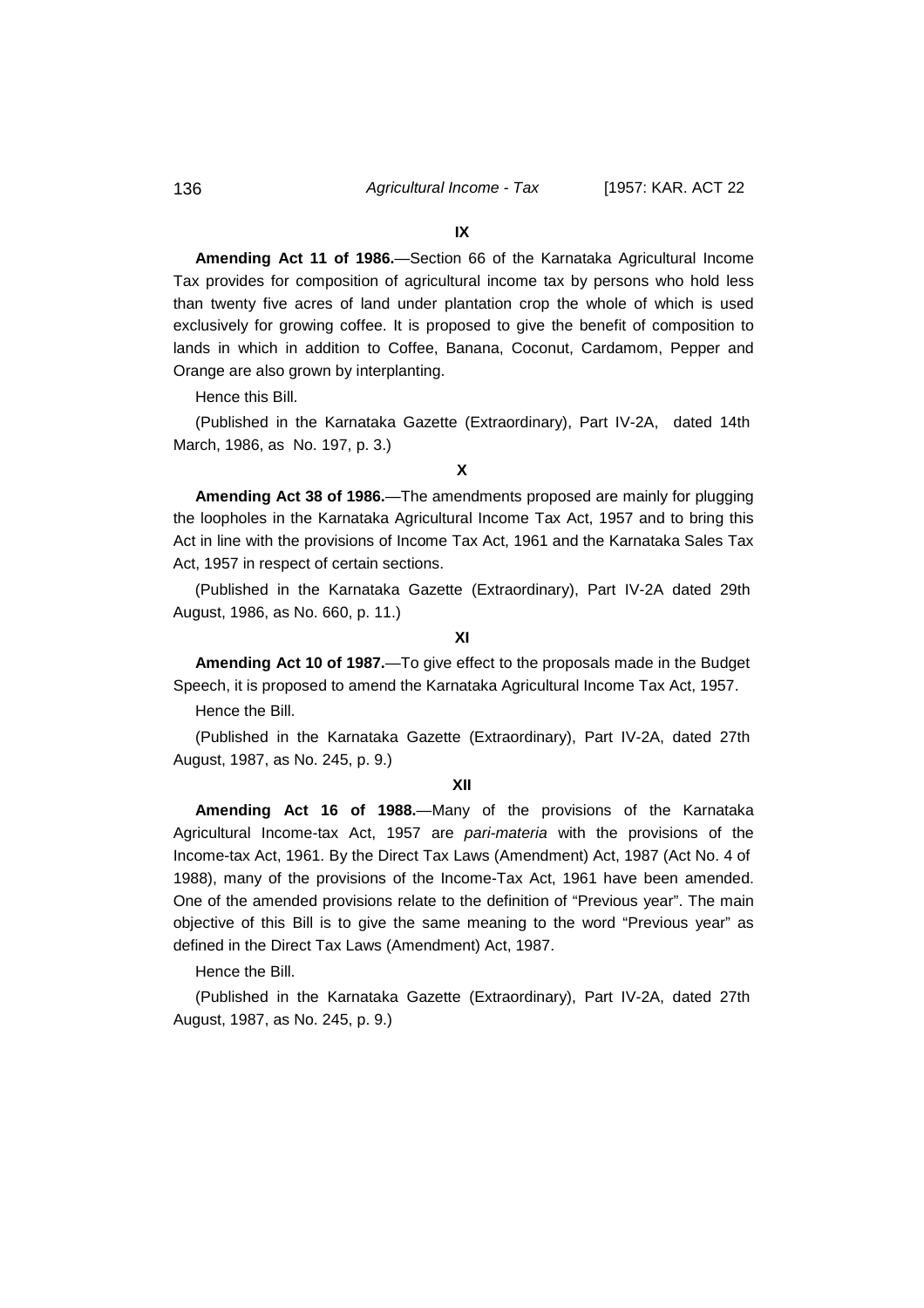#### **XIII**

#### **Amending Act 8 of 1989.**—It is considered necessary to amend the following Acts,—

(1) Section 2 is proposed to be amended to exclude pepper and cardamom grown as subsidiary crops in the land used for growing non-plantation crops like arecanut and coconut.

(2) Section 12 is proposed to be amended to exempt certain contributions made from the payment of agricultural income tax.

(3) Section 32 is proposed to be amended to provide for appeals to the Deputy Commissioner (Appeals) against certain orders passed by the Agricultural Income Tax Officers.

As the matter was urgent, the Karnataka Taxation Laws (Amendment) Ordinance, 1988 was promulgated. Hence, the Karnataka Taxation Laws (Amendment) Bill, 1988 to replace the said Ordinance.

(Obtained from LAW 43 LGN 88.)

#### **XIV**

**Amending Act 19 of 1989.**—To give effect to the proposals made in the Budget Speech, it is considered necessary to amend the Karnataka Agricultural Income Tax Act, 1957.

Opportunity is also taken to rationalise certain provisions of the said Act.

Hence the Bill.

(Published in the Karnataka Gazette (Extraordinary), Part IV-2A, dated 27th March, 1989, as No. 164, p. 34.)

### **XV**

**Amending Act 6 of 1990.**—Amendments are proposed with a view to rationalising certain existing provisions of the Karnataka Agricultural Income Tax Act, 1957.

Hence this Bill.

(Published in the Karnataka Gazette (Extraordinary), Part IV-2A, dated 29th March, 1990, as No. 141, p. 32.)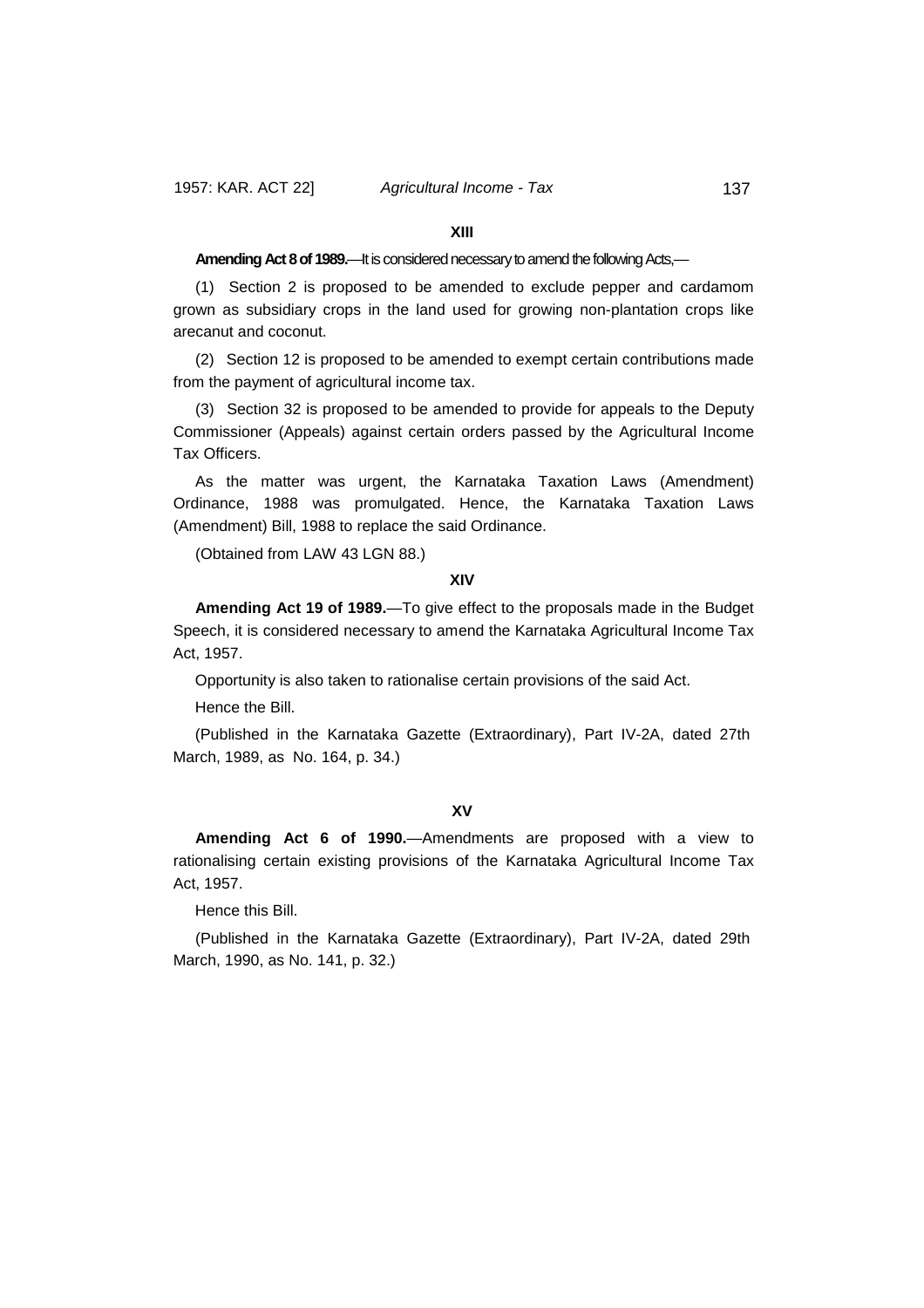#### **XVI**

**Amending Act 12 of 1991.**—It is considered necessary to provide for rationalisation of procedure relating to levy, assessment, collection and certain other incidental matters.

Hence the Bill.

(Published in the Karnataka Gazette (Extraordinary), Part IV-2A, dated 21st March, 1991, as No. 129, p. 35.)

### **XVII**

**Amending Act 5 of 1993.**—Consequent to the re-designation of posts in the Commercial Tax Department, it has become necessary to make suitable amendments in the relevant Taxation Laws.

The full bench of our High Court in Shah Wallace case while overruling a Division Bench judgement of our High Court in Janardhanacharya's case had held that the notifications issued under section 8A of the Karnataka Sales Tax Act, 1957 become inoperative when the relevant provisions of the Act are subsequently amended by way of insertion of any entry relating to the class of goods to which exemptions were given by the notifications. Therefore, it was considered necessary to suitably amend the said Act, to save the notifications already issued.

As the matter was urgent and both the Houses were not in session, the amendments were carried-out by promulgation of the Karnataka Taxation Laws (Amendment) Ordinance, 1992.

This Bill seeks to replace the above Ordinance.

Hence the Bill.

(Obtained from L.A. Bill No. 29 of 1992.)

#### **XVIII**

**Amending Act 18 of 1994.**—It is considered necessary to amend the Karnataka Sales Tax Act, 1957, the Karnataka Tax on Professions, Traders, Callings and Employments Act, 1976, the Karnataka Tax on Entry of Goods Act, 1979, the Karnataka Entertainments Tax Act, 1958, the Mysore Betting Tax Act, 1932 and the Karnataka Agricultural Income Tax Act, 1957 to give effect to the proposals made in the Budget speech and matters connected therewith.

Hence the Bill.

(Obtained from L.A. Bill No. 12 of 1994.)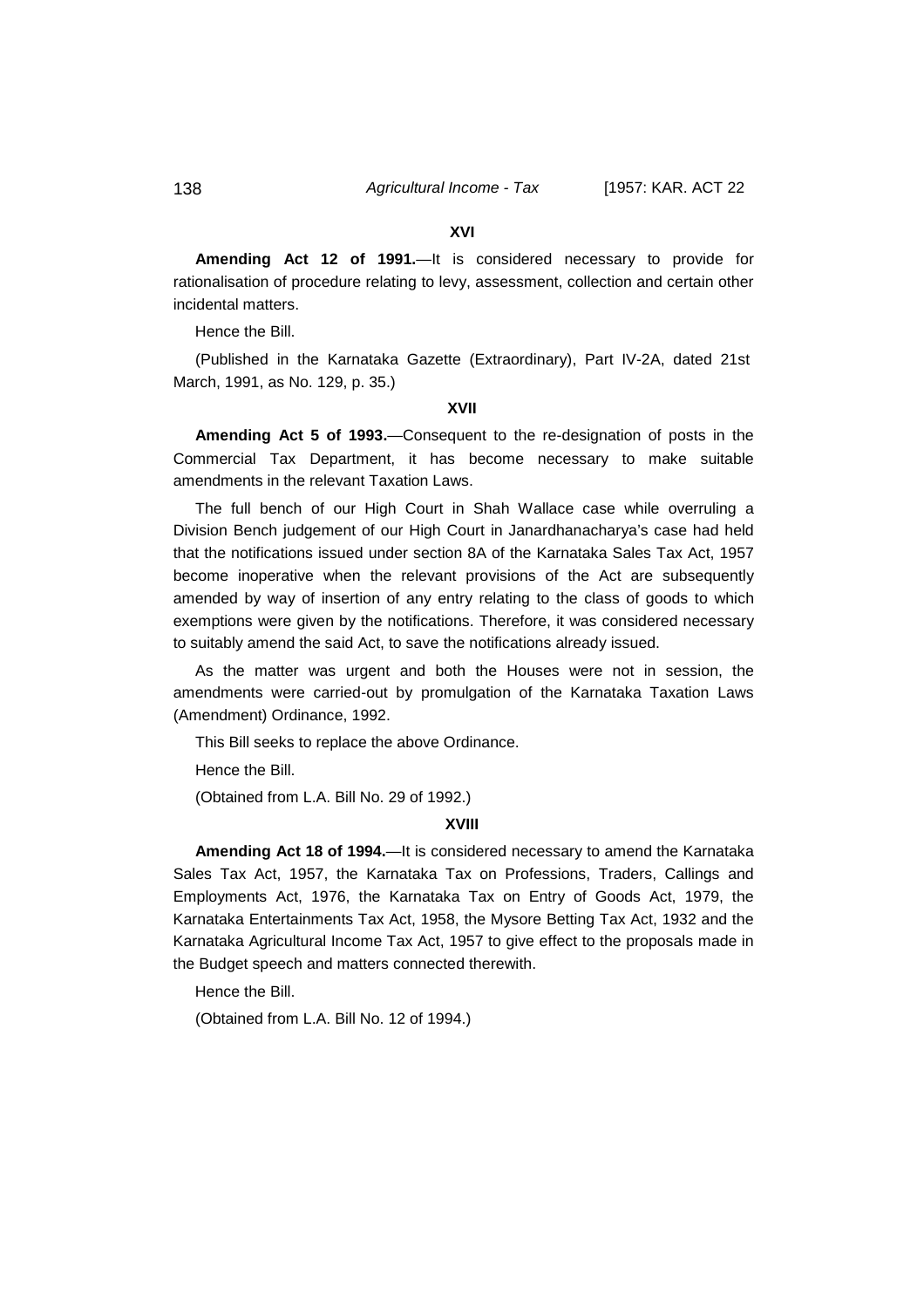#### **XIX**

**Amending Act 6 of 1995.**—It is considered necessary to amend the Karnataka Sales Tax Act, 1957, the Karnataka Agricultural Income Tax Act, 1957, the Karnataka Tax on Professions, Trades, Callings and Employments Act, 1976, the Karnataka Entertainment Tax Act, 1958, the Karnataka Tax on Entry of Goods Act, 1979, Karnataka Tax on Luxuries, (Hotels and Lodging House) Act, 1979, the Mysore Betting Tax Act, 1932 and to give effect to the proposals made in the Budget speech and matters connected therewith.

Hence the Bill.

(Obtained from L.A. Bill No. 4 of 1995.)

#### **XX**

**Amending Act 1 of 1996.**—It is considered necessary to amend the Karnataka Agricultural Income Tax Act, 1957 to enhance the exemption limit for the purpose of composition from the existing ten acres to fifteen acres and to rearrange the slabs.

2) It is considered necessary to amend the Karnataka Sales Tax, 1957,—

(i) to exclude firms from the definition of "dealer" in clause (*k*) of sub-section (1) of section 2;

(ii) by inserting an explanation after the first proviso to sub-section (1A) of section 5 to clarify that the expression "turnover of goods on which tax has been levied" means "taxable turnover and shall not include tax".

(iii) by inserting sub-section (1C) in section 5 and modifying Section 17, to provide for composition in the case of dealers in silks fabrics.

(iv) by inserting Section 25B and omitting Section 6BB with effect from the 13th day of October, 1995, to charge the system of levy of purchase tax and road cess on sugarcane from advalorem to tonnage basis.

3) It is considered necessary to omit Section 28 of the Karnataka Tax on Entry of Goods Act, 1979 providing for exemption to a person other than a dealer in goods in view of the judgement of the High Court in W.P. No. 27023/95 and other connected matters wherein the High Court has held that the exemption under Section 28 was equally available to an importer of motor vehicle under Chapter IIA.

Certain consequential amendments are also made.

Hence the Bill.

(Obtained from L.A. Bill No. 8 of 1996.)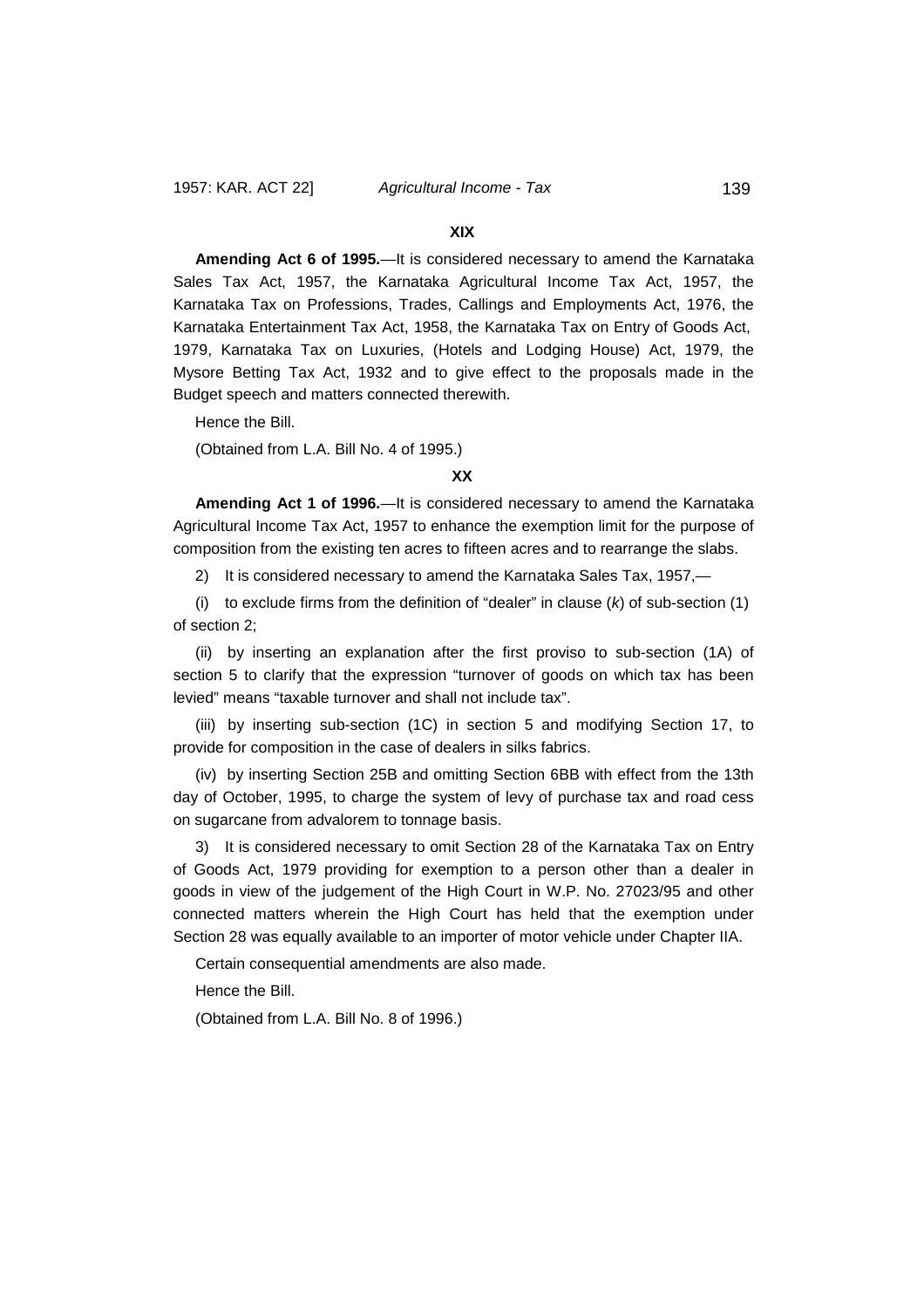#### **XXI**

**Amending Act 5 of 1996.**—It is considered necessary to amend the Karnataka Tax on Luxuries (Hotels and Lodging Houses) Act, 1979, the Karnataka Tax on Professions, Trades, Callings and Employments Act, 1976, the Karnataka Entertainments Tax Act, 1958, the Karnataka Agricultural Income Tax Act, 1957, and the Karnataka Sales Tax Act, 1957 to give effect to the proposals made in the Budget speech and matters connected therewith.

Hence, the Bill.

(Obtained from L.A. Bill No. 12 of 1996.)

#### **XXII**

**Amending Act 7 of 1997.**—It is considered necessary to amend the Karnataka Tax on Luxuries (Hotels, Lodging Houses and Marriage Halls) Act, 1979 (Karnataka Act 22 of 1979), the Karnataka Tax on Entry of Goods Act, 1979 (Karnataka Act 27 of 1979), the Karnataka Tax on Professions, Trades, Callings and Employments Act, 1976 (Karnataka Act 35 of 1976), the Karnataka Excise Act 1966 (Karnataka Act 21 of 1966), the Karnataka Entertainments Tax Act, 1958 (Karnataka Act 30 of 1958), the Karnataka Agricultural Income Tax Act, 1957 (Karnataka Act 22 of 1957), the Karnataka Sales Tax Act, 1957 (Karnataka Act 25 of 1957), the Mysore Betting Tax Act 1932 (Mysore Act IX of 1932), and to give effect to the proposals made in the Budget Speech and matters connected therewith. Certain consequential amendments are also made.

Hence, the Bill.

(Obtained from L.A. Bill No. 12 of 1997.)

#### **XXIII**

**Amending Act 18 of 1997.**—It is considered necessary to amend the Karnataka Sales Tax Act, 1957 to reflect the clear intention of the Budget speech for the year 1997-98.

After considering the representation made by the Karnataka Film Chamber of Commerce, it was considered necessary to amend the Karnataka Entertainments Tax Act, 1958 to provide for,

(i) reduction of rate of entertainment tax, and

(ii) abolition of surcharge consequent to re-introduction of ticket sealing system with effect from 1.4.97;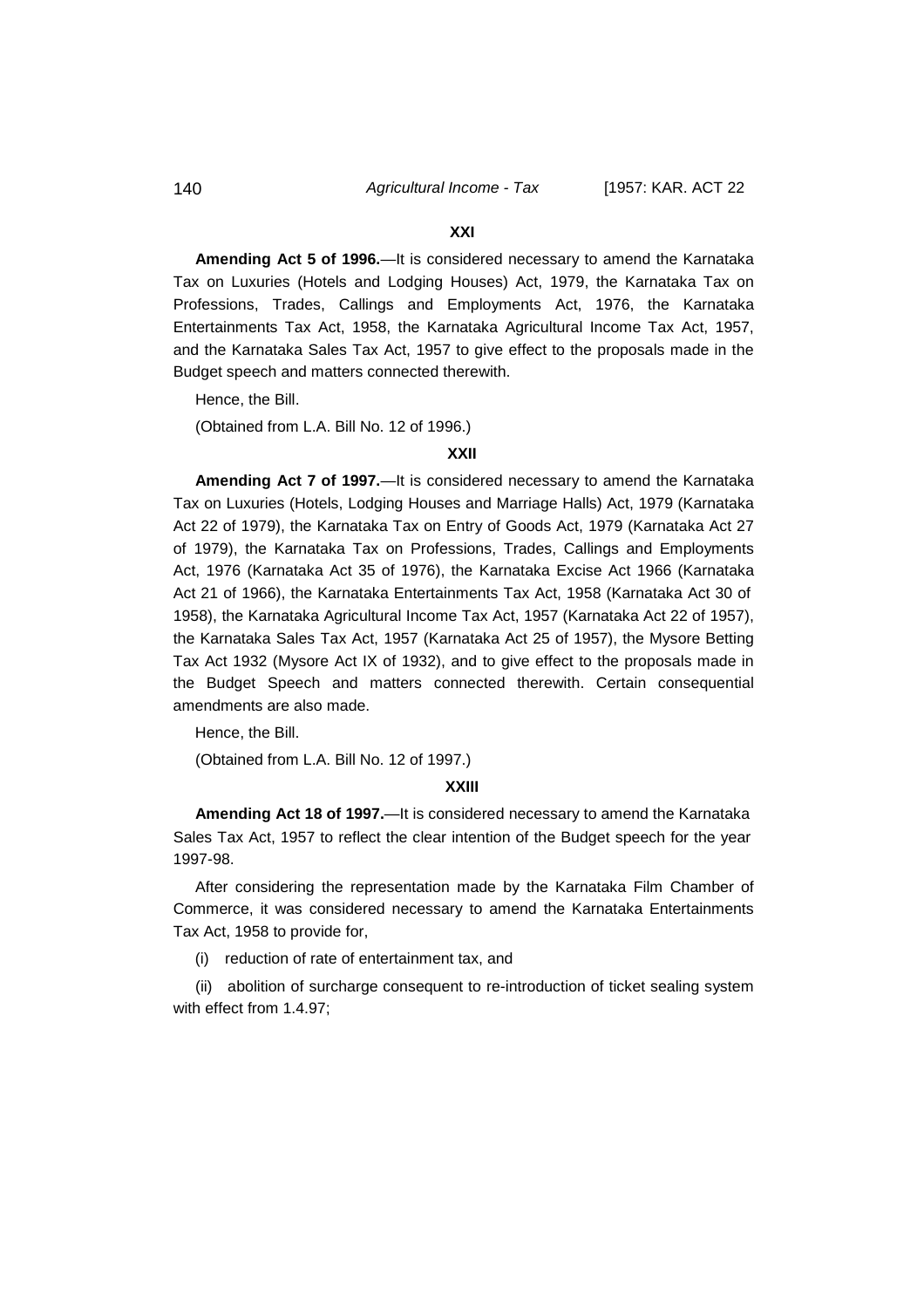In view of the decision of the Hon'ble High Court of Karnataka in W.P. No. 2397/1988 and other connected matters, it has become necessary to amend the Karnataka Agricultural Income Tax, 1957 retrospectively with effect from 1.4.1975 to facilitate assessment of income received after dissolution of a firm even though at the time of such assessment the firm stood dissolved.

Hence the Bill.

(Obtained from L.A. Bill No. 1135 of 1997.)

#### **XXIV**

**Amending Act 3 of 1998.**— It is considered necessary to amend the Karnataka taxation Laws Amendment Act, 1997 (Karnataka Act 7 of 1997), the Karnataka Tax on Entry of Goods Act 1979 (Karnataka Act 27 of 1979), the Karnataka Tax on Luxuries (Hotel, Lodging Houses and Marriage Halls) Act, 1979 (Karnataka Act 22 of 1979), the Karnataka Entertainments Tax Act, 1958 (Karnataka Act 30 of 1958), the Mysore Betting Tax Act, 1932 (Mysore Act IX of 1932), the Karnataka Sales Tax Act, 1957 (Karnataka Act 25 of 1957) and to give effect to the proposals made in the Budget Speech and matters connected therewith. Certain consequential amendments are also made.

Hence, the Bill.

(Obtained from L.A. Bill No. 6 of 1998.)

### **XXV**

**Amending Act 4 of 1999.**— It is considered necessary to amend the Karnataka Sales Tax Act, 1957 (Karnataka Act 25 of 1957), the Karnataka Agricultural Income Tax Act, 1957 (Karnataka Act 22 of 1957), the Karnataka Tax on entry of goods Act 1979 (Karnataka Act 27 of 1979) the Karnataka Tax on Luxuries (Hotel, Lodging Housed and Marriage Halls) Act, 1979 (Karnataka Act 22 of 1979) and the Karnataka Entertainment Tax Act, 1958 (Karnataka Act 30 of 1958) to give effect to the proposals made in the Budget Speech and matters connected therewith. Certain consequential amendments are also made.

Hence, the Bill.

(Obtained from L.A. Bill No. 6 of 1999.)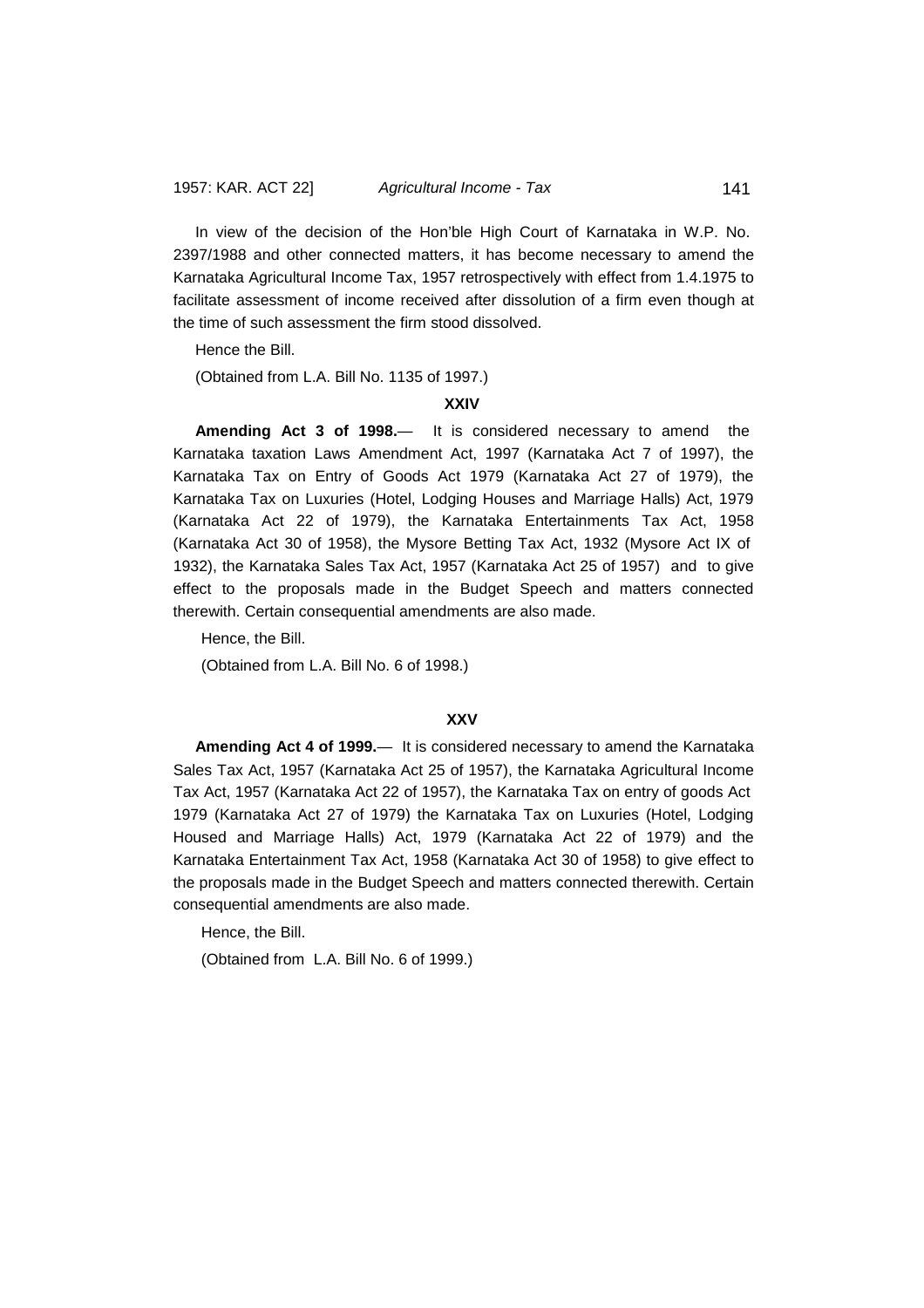#### **XXVI**

**Amending Act 18 of 1999.**— It is considered necessary to amend the Karnataka Sales tax Act, 1957 (Karnataka Act 25 of 1957), the Karnataka Agricultural Income Tax Act, 1957 (Karnataka Act 22 of 1957) and to give effect to the proposals made to the Budget Speech and matters connected therewith. Certain consequential amendments are also made.

Further it is considered necessary to amend the Karnataka Tax on Entry of Goods Act, 1979 to clarify that the term "agricultural produce" does not include beedi leaves.

Hence the Bill.

(Obtained from L.A. Bill No. 20 of 1999.)

### **XXVII**

**Amending Act 5 of 2000.**— It is considered necessary to amend the Mysore Betting Tax Act, 1932 (Mysore Act IX of 1932), the Karnataka Agricultural Income Tax Act, 1957 (Karnataka Act 22 of 1957), the Karnataka Tax on Luxuries Act, 1979 (Karnataka Act 22 of 1979) and the Karnataka Entertainment Tax Act, 1958 (Karnataka Act 30 of 1958) to give effect to the proposals made in the Budget Speech and matters connected therewith. Certain consequential amendments are also made.

Hence, the Bill.

(Obtained from L.A. Bill. No. 6 of 2000.)

#### **XXVIII**

**Amending Act 5 of 2001.-** To give effect to the proposals made in the Budget Speech, it is considered necessary to amend the Karnataka Sales Tax Act, 1957 (Karnataka Act 25 of 1957), the Karnataka Tax on Entry of Goods Act, 1979 (Karnataka Act 22 of 1979) , the Karnataka Entertainments Tax Act, 1958 (Karnataka Act 30 of 1958), the Karnataka Tax on Professions, Trades, Callings and Employments Act, 1976 (Karnataka Act 35 of 1976) and the Karnataka Agricultural Income Tax Act, 1957 (Karnataka Act 22 of 1957). Certain consequential amendments are also made.

Hence the Bill.

(vide LA Bill No. 7 of 2001 File No. SAMVYASHAE 9 SHASANA 2001)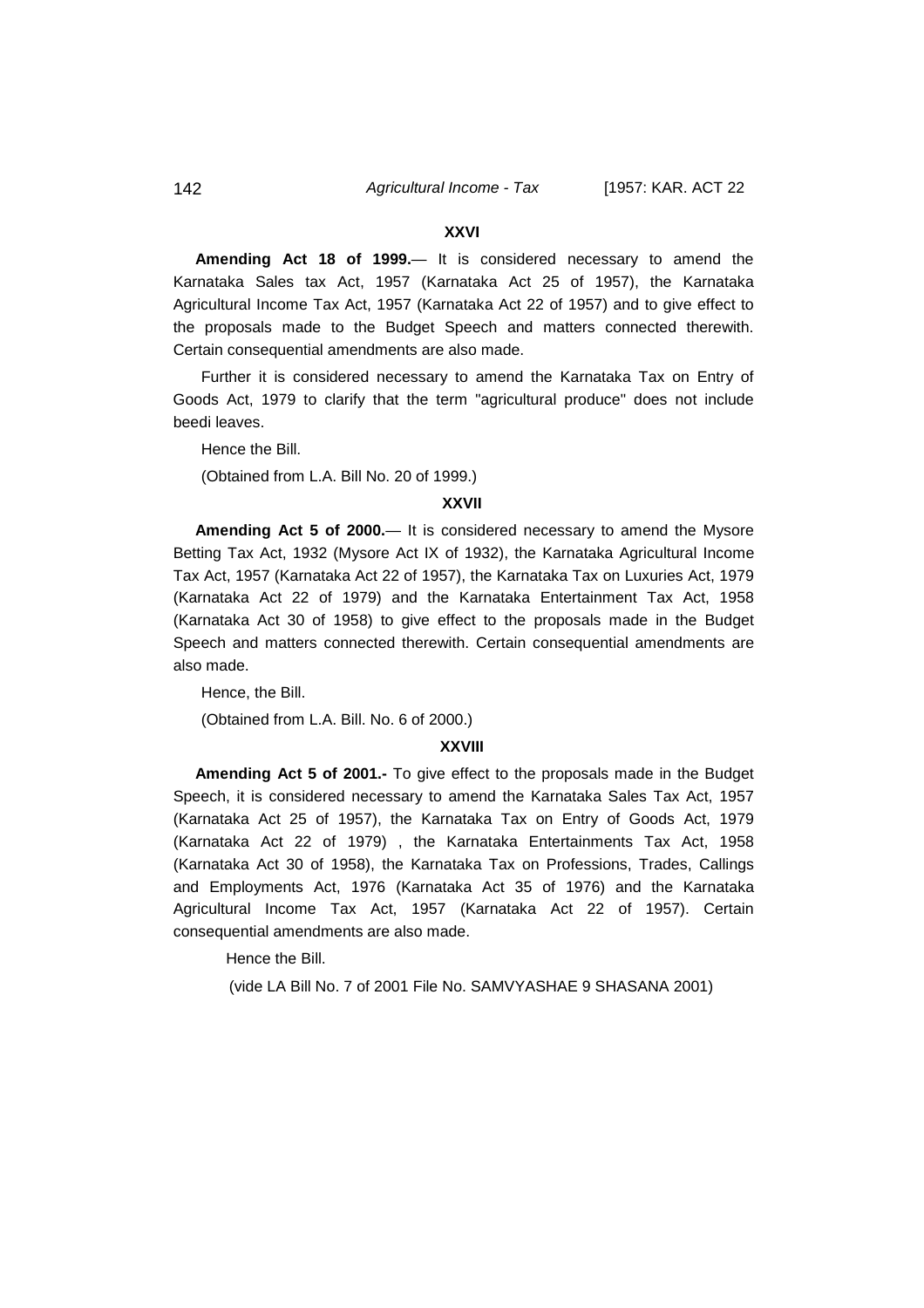#### **XXIX**

**Amending Act 5 of 2002.-** It is considered necessary to amend the Karnataka Agriculture Income Tax, 1957, the Karnataka Sales Tax Act, 1957, the Karnataka Taxes on Luxuries Act, 1979, the Karnataka Taxes on Entry of Goods Act, 1979 and the Karnataka Entertainment Tax Act, 1958 to give effect to the proposal made in the Budget speech and matters connected therewith.

Certain consequential and incidental amendments are also made.

Hence the Bill.

(La. Bill No.12 of 2002).

### **XXX**

**Amending Act 7 of 2003.-** To give effect to the proposals made in the Budget Speech,it is considered necessary to amend the Karnataka Agricultural Income Tax Act, 1957, the Karnataka Sales Tax Act, 1957, the Karnataka Entertainments Tax Act, 1958, the Karnataka Tax on Professions, Trades, Callings and Employment Act, 1976, the Karnataka Tax on Luxuries Act, 1979, the Karnataka Tax on Entry of Goods Act, 1979 and the Karnataka Electiricity (Taxation on Consumption) Act, 1959.

Hence the Bill.

(La. Bill No.9 of 2003).

(Entries 46, 52, 53, 54, 60 and 62 of List-II of the Seventh Schedule to the Constitution of India).

#### **XXXI**

**Amending Act 5 of 2006.-** It is considered necessary to amend the Karnataka Agriculture Income Tax Act, 1957, the Karnataka Sales Tax Act, 1957, the Karnataka Entertainments Tax Act, 1958, the Karnataka Tax on Professions Trades, Callings and Employments Act, 1976, the Karnataka Tax on Luxuries Act, 1979 and the Karnataka Tax on Entry of Goods Act, 1979 to give effect to the proposal made in the Budget and matters connected therewith.

Certain consequential and incidental amendments are also made.

Hence the Bill.

[ L.A. Bill No. 6 of 2006 ]

#### **XXXII**

**Amending Act 18 of 2012.-** It is considered necessary to amend the Karnataka Agricultural Income Tax Act, 1957, the Karnataka Entertainments Tax Act, 1958, the Karnataka Tax on Professions, Trades, Callings and Employments Act, 1976, the Karnataka Tax on Luxuries Act, 1979 and the Karnataka Tax on Entry of Goods Act, 1979 to give effect to the proposals made in the Budget and matters connected therewith.

Certain consequential and incidental amendments are also made.

Hence the Bill.

[L.A. Bill No. 4 of 2012, File No.Samvyashae 24 Shasana 2012]

[Entries 46, 52, 60 and 62 of List II of the Seventh Schedule to the Constitution of India.]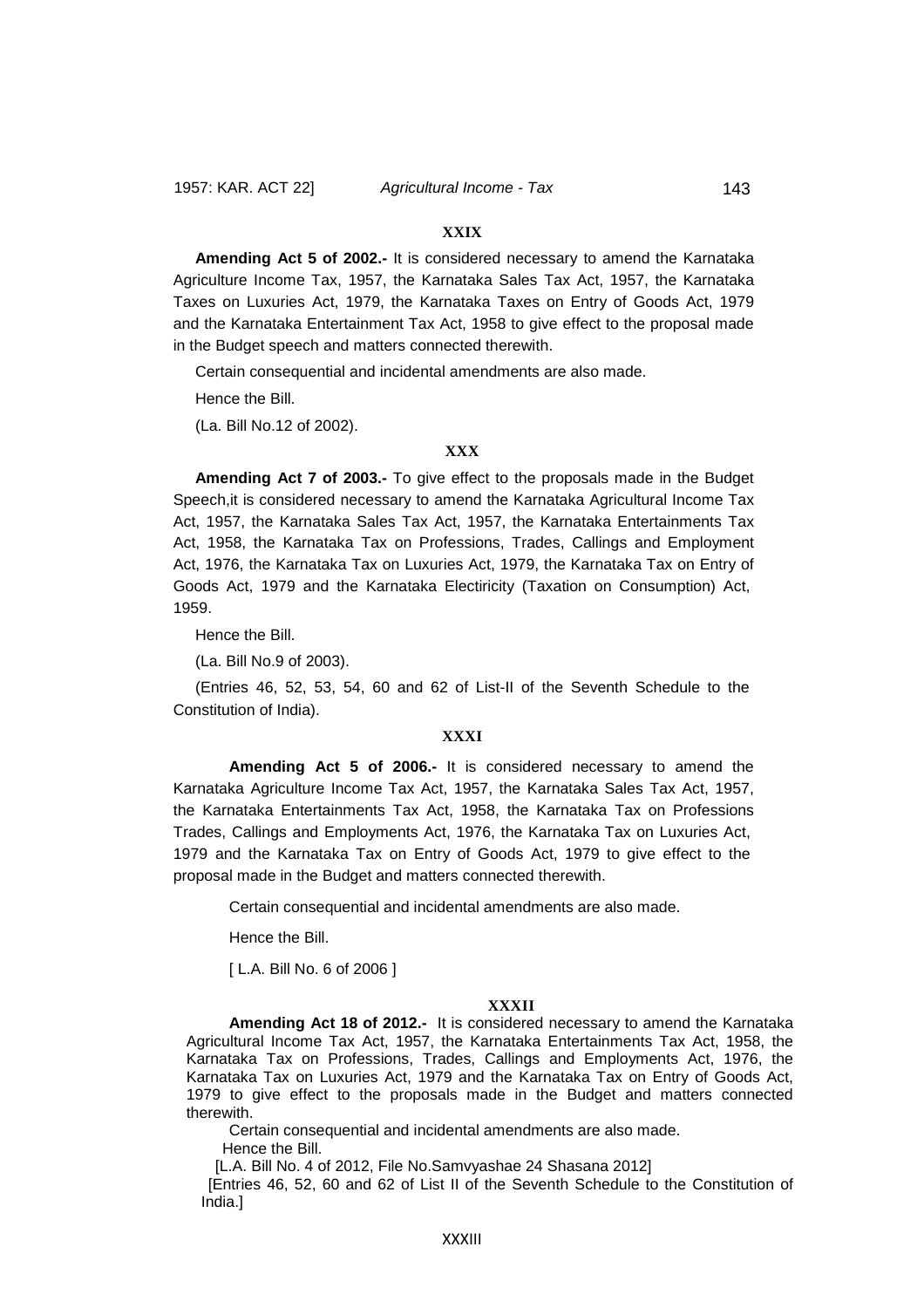**Amending Act 14 of 2015.-** It is considered necessary to amend the Karnataka Tax on Professions, Trades, Callings and Employments Act, 1976 and the Karnataka Agricultural Income Tax Act, 1957 to give effect to the proposals made in the Budget and matters connected therewith and specifically to,

- (i) provide the benefit of exemption from payment of Profession tax to citizens who have attained sixty years of age and are considered as Senior Citizens.
- (ii) provide relief from payment of Profession tax by low salaried persons.
- (iii) provide upward revision of replanting allowances considering the escalation in replantation expenditure incurred by coffee planters. Hence, the Bill.

[L.A. Bill No. 07 of 2015, File No. Samvyashae 16 Shasana 2015] [Entries 46 and 60 of List II of the Seventh Schedule to the Constitution of India.]

**\* \* \***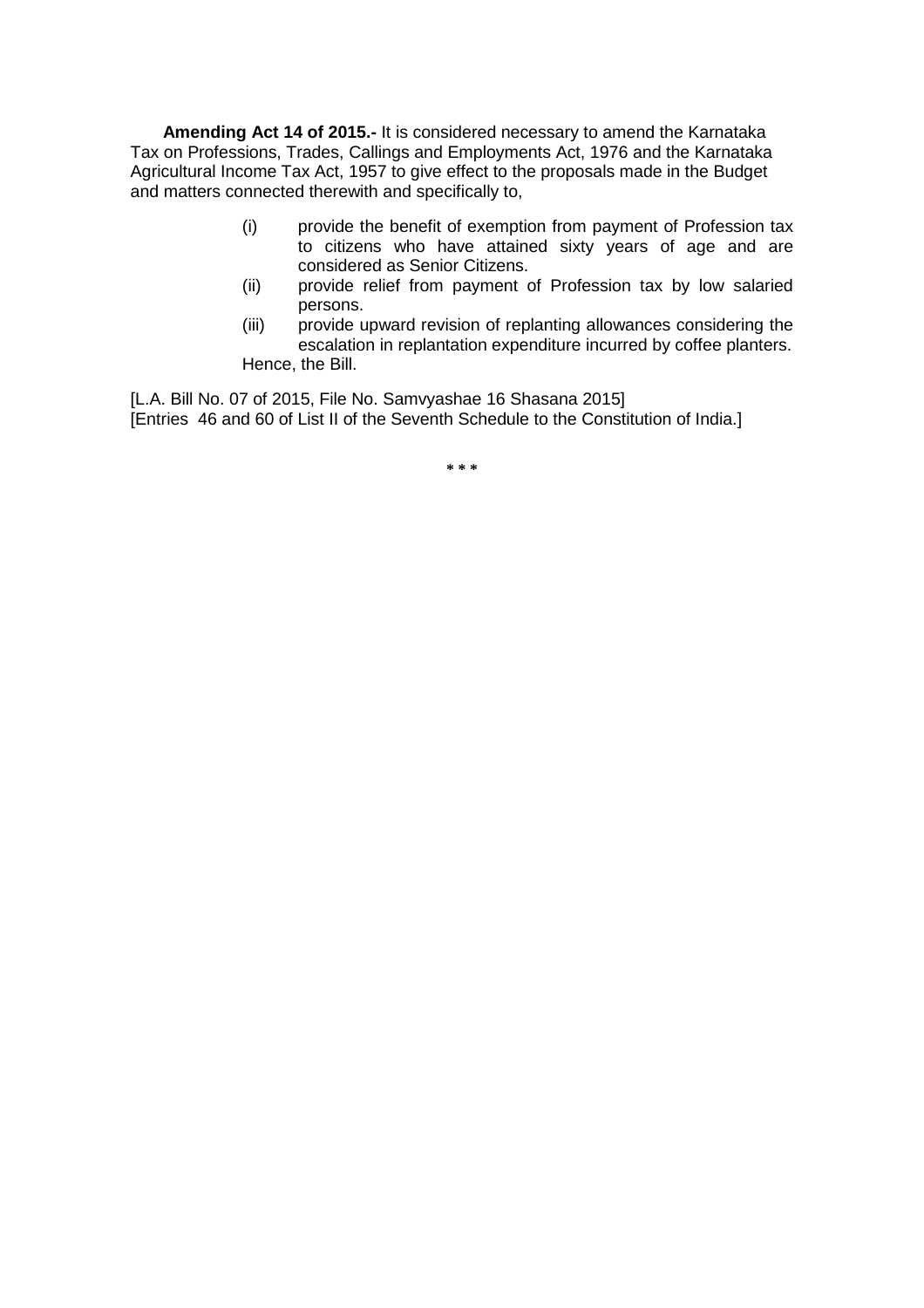### **1 [KARNATAKA]1 ACT No. 22 OF 1957**

(*First published in the* <sup>1</sup> [Karnataka Gazette]1 *on the Thirteenth day of September, 1957.*)

### **THE** <sup>1</sup> **[KARNATAKA]**1 **AGRICULTURAL INCOME-TAX ACT, 1957.**

(*Received the assent of the Governor on the Sixth day of September, 1957.*)

(As amended by Acts 25 of 1962, 31 of 1962, 29 of 1963, 28 of 1964, 29 of 1976, 14 of 1983, 23 of 1985, 11 of 1986, 38 of 1986, 10 of 1987, 16 of 1988, 8 of 1989, 19 of 1989, 6 of 1990, 12 of 1991, 5 of 1993, 18 of 1994, 6 of 1995, 1 of 1996, 5 of 1996, 7 of 1997, 18 of 1997, 3 of 1998, 4 of 1999, 18 of 1999, 5 of 2000 and 5 of 2001, 5 of 2002, 7 of 2003, 5 of 2006, 18 of 2012 and 14 of 2015)

## **An Act to consolidate and amend the laws providing for the levy of a tax on agricultural income** <sup>2</sup> **[x x x]**2 **in the** <sup>1</sup> **[State of Karnataka]**<sup>1</sup> **.**

WHEREAS it is expedient to consolidate and amend the laws providing for the levy of a tax on agricultural income  $^{\rm 2}[$ x x x] $^{\rm 2}$  in the 1[State of Karnataka]1;

BE it enacted by the 1[Karnataka State]1 Legislature in the Eighth Year of the Republic of India as follows:—

1. Adapted by the Karnataka Adaptations of Laws Order 1973 w.e.f. 1.11.1973

2. Omitted by Act 29 of 1976 w.ef. 1.4.1975

### **CHAPTER I.**

#### **PRELIMINARY.**

<span id="page-19-0"></span>**1. Short title, extent and commencement.-** (1) This Act may be called the 1 [Karnataka]1 Agricultural Income-tax Act, 1957.

(2) It extends to the whole of the  $I$ [State of Karnataka]<sup>1</sup>.

1. Adapted by the Karnataka Adaptations of Laws Order 1973 w.e.f. 1.11.1973

(3) This section shall come into force at once, and the remaining sections of this Act shall come into force on such '[date]<sup>1</sup> as the State Government may by notification in the Official Gazette appoint.

1. Act came into force on 1.10.1957 by notification. Text of the notification is at the end of the Act

<span id="page-19-1"></span>**2. Definitions.-** (1) In this Act, unless the context otherwise requires,—

(a) "agricultural income" means,—

1 [(1) any rent or revenue derived from land situated in the State of Karnataka and used for growing plantation crops;] 1

1. Substituted by Act 14 of 1983 w.e.f. 1.12.1982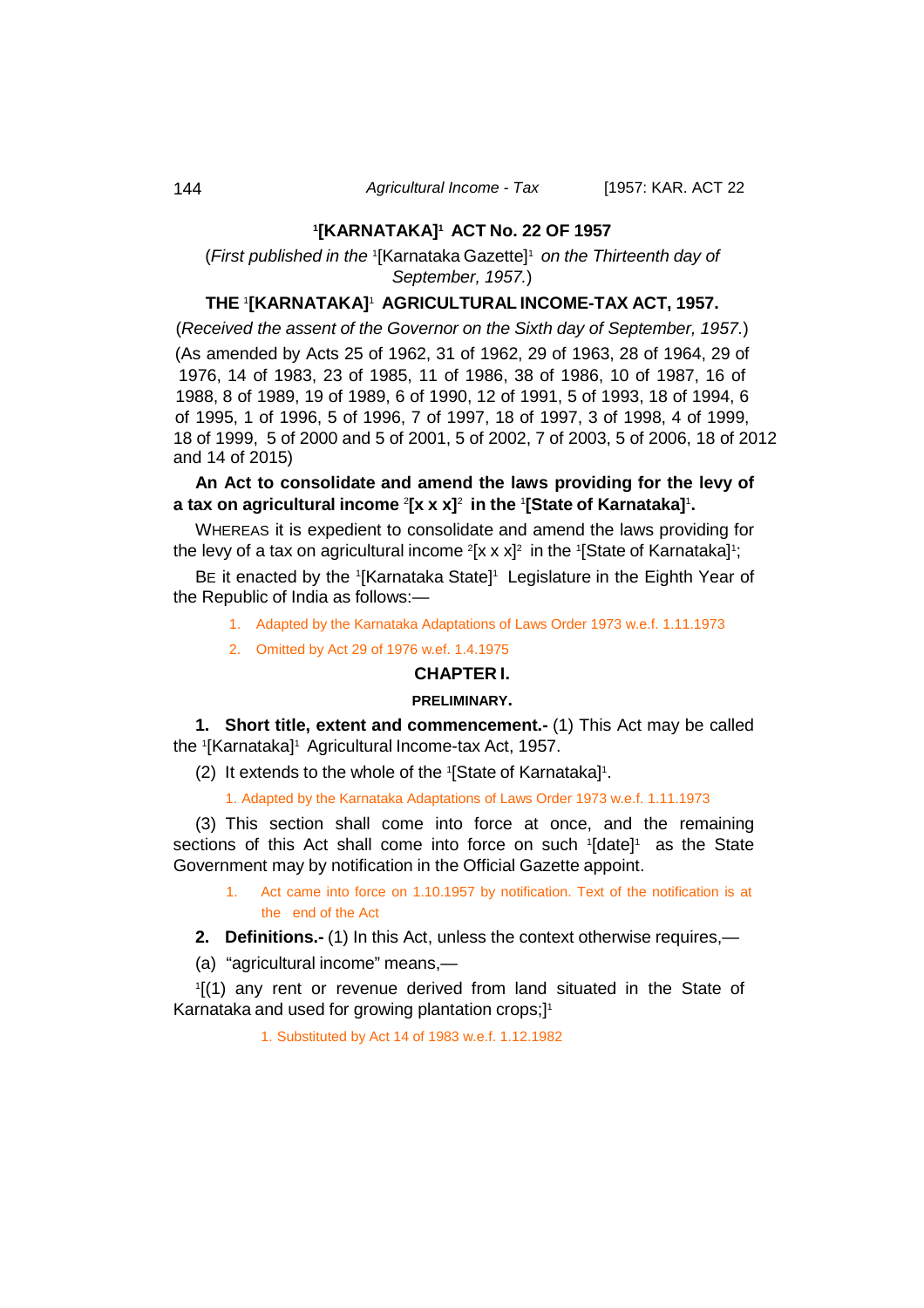(2) any income derived from such land by,—

(i) agriculture, or

(ii) the performance by a cultivator or receiver of rent-in-kind of any process ordinarily employed by a cultivator or receiver of rent-in-kind to render the produce raised or received by him fit to be taken to market, or

(iii) the sale by a cultivator or receiver of rent-in-kind of the produce raised or received by him in respect of which no process has been performed other than a process of the nature described in paragraph (ii);

(3) any income derived from any building owned and occupied by the receiver of the rent or revenue of any such land, or occupied by the cultivator, or the receiver of rent-in-kind, of any land with respect to which, or the produce of which, any operation mentioned in paragraphs (ii), and (iii) of sub-clause (2) is carried on:

Provided that the building is on or in the immediate vicinity of the land, and is a building which the receiver of the rent or revenue or the cultivator or the receiver of the rent-in-kind by reason of his connection with the land requires as a dwelling house or as a store-house or other out-building;

**Explanation.**—Income derived from any building means the receipts by way of rent from the building or portion thereof let out for rent.

(b) "agricultural income-tax" means the tax payable <sup>1</sup> [under section 3] 1 ;

1. Substituted by Act 31 of 1962 w.e.f. 1.4.1962

(c) "1 [Assistant Commissioner of Agricultural Income-tax]1 " means a person appointed to be an <sup>1</sup> [Assistant Commissioner of Agricultural Incometax] 1 under section 17;

1. Substituted by Act 5 of 1993 w.e.f.9.11.1992

 $\sqrt[1]{1}$  (CC) "Appellate Tribunal" means the Tribunal appointed under section 4 of the <sup>2</sup>[Karnataka]<sup>2</sup> Sales Tax Act, 1957 (<sup>2</sup>[Karnataka]<sup>2</sup> Act 25 of 1957);]1

> 1. Inserted by Act 29 of 1963 w.e.f.1.1.1964 by notification. Text of the notification is at the end of the Act.

2. Adapted by the Karnataka Adaptations of Laws Order 1973 w.e.f. 1.11.1973

(d) "assessee" means a person by whom agricultural income-tax is payable;

<sup>1</sup>[(d1) "<sup>2</sup>[Agricultural Income-tax Officer]<sup>2</sup>" means a person appointed to be an

2 [Agricultural Income-tax Officer]2 under section 17;]1

- 1. Inserted by Act 29 of 1976 w.e.f.1.4.1975
- 2. Substituted by Act 5 of 1993 w.e.f.9.11.1992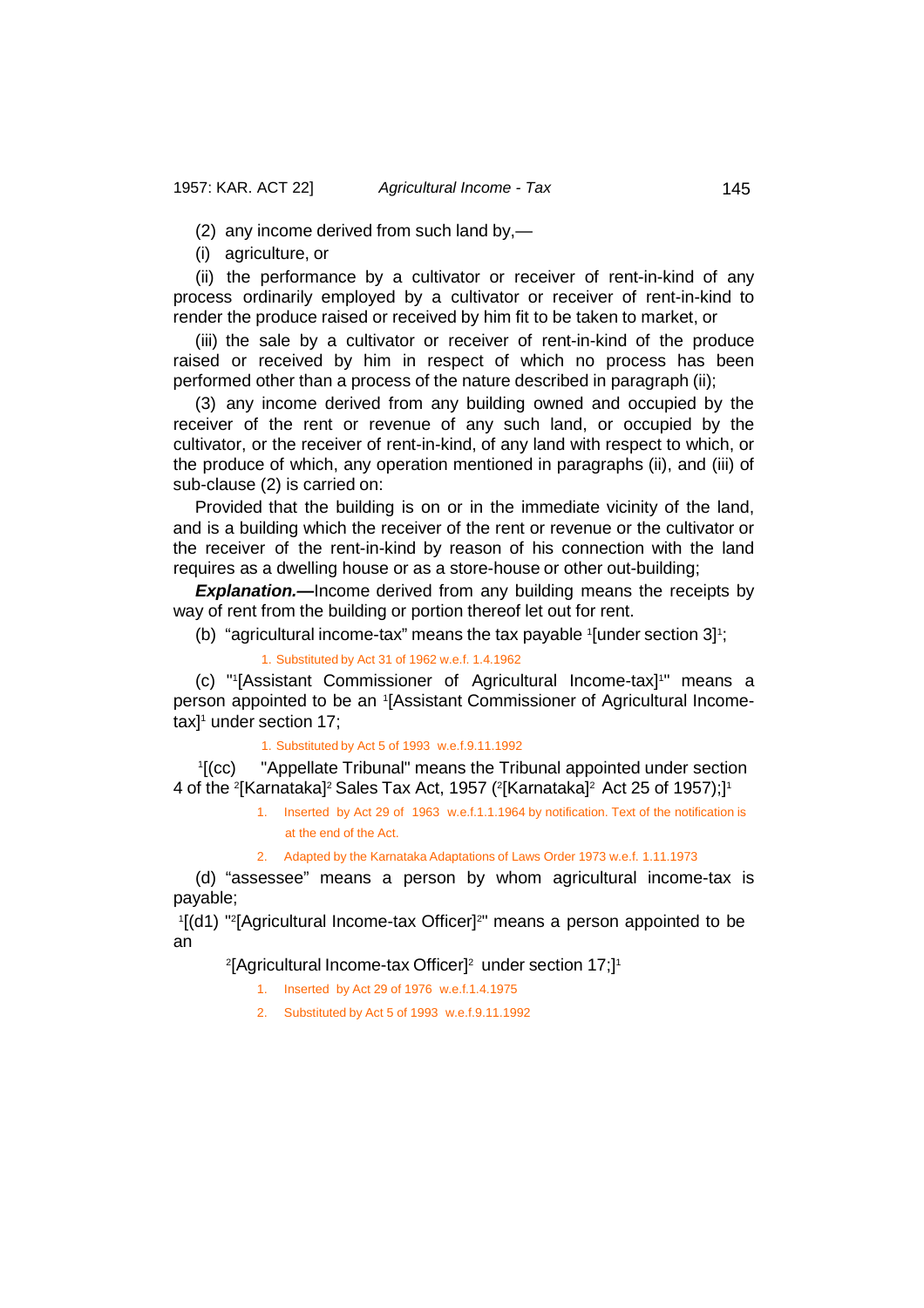<sup>1</sup>[<sup>2</sup>[(d2)]<sup>2</sup> sapputy Commissioner]<sup>3</sup> means a person appointed to be an  $\rm ^3$ [Deputy Commissioner] $\rm ^3$  of Agricultural Income-Tax under section 17;] $\rm ^1$ 

- 1. Inserted by Act 29 of 1963 w.e.f.1.1.1964 by notification. The Text of the Notification is at the end of the Act
- 2. Re-lettered by Act 29 of 1976 w.e.f.1.4.1975
- 3. Substituted by Act 5 of 1993 w.e.f.9.11.1992
- $\mathbf{1}$ [(e) x x x]<sup>1</sup>

1. Clause (e) with explanation omitted by Act 29 of 1976 w.e.f.1.4.1975

(f) "Commissioner" means a person appointed to be the Commissioner of Agricultural Income-tax under section 17;

(g) "company" means a company as defined in the Companies Act, 1956 (Central Act 1 of 1956) and includes any foreign association, whether incorporated or not, which the State Government may, by general or special order, declare to be a company for the purposes of this Act;

(h) "<sup>1</sup>[Joint Commissioner]<sup>1</sup>" means a person appointed to be a <sup>1</sup>[Joint Commissioner]1 of Agricultural Income-tax under section 17;

1. Substituted by Act 5 of 1993 w.e.f.9.11.1992

(i) "dividend" includes,—

(i) any distribution by a company of accumulated profits, whether capitalized or not, if such distribution entails the release by the company to its shareholders of all or any part of the assets of the company;

(ii) any distribution by a company of debentures or debenture stock to the extent to which the company possesses accumulated profits, whether capitalized or not;

(iii) any distribution made to the shareholders of a company out of accumulated profits, of the company on the liquidation of the company:

Provided that only the accumulated profits so distributed which arose during the six previous years of the company preceding the date of liquidation shall be so included; and

(iv) any distribution by a company on the reduction of its capital to the extent to which the company possesses accumulated profits whether such accumulated profits have been capitalized or not;

Provided that "dividend" does not include a distribution in respect of any share issued for full cash consideration which is not entitled in the event of liquidation to participate in the surplus assets, when such distribution is made in accordance with sub-clause (iii) or (iv);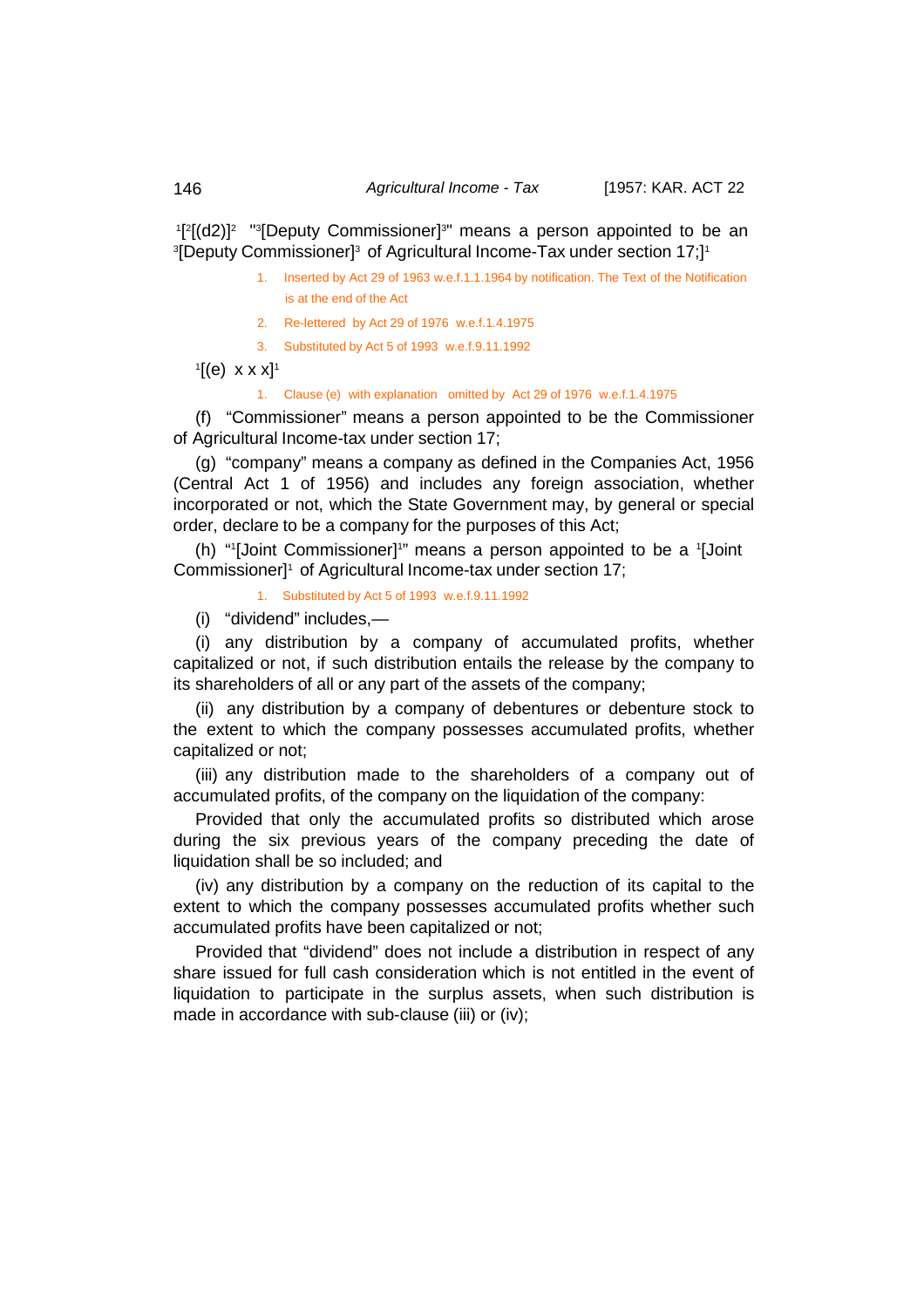**Explanation.—The words "accumulated profits" wherever they occur in** this clause shall not include "capital profit";

 $\mathbb{I}[(j) \times \times \times]$ <sup>1</sup>

1. Omitted by Act 14 of 1983 w.e.f.1.4.1975

(k) "financial year" means the year beginning on the 1st April and ending on the 31st March next following;

(l) "firm", "partner" and "partnership" have the same meanings, respectively, as in the Indian Partnership Act, 1932 (Central Act IX of 1932) but the expression "partner" shall include any person who being a minor has been admitted to the benefits of partnership;

(m) "Hindu undivided family" includes a family governed by,—

(i) the Coorg customary law or usage; or

(ii) the Madras Nambudri Act, 1932 (Madras Act XXI of 1933).

'[(m1) ''[Additional Commissioner]'' means a person appointed to be the <sup>2</sup>[Additional Commissioner]<sup>2</sup> of Agricultural Income-tax under section 17;]<sup>1</sup>

1. Inserted by Act 14 of 1983 w.e.f.1.12.1982

2. Substituted by Act 5 of 1993 w.e.f.9.11.1992

(n) "Landlord" means any individual who receives rent for land either in cash or kind from a tenant;

(o) "Marumakkattayam tarwad or tavazhi" means a tarwad or tavazhi governed by the Madras Marumakkattayam Act, 1932 (Madras Act XXII of 1933), or the Mapilla Marumakkattayam Act, 1939 (Madras Act, XVII of 1939); and in the case of tavazhi possessing separate properties, the provisions of this Act shall apply as if the tavazhi were a tarwad;

(p) "person" means any individual or association of individuals, owning or holding property for himself or for any other, or partly for his own benefit and partly for another, either as owner, trustee, receiver, common manager, administrator or executor or in any capacity recognised by law, and includes an undivided Hindu Mitakshara family, an Aliyasanthana family or branch, a Marumakkattayam tarwad or a tavazhi possessing separate properties, or a Nambudri or other family to which the rule of impartibility applies, a firm or a company, an association of individuals, whether incorporated or not, <sup>1</sup> [a recipient of income from a firm or association of persons which is dissolved or which has discontinued the business through which agricultural income is received]<sup>1</sup> and any institution capable of holding property;

1. Substituted by Act 18 of 1997 w.e.f.1.4.1975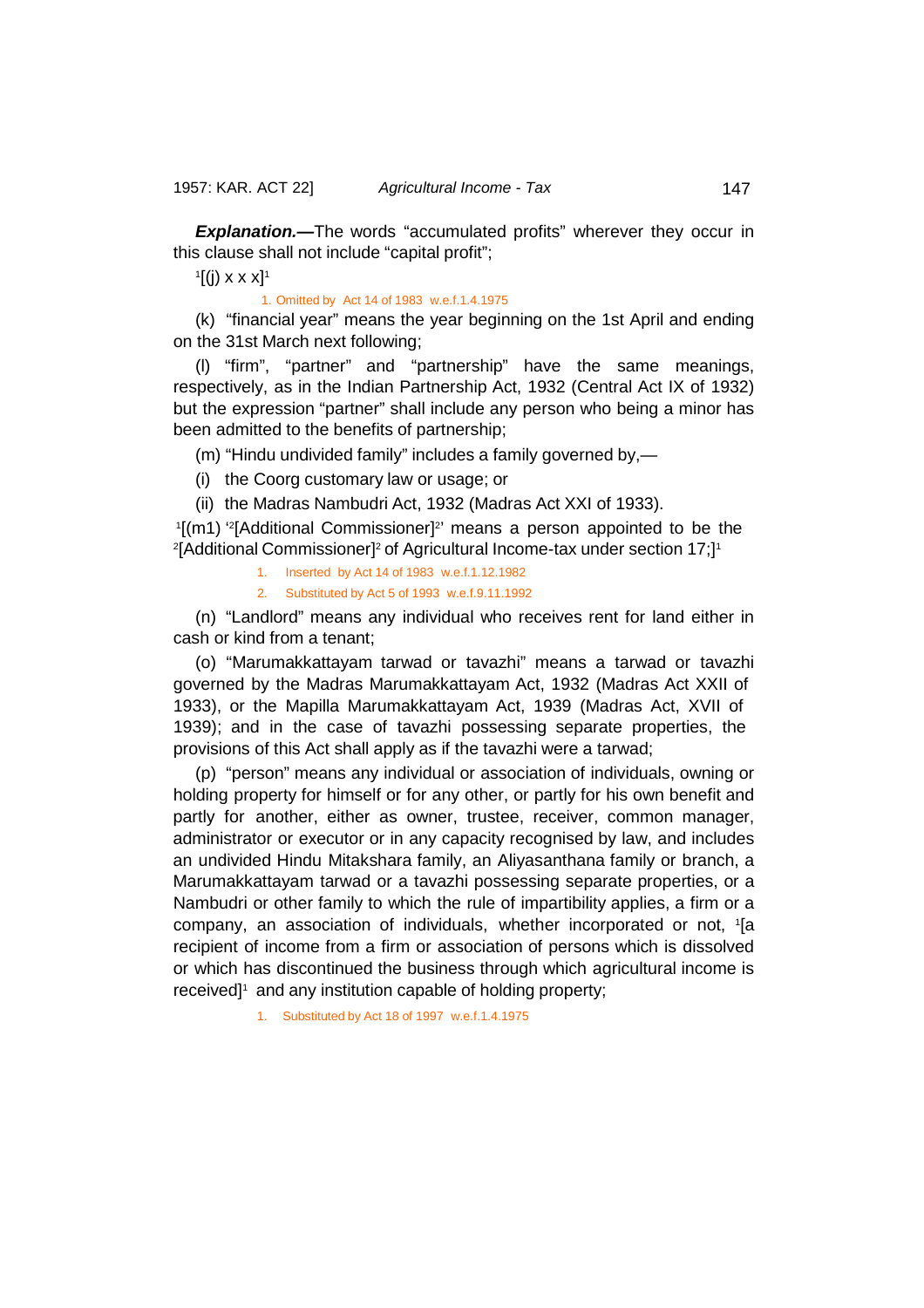(q) "plantation crop" means cardamom, coffee, linaloe, orange, pepper, rubber or tea;

1*[Explanation.* x x x]<sup>1</sup>

1. Omitted by Act 29 of 1963 w.e.f.1.4.1963

1 [*Explanation.—*For the purpose of this clause a "Plantation crop" shall not include pepper and cardamom grown as subsidiary crops in land used for growing non-plantation crops like Arecanuts and Coconuts.]1

1. Inserted by Act 8 of 1989 w.e.f.1.4.1982

 $\frac{1}{2}[(r) \times x \times x]^T$ 

1. Omitted by Act 29 of 1976 w.e.f.1.4.1975

 $\sqrt[1]{(s)}$ "previous year", save as otherwise provided in this clause, means the financial year immediately preceding the assessment year:

Provided that in the case of the source of Agricultural Income newly coming into existence, in the said financial year, the previous year shall be the period beginning with the date on which the source of Agricultural Income newly comes into existence and ending with the said financial year:

Provided further that "previous year", in relation to the assessment year commencing on the 1st day of April, 1989, means the period which begins with the date immediately following the last date of previous year relevant to the assessment year commencing on the 1st day of April, 1988, and ends on the 31st day of March 1989:

2 [Provided also that where the previous year in relation to the assessment year commencing on the first day of April, 1989, referred to in the second proviso exceeds a period of twelve months, the provisions of this Act shall apply subject to the modifications specified in the rules in Schedule-A.] $^2$ ] $^1$ 

1. Substituted by Act 16 of 1988 w.e.f.1.4.1989

2. Substituted by Act 19 of 1989 w.e.f.1.4.1989

(t) "principal officer" used with reference to any company or association means,—

(i) the Secretary, treasurer, manager or agent of the company or association, or

(ii) any person connected with the company or association upon whom the 1[Assistant Commissioner of Agricultural Income-tax]<sup>1</sup> has served a notice of his intention of treating him as principal officer thereof;

1. Substituted by Act 5 of 1993 w.e.f.9.11.1992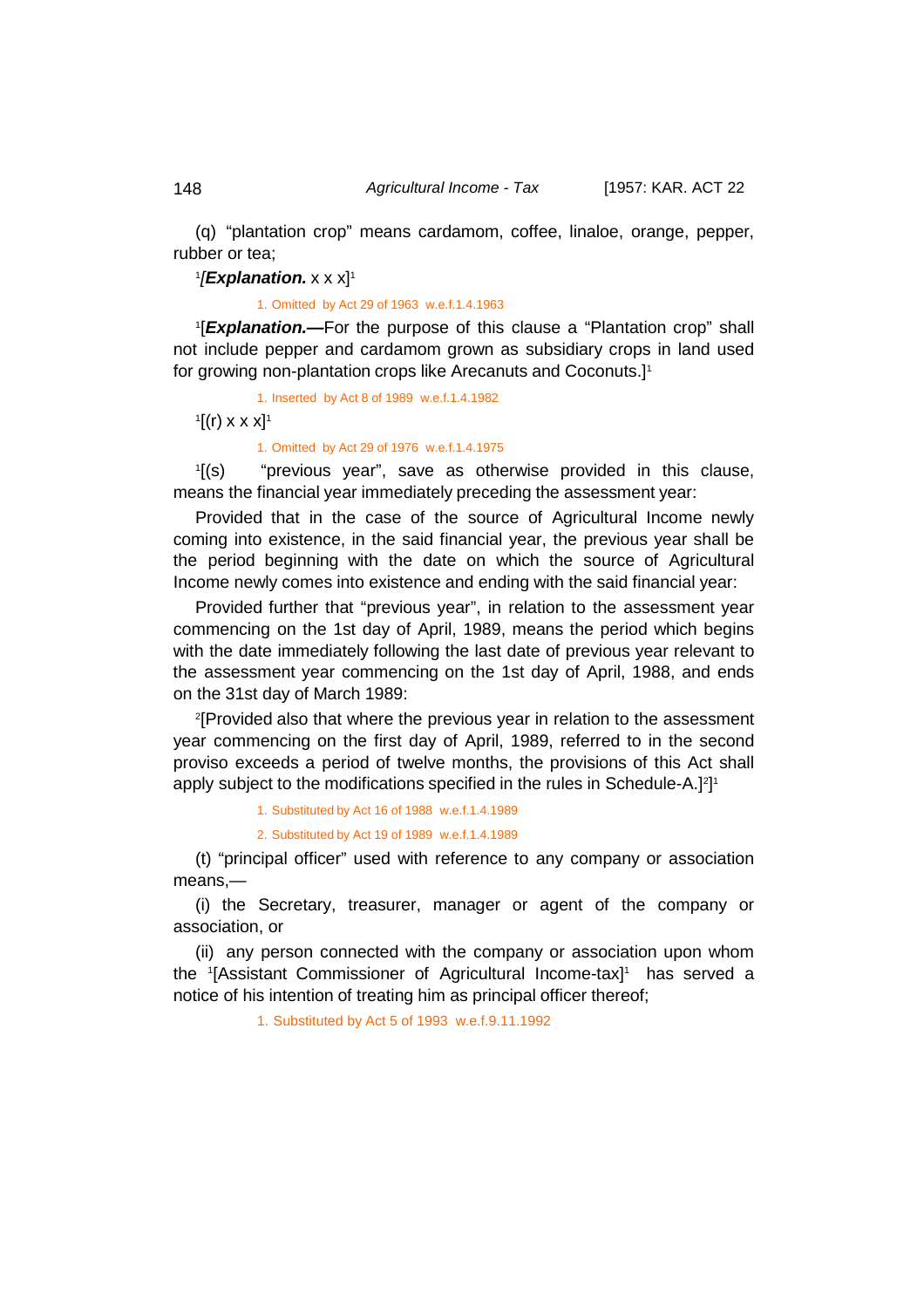(*u*) "registered firm" means a firm registered under the provisions of section 29;

<sup>1</sup>[(v) "State" or "<sup>2</sup>[State of Karnataka]<sup>2</sup>" means the <sup>2</sup>[State of Karnataka]<sup>2</sup> comprising the territories specified in clauses (*a*), (*b*), (*c*), (*d*) and (*e*) of subsection (1) of section 7 of the States Reorganisation Act, 1956 (Central Act 37 of 1956);]<sup>1</sup>

1. Substituted by Act 25 of 1962 w.e.f.1.10.1957

2. Adapted by the Karnataka Adaptations of Laws Order 1973 w.e.f. 1.11.1973

 $\mathbb{I}[(\mathsf{vi}) \times \mathsf{x} \times \mathsf{x}]^1$ 

1. Omitted by Act 14 of 1983 w.e.f.1.12.1982

 $\mathbb{I}[(\mathsf{vv}) \times \mathsf{x} \times \mathsf{x}]^1$ 

1. Omitted by Act 29 of 1976 w.e.f. 1.4.1975

(*w*) "total agricultural income" means the aggregate of all agricultural income derived by a person from land situated in the  $\mathord{\text{\rm !}}$ State of Karnataka] $\mathord{\text{\rm !}}$ whether received by him within or without the State computed in accordance with the provisions of section 5 and includes all income of the description specified in section 11 and all receipts of the description specified in clauses (*a*), (*c*) and (*d*) of section 12 and any sum which is exempt from tax <sup>2</sup> [under section 5A or under clause (*g*) of section 12<sup>2</sup> or under section 13.

1. .Adapted by the Karnataka Adaptations of Laws Order 1973 w.e.f. 1.11.1973

2. Substituted by Act 29 of 1976 w.e.f.1.4.1975

(2) The 1[Karnataka]1 General Clauses Act, 1899 (1[Karnataka]1 Act III of 1899) shall apply for the interpretation of this Act as it applies for the interpretation of a 1 [Karnataka]1 Act.

1. Adapted by the Karnataka Adaptations of Laws Order 1973 w.e.f. 1.11.1973

#### **CHAPTER II.**

### **CHARGE OF AGRICULTURAL INCOME-TAX.**

<span id="page-24-0"></span>**3. Charge of Agricultural Income-Tax.-** (1) Agricultural Income-tax at the rate or rates specified in  $[$ x x x $]$ <sup>1</sup> the Schedule to this Act shall be charged for each financial year commencing from the first April 1957 in accordance with and subject to the provisions of this Act, on the total agricultural income of the previous year of every person.

2 [Provided that where by virtue of any provision of this Act, agricultural income tax is to be charged in respect of the income of a period other than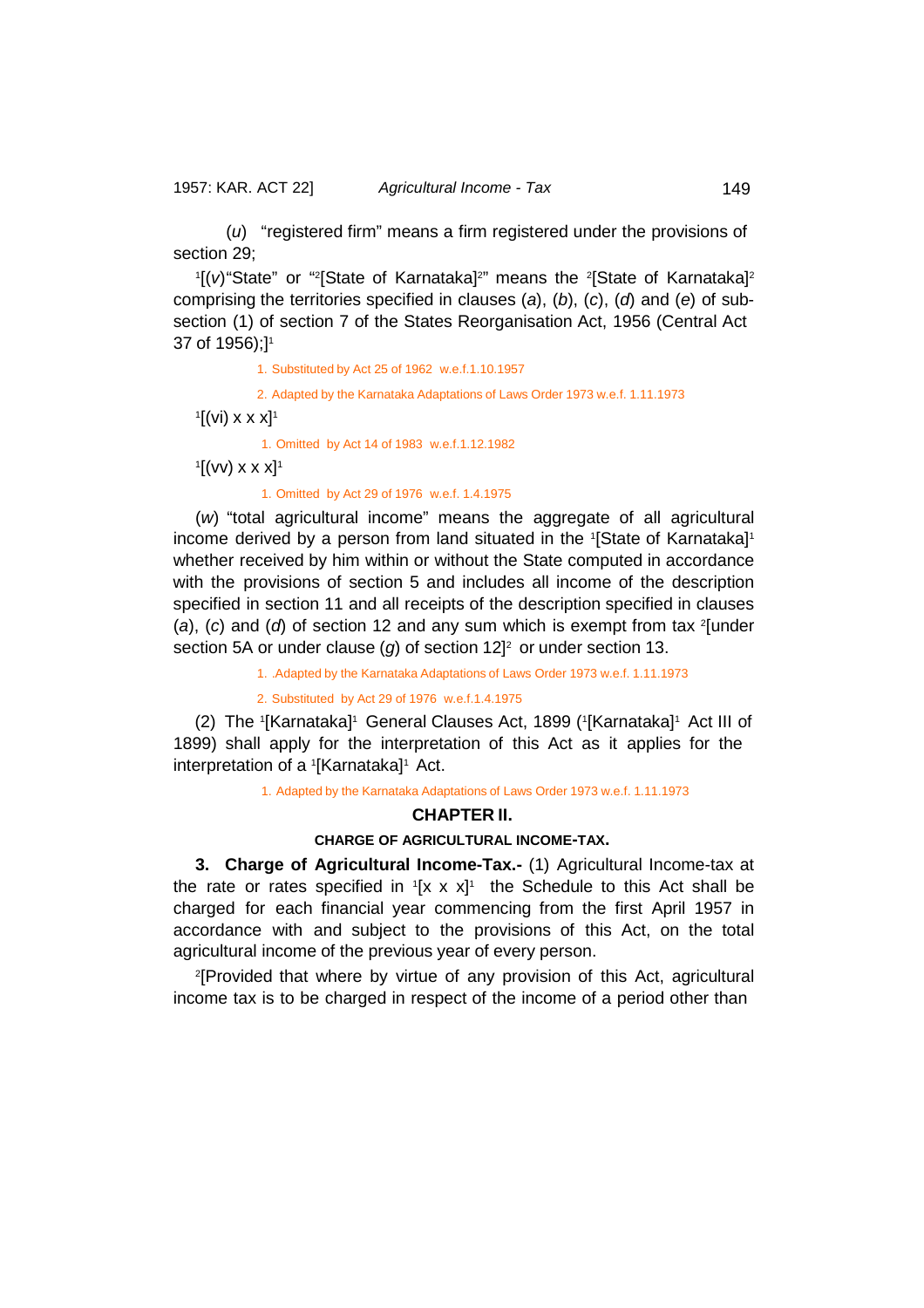the previous year, agricultural income in the total tax shall be charged accordingly.]2

1. Omitted by Act 14 of 1983 w.e.f.1.12.1982

2. Inserted by Act 10 of 1987 w.e.f.1.4.1987

(2) Where there is included agricultural income of an assessee any income exempted from agricultural income-tax by or under the provisions of this Act, the agricultural income-tax payable by the assessee shall be an amount bearing to the total amount of the agricultural income-tax which would have been payable on the total agricultural income had no part of it been exempted, the same proportion as the unexempted portion of the total agricultural income bears to the total agricultural income.

 $\rm ^1[(3)$  x x x]<sup>1</sup>

<span id="page-25-0"></span>1. Omitted by Act 14 of 1983 w.e.f.1.12.1982

**4. Application of the Act.-** Save as hereinafter provided, this Act shall apply to all agricultural income derived  ${}^{\scriptscriptstyle{1}}$ [x x x] ${}^{\scriptscriptstyle{1}}$  in the  ${}^{\scriptscriptstyle{2}}$ [State of Karnataka] ${}^{\scriptscriptstyle{2}}$ by any person whether resident in the State or not.

1. Omitted by Act 14 of 1983 w.e.f.1.12.1982

2. Adapted by the Karnataka Adaptations of Laws Order 1973 w.e.f. 1.1.1973

<span id="page-25-1"></span>**5. Computation of agricultural Income.-**  $1[(1)]$ <sup>1</sup> The agricultural income of a person shall be computed after making the following deductions, namely:—

1. Re-numbered by Act 29 of 1976 w.e.f.1.4.1975

- (a) any sums paid in the previous year on account of,—
	- (i) land revenue, local rates and cesses and municipal taxes in respect of the land from which the agricultural income is derived; and
	- (ii) any excise duty or tax as may be prescribed in respect of the agricultural produce from such land;

(b) any rent paid in the previous year to the landlord, or superior landlord as the case may be, in respect of the land from which the agricultural income is derived;

(c) any expenses incurred in the previous year on the maintenance of any irrigation or protective work constructed for the benefit of the land from which the agricultural income is derived;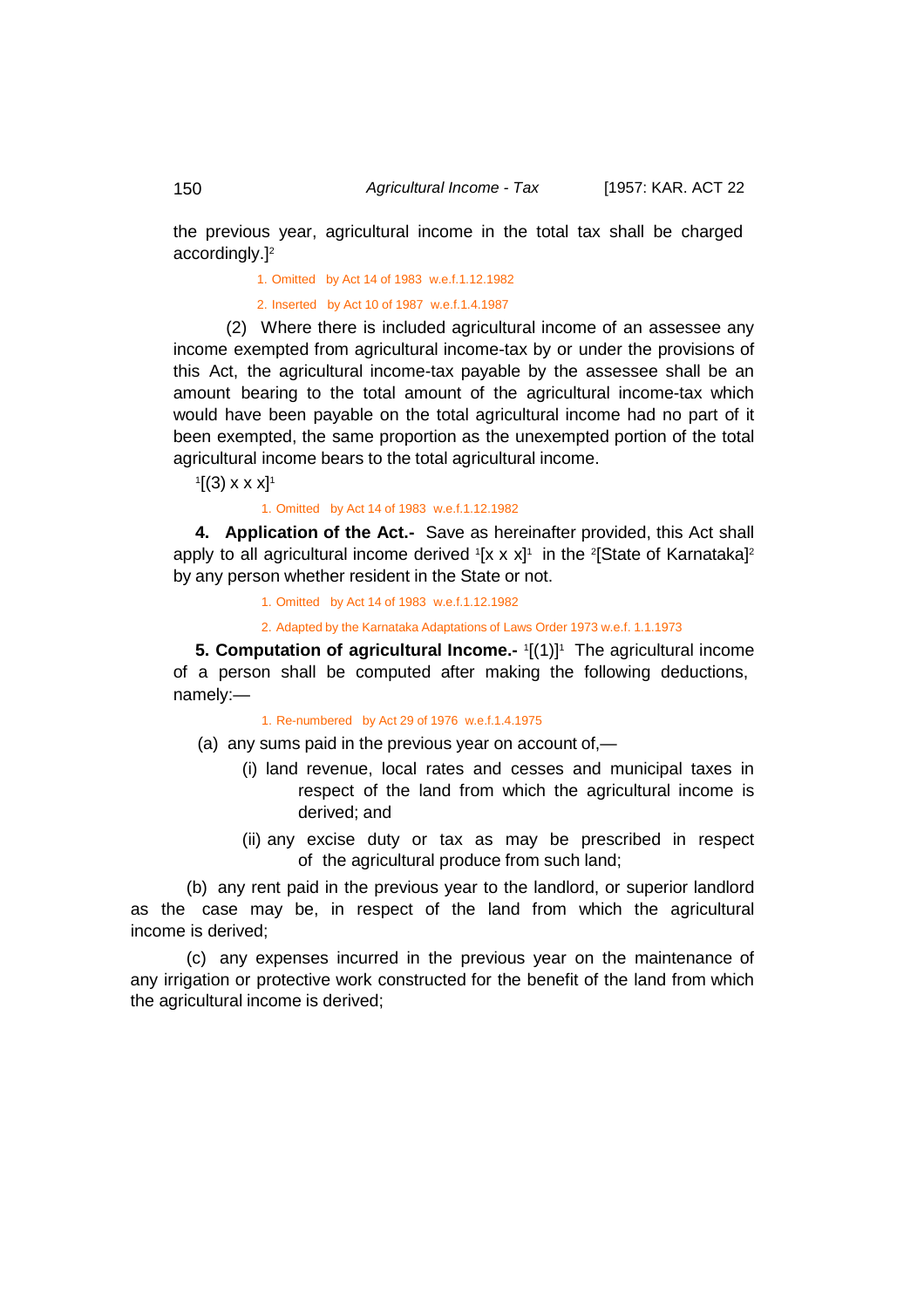(d) any expenses incurred in the previous year, on repairs, in respect of any capital asset which was purchased or constructed for the benefit of the land from which the agricultural income is derived;

(e) in respect of depreciation of buildings, machinery, plant, fencing materials, hose pipes and furniture which are the property of the assessee and which are required for the purpose of deriving the agricultural income, a sum equivalent to such percentage on the written down value thereof as may in any case or class of cases be prescribed and where the buildings have been newly erected, or the machinery or plant being new has been installed, a further sum subject to such conditions as may be prescribed:

Provided that,—

(1) the prescribed particulars have been duly furnished;

(2) where full effect cannot be given to any such allowance in any year owing to there being no agricultural income chargeable for that year, or owing to the agricultural income chargeable being less than the allowance, then subject to the provisions of the second proviso to section 15, the allowance or part of the allowance to which effect has not been given, as the case may be, shall be added to the amount of the allowance or depreciation for the following year and deemed to be part of that allowance, or if there is no such allowance for that year, be deemed to be the allowance for the next year, and so on for succeeding years; and

(3) the aggregate of all such allowances made under this Act shall, in no case, exceed the original cost to the assessee of the buildings, machinery, plant, or furniture, as the case may be;

1 [*Explanation.—*For the purpose of this clause the property acquired by the assessee on hire purchase basis shall be deemed to be the property of the assessee; $l<sup>1</sup>$ 

#### 1. Inserted by Act 23 of 1985 w.e.f.1.4.1985

(f) in respect of any such building, machinery or plant which has been sold or discarded or demolished or destroyed, the amount by which the written down value thereof exceeds the amount for which the building, machinery or plant, as the case may be, is actually sold for its scrap value:

Provided that such amount is actually written off in the books of the assessee:

Provided further that where the amount for which any such building, machinery or plant is sold, whether during the continuance of the agricultural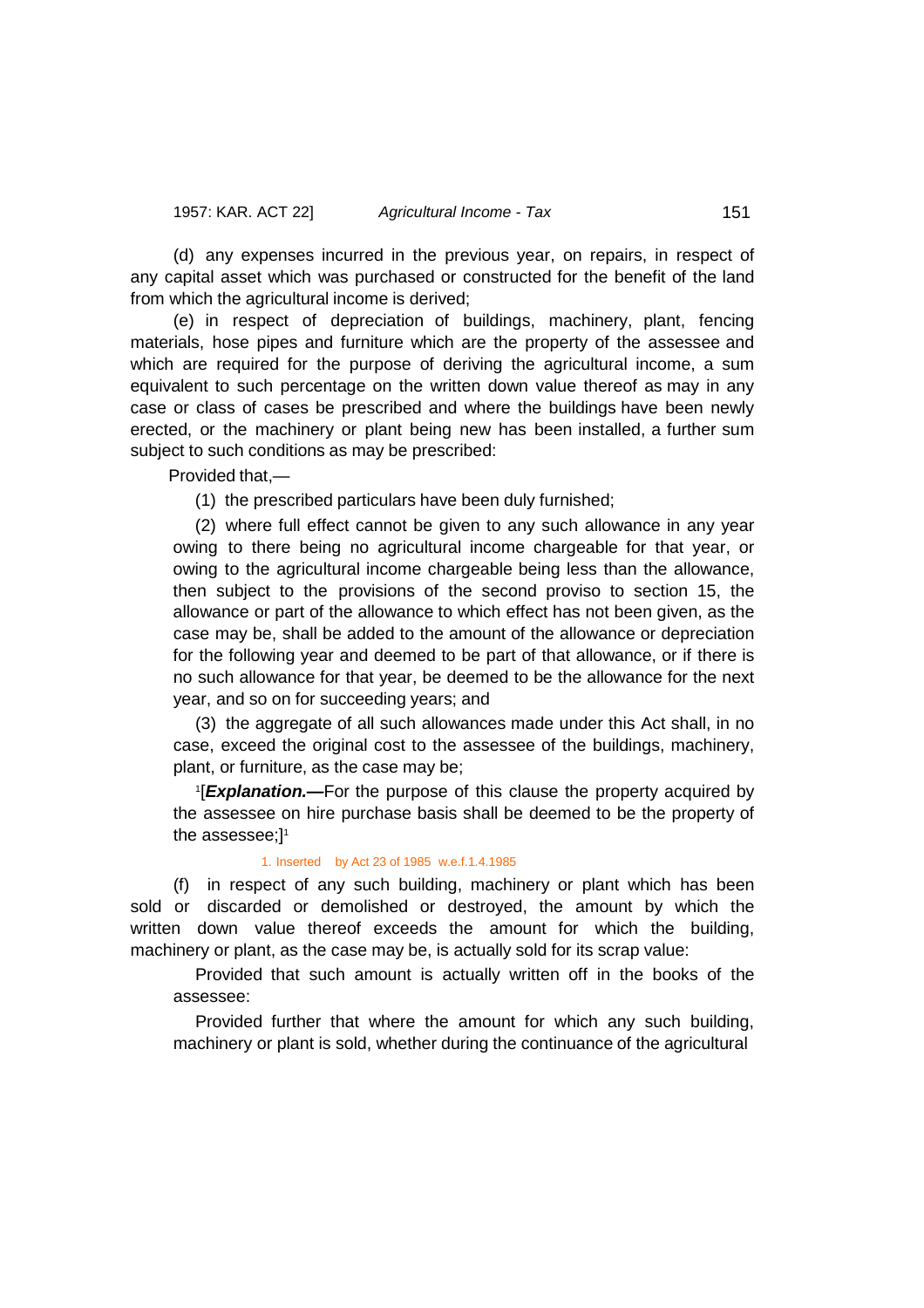operations or after the cessation thereof, exceeds the written down value, so much of the excess as does not exceed the difference between the original cost and the written down value shall be deemed to be profits of the previous year in which the sale took place:

Provided further that for the purposes of this clause, the original cost of a building, the written down value of which is determined in accordance with the Explanation to this section, shall be deemed to be the written down value so determined as at the date of its being brought into use for the purposes of deriving the agricultural income;

(g) any interest paid in the previous year on any amount borrowed and actually spent on any capital expenditure incurred for the benefit of the land from which the agricultural income is derived:

1 [Provided that any interest paid in the previous year on any amount borrowed and actually spent on any capital expenditure of purchase of motor car,-

(a) in case of an assessee where the total extent of land under plantation crop is less than fifty acres, such interest shall be restricted to purchase of one motor car; and

(b) in case of other assessees, to purchase of two motor cars.] 1

1. Inserted by Act 7 of 1997 w.e.f.1.4.1997

(h) where the land from which the agricultural income is derived is subject to a mortgage or other capital charge, any interest paid in the previous year in respect of such mortgage or charge;

(i) any interest paid in the previous year on any debt, whether secured or not, incurred for the purpose of acquiring the land from which the agricultural income is derived:

1 [Provided that the interest allowable under clauses (g), (h) and (i) shall be the actual interest paid on such loans or the amount calculated at the rate of interest charged by the scheduled banks on such loans whichever is less;<sup>11</sup>

#### 1. Substituted by Act 23 of 1985 w.e.f.1.4.1985

 (j) any interest paid in the previous year on any amount borrowed and actually spent on the land on which the agricultural income is derived:

Provided that the need for borrowing was *bona fide* having regard to assets of the assessee at the time: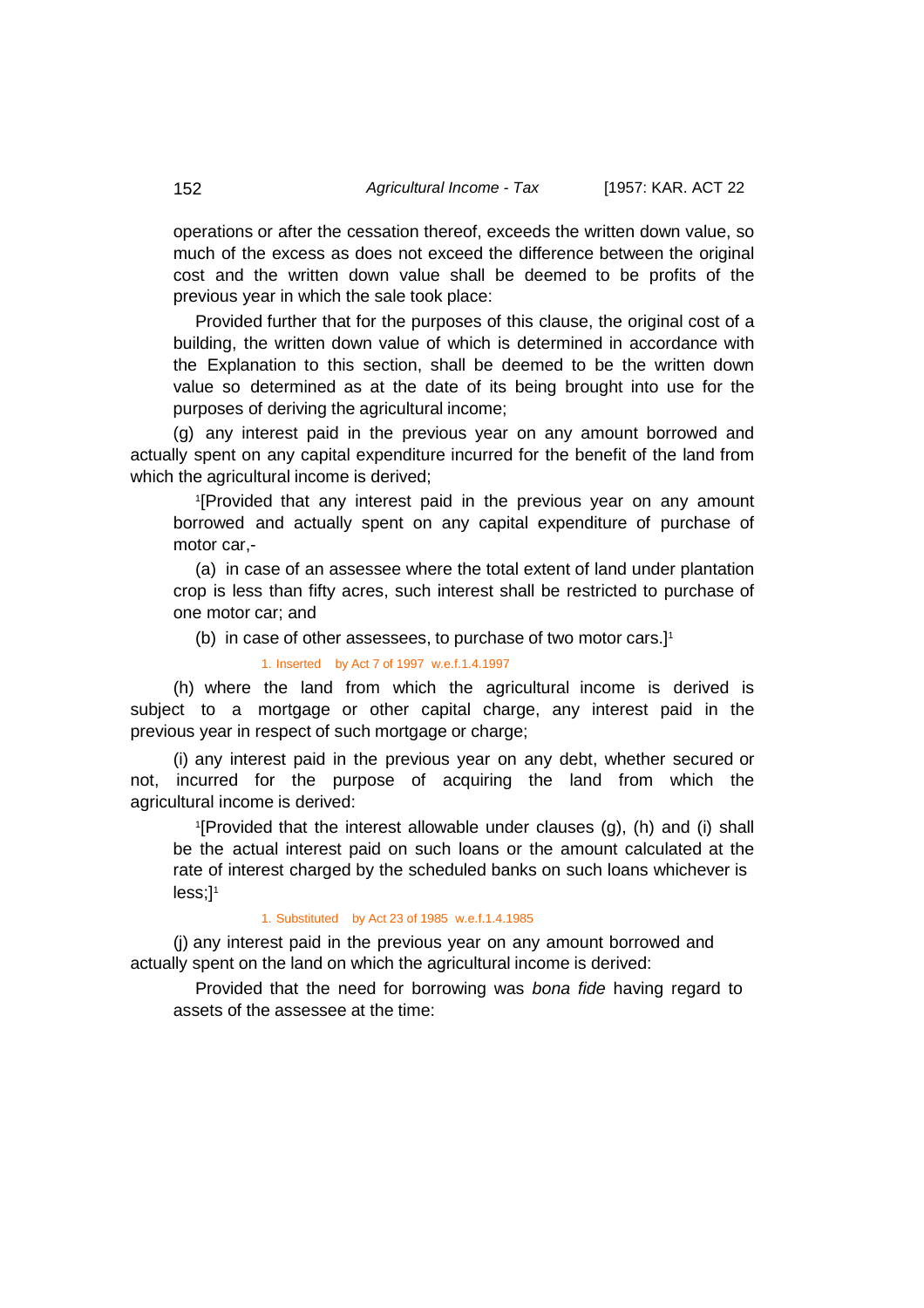1 [Provided further that the interest allowable under this clause shall be the actual interest paid on such loan or the amount calculated at the rate of interest charged by the scheduled banks on such loan whichever is less.] 1

1. Substituted by Act 23 of 1985 w.e.f.1.4.1985

(k) any expenditure (not being in the nature of capital expenditure) laid out or expended in the previous year wholly and exclusively for the purpose of deriving the agricultural income:

1 [Provided that the following amounts shall not be deemed to be expenditure laid out or expended for the purpose of deriving the agricultural income,—

(i) in the case of any firm, any payment of interest, salary, bonus, commission or remuneration made by the firm to any partner of the firm;

(ii) in the case of any company, any expenditure which results directly or indirectly in the provision of any remuneration or benefit or amenity to a director or to a person who has a substantial interest in the company or to a relative of the director or of such person, as the case may be, if in the opinion of the <sup>2</sup>[Assistant Commissioner of Agricultural Income-tax]<sup>2</sup> any such expenditure is excessive or unreasonable having regard to the legitimate business needs of the company and the benefit derived by or accruing to it therefrom;]<sup>1</sup>

> 1.Substituted by Act 28 of 1964 w.e.f.1.4.1964 2 .Substituted by Act 5 of 1993 w.e.f.9.11.1992

1 [(iii) any sum paid on account of wealth tax under the Wealth Tax Act, 1957 (Central Act XXVII of 1957);]1

1. Inserted by Act 14 of 1983 w.e.f.1.4.1964

1 [*Explanation.—*For the removal of doubts it is hereby declared that deductions under this clause shall not include deductions specifically provided for or allowed under other clauses of this section or rules made under this section.]<sup>1</sup>

1. Inserted by Act 23 of 1985 w.e.f.1.10.1957

 (l) such other deductions as may be prescribed generally or in particular cases;

 (m) in the case of agricultural income under the head rent or revenue derived from land referred to in sub-clause (1) of clause (a) of section 2,—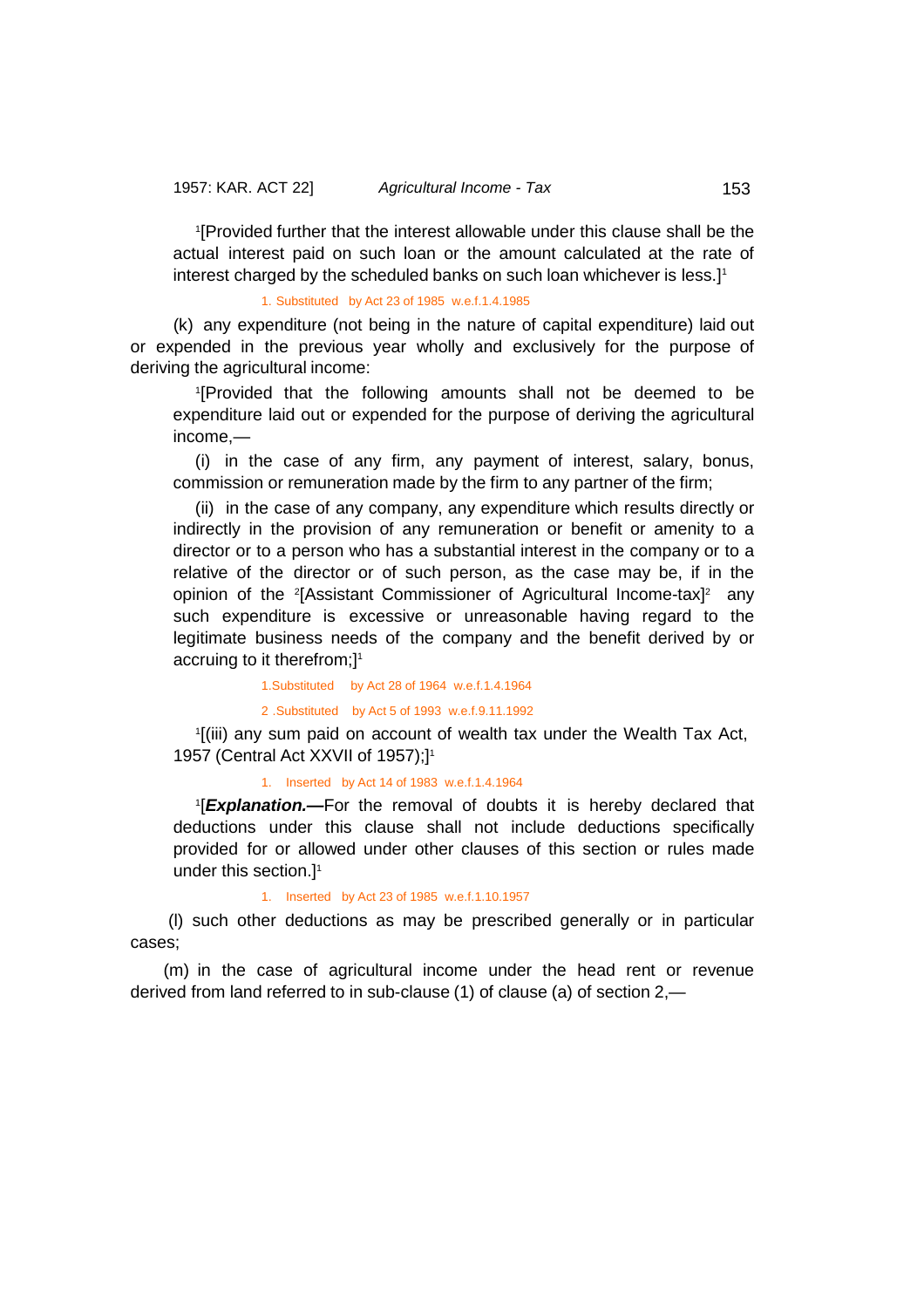(i) any expenses actually incurred in the previous year in the collection of agricultural income;

(ii) any expenses incurred in the previous year on repairs in respect of any capital asset used in connection with the collection of rents due in respect of the land from which the agricultural income is derived;

(n) in the case of agricultural income referred to in sub-clause (2) of clause (*a*) of section 2,—

(i) the expenses other than capital expenditure incurred in the previous year of raising the crop from which the agricultural income is derived and of transporting such crop to market, including the maintenance of agricultural implements and cattle required for such cultivation and transport or both;

(ii) the cost incurred in the previous year in the purchase or replacement of cattle or implements, which are necessary for cultivation, to such extent as may be prescribed, less the amount realised by sale of the cattle or implements replaced or their estimated value;

(iii) any sum paid in the previous year in order to effect an insurance against loss or damage of crops or property from which the agricultural income is derived:

Provided that any amount received in respect of such insurance in any year shall be deemed to be agricultural income for the purposes of this Act, and shall be liable to agricultural income-tax after deducting the portion thereof, if any, which has been assessed to income-tax under the <sup>1</sup> [Incometax Act, 1961 (Central Act 43 of 1961)] 1 ;

#### 1.Substituted by Act 29 of 1976 w.e.f.1.4.1975

(iv) any expenses incurred in the previous year on the maintenance of any capital asset if such maintenance is required for the purpose of deriving the agricultural income:

Provided that no deduction shall be made under this section if it has already been made in the assessment under the <sup>1</sup> [Income-tax Act, 1961  $(Central Act 43 of 1961)]<sup>1</sup>$ .

### 1.Substituted by Act 29 of 1976 w.e.f.1.4.1975

1 [*Explanation.—*For the purposes of this sub-section 'building' includes all structures constructed with a view to provide amenities to workers as defined in the Plantations Labour Act, 1951 (Central Act 69 of 1951) employed in plantations and for the purpose of deriving the agricultural income; 'relative' in relation to an individual means the husband, wife,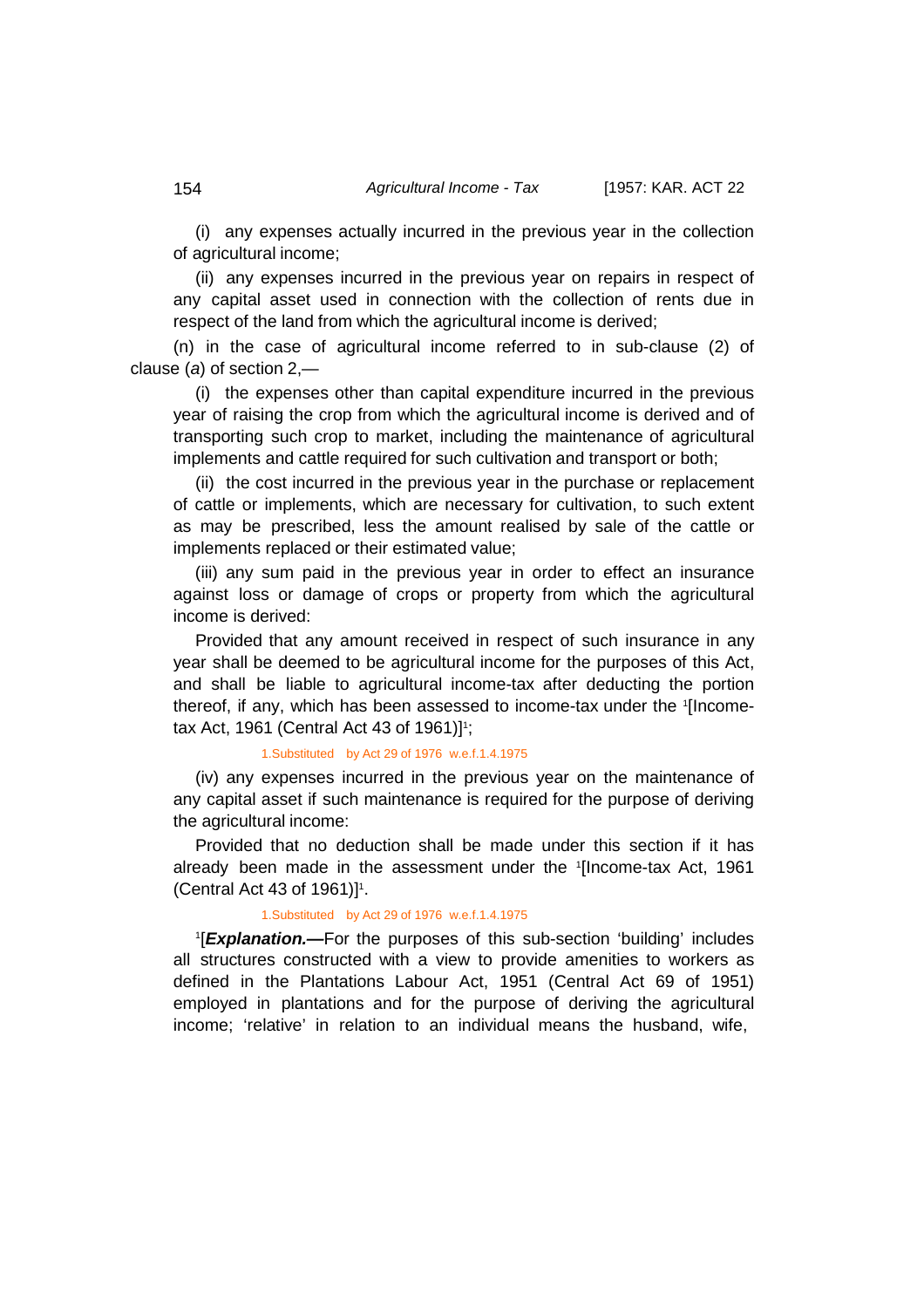and "written down value" means,—

(i) in the case of assets acquired in the previous year the actual cost to the assessee; and

(ii) in the case of assets acquired before the previous year, the actual cost to the assessee less such sum as may be prescribed.] 1

1.Substituted by Act 29 of 1976 w.e.f.1.4.1975

1 [(2) (*a*) Nothing contained in sub-section (1) shall be deemed to entitle a person deriving agricultural income, to the deduction of any expenditure laid out or expended, for the cultivation, upkeep or maintenance of immature plants (other than tea plants) from which no agricultural income has been derived during the previous year.

(*b*) Notwithstanding anything contained in clause (*a*),—

(i) if in any year expenditure is incurred by a person exclusively on new cultivation of land for growing  $2[x \times x]^2$  cardamom,  $2[x \times x]^2$  coffee, orange or rubber plants and also on maintenance of immature plants of  $2[x \times x]^2$  cardamom,  $2[x \times x]^2$  coffee, orange or rubber, ten per cent of such expenditure may be deducted from the agricultural income of such person;

(ii) if in any year expenditure is incurred by a person for replanting of cardamom, coffee, orange or rubber plants in any plantation  $2[x \times x]^2$ such expenditure not exceeding the amount necessary for replanting,—

 (a) two and half per cent of the acreage of plantation held by the person concerned in the case of coffee or rubber plants;

(b) one and two-thirds per cent of the acreage of  $2[x \times x]^2$  plantation held by the person concerned in the case of  $^2$ [x x x] $^2$  orange plants; and

 (c) eight and one-third per cent of the acreage of plantation held by the person concerned in the case of cardamom plants,

may be deducted from the agricultural income of such person:

Provided that if the replanting expenditure allowance under item (ii) is not incurred in one year, the allowance for the year or years may be carried forward for a period of three years in the case of  $^2$ [x x x] $^2\,$  coffee, orange and rubber and one year in the case of cardamom, beyond the year of assessment:

3 [(iii) a person deriving agricultural income from land on which coffee is grown may, in lieu of the deductions referred to in items (i) and (ii), at his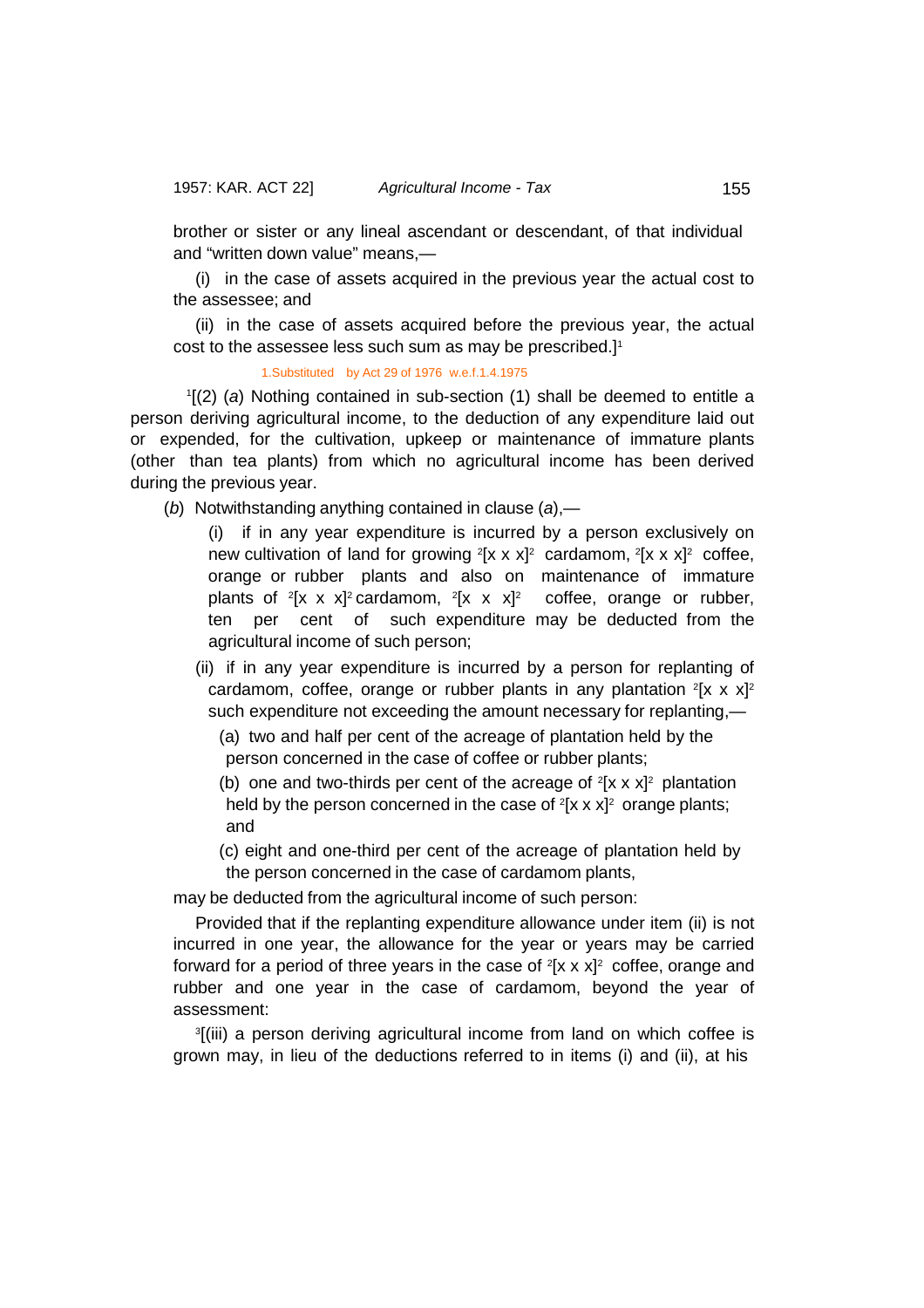option exercised in writing, deduct from his agricultural income a sum of <sup>4</sup>[<sup>5</sup>[two thousand and fifty]<sup>5</sup> rupees for every standard ton of coffee produced by him] 4 subject to a maximum of fifteen percent of the 5 [average total Agricultural income]5 during the previous year and three years immediately preceding it towards expenditure for new cultivation, replanting and maintenance of immature plants and if the said expenditure is not incurred in that year the same may be carried forward for a period of five years beyond the year of assessment and any such sum which is spent for a purpose other than those specified above or which remains unspent for five years shall be treated as income of the year succeeding the fifth year:

Provided that subject to the conditions and restrictions specified in this clause, where the coffee produced and delivered by him to the Coffee Board is in excess of six hundred kilograms per acre, he may deduct from his agricultural income a sum of thirty rupees for every fifty kilograms of coffee produced and delivered to the Coffee Board:

Provided further that the option once exercised shall be final and the said expenditure allowance shall be calculated on the same basis for purposes of future assessments:

Provided also that if at any time during the said period of five years, there is a change of ownership of such land either by sale or otherwise, the amount referred to in item (iii) and remaining unspent on the date of such change of ownership shall be treated as income of the transferor for the year in which such change of ownership takes place.

4 *[Explanation I.*] 4 — For the removal of doubts it is hereby declared that where deduction is allowed under this clause, no further deduction shall be allowed towards expenditure for filling the vacancies of diseased or dead plants in a coffee plantation.] 3 ] 1

- 1. Inserted by Act 29 of 1976 w.e.f. 1.4.1975
- 2. Omitted by Act 18 of 1994 w.e.f. 1.4.1994
- 3. Substituted by Act 23 of 1985 w.e.f. 1.4.1985
- 4. Re-numbered by Act 18 of 1994 w.e.f. 1.4.1994
- 5. Substituted by Act 14 of 2015 w.e.f. 01.4.2015.

7 [*Explanation II.—*For the purpose of item (iii) of this clause, "standard ton" coffee produced shall be arrived at in the following manner:—

One standard ton of coffee is equal to

(i) 1,225 Kilograms of uncured Arabica Parchment,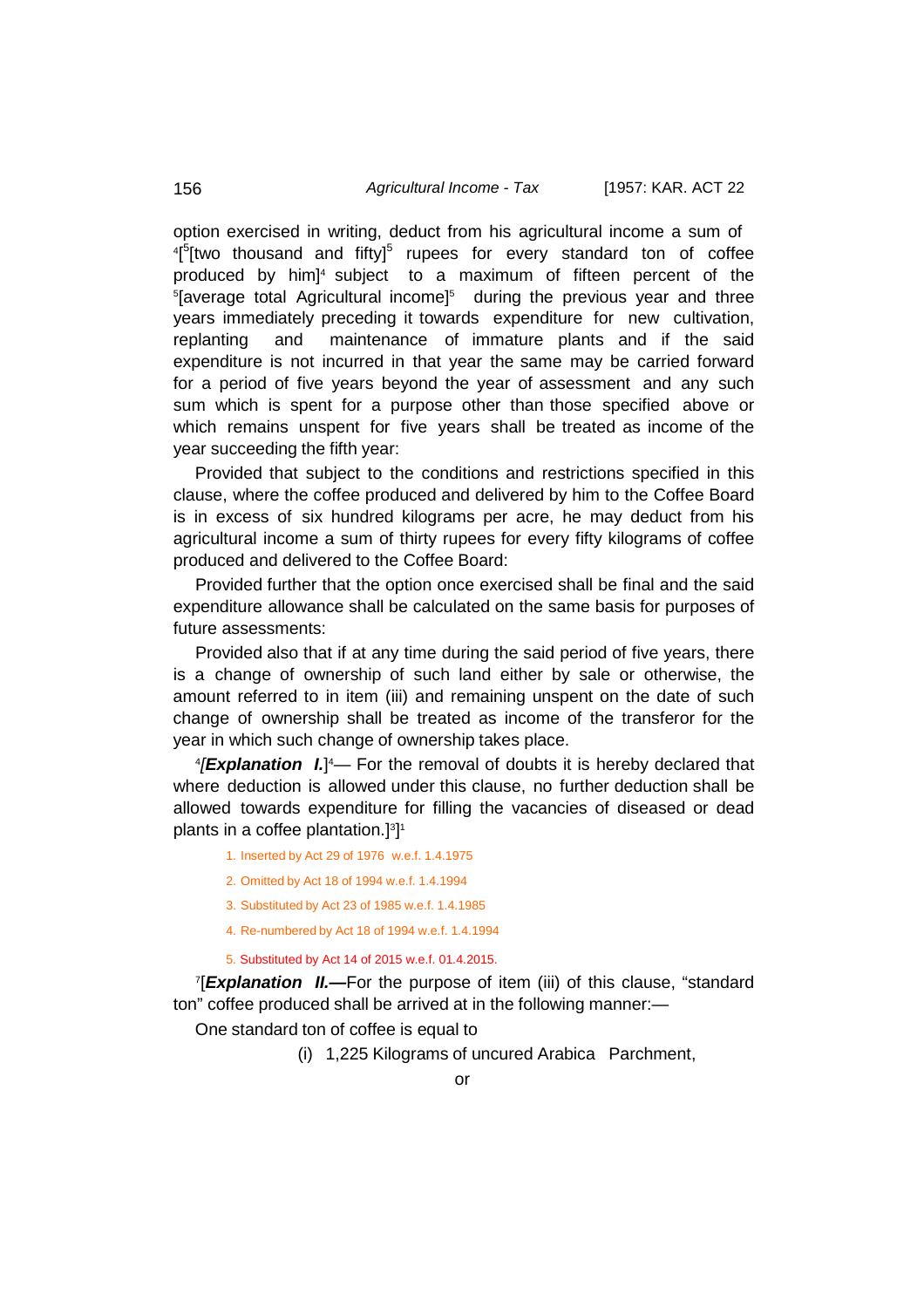(ii) 1,904 Kilograms of uncured Arabica Cherry,

or

(iii) 1,194 Kilograms of uncured Robusta Parchment,

or

(iv) 1,962 Kilograms of uncured Robusta Cherry

or

(v) 2,430 Kilograms of uncured Liberia Coffee."

or

(vi) 2,373 Kilograms of uncured Excelsia Coffee.]1

### 1. Inserted by Act 18 of 1994 w.e.f.1.4.1994

1 [(3) (1) In respect of a machinery or plant specified by the State Government by Notification in the Official Gazette which is owned by the assessee and is wholly used for the purpose of deriving agricultural income by him, there shall be allowed a deduction, in respect of the previous year, in which the machinery or plant is first put to use of a sum by way of investment allowance equal to ten percent of the actual cost to the assessee of the machinery or plant:

Provided that,—

(a) the machinery or plant is a new machinery or plant acquired by the assessee;

(b) the particulars specified in the notification by the State Government have been duly furnished by the assessee:

Provided further that no deduction shall be allowed under this sub-section in respect of,—

(a) any machinery or plant installed in any office premises or any residential accommodation including any accommodation in the nature of a Guest House;

(b) any office appliances or road transport vehicles other than the tractors.

(2) If the machinery or plant in respect of which investment allowance is made under clause (1) of this sub-section is sold or otherwise transferred by the assessee to any person at any time before the expiry of five years from the end of the previous year in which it was first put to use whether during the continuation of agricultural operation or after the cessation thereof, the investment allowance made in respect of such machinery or plant shall be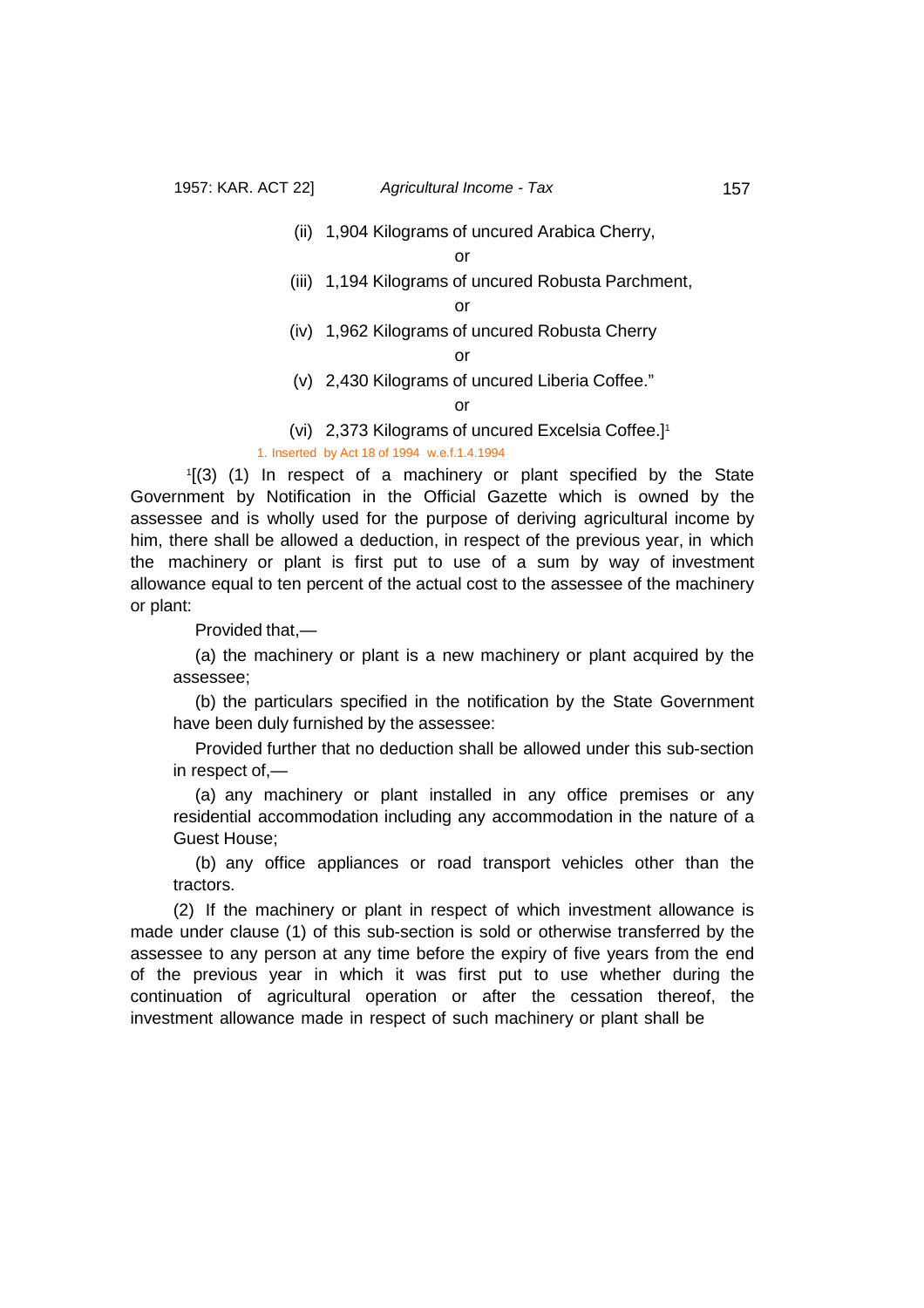treated as the income of the assessee for the previous year in which such machinery or plant is sold or otherwise transferred.] 1

<span id="page-33-0"></span>1. Inserted by Act 23 of 1985 w.e.f.1.4.1985

1 [**5A. Exemption in respect of insurance premia, contribution to provident fund etc,.-** (1) From the total agricultural income of the assessee computed under section 5, there shall be deducted, in accordance with and subject to the provisions of this section, an amount calculated with reference to the aggregate of the sums specified in sub-section (2), at the following rates, namely:—

| (a) Where such aggregate does | The whole of such         |  |
|-------------------------------|---------------------------|--|
| not exceed Rs. 6,000.         | aggregate.                |  |
| (b) Where such aggregate      | Rs. 6,000 plus 50 percent |  |
| exceeds Rs. 6,000 but does    | of the amount by          |  |
| not exceed Rs. 12,000.        | which such aggregate      |  |
|                               | exceeds Rs. 6,000.        |  |
| (c) Where such aggregate      | Rs. 9,000 plus 40 percent |  |
| exceeds Rs. 12,000.           | of the amount by which    |  |
|                               | such aggregate            |  |
|                               | exceeds Rs. 12,000.       |  |

1. Inserted by Act 29 of 1976 w.e.f.1.4.1975 and Substituted by Act 23 of 1985 w.e.f. 1.4.1985

(2) The sums referred to in sub-section (1) shall be the following, namely:—

(a) where the assessee is an individual, any sum paid in the previous year by the assessee out of his agricultural income chargeable to tax,—

(i) to effect or to keep in force an insurance on the life of the assessee or on the life of the wife or husband or any child of the assessee; or

(ii) to effect or to keep in force a contract for a deferred annuity on the life of the assessee or on the life of the wife or husband or any child of the assessee; or

(iii) as a contribution to any provident fund to which the Provident Fund Act, 1925 (Central Act 19 of 1925) applies; or

(iv) as a contribution for participation in the Unit Linked Insurance Plan 1971 made under section 19 (1) (*cc*) of the Unit Trust of India Act, 1963 (Central Act 52 of 1963); or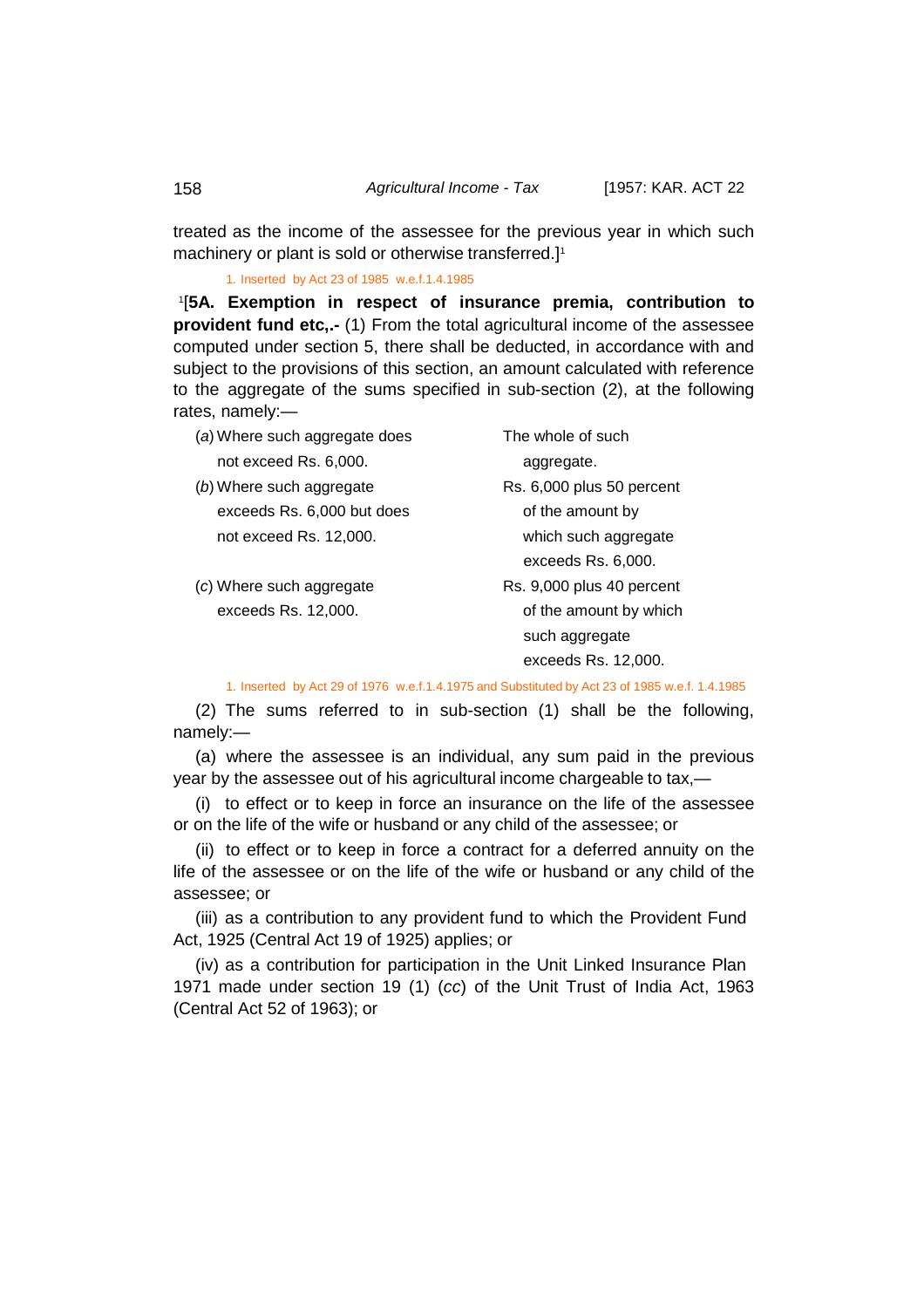(v) any sum deposited in a ten year account or fifteen year account under the Post Office Savings Bank (Cumulative Time Deposits) Rules, 1959, as amended from time to time; or

1 [(vi) as a subscription to the National Savings Certificate (VI Issue), the National Savings Certificate (VII Issue) and the National Savings Certificate (VIII Issue). $]$ <sup>1</sup>

1. Substituted by Act 6 of 1990 w.e.f.1.4.1990

(b) where the assessee is a Hindu undivided family any sums paid in the previous year by the assessee out of its income chargeable to tax,—

(i) to effect or to keep in force an insurance on the life of any member of the family; or

(ii) as a contribution to any provident fund referred to in sub-clause (iii) of the clause (*a*) where such contribution is to an account standing in the name of any member of the family; or

(iii) any sums deposited in a ten year account or a fifteen year account under the Post Office Savings Bank (Cumulative Time Deposit) Rules, 1959 as amended from time to time where such sums are deposited in an account standing in the name of any member of the family; or

1 [(iv) as a subscription to the National Savings Certificate VI issue, VII issue and VIII issue:]1

1. Substituted by Act 4 of 1999 w.e.f.8.5.1989

1 [Provided that the amount deducted under this sub-section shall not exceed forty thousand rupees.] 1

1. subsituted by Act 10 of 1987 w.e.f.1.4.1987

Provided further that the provisions of this sub-section shall apply only to so much of any premium or other payments made on a policy other than a contract for a deferred annuity as it is not in excess of ten percent of the actual sum assured.

**Explanation.**—In calculating any such actual sum no account shall be taken,—

(i) of the value of any premiums agreed to be returned; or

(ii) of any benefit by way of bonus or otherwise over and above the sum actually assured, which is to be or may be received under the policy by any person.

(3) Notwithstanding anything in sub-sections (1) and (2), no deduction under this section shall be allowed unless the claim is supported by proof to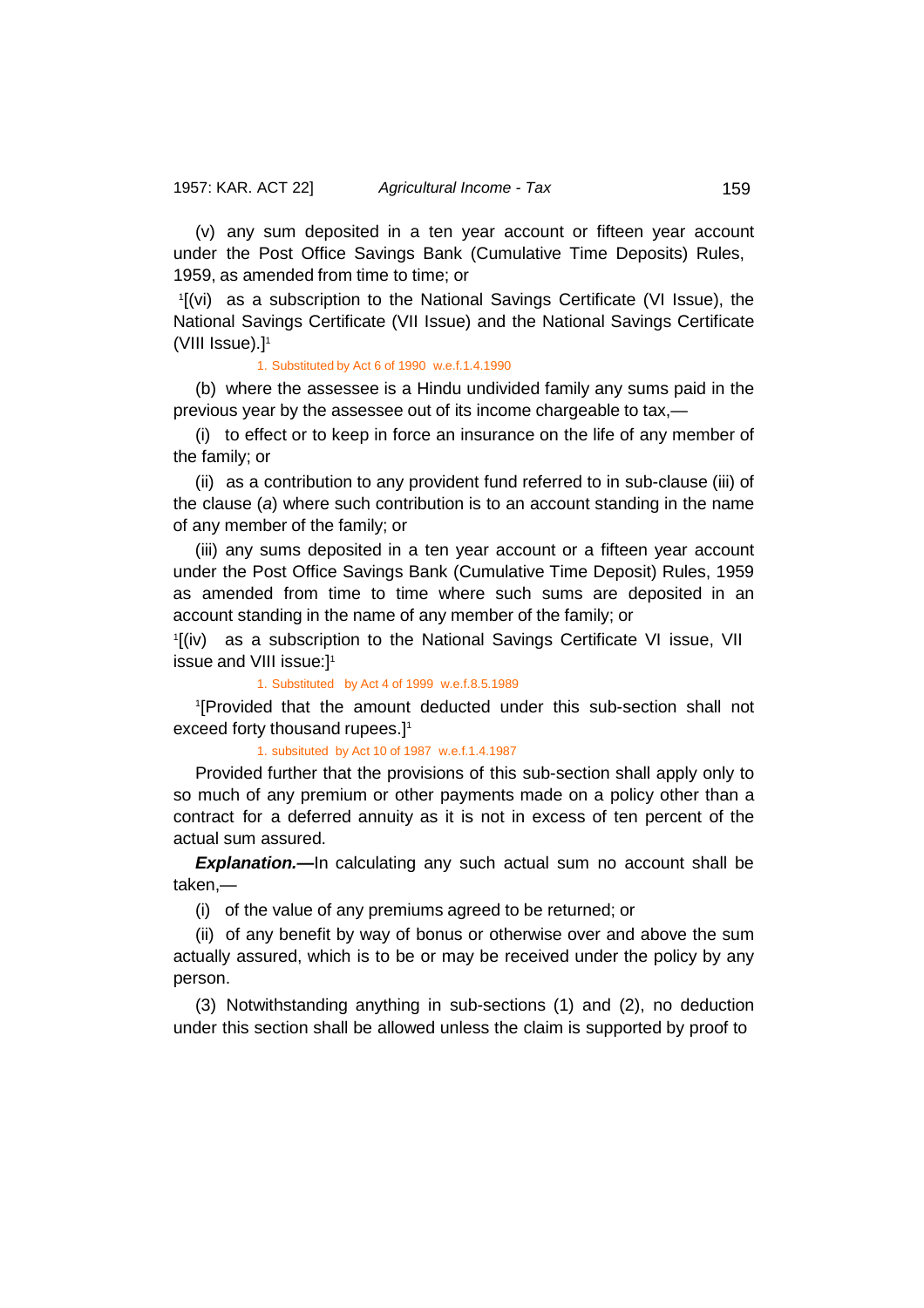the effect that the assessee is not liable to tax under the Income Tax Act, 1961 (Central Act 43 of 1961) or that similar deduction under the provisions of the said Act has not been claimed or allowed in respect of the sums on account of which the deduction is claimed.] 1

### <span id="page-35-0"></span>1 [**5B.** x x x]1

#### 1. Inserted by Act 6 of 1995 w.e.f.1.4.1995 and Omitted by Act 7 of 1997 w.e.f. 1.4.1997

<span id="page-35-1"></span>**6. Assessment of income derived from lands partly within the State and party without.-** Where agricultural income is derived from land situated partly within the State and partly without the State, agricultural income-tax shall be levied under this Act,—

(i) where the portion of such income attributable to the lands situated within the State can be determined from the accounts maintained by the assessee, on the portion so determined;

(ii) where the portion of the income so attributable cannot be determined by the method specified in clause (i) on such portion as may be determined in the prescribed manner.

<span id="page-35-2"></span>**7. Method of accounting.-** Agricultural income shall be computed for the purpose of sections 5 and 6 in accordance with the method of accounting regularly employed by the assessee:

Provided that, if no method of accounting has been regularly employed by the assessee, or if the method employed is such that, in the opinion of the 1[Assistant Commissioner of Agricultural Income-tax]1, the agricultural income cannot properly be deduced therefrom, then the computation shall be made upon such basis and in such manner as he may determine:

Provided further that in the case of coffee crop of an assessee, the agricultural income therefrom may be computed on the basis of valuation on points declared by the Indian Coffee Board in respect of such crop.

#### <span id="page-35-3"></span>1. Substitued by Act 5 of 1993 w.e.f.9.11.1992

1 [**7A. Accounts to be maintained by certain assessees.-** Every assessee other than an assessee permitted to pay amount by way of composition under section 66, shall keep and maintain true and complete accounts and such other records, registers and documents relating to his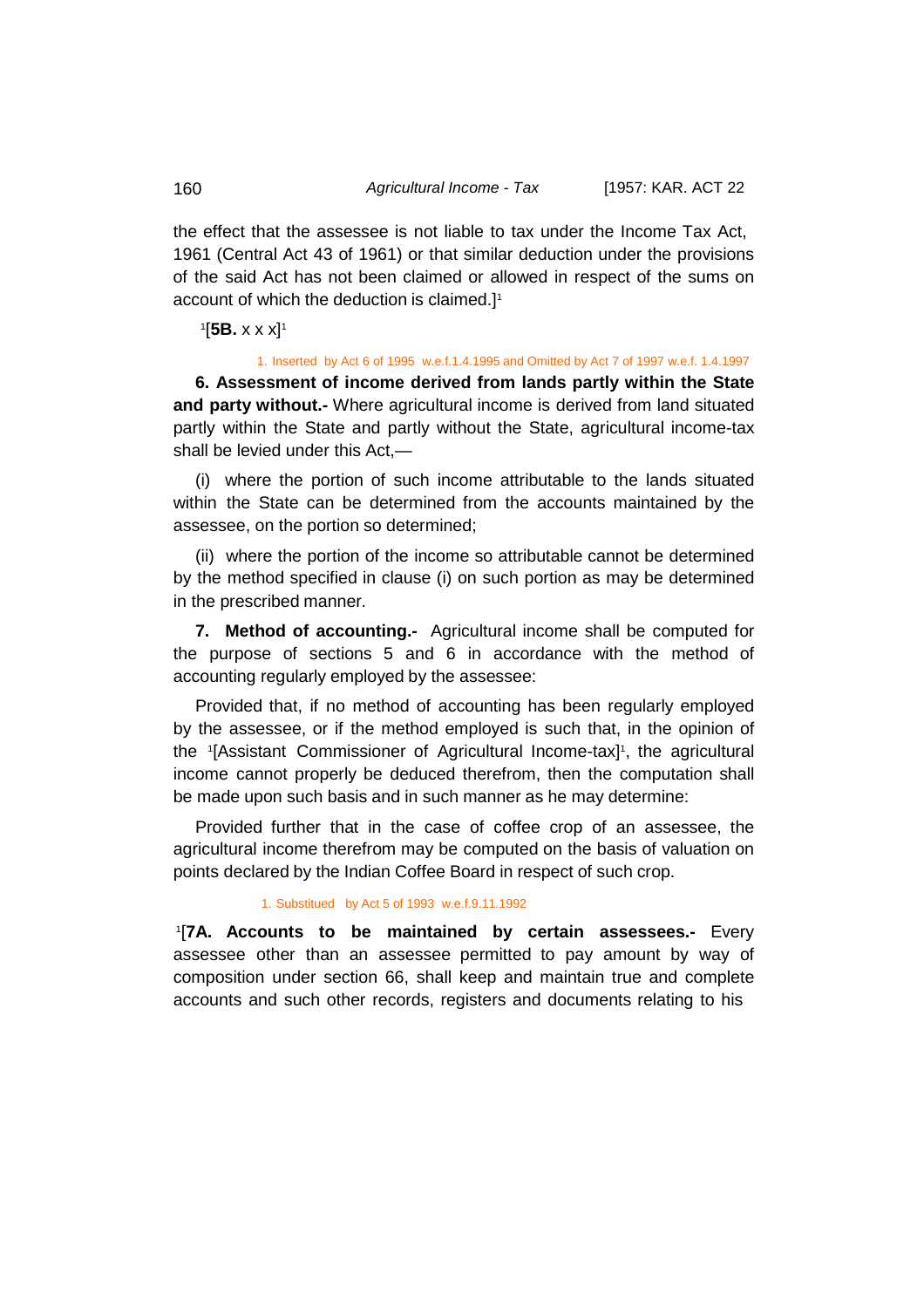agricultural activities including activities incidental and ancillary thereto, as may be prescribed.] 1

# 1. Inserted by Act 7 of 1997 w.e.f.1.4.1997

**8. Assessment of agricultural income in regard to tea <sup>1</sup> [, coffee and rubber]<sup>1</sup>** .- In the case of cultivation and manufacture of tea, <sup>1</sup>[coffee and rubber $l^1$  the agricultural income for the purposes of this Act shall be deemed to be that portion of the income from cultivation, manufacture and sale computed under the <sup>2</sup>[Income-tax Act, 1961 (Central act 43 of 1961)]<sup>2</sup> which is excluded from taxation under that Act as being agricultural income, after deducting from the said portion any allowance authorized by this Act in so far as the same has not been allowed in the computation of the income for the purposes of the <sup>2</sup>[Income-tax Act, 1961 (Central Act 43 of 1961)]<sup>2</sup>

1. Inserted by Act 7 of 2003 w.e.f. 1.4.2002

2. Substituted by Act 29 of 1976 w.e.f.1.4.1975

**9. Assessment of a Hindu undivided Family.-** (1) The total agricultural income of a Hindu undivided family shall be treated as the income of one individual and assessed as such.

(2) In the case of a Marumakkattayam tarwad or Aliyasantana family, the total agricultural income of the tarwad or family shall be assessed on the karnavan of the tarwad or the manager of the family and treated as the income of one individual for the purpose of levy of agricultural income-tax:

Provided that in cases where properties have been set apart for each tavazhi in the tarwad or branch of the family for maintenance under any family arrangement, the karnavan, manager or other person in management of the tavazhi or branch shall be assessed separately.

(3) In the case of a family governed by the Coorg Customary Law, or a family owning jama properties, where a division for maintenance has taken place tax shall be levied on the income of each share of the family.

**10. Liability of Court of Wards, Administrator-General, etc,.-** (1) (*a*) In the case of agricultural income taxable under this Act, which the Court of Wards, Administrator-General or Official Trustee or any receiver, administrator, executor, trustee, guardian or manager appointed by or under any law or by an order of Court or by written agreement, is entitled to receive on behalf of any person, the tax shall be levied upon and recoverable from the Court of Wards, Administrator-General, official trustee, or from such receiver, administrator, executor, trustee, guardian or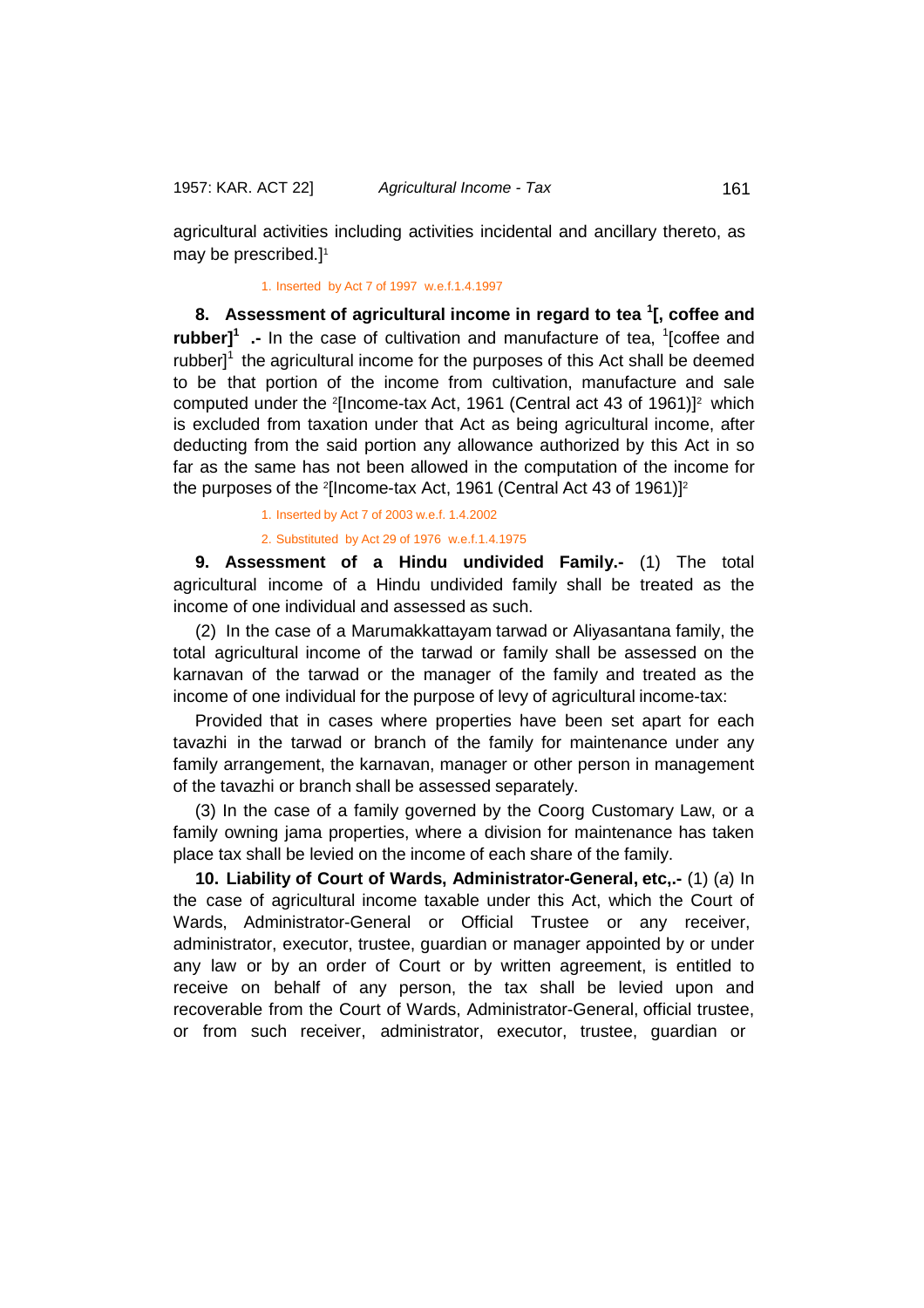manager, as the case may be, in the like manner and to the same amount as it would be leviable upon and recoverable from the person on whose behalf such agricultural income is receivable and all the provisions of this Act shall apply accordingly.

(b) Where the agricultural income received on behalf of any person by the Court of Wards, Administrator-General, official trustee, receiver, administrator, executor, trustee, guardian or manager referred to in clause (a) is part only of the total agricultural income of such person, the agricultural income-tax payable under this Act shall be assessed on the total agricultural income of such person and the amount of tax as so assessed shall be levied upon and recoverable from the Court of Wards, Administrator-General, official trustee, receiver, administrator, executor, trustee, guardian or manager, as the case may be, and from such person rateably according to the portion of the total agricultural income of such person received by the Court of Wards, Administrator-General, official trustee, receiver, administrator, executor, trustee, guardian or manager, as the case may be, and the portion received by such person.

(c) Nothing contained in this sub-section shall prevent either the direct assessment of the person on whose behalf the agricultural income is receivable or the recovery from such person of the tax payable in respect of such income.

(2) (a) Save as provided in sub-section (1), if a person holds land from which agricultural income is derived partly for his own benefit and partly for the benefit of others or wholly for the benefit of others, agricultural incometax shall be assessed on the total agricultural income derived from such land at the rate which would be applicable if such person had held the land exclusively for his own benefit.

(b) Any person holding such land shall be entitled, before paying to any beneficiary the amount of agricultural income which such beneficiary is entitled to receive, to deduct the amount of agricultural income-tax at the rate at which such income is or will be assessed under clause (*a*).

**11. Income from settlement, disposition, etc,.-** (1) All agricultural income arising to any person by virtue of settlement or disposition, whether revocable or not, and whether effected before or after the commencement of this Act, from assets remaining out of the property of the settler or disponer shall be deemed to be the agricultural income of the settlor or disponer, and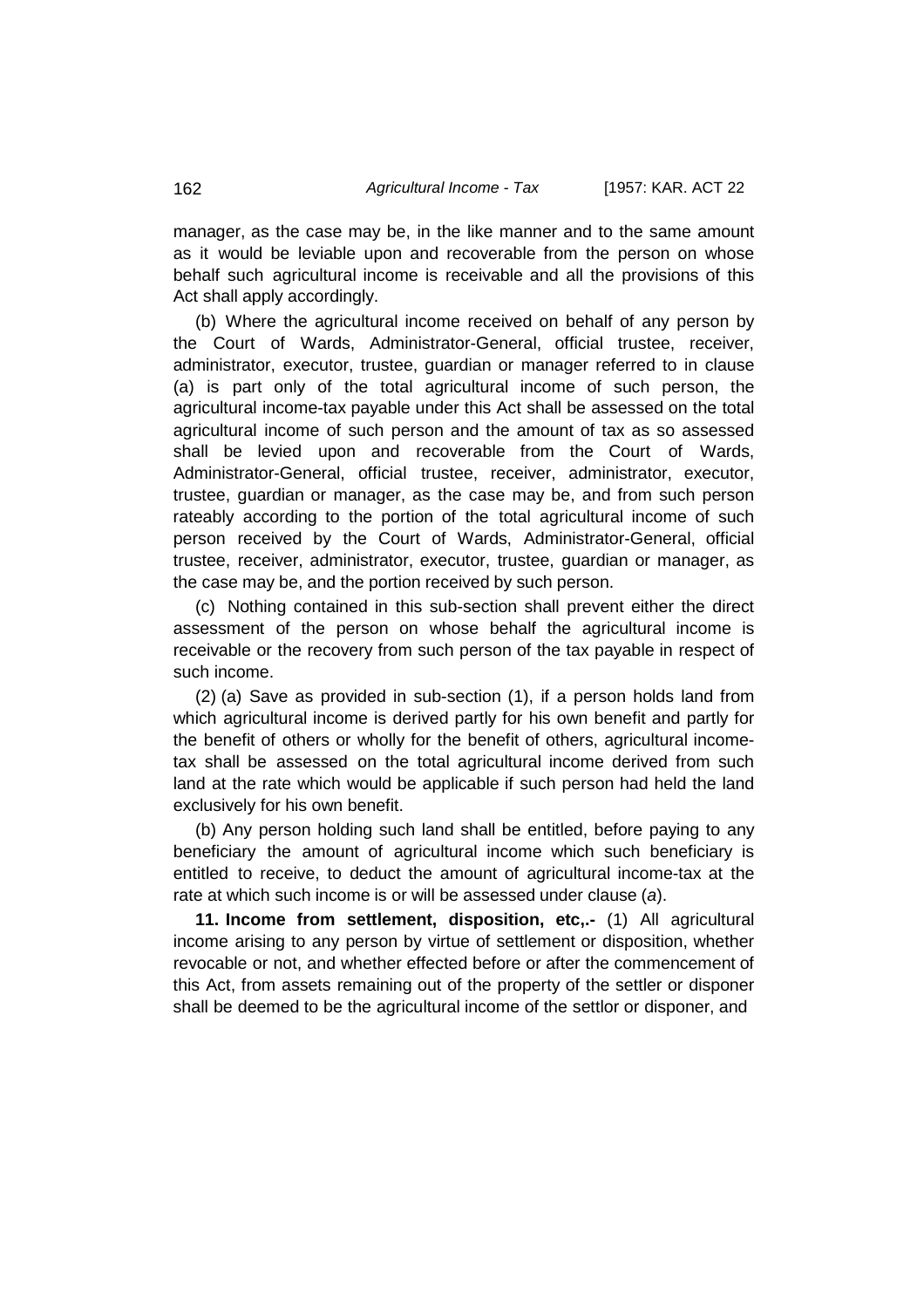all agricultural income arising to any person by virtue of a revocable transfer of assets shall be deemed to be the agricultural income of the transferor:

Provided that, for the purposes of this sub-section, a settlement, disposition or transfer shall be deemed to be revocable if it contains any provision for the re-transfer directly or indirectly of the agricultural income or assets to the settlor, disponer or transferor or in any way gives the settlor, disponer or transferor a right to re-assume power directly or indirectly over the agricultural income or assets:

Provided further that the expression "settlement or disposition" shall, for the purposes of this sub-section, include any disposition, trust, covenant, agreement or arrangement and the expression "settlor or disponer" in relation to a settlement or disposition shall include any person by whom the settlement or disposition was made:

Provided also that this sub-section shall not apply to any agricultural income arising to any person by virtue of a settlement or disposition which is not revocable for a period exceeding six years or during the life time of the person and from which agricultural income the settlor or disponer derives no direct or indirect benefit but that the settlor shall be liable to be assessed on the said agricultural income as and when the power to revoke arises to him.

1 [(2) In computing the total agricultural income of any individual, there shall be included all such agricultural income as arises directly or indirectly,—

(a) to the spouse of such individual,—

(i) from the membership of the spouse in a firm in which such individual is a partner;

(ii) from assets transferred directly or indirectly to the spouse by such individual otherwise than for adequate consideration or in connection with an agreement to live apart;

(b) to a minor child (not being a married daughter) of such individual,—

(i) from the admission of the minor to the benefits of partnership in a firm in which such individual is a partner;

(ii) from assets transferred directly or indirectly to the minor child by such individual otherwise than for adequate consideration; and

(c) to any person or association of persons from assets transferred directly or indirectly otherwise than for adequate consideration to the person or association of persons by such individual, to the extent to which the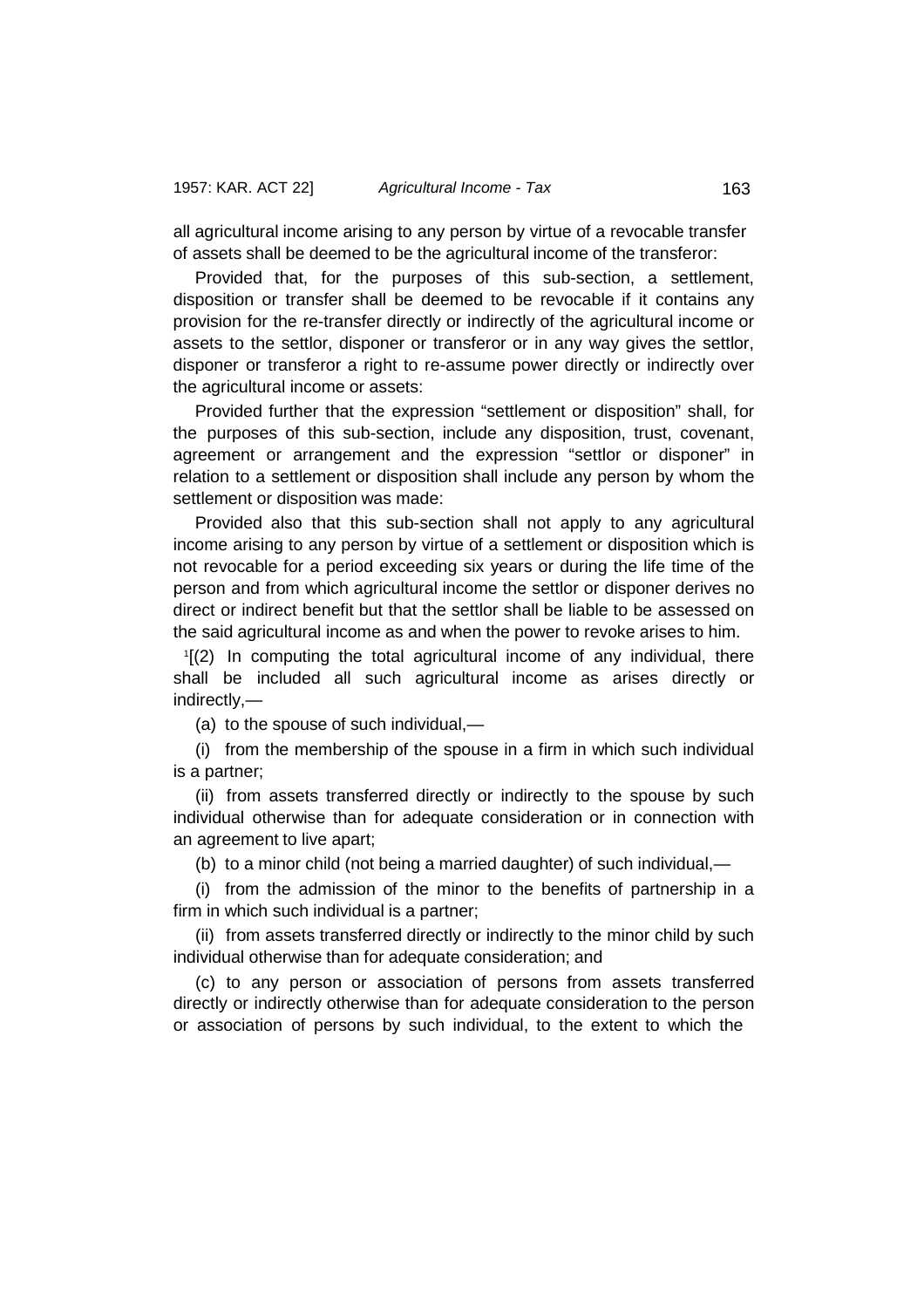income from such assets is for the immediate or deferred benefits of his or her spouse or minor child (not being a married daughter) or both.

<sup>2</sup>**Explanation (1).**]<sup>2</sup>—For the purpose of clause (a), the individual, in computing whose total income the income referred to in that clause is to be included, shall be the husband or wife whose total income (excluding the income referred to in that clause) is greater, and for the purpose of clause (b), the income of the minor child of the partnership shall be included in the income of that parent whose total income (excluding the income referred to in that clause) is greater, and where any such income is once included in the total income of either spouse or parent, any such income arising in any succeeding year shall not be included in the total income of the other spouse or parent, unless the 3 [Assistant Commissioner of Agricultural Income-tax]<sup>3</sup> or the <sup>3</sup>[Agricultural Income-tax Officer]<sup>3</sup>, as the case may be, is satisfied, after giving that spouse or parent an opportunity of being heard, that it is necessary so to do.] 1

1. Substituted by Act 14 of 1983 w.e.f.1.12.1982

2. Re-numbered by Act 38 of 1986 w.e.f.9.11.1992

3. Substiuted by Act 5 of 1993 w.e.f.9.11.1992

*1 [Explanation (2).—*For the purposes of clause (*a*), where the spouse of an individual is a beneficiary under a trust, the income arising to the trustee from the membership of the trustee in a firm in which such individual is a partner shall, to the extent such income is for the immediate or deferred benefit of the spouse of such individual, be deemed to be income arising indirectly to the spouse of such individual from the membership of the spouse in a firm in which such individual is a partner.

*Explanation (3).—*For the purposes of clause (*b*), where the minor child of an individual is a beneficiary under a trust, the income arising to the trustee from the membership of the trustee in a firm in which such individual is a partner shall, to the extent such income is for the immediate or deferred benefit of the minor child, be deemed to be income arising indirectly to the minor child from the admission of the minor to the benefits of partnership in a firm in which such individual is a partner.

**Explanation (4).—**Where, in the case of an individual being a member of a Hindu undivided family, any property having been the separate property of the individual has been converted by the individual into property belonging to the family through the act of impressing such separate property with the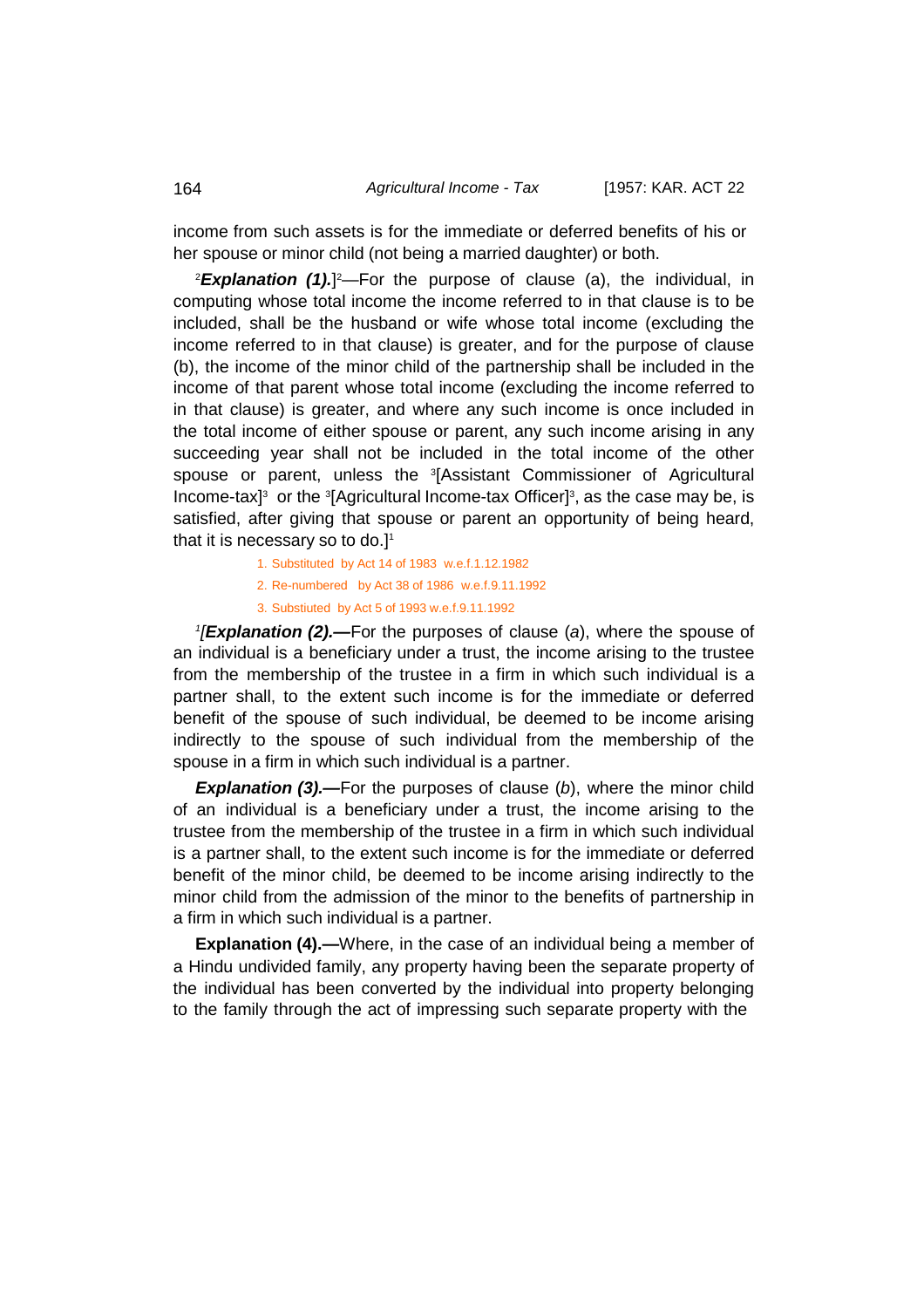character of property belonging to the family or throwing it into the common stock of the family or been transferred by the individual, directly or indirectly to the family otherwise than for adequate consideration (the property so converted or transferred being hereunder referred to as the converted property) then, notwithstanding anything contained in any other provision of this Act or in any other law for the time being in force, for the purpose of computation of the total income of the individual under this Act,—

(a) the individual shall be deemed to have transferred the converted property, through the family, to the members of the family for being held by them jointly;

(b) the income derived from the converted property or any part thereof shall be deemed to arise to the individual and not to the family;

(c) where the converted property has been the subject matter of a partition (whether partial or total) amongst the members of the family, the income derived from such converted property as is received by the spouse or minor child on partition shall be deemed to arise to the spouse or minor child from assets transferred indirectly by the individual to the spouse or minor child and the provisions of sub-section (1) shall, so far as may be, apply accordingly:

Provided that the income referred to in clause (b) or clause (c) shall, on being included in the total income of the individual, be excluded from the total income of the family, or, as the case may be, the spouse or minor child of the individual.]1

### 1. Inserted by Act 38 of 1986 w.e.f.17.10. 1986

**12. Exemption from assessment of income-tax.-** Agricultural incometax shall not be payable on that part of the total agricultural income of a person which is,—

(a) any sum which he receives out of the agricultural income of a Hindu undivided family, Marumakkattayam tarwad or aliyasanthana family if he receives such sum as a member of the family or tarwad and tax under this Act has been levied on the agricultural income;

(b) any dividend which he receives as a shareholder out of the agricultural income of a company which has certified that it has paid or will pay the tax under this Act in respect of the agricultural income of such company;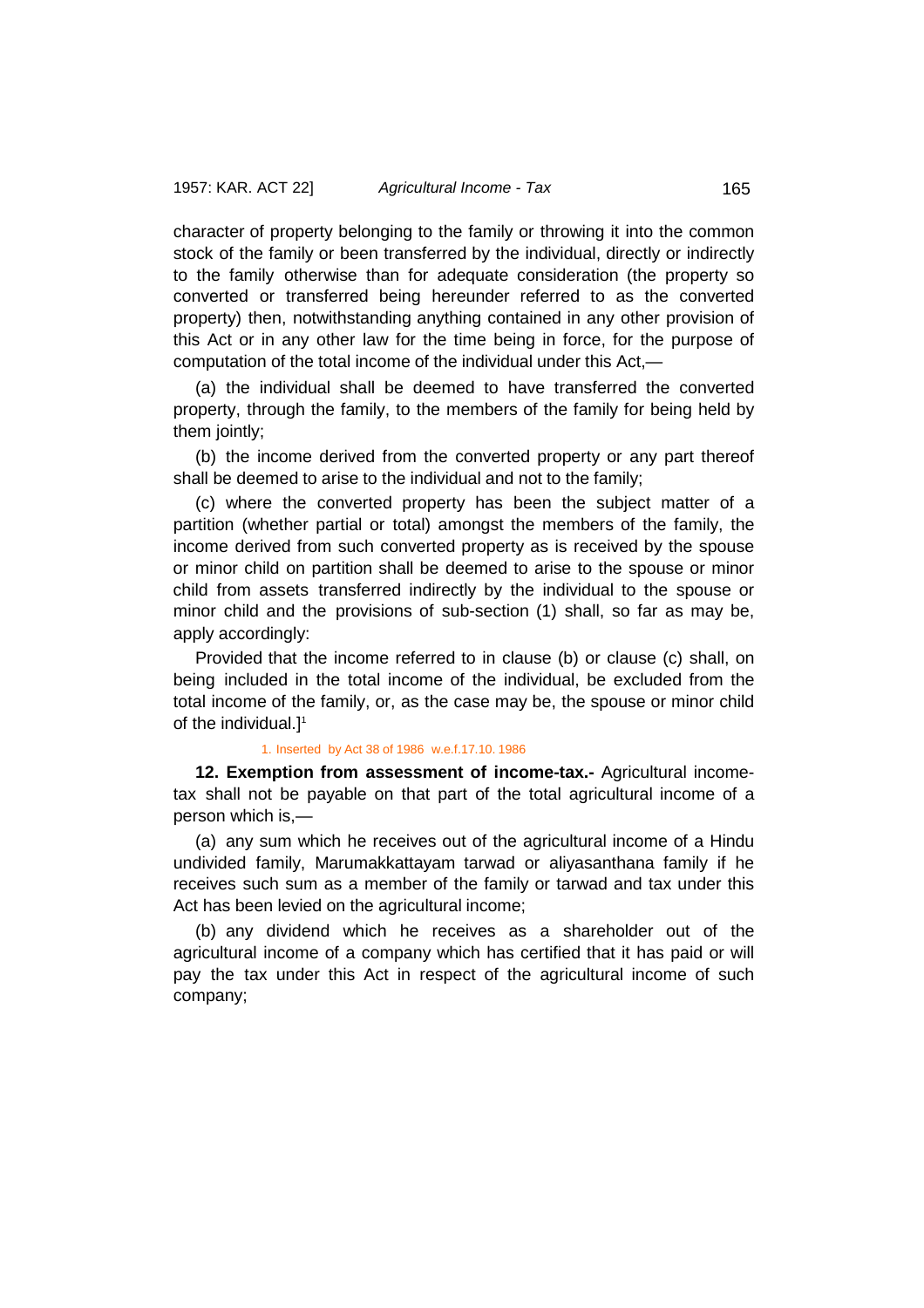1 [(c) any sum which he receives as his share out of the agricultural income of a firm or association of persons, if the tax under this Act, has been levied on the agricultural income of such firm or association  $^2$ [x x x] $^2;$ ] $^1$ 

1. Substiuted by Act 12 of 1991 w.e.f.1.4.1987

2. Omitted by Act 18 of 1994 w.e.f.1.4.1994

(d) any sum which he receives out of the agricultural income in respect of which tax under this Act has already been levied under section 10;

 $\mathbf{1}$ [(e) x x x] $\mathbf{1}$ 

1. Omitted by Act 29 of 1976 w.e.f.1.4.1975

(f) any sum derived from land held under a trust or other legal obligation wholly or partly for public purposes of a charitable or religious nature and actually spent for the said purposes;

<sup>1</sup>[<sup>2</sup>[(g) any sums paid by such person in the previous years as donations  $to,$ 

(i) Karnataka Chief Minister's Relief Fund;

(ii) Karnataka Chief Minister's Drought Relief Fund;

(iii) any other fund or institution which is established for charitable purposes and subject to such restrictions and conditions as may be prescribed is approved by the State Government for the purpose of this section;

(iv) the Government or any local authority to be utilised for any charitable purpose other than the purpose of promoting family planning; and

(v) the Government or any local authority, or institutions as may be approved in this behalf by the State Government to be utilised for the purpose of promoting family planning.] 2

1. Substituted by Act 38 of 1986 w.e.f.17.10.1986

2. Substituted by Act 8 of 1989 w.e.f.8.9.1988

Provided that the institution or fund fulfils the following conditions, namely:—

(i) the institution or fund is either constituted as a public charitable trust or is registered under the Karnataka Societies Registration Act, 1960 (Karnataka Act 21 of 1960), or under section 25 of the Companies Act, 1956 (Central Act 1 of 1956), or is a University established by law, or is any other educational institution recognised by the State Government or by University established by law, or affiliated to any University established by law or is an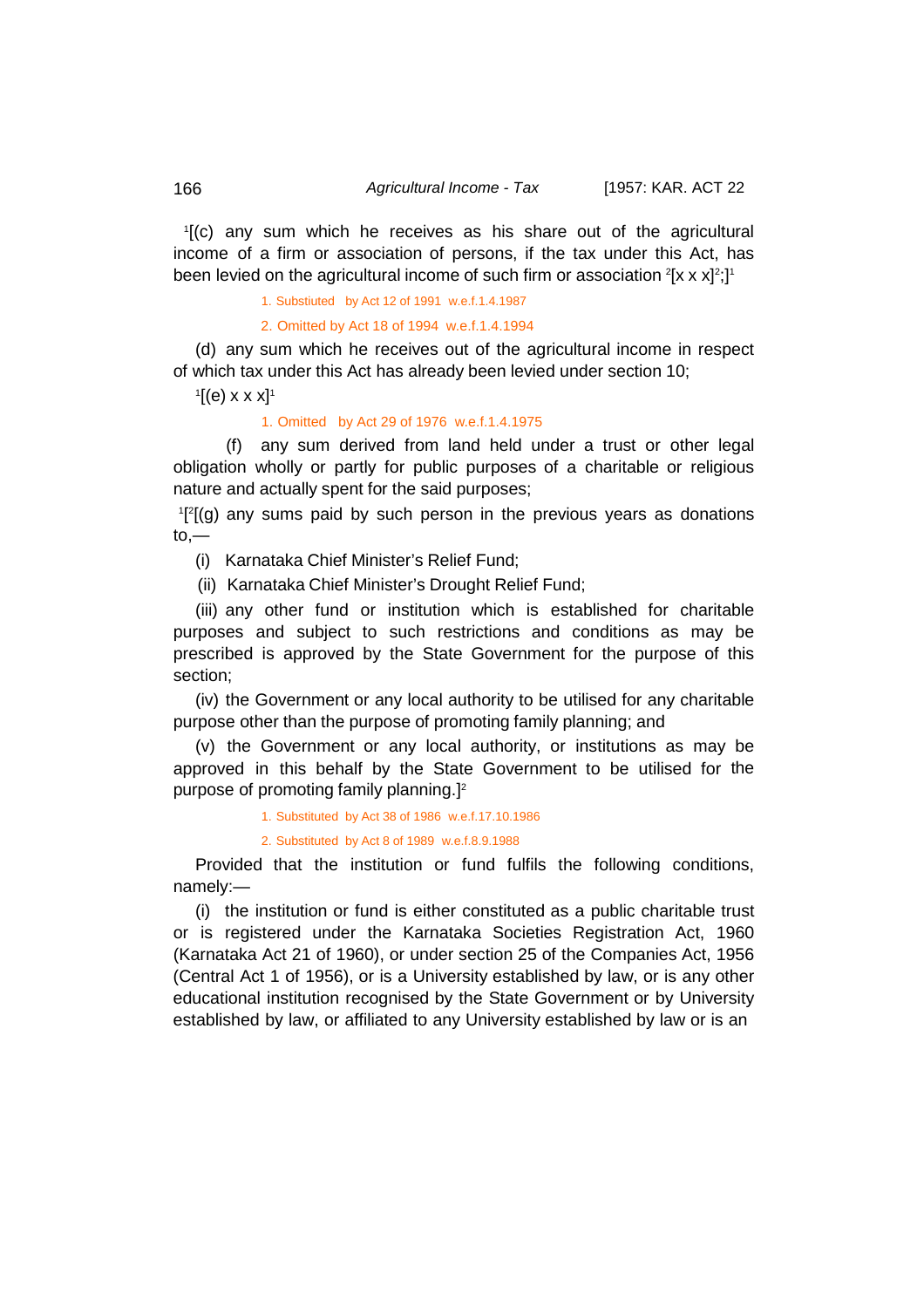institution financed wholly or in part by the State Government or a local authority, whether owned by the State Government or a local authority.

(ii) the institution or fund is not expressed to be for the benefit of any particular religious community or caste;

(iii) each such sum is not less than two hundred and fifty rupees;

(iv) any other restrictions or conditions as may be prescribed;] 1

1 [*Explanation.—*For the purposes of this section,—

(1) "charitable purpose" includes relief to the poor, medical relief and advancement of education or any other object of general public utility not involving the carrying on of any activity for profit so, however, it does not include any purpose the whole or the substantially the whole of which is of a religious nature;

(2) an institution or fund established for the benefit of Scheduled Castes and Scheduled Tribes shall not be deemed to be an institution or fund expressed to be for the benefit of a religious community or caste, within the meaning of clause (ii) of the proviso.] 1

# 1.Substituted by Act 38 of 1986 w.e.f.17.10.1986

**1** [**12A. Power of State Government to reduce, excempt or remit tax.-** (1) The State Government may, if satisfied that it is necessary so to do in the public interest, by notification in the Official Gazette, exempt, remit or reduce, whether prospectively or retrospectively, the tax payable under this Act or the lumpsum referred to in <sup>2</sup>[sub-section (1) of section 66,]<sup>2</sup> in such areas, for such crops, during such period and subject to such conditions as may be specified in the notification.

(2) Every notification under sub-section (1) shall be laid, as soon as may be, after it is issued, before each House of the State Legislature while it is in session, for a total period of thirty days which may be comprised in one session or in two or more successive sessions and if, before the expiry of the session in which it is so laid or the session immediately following both Houses agree in making any modification in the notification, or both Houses agree that the notification should not be made, it shall, thereafter, have effect only in such modified form or be of no effect, as the case may be, so, however, that any such modification or annulment shall be without prejudice to the validity of anything previously done under that notification.] 1

1. Section 12A inserted by Act 14 of 1983 w.e.f.1.12.1982

2. Substituted by Act 6 of 1995 w.e.f.1.4.1995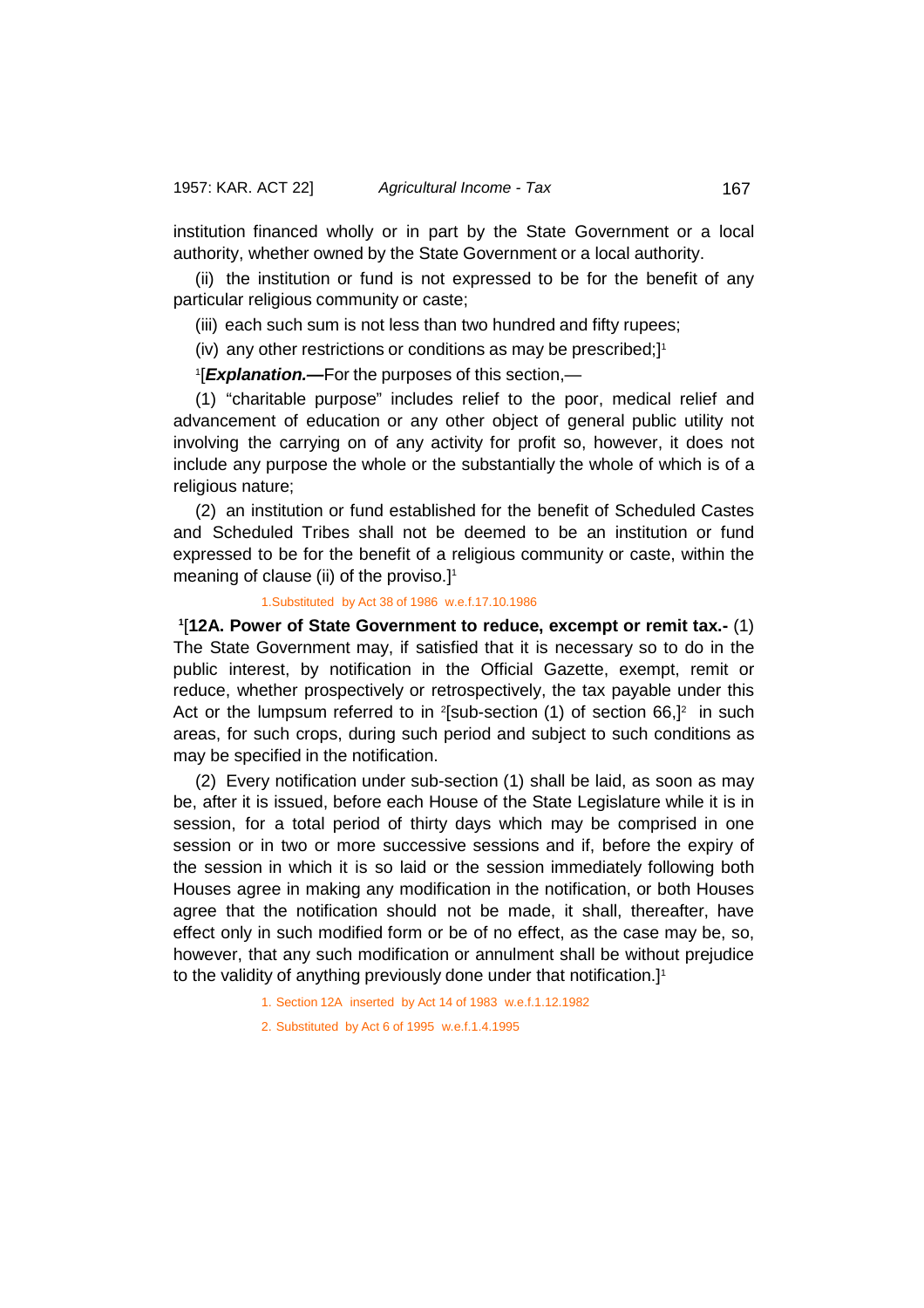1 [**13.** x x x]1

1. Omitted by Act 29 of 1976 w.e.f.1.4.1975

**14. Non-residents.-** (1) In the case of any person residing outside the State, his total agricultural income shall be chargeable to agricultural income-tax either in his name or in the name of his agent and in the later case, such agent shall be deemed to be, for all the purposes of this Act, the assessee in respect of such tax.

(2) Any person employed by or on behalf of a person residing out of the State, or through whom the non-resident person is in receipt of any agricultural income, upon whom the <sup>1</sup> [Assistant Commissioner of Agricultural Income-tax<sup>1</sup> has caused a notice to be served of his intention of treating him as the agent of the non-resident person shall, for all the purposes of this Act, be deemed to be such agent:

Provided that no person shall be deemed to be the agent of a nonresident person, unless he has had an opportunity of being heard by the <sup>1</sup>[Assistant Commissioner of Agricultural Income-tax]<sup>1</sup> as to his liability.

### 1. Substituted by Act 5 of 1993 w.e.f.9.11.1992

(3) Where a notice under this Act has to be served on a nonresident person, it shall be served in the prescribed manner.

**15. Carrying forward of loss.-** Where any person sustains a loss in agricultural income in any year, the loss shall be carried forward to the following year and set off against the agricultural income for that year and if it cannot be wholly so set off, the amount of loss not so set off shall be carried forward to the following year and so on; but no loss shall be carried forward for more than six years <sup>1</sup> [subject to the condition that the return of loss in the prescribed form and verified in the prescribed manner and containing such other particulars as may be prescribed is filed well within the period specified in sub-section (1) of section 18 or within the such extended time granted by the Assistant Commissioner of Agricultural Income Tax or the Deputy Commissioner of Agricultural Income Tax as the case may be is filed and nothing contained in sub-section (3) of section 18 shall apply in this regard] 1 :

Provided that, in the case of loss sustained before the commencement of this Act, this section shall apply only to such loss as was sustained in the previous year immediately before such commencement: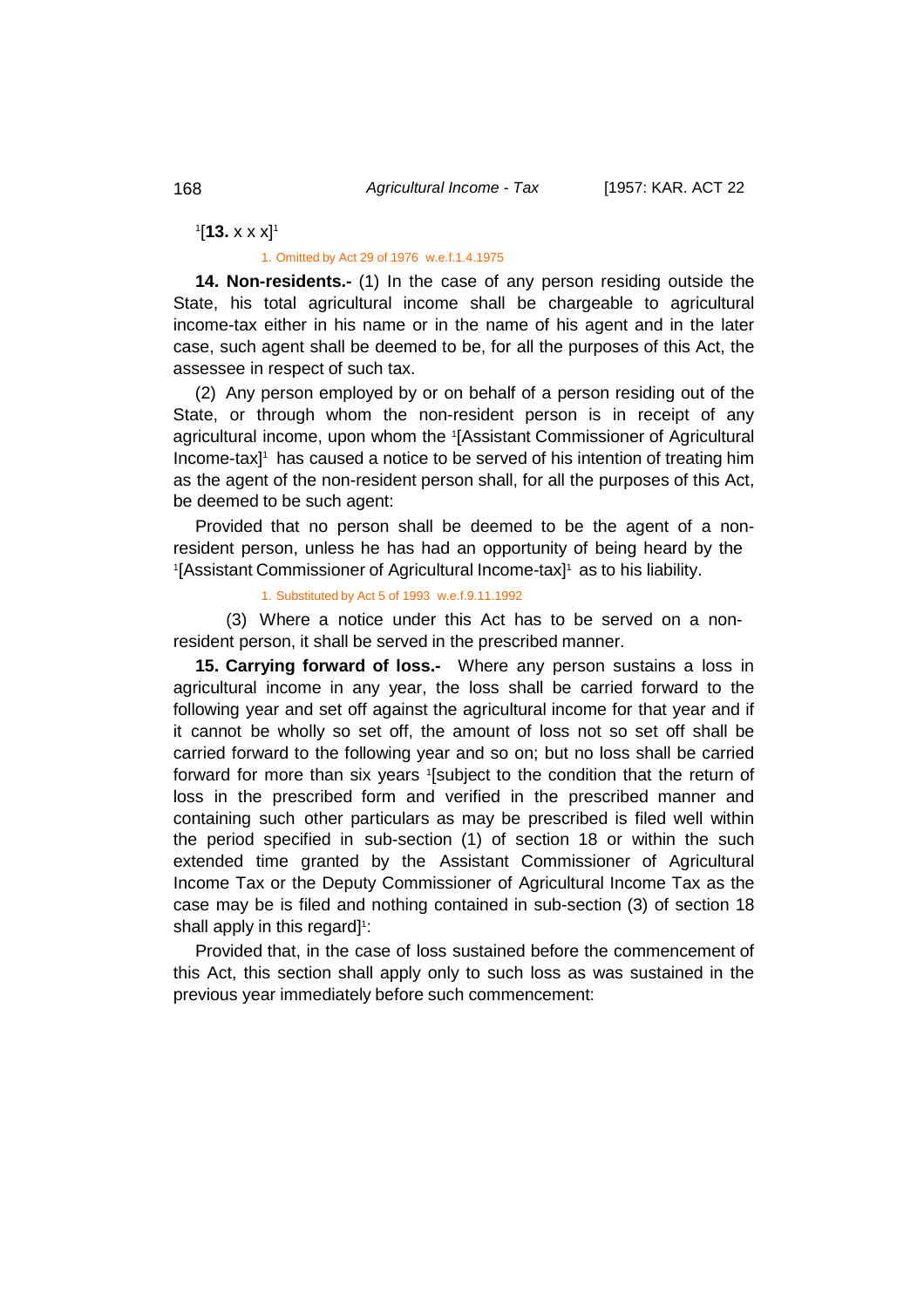2 [Provided further that no loss, which has not been determined in pursuance of a return filed under section 18, shall be carried forward and set off under this section.] 2

Provided <sup>3</sup>[also]<sup>3</sup> that where depreciation allowance is also to be carried forward under proviso (2) to clause (*e*) of section 5, effect shall first be given to the provisions of this section.

> 1. Inserted by Act 4 of 1999 w.e.f.1.4.1987 2. Inserted by Act 14 of 1983 w.e.f.1.12.1982 3. Substituted by Act 14 of 1983 w.e.f.1.12.1982

**16. Certificate in respect of payment of tax by companies.-** The principal officer of every company shall, at the time of the dis+tribution of dividends, furnish to every person receiving a dividend a certificate to the effect that the company has paid or will pay agricultural income-tax on the profits which are being distributed, and specifying such other particulars as may be prescribed.

# **CHAPTER III.**

# **INCOME-TAX AUTHORITIES.**

**17. Income-Tax Authotities.-** (1) There shall be the following classes of income-tax authorities for the purposes of this Act, namely:—

(a) Commissioner of Agricultural Income-tax;

1 [(aa) <sup>2</sup> [Additional Commissioner] 2 of Agricultural Income-tax;]1

1. Inserted by Act 14 of 1983 w.e.f.1.12.1982

2. Substituted by Act 5 of 1993 w.e.f.9.11.1992

(b)<sup>1</sup>[Joint Commissioner]<sup>1</sup> of Agricultural Income-tax;

.1. Substituted by Act 5 of 1993 w.e.f.9.11.1992

### 1[(bb)<del>2</del>[Deputy Commissioner]<sup>2</sup>of Agricultural Income-Tax;]1

1. Inserted by Act 29 of 1963 w.e.f. 1.1.1964

- 2. Substituted by Act 5 of 1993 w.e.f.9.11.1992
- (c) <sup>1</sup>[Assistant Commissioner of Agricultural Income-tax]<sup>1</sup>

.1. Substituted by Act 5 of 1993 w.e.f.9.11.1992

- <sup>1</sup>[(d) <sup>2</sup>[Agricultural Income-tax Officers]<sup>2</sup>]<sup>1</sup>
	- .1. Inserted by Act 29 of 1976 w.e.f.1.4.1975
	- 2. Substituted by Act 5 of 1993 w.e.f.9.11.1992

(2) The authorities specified in sub-section (1) shall be appointed by the State Government and shall exercise such powers and perform such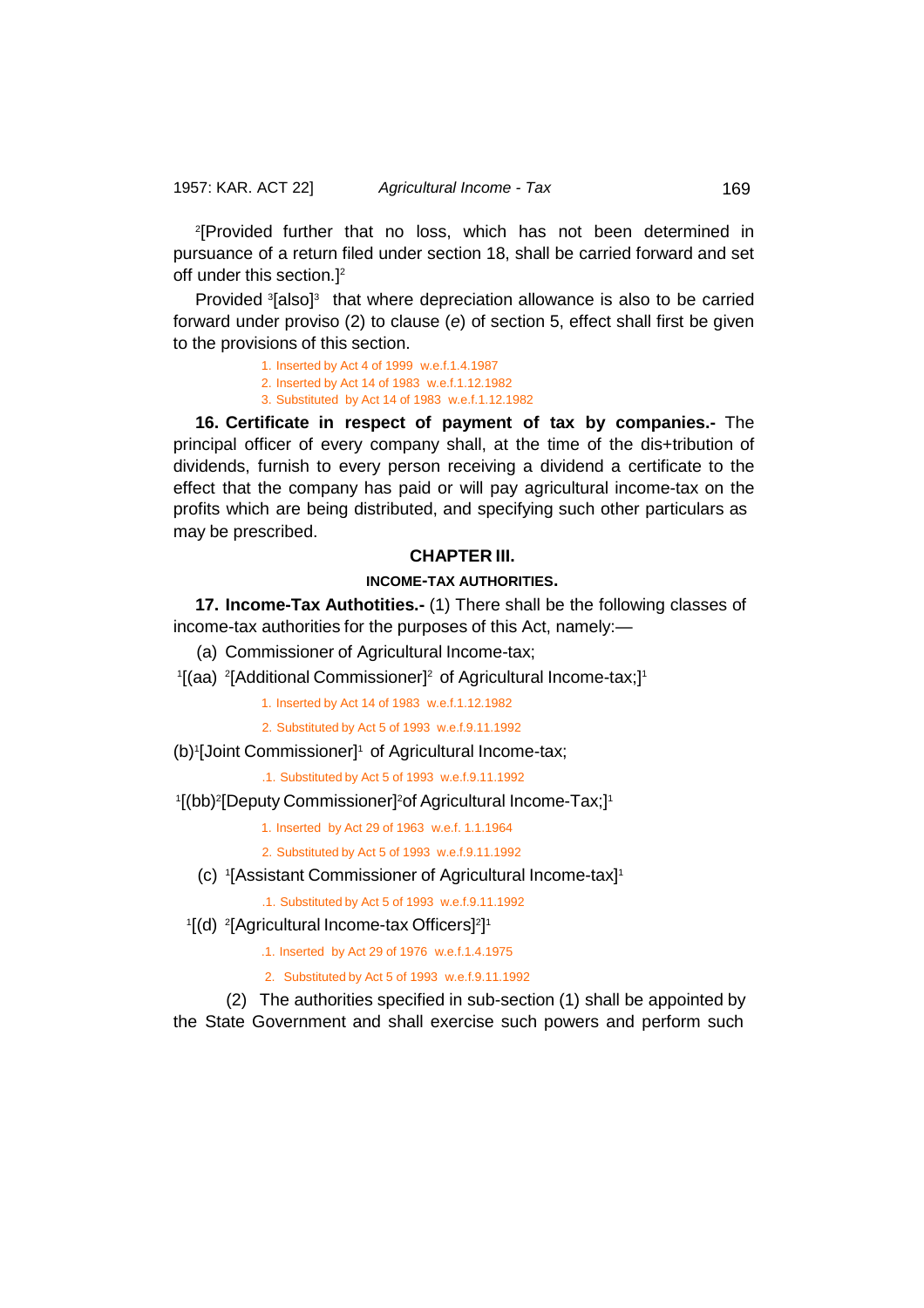functions and duties under this Act in respect of such classes of persons or classes of income and in such areas, 1 [as the Commissioner may, by notification in the official Gazette, direct.]1

<sup>2</sup>[Provided that the <sup>3</sup>[Assistant Commissioner of Agricultural Income-tax]<sup>3</sup> and the <sup>3</sup> [Agricultural Income-tax Officers]3 shall, subject to the directions issued by the State Government, exercise such powers and perform such functions and duties under the Act in respect of such classes of persons or income and in such areas as the Commissioner may, direct.] 2

> 1. Substituted by Act 5 of 2000 w.e.f.1.4.2000 2. Inserted by Act 29 of 1976 w.e.f.1.4.1975 3. Substituted by Act 5 of 1993 w.e.f.9.11.1992

1 [(2A) (*a*) The Commissioner may, by general or special order in writing, direct that the powers conferred on the <sup>2</sup>[Assistant Commissioner of Agricultural Income-tax $l^2$  by or under this Act, shall, in respect of any specified case or classes of cases or of any specified persons or classes of persons, be exercised by the <sup>2</sup>[Deputy Commissioner of Agricultural Income- Tax.]2

(b) Where an order under clause (a) is issued, then for the purposes of any case or person in respect of which any such order applies, reference in this Act or in any rule made thereunder to the <sup>2</sup>[Assistant Commissioner of Agricultural Income-tax]<sup>2</sup> shall be deemed to be reference to the <sup>2</sup>[Deputy Commissioner of Agricultural Income-Tax;] 2 ] 1

1. Inserted by Act 29 of 1963 w.e.f.1.1.1964

2. Substituted by Act 5 of 1993 w.e.f.9.11.1992

1 [(2B) (a) The Commissioner may, by general or special order in writing, direct that the powers conferred on the <sup>2</sup>[Assistant Commisioner of Agricultural Income-tax<sup>12</sup> by or under this Act, shall, in respect of any specified case or classes of cases or of any specified persons or classes of persons, be exercised by the <sup>2</sup> [Agricultural Income-tax Officer.]2

(b) Where an order under clause (*a*) is issued, then for the purpose of any case or person in respect of which or whom any such order applies, reference in this Act or in any rule made thereunder to the <sup>2</sup>[Assistant Commissioner of Agricultural Income-tax] 2 shall be deemed to be reference to the <sup>2</sup> [Agricultural Income-tax Officer.]2 ] 1

1. Inserted by Act 29 of 1976 w.e.f.1.4.1975

2. Substituted by Act 5 of 1993 w.e.f.9.11.1992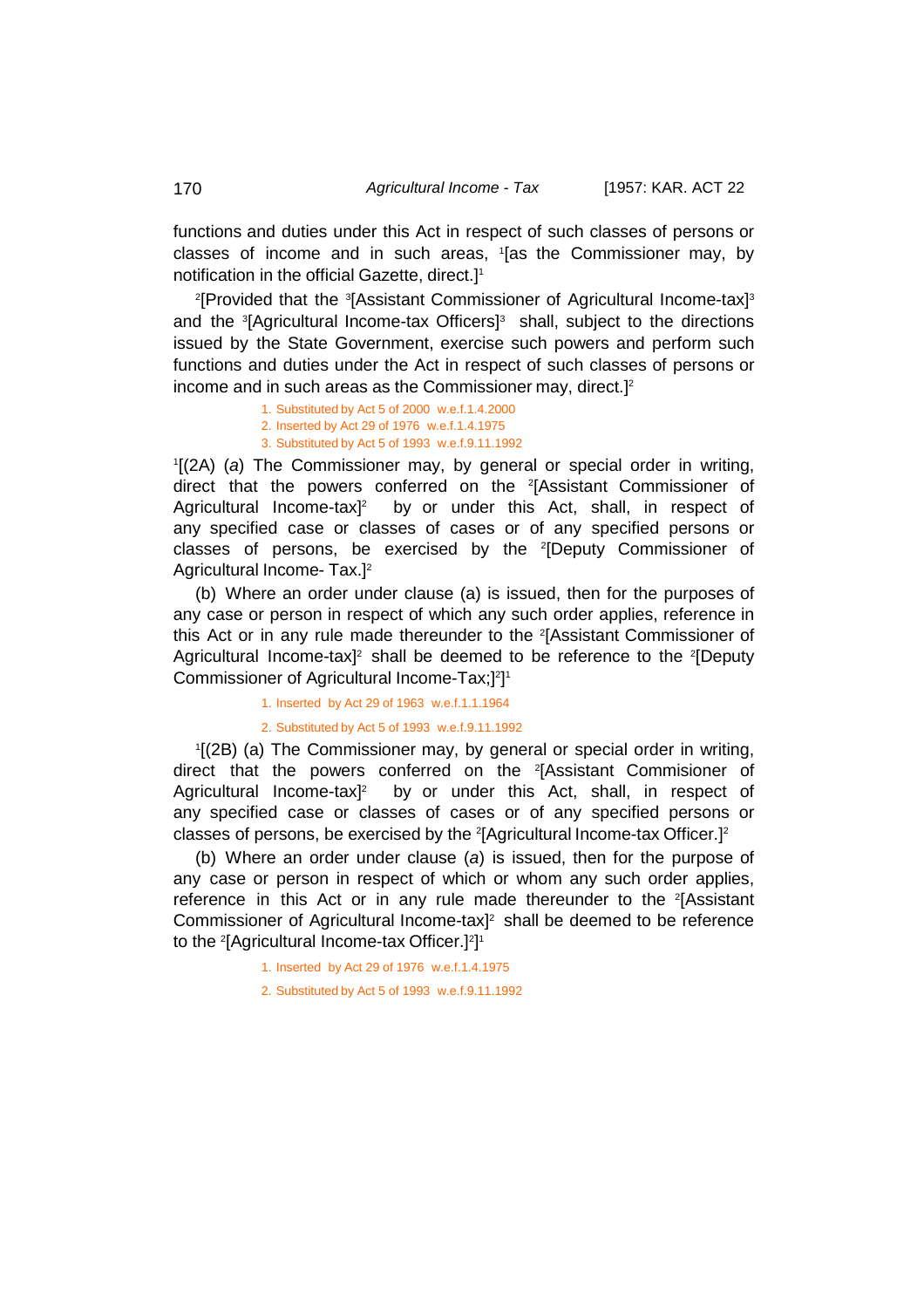(3) The State Government may, by notification in the official Gazette, empower any officers other than the authorities specified in sub-section (1) to exercise such powers and perform such functions and duties under this Act in respect of such classes of persons or classes of income and in such areas, as may be specified in the notification.

(4) The authorities specified in sub-section (1) and the officers specified in sub-section (3) shall be deemed to be public servants within the meaning of section 21 of the Indian Penal Code (Central Act XLV of 1860).

(5) All Officers and persons employed in the execution of this Act shall observe and follow the orders, instructions and directions of <sup>1</sup> [the State Government and the Commissioner]:<sup>1</sup>

# 1. Substituted by Act 29 of 1963 w.e.f.1.1.1964

Provided that no such order, direction or instruction shall be given so as to interfere with the discretion of any appellate authority in the exercise of its appellate functions.

1 **[17A. Powers of Comissioner to transfer cases.-** The Commissioner may, by an order in writing, transfer any case or classes of cases, or cases or classes of cases relating to any area or any specified persons or classes of persons, from,—

(a) an <sup>2</sup>[Assistant Commissioner of Agricultural Income-tax]<sup>2</sup> to any other <sup>2</sup>[Assistant Commissioner of Agricultural Income-tax]<sup>2</sup>, or

(b) a <sup>2</sup>[Joint Commissioner]<sup>2</sup> to any other <sup>2</sup>[Joint Commissioner.]<sup>2</sup>]<sup>1</sup>

1. Inserted by Act 38 of 1986 w.e.f.17.10.1986

2. Substituted by Act 5 of 1993 w.e.f.9.11.1992

# **CHAPTER IV.**

# **RETURN OF INCOME, ASSESSMENT, ETC.**

**18. Return of Income.-** (1) Every person whose total agricultural income during the previous year exceeded the maximum amount which is not chargeable to agricultural income-tax <sup>1</sup> [or every person who holds land under plantation crop the total extent of which is not less than <sup>2</sup>[fifteen acres]<sup>2</sup>]<sup>1</sup> shall furnish to the <sup>3</sup>[Assistant Commissioner of Agricultural Income-tax] $3$  so as to reach him before the  $4$ [expiry of four months from the end of the previous yearl<sup>4</sup> a return in the prescribed form and verified in the prescribed manner, setting forth his total agricultural income during the previous year: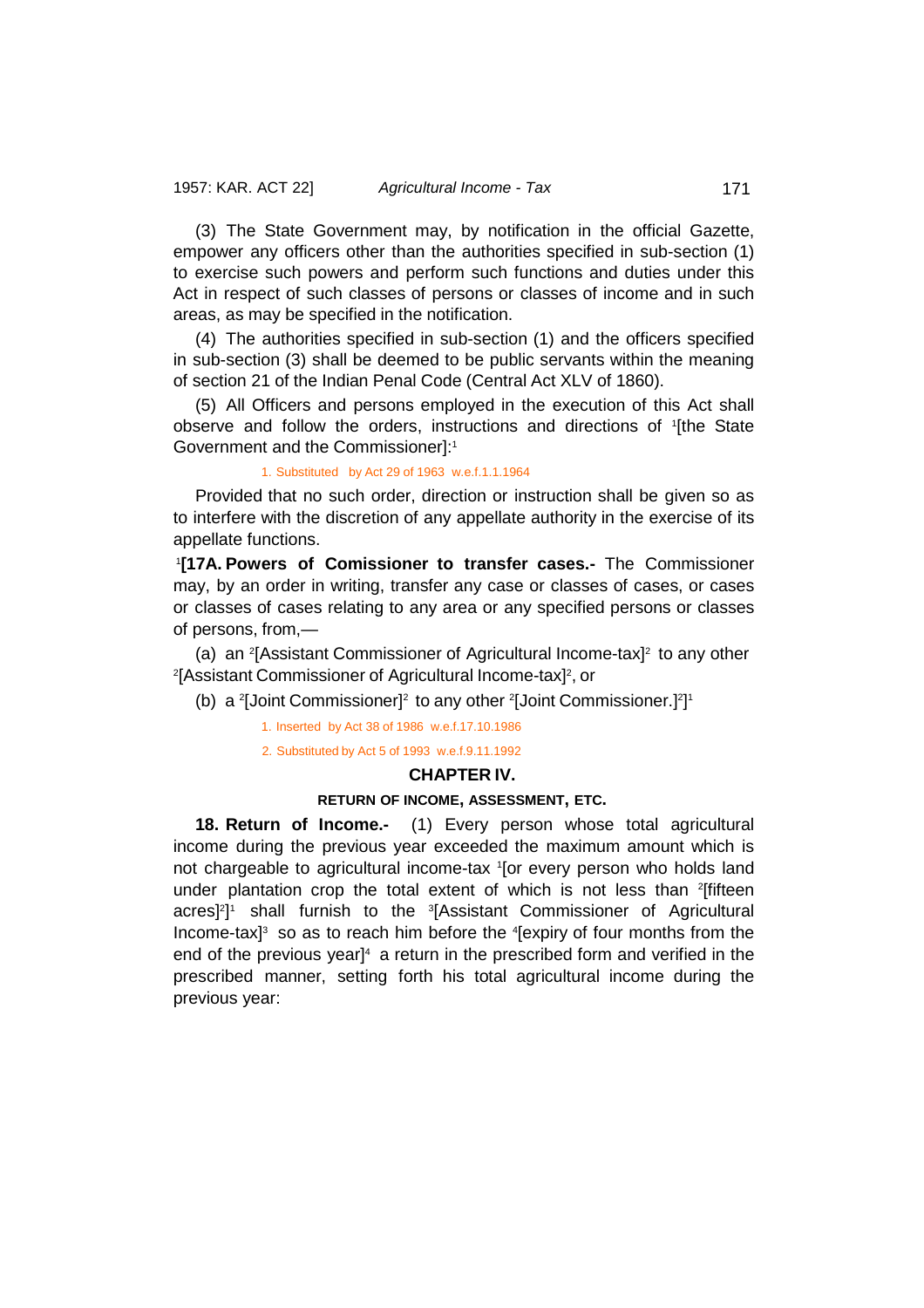5 [Provided that the return of agricultural income for the previous year ending on or after the 31st March, 1982, but before the date of commencement of the Karnataka Agricultural Income-tax (Amendment) Act, 1983 shall be filed within four months from the date of commencement of the said Act.<sup>15</sup>

<sup>6</sup>[Provided further that the return of agricultural income for the previous year ending on the  $31<sup>st</sup>$  day of March, 2001, shall be filed before the expiry of sixteen months from the end of such previous year] $6$ 

- 1. Inserted by Act 6 of 1995 w.e.f.1.4.1995
- 2. Substituted by Act 1 of 1996 w.e.f.1.4.1995
- 3. Substituted by Act 5 of 1993 w.e.f.9.11.1992
- 4. Substituted by Act 14 of 1983 w.e.f.1.12.1982 5. Inserted by Act 14 of 1983 w.e.f.1.12.1982
- 6. Inserted by Act 5 of 2002 w.e.f. 1.4.2002
- 

(2) In the case of any person whose total agricultural income is, in the opinion of the '[Assistant Commissioner of Agricultural Income-tax]<sup>1</sup>, of such amount as to render such person liable to payment of agricultural incometax for any financial year, he may <sup>2</sup> [before the end of the relevant financial year, serve]<sup>2</sup> a notice in the prescribed form requiring such person to furnish within such period not being less than thirty days as may be specified in the notice, a return in the prescribed form and verified in the prescribed manner setting forth (along with such other particulars as may be provided for in the notice) his total agricultural income during the previous year.

1. Substituted by Act 5 of 1993 w.e.f.9.11.1992

# 2. Substituted by Act 29 of 1963 w.e.f.31.10.1963

1 [(2A) (a) Before any person submits any return under sub-section (1) or sub-section (2), he shall, in the prescribed manner, pay in advance the full amount of tax payable by him on the basis of such return and shall furnish along with the return satisfactory proof of the payment of such tax. After the assessment is made under section 19 the amount of tax so paid shall be deemed to have been paid towards the tax so assessed and excess amount, if any, paid shall be refunded to such person.

(b) If after the assessment under section 19 it is found that the tax paid under clause (*a*) was less than the tax payable by more than twenty-five per cent, the 2 [Assistant Commissioner of Agricultural Income-tax]2 may direct such person to pay in addition to the tax, by way of penalty, a sum <sup>3</sup>[equal to twenty four per cent per annum of the amount of tax so paid short calculated from the date of expiry of the year to which such tax relates:]3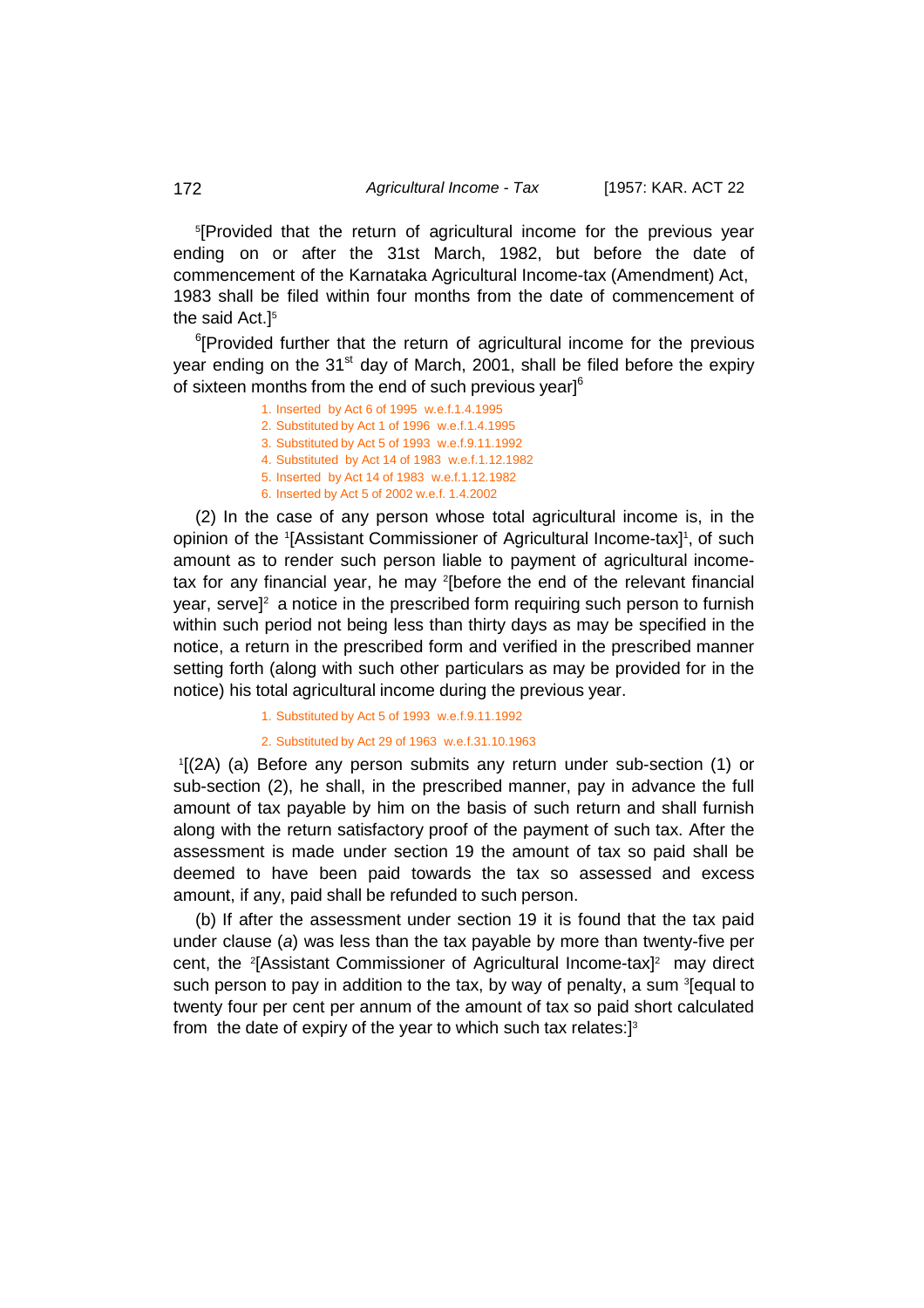4 [Provided that in the case of a person whose total agricultural income as determined by the <sup>2</sup>[Assistant Commissioner of Agricultural Income-tax]<sup>2</sup> is less than twenty thousand rupees, the penalty imposed shall not exceed one hundred rupees.] $4$ ] $^{\circ}$ 

1. Inserted by Act 29 of 1976 w.e.f.1.4.1975

2. Substituted by Act 5 of 1993 w.e.f.9.11.1992

3. Substituted by Act 5 of 2000 w.e.f.1.4.2000

4. Substituted by Act 10 of 1987 w.e.f.1.4.1987

1 [Provided further that no penalty under this sub-section shall be imposed unless the assessee affected has had a reasonable opportunity of showing cause against such imposition.] 1

### 1. Inserted by Act 38 of 1986 w.e.f.17.10.1986

1 [(2B) If any person who has not been served with a notice under subsection (2) has sustained a loss in any previous year and claims that the loss or any part thereof should be carried forward under section 15, he may furnish, within the time allowed under sub-section (1), or within such further time which on an application made in the prescribed manner, the 2[Assistant Commissioner of Agricultural Income-tax] 2 may, in his discretion a return of loss in the prescribed form and verified in the prescribed manner and containing such other particulars as may be prescribed, and all the provisions of the Act, shall apply as if it were a return under sub-section  $(1).]$ <sup>1</sup>

#### 1. Inserted by Act 10 of 1987 w.e.f.1.4.1987

### 2. Substituted by Act 5 of 1993 w.e.f.9.11.1992

(3) if any person has not furnished a return within the time allowed by or under sub-section (1) or sub-section (2) or, having furnished a return under any of those sub-sections discovers any omission or wrong statement therein, he may furnish a return or a revised return, as the case may be, at any time before the assessment is made.

 $1$ [(3-A) Where a return under sub-section (1) or sub-section (2) or subsection (3) for any assessment year is furnished after the date specified under sub-section (1) or is not furnished then, in cases where the Agricultural Income Tax Officer has not extended the date of furnishing the return under section 61, the assessee shall be liable to pay in addition to the tax payable, interest at the rate of twenty-four percent per annum reckoned from the day immediately following the date specified in sub-section (1) to the date of the furnishing of the return or where no return has been furnished the date of completion of the assessment, on the amount of the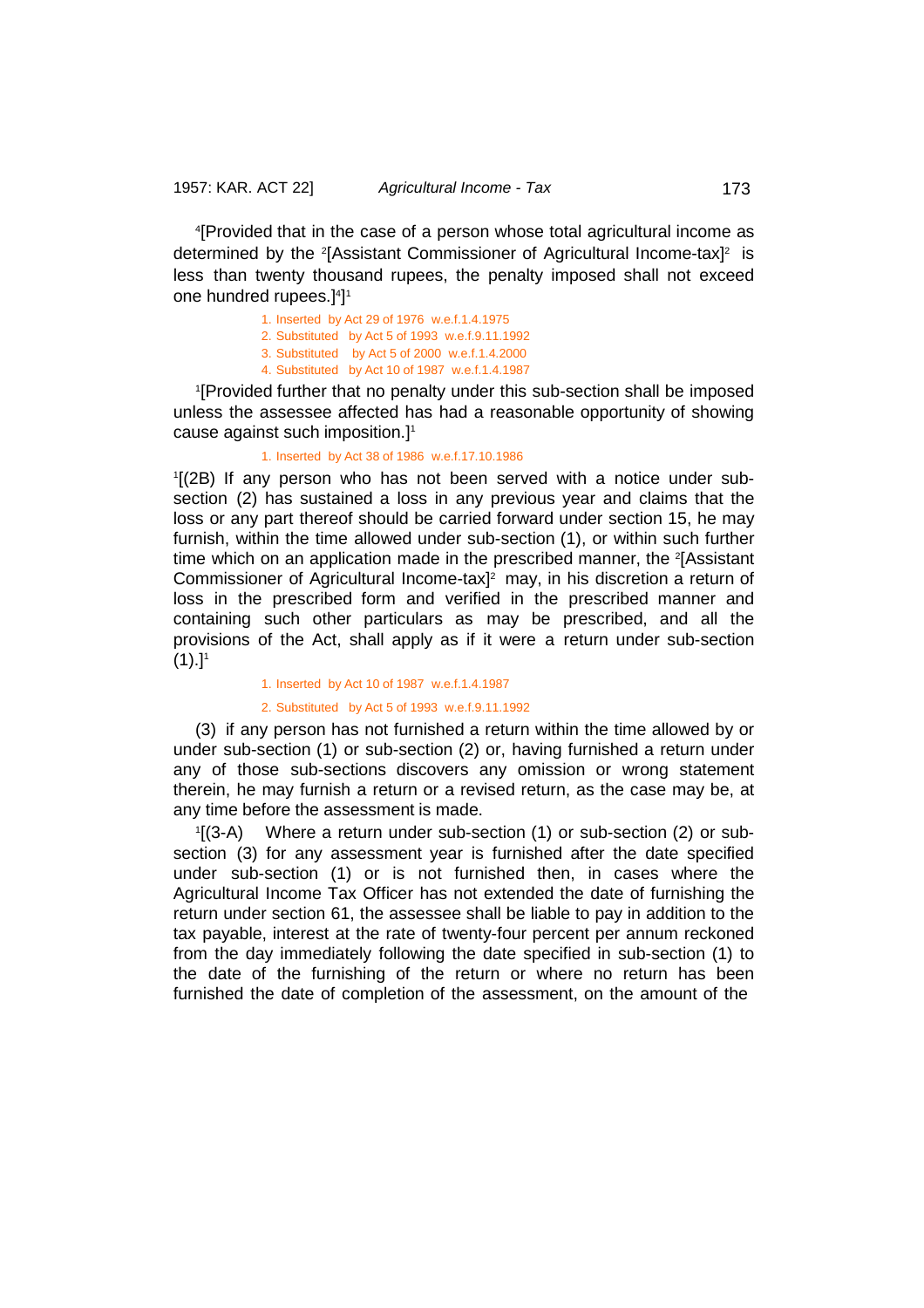tax payable on the total agricultural income as determined on regular assessment as reduced by the tax paid if any.] 1

<sup>2</sup> [Provided that in the case of an assessee holding land not exceeding fifty acres, the interest payable shall not exceed five thousand rupees] $<sup>2</sup>$ </sup>

1. Inserted by Act 18 of 1994 w.e.f.1.4.1994

2. Inserted by Act 7 of 2003 w.e.f. 1.4.2002

(4)The <sup>1</sup> [Assistant Commissioner of Agricultural Income-tax]1 may serve on any person who has made a return under sub-section (1) or upon whom a notice has been served under sub-section (2) a notice requiring him, on a date to be therein specified, to produce, or cause to be produced, such accounts or documents as such officer may require <sup>2</sup>[for the purpose of this Act:<sup>12</sup>

Provided that such officer shall not require the production of any accounts relating to a period more than three years prior to the previous year.

1. Substituted by Act 5 of 1993 w.e.f.9.11.1992

2. Inserted by Act 29 of 1976 w.e.f.1.4.1975

**19. Assessment of income.-** (1) If the <sup>1</sup> [Assistant Commissioner of Agricultural Income-tax<sup>1</sup> is satisfied that a return made under section 18 is correct and complete, he shall, by order in writing, assess the total agricultural income of the assessee and determine the sum payable by him on the basis of such return.

### 1. Substituted by Act 5 of 1993 w.e.f.9.11.1992

(2) If the  $[Assistant$  Commissioner of Agricultural Income-tax $]$ <sup>1</sup> is not satisfied without requiring the presence of the person who made the return or the production of evidence, that the return is correct and complete, he shall serve on the person who made the return a notice requiring him on the date specified therein, either to attend at the office of the 1 [Assistant Commissioner of Agricultural Income-tax] 1 or to produce or to cause to be produced, any evidence on which such person may rely in support of the return.

# 1. Substituted by Act 5 of 1993 w.e.f.9.11.1992

(3) On the day specified in the notice under sub-section (2) or as soon afterwards as may be, the <sup>1</sup> [Assistant Commissioner of Agricultural Incometax] 1 , after considering such evidence as such person may produce and such other evidence as that officer may require on specified points, shall by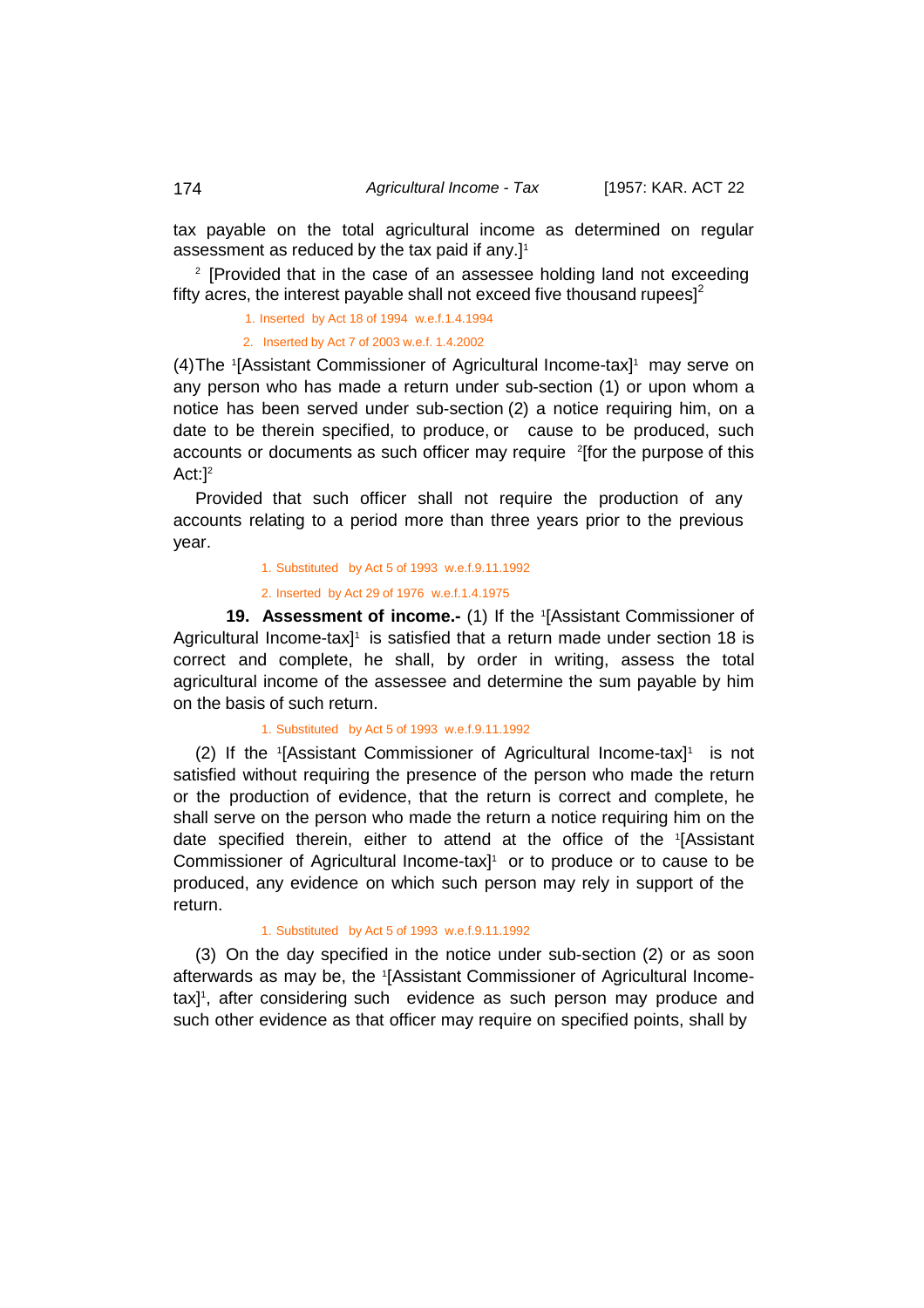an order in writing assess the total agricultural income of the assessee and determine the sum payable by him on the basis of such assessment.

# 1. Substituted by Act 5 of 1993 w.e.f.9.11.1992

(4) If any person fails to make a return under sub-section (1) or subsection (2) of section 18, as the case may be, or fails to comply with all the terms of a notice issued under sub-section (4) of that section or under subsection (2) of this section, the 1 [Assistant Commissioner of Agricultural Income-tax<sup>1</sup> shall make the assessment to the best of his judgment and determine the sum payable by the assessee on the basis of such assessment,  $2[x \times x]^2$ :

 $^{2}$ [Proviso x x x] $^{2}$ 

3 [Provided further that before making an assessment to the best of his judgment, the <sup>1</sup>[Assistant Commissioner of Agricultural Income-tax]<sup>1</sup> shall give to the assessee a reasonable opportunity of being heard.] $^{\text{\text{\textit{3}}}}$ 

- 1. Substituted by Act 5 of 1993 w.e.f.9.11.1992 2. Omitted by Act 18 of 1994 w.e.f.1.4.1994 3. Inserted by Act 29 of 1963 w.e.f. 31.10.1963
- $\mathbf{1}$ [(5) x x x
- (6)  $x \times x$ <sup>1</sup>

#### 1. Omitted by Act 10 of 1987 w.e.f.1.4.1987

(7) When in the course of the assessment of the total agricultural income of the assessee it is found that a loss has been sustained which he is entitled to have set off under section 15, the <sup>1</sup> [Assistant Commissioner of Agricultural Income-tax $1$ <sup>1</sup> shall notify to the assessee by order in writing the amount of the loss as computed by him.

1. Substituted by Act 5 of 1993 w.e.f.9.11.1992

# 1 [ 2 [**19A, 19B, 19C.** x x x]2

**19D. Time limit for completion of assessmants and reassessments.-** (1) No assessment under sections 19, 19A, 19B and 19C for any year shall be made after a period of <sup>3</sup>[three years]<sup>3</sup> from the date on which the return under section 18, for that year is submitted by an assessee.

4 [Provided that the assessment proceedings relating to any year ending before the commencement of the Karnataka Taxation Laws (Amendment) Act, 1997, in respect of which a return under sub-section (1) has been submitted before such commencement, shall be completed within a period of two years from such commencement.] 4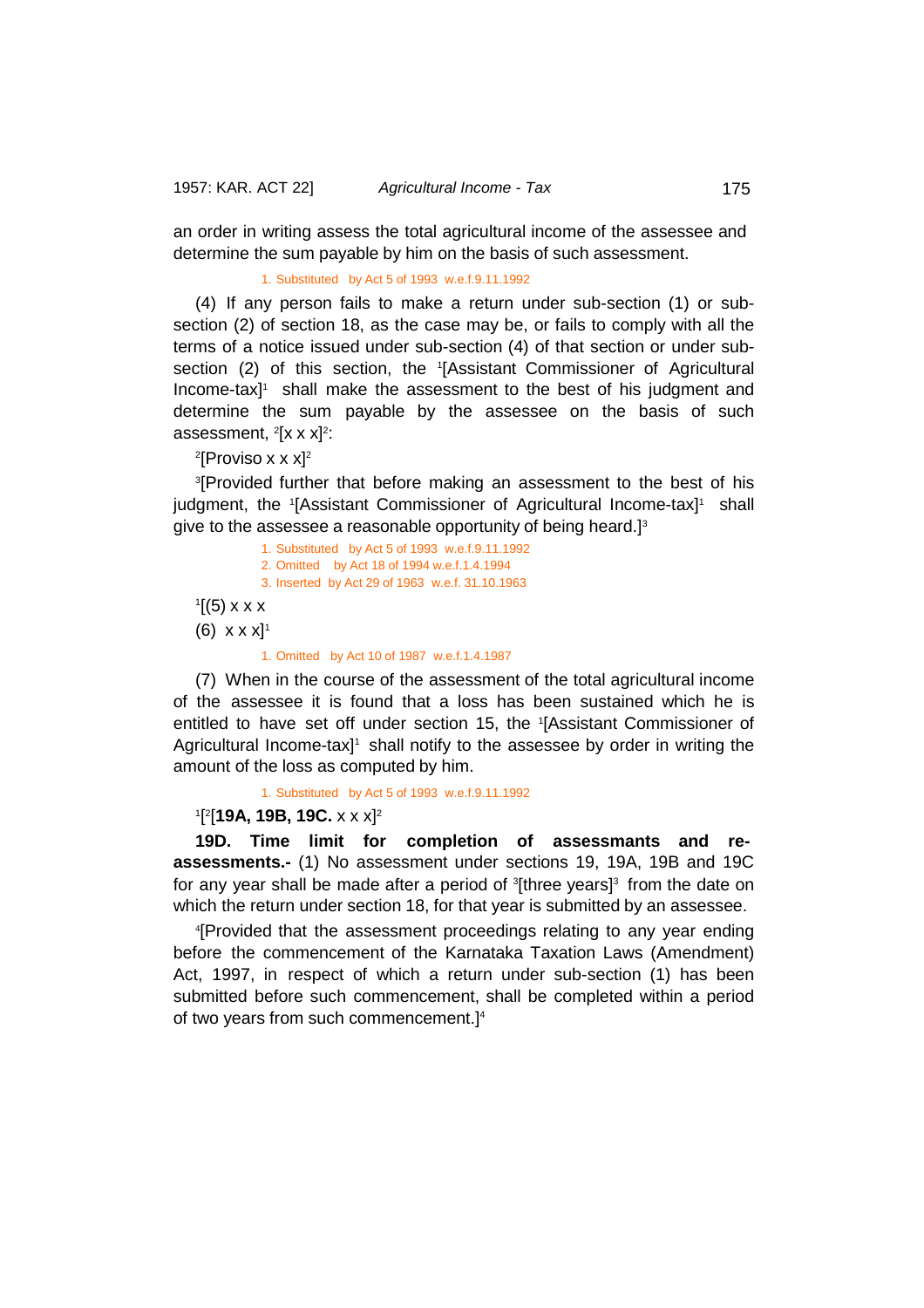(2) In computing the period of limitation for assessment under sections 19, 19A, 19B and 19C,—

(a) the time during which the proceedings for assessment in question have been deferred on account of any stay order granted by any Court or any other authority shall be excluded;

(b) the time during which the assessment has been deferred in any case or class of cases by the Commissioner for reasons to be recorded in writing shall be excluded:

Provided that nothing contained in this section limiting the time within which assessment may be made, shall apply to an assessment made on the assessee or any person in consequence of, or to give effect to, any finding, direction or order made under sections 32, 32A, 34 and 35 or any judgement or order made by any Court:

Provided further that nothing in this section shall apply to any assessment proceeding which is pending prior to the commencement of the Karnataka Agricultural Income Tax (Amendment) Act, 1987.

(3) Where an assessment under this section is not concluded within the time specified in sub-section (1), the total and taxable income declared by an assessee in the annual return shall be deemed to have been assessed for that year on the basis of the said return <sup>4</sup>[and the provisions of this Act relating to agricultural income escaping assessment, payment, recovery, appeal and revision shall *mutatis mutandis* apply to such deemed assessment] $^{\rm 4}$  and the tax so assessed shall be payable by the assessee.] $^{\rm 1}$ 

- 1. Sections 19A to 19D inserted by Act 10 of 1987 w.e.f.1.4.1987
- 2. Sections 19A, 19B and 19C omitted by Act 18 of 1994 w.e.f.1.4.1994
- 3. Substituted by Act 18 of 1999 w.e.f.1.9.1999 by notification. Text of the notification is at the end of the Act
- 4. Inserted by Act 7 of 1997 w.e.f.1.4.1997

**20. Power to make provisional assessment in advance of regular assessment .-** (1) The <sup>1</sup> [Assistant Commissioner of Agricultural Incometax] 1 may, at any time after the receipt of a return made under section 18, proceed to make in a summary manner, a provisional assessment of the tax payable by the assessee, on the basis of his return and the accounts and documents, if any, accompanying it, after giving due effect to (i) the allowance referred to in paragraph (2) of the proviso to clause (*c*) of section 5, and (ii) any loss carried forward under section 15.

1. Substituted by Act 5 of 1993 w.e.f. 9.11.1992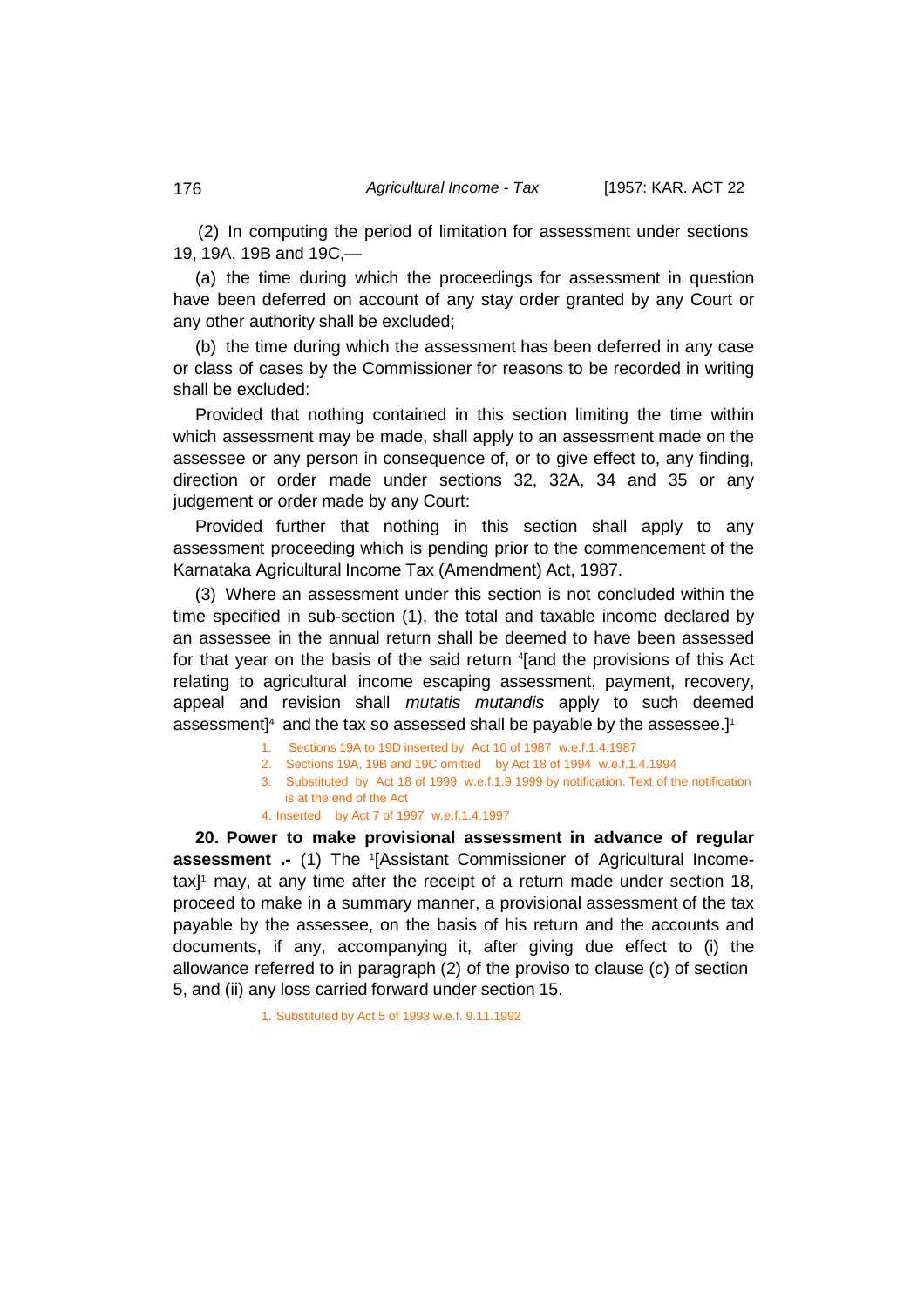(2) A partner of a firm may be provisionally assessed under sub-section (1) in respect of his share in the firm's income, profits and gains, if its return has been received, although the return of the partner himself may not have been received.

(3) There shall be no right of appeal against a provisional assessment made under sub-section (1).

(4) After a regular assessment has been made under section 19, any amount paid or deemed to have been paid towards a provisional assessment made under sub-section (1), shall be deemed to have been paid towards the regular assessment, and where the amount paid or deemed to have been paid towards the provisional assessment, exceeds the amount payable under the regular assessment, the excess shall be refunded to the assessee.

(5) Nothing done or suffered by reason or in consequence of any provisional assessment made under this section shall prejudice the determination on the merits, of any issue which may arise in the course of the regular assessment under section 19.

**21. Cancellation of assessment in certain cases.-** Where an assessee within one month from the service of a notice of demand issued as hereinafter provided, satisfies the <sup>1</sup> [Assistant Commissioner of Agricultural Income-tax]<sup>1</sup> that he was prevented by sufficient cause from making the return required by section 18 or that he did not receive the notice issued under sub-section (2) or sub-section (4) of that section or sub-section (2) of section 19 or that he had not a reasonable opportunity to comply, or prevented by sufficient cause from complying with the terms of any such notice, the <sup>1</sup>[Assistant Commissioner of Agricultural Income-tax]<sup>1</sup> shall cancel the assessment and proceed to make a fresh assessment in accordance with the provisions of section 19.

1. Substituted by Act 5 of 1993 w.e.f. 9.11.1992

**22. Penalty for concealment of income.-** (1) If the 1 [Assistant Commissioner of Agricultural Income-tax]<sup>1</sup> or the 1[Joint Commissioner]<sup>1</sup> or the Commissioner is satisfied that any person,—

## 1. Substituted by Act 5 of 1993 w.e.f. 9.11.1992

(a) has without reasonable cause failed to furnish the return of his total agricultural income which he was required to furnish under sub-section (1) or sub-section (2) of section 18; or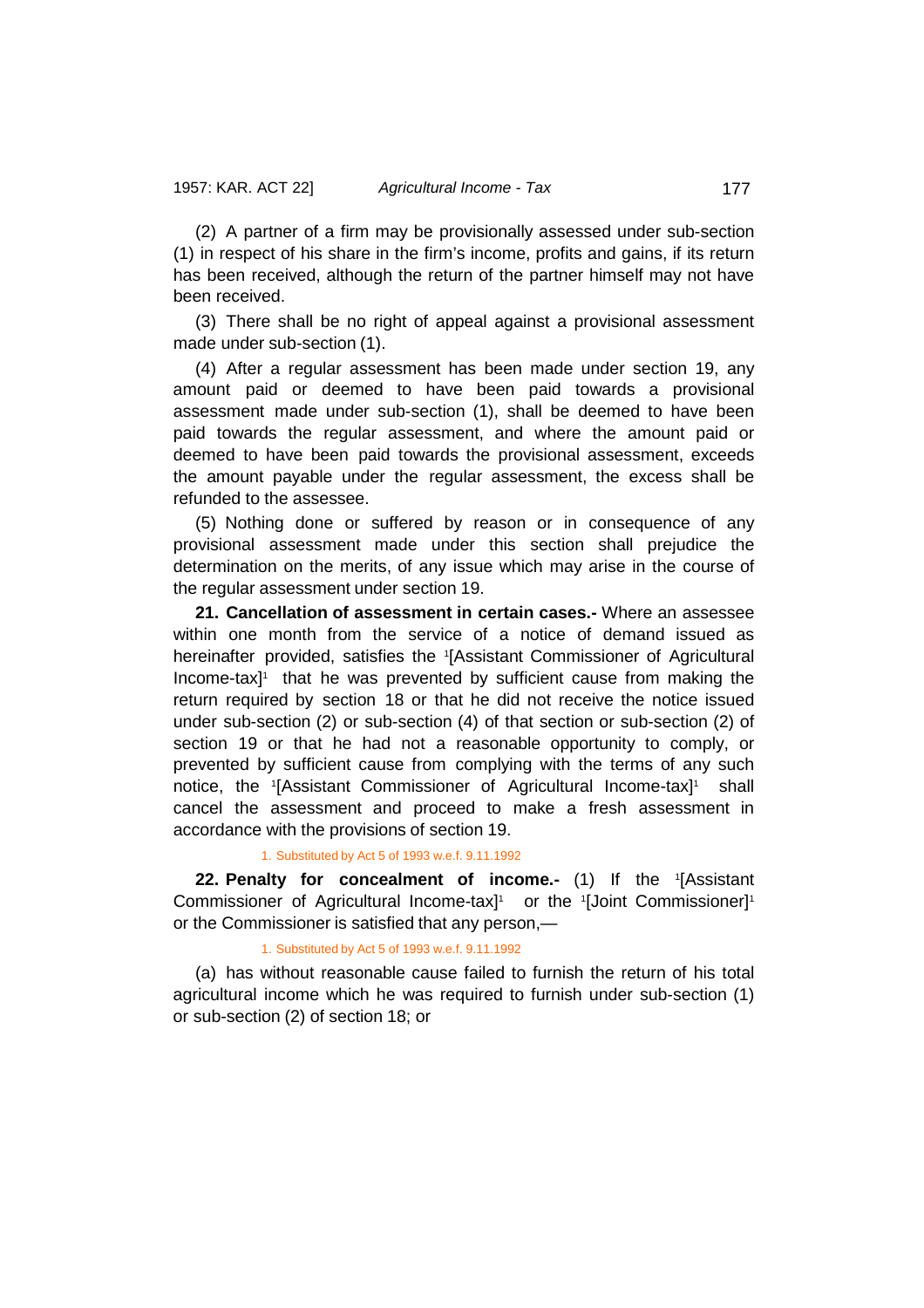- (b) has without reasonable cause failed to furnish such return within the time allowed and in the manner required by sub-section (1) of section 18 or by a notice served under sub-section (2) of that section; or
- (c) has, without reasonable cause, failed to comply with a notice issued under sub-section (4) of section 18 or under sub-section (2) of section 19; or
- (d) has concealed the particulars of his agricultural income or has deliberately furnished inaccurate particulars of such income,

he may direct that such person shall pay by way of penalty, in addition to the amount of agricultural income-tax, if any, payable by him, a sum not exceeding that amount:

Provided that,—

(a) no penalty shall be imposed under this sub-section upon a person who has failed to furnish a return under sub-section (1) of section 18, if he proves that he has no income liable to tax;

(b) where a person has failed to comply with a notice under sub-section (2) or sub-section (4) of section 18 or under sub-section (2) of section 19 and proves that he has no income liable to tax, the penalty imposable under this sub-section shall not exceed ten rupees;

(c) no penalty shall be imposed under this sub-section upon any person assessable as the agent of any person not resident in the 1 [State of Karnataka]<sup>1</sup> for failure to furnish the return required under section 18 unless a notice under sub-section (2) thereof or under section 35 has been served on him.

### 1. Adapted by the Karnataka Adaptations of Laws Order 1973 w.e.f. 1.11.1973

(2) No order under sub-section (1) shall be made unless the assessee has been heard or has been given a reasonable opportunity of being heard.

(3) No prosecution for an offence against this Act shall be instituted in respect of the same facts on which a penalty has been imposed under subsection (1).

(4) If the Commissioner or <sup>1</sup> [Joint Commissioner]1 makes an order under sub-section (1) he shall forthwith send a copy of the same to the <sup>1</sup> [Assistant Commissioner of Agricultural Income-tax] 1 concerned.

1. Substituted by Act 5 of 1993 w.e.f. 9.11.1992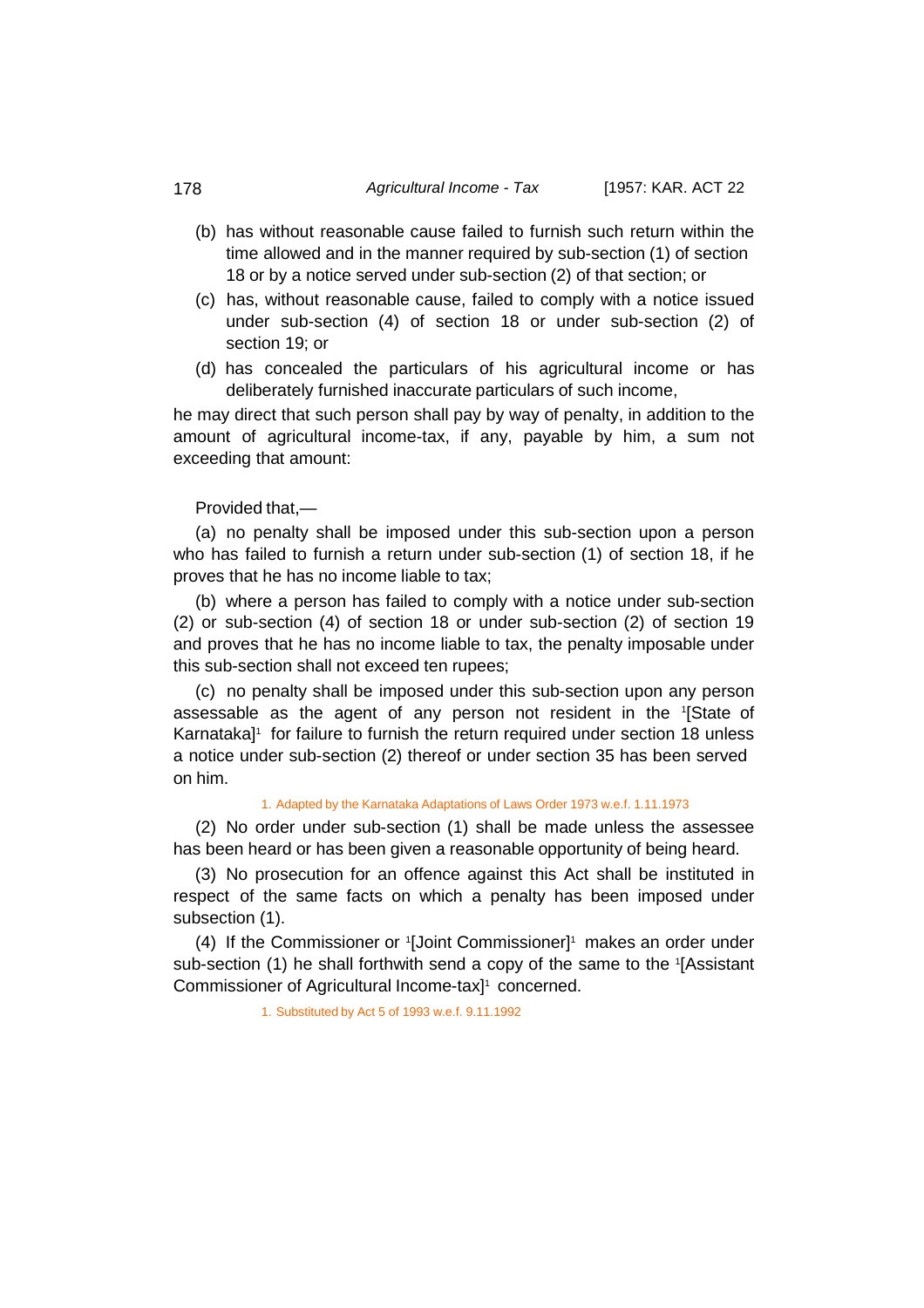**23. Power to assess individual members of certain associations.-** (1) Where the 1[Assistant Commissioner of Agricultural Income-tax]1 is satisfied that any association of individuals other than a Hindu undivided family, and Aliyasanthana family or branch, Marumakkattayam tarwad or tavazhi or a company is under the control of one member thereof, and that such association has been formed or is being used for the purpose of evading or reducing the liability to agricultural income-tax of any member thereof, he may, with the previous approval of the <sup>1</sup> [Joint Commissioner]1 of Agricultural Income-tax, pass an order that the sum payable as agricultural income-tax, by the association shall not be determined, and thereupon the share of each member in the agricultural income of the association shall be included in his total agricultural income for the purpose of his assessment thereon.

*Explanation.—*(1) A member of an association who owns the whole or the major portion of the capital of the association shall not by reason only of that fact be deemed to control the firm or association.

#### 1. Substituted by Act 5 of 1993 w.e.f. 9.11.1992

(2) The 1[Joint Commissioner]1 of Agricultural Income-tax shall not give his approval to any order proposed to be passed by the 1 [Assistant Commissioner of Agricultural Income-tax] 1 , under this section until he has given the firm or association concerned an opportunity of being heard.

### 1. Substituted by Act 5 of 1993 w.e.f. 9.11.1992

(3) Where any member of an association of individuals makes default in the payment of tax on his share of income which has been included in his total agricultural income under the provisions of sub-section (1), such tax may be recovered from the association.

(4) Where the agricultural income-tax is recoverable from an association under this section, a notice of demand shall be served upon it in the prescribed form showing the sum so payable, and such association shall be deemed to be the assessee in respect of such sum for the purposes of Chapter V.

**24. Tax of deceased person payable by representative.-** (1) Where a person dies, his executor, administrator or other legal representative shall be liable to pay out of the estate of the deceased person, to the extent to which the estate is capable of meeting the charge of the agricultural incometax assessed as payable by such person or any agricultural income-tax which would have been payable by him under this Act if he had not died.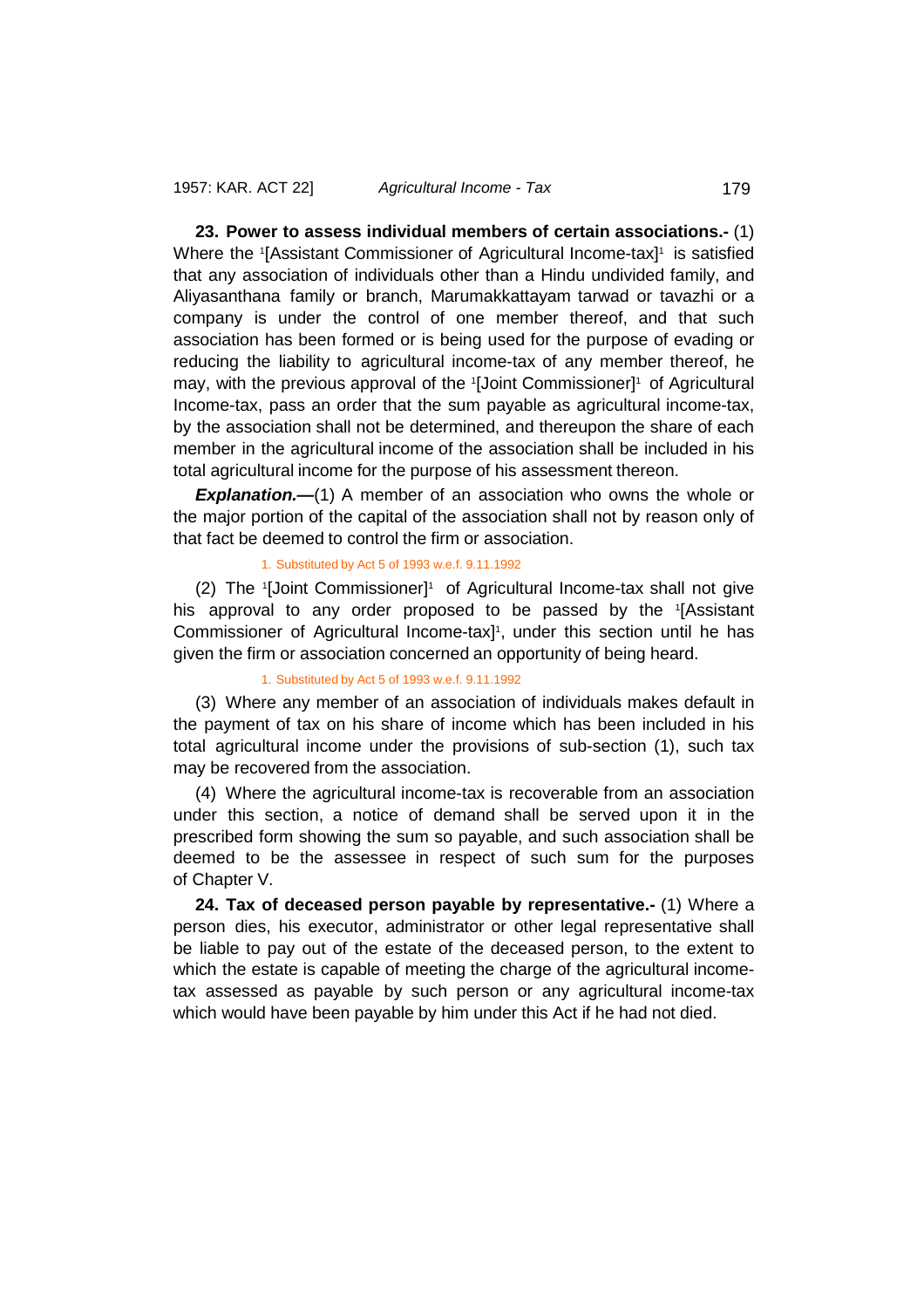## 180 *Agricultural Income - Tax* [1957: KAR. ACT 22

(2) Where a person dies before the 1st June in any year or before he is served with a notice under sub-section (2) of section 18 or under section 36, as the case may be, his executor, administrator or other legal representative shall, on the serving of the notice under sub-section (2) of section 18 or under section 36, as the case may be, comply therewith, and the <sup>1</sup> [Assistant Commissioner of Agricultural Income-tax] 1 may proceed to assess the total agricultural income of the deceased person as if such executor, administrator or other legal representative were the assessee.

### 1. Substituted by Act 5 of 1993 w.e.f. 9.11.1992

(3) Where a person dies without having furnished a return which he has been required to furnish under section 18, or having furnished a return which the <sup>1</sup> [Assistant Commissioner of Agricultural Income-tax]1 has reason to believe to be incorrect or incomplete such Officer may make an assessment of the total agricultural income of such person and determine the agricultural income-tax payable by him on the basis of such assessment and for this purpose may, by the issue of the appropriate notice which would have had to be served upon the deceased person had he survived, require from the executor, administrator or other legal representative of the deceased person any accounts, documents, or other evidence which he might under section 18 or section 19 have required from the deceased person.

### 1. Substituted by Act 5 of 1993 w.e.f. 9.11.1992

**25. Effect of transfer of land.-** Where a person in receipt of agricultural income for any previous year from any land in the State is found to have transferred his interest in such land to any other person, the transferor and the transferee shall, each, be assessed in respect of his actual share, if any, of the agricultural income for the previous year:

Provided that where the transferor cannot be found, the assessment of such agricultural income of the previous year in which the transfer took place up to the date of the transfer and for the year preceding that year shall be made on the transferee in the like manner and to the like extent as it would have been made on the transferor or where the tax in respect of the assessment made for any or all of such year assessed on the transferor cannot be recovered from him, it shall be payable by and recoverable from the transferee, and the transferee shall be entitled to recover from the transferor the amount so paid by him.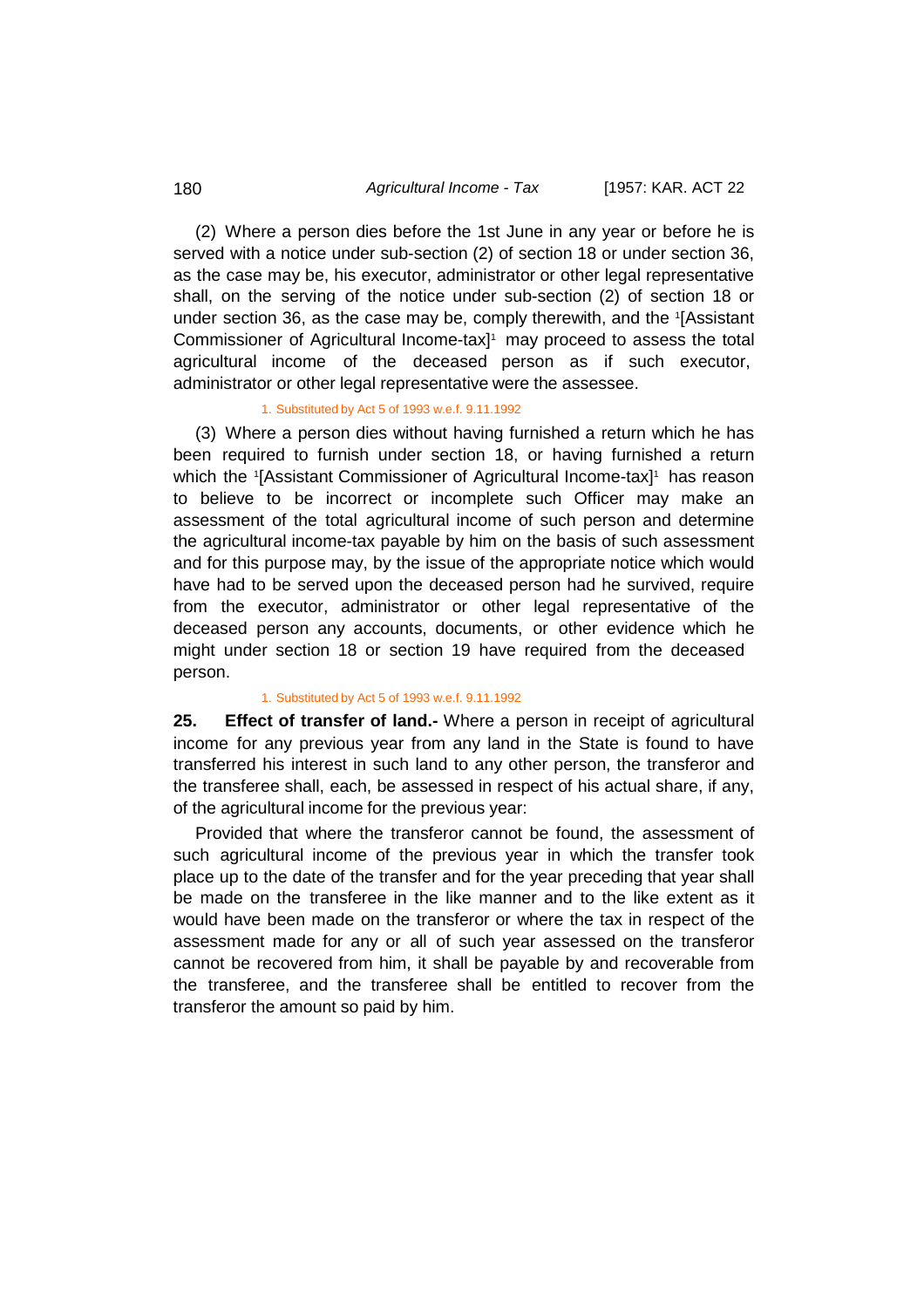1 [**26. Assessment in case of discontinued company, firm or association <sup>2</sup> [or dissolved firm]2 .-** <sup>3</sup> [(1) Notwithstanding anything contained in section 3 where agricultural income is received by a company, firm or association of persons and the business through which such income is received is discontinued or any such firm or association of persons is dissolved in any assessment year, the income for the period from the expiry of the previous year for that assessment year upto the date of such discontinuance or dissolution may, at the discretion of the 4 [Assistant Commissioner of Agricultural Income Tax] be charged to tax in that assessment year.

- 1. Substituted by Act 10 of 1987 w.e.f. 1.4.1987.
- 2. Inserted by Act 7 of 1997 w.e.f. 1.4.1997.
- 3. Substituted by Act 18 of 1997 w.e.f. 1.4.1975.
- 4. Substituted by Act 18 of 1997 w.e.f. 4.2.1993.

(2) The total income of each completed previous year or part of the previous year included in such period shall be chargeable to tax at the rate or rates in force in that assessment year, and separate assessments shall be made in respect of each such completed previous year or part of any previous year.]3

1 [(3) Any person discontinuing any such business or every member of a firm or association dissolved shall give to the Assistant Commissioner of Agricultural Income Tax notice of such discontinuance or dissolution within thirty days thereof and where any such person or member, as the case may be, fails to give a notice required by this sub-section, such officer may direct that a sum shall be recovered from him by way of penalty not exceeding the amount of agricultural income tax subsequently assessed on him in respect of any agricultural income of the company, firm or association of persons upto the date of such discontinuance or dissolution.] 1

1. Substituted by Act 18 of 1997 w.e.f. 20.9.1995.

1 [(4) Where any business through which agricultural income is received by a company, firm or association of persons is discontinued or any such firm or association is dissolved in any year, any sum received after the discontinuance or dissolution shall be deemed to be income of the recipient and charged to tax accordingly in the year of receipt if such sum would have been included in the total income of the person who carried on the business had such sum been received before such discontinuance or dissolution.

1. Sub-sections (4) to (7) Substituted by Act 18 of 1997 w.e.f. 1.4.1975.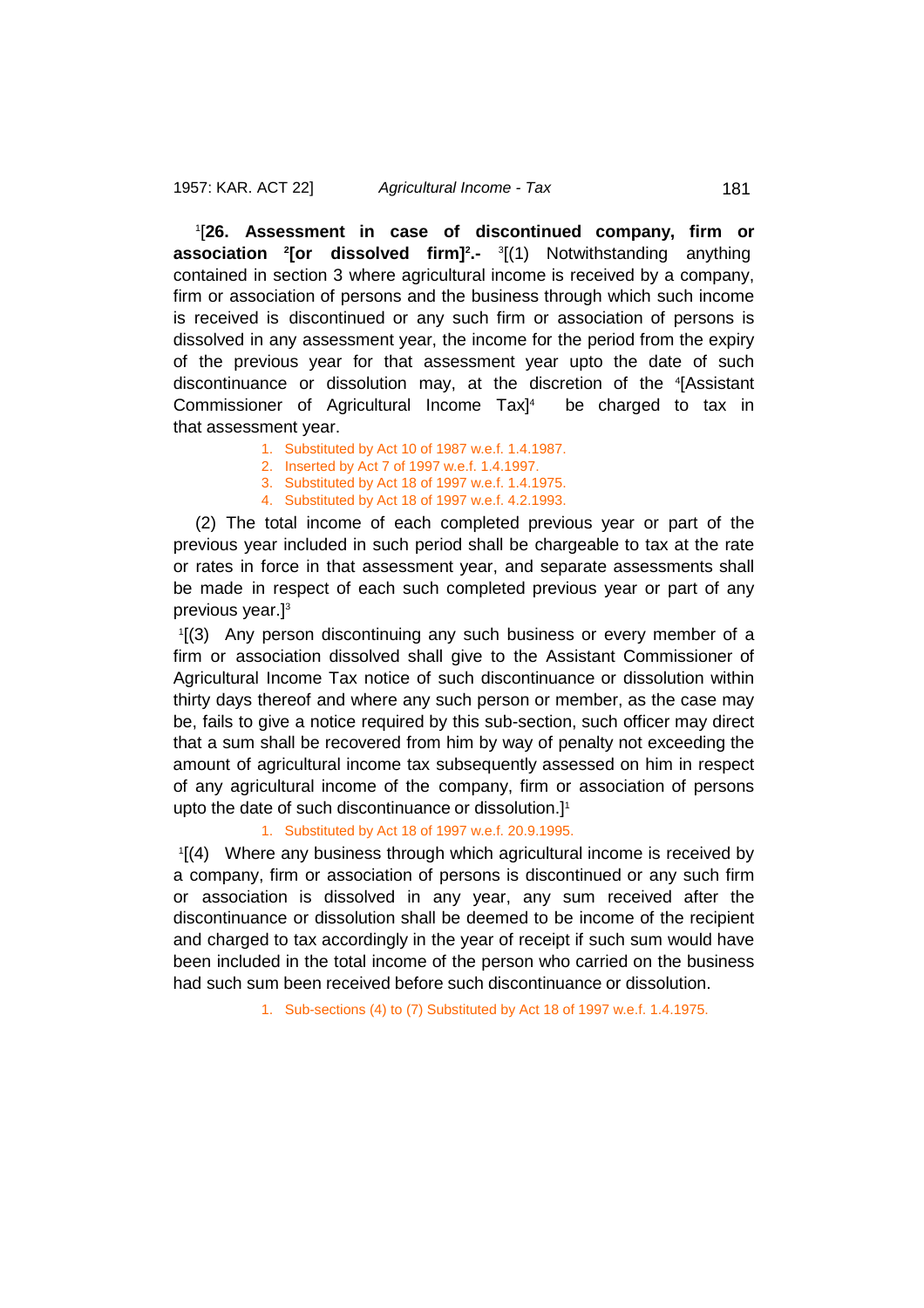**Explanation.**—For the removal of doubts, it is hereby declared that where before the discontinuance of such business or dissolution of a firm or association hitherto assessed as a firm or association, or as the case may be, on the company, the crop is harvested and disposed of, but full payment has not been received for such crop, or the crop is harvested and not disposed of, the income from such crop shall, notwithstanding the discontinuance or dissolution be deemed to be the income of the company, firm or association for the year or years in which it is received or receivable and the firm or association shall be deemed to be in existence, for such year or years and such income shall be assessed as the income of the company, firm or association according to the method of accounting regularly employed by it immediately before such discontinuance or dissolution.

(5) Where an assessment is to be made under sub-section (1) or subsection (4) the <sup>1</sup> [Assistant Commissioner of Agricultural Income tax] 1 may serve on the person whose agricultural income is to be assessed or in the case of a firm or association, on any person who was a member of such firm or association at the time of its discontinuance or dissolution or in the case of a company on the principal officer thereof, or on the recipient, as the case may be, a notice containing all or any of the requirements which may be included in a notice under sub-section (2) of section 18 and the provisions of the Act shall, so far as may be, apply accordingly, as if the notice were a notice issued under that sub-section.] 1

### 1. Substituted by Act 18 of 1997 w.e.f. 4.2.1993.

(6) Where such an order has not been passed in respect of a company, firm or association hitherto assessed as the business not discontinued or in respect of a firm or association hitherto assessed as not dissolved, such firm or association shall not be deemed to have been dissolved or the business of such company, firm or association shall not be deemed to have been discontinued, for the purpose of this Act.

(7) Notwithstanding anything contained in sections 32A, 34, 35, 36, 37 or 55, in cases where before the discontinuance of business or dissolution of the firm or association, hitherto assessed as firm or association or on such company the crop is harvested and disposed of but full payment has not been received for such crop, or the crop is harvested and not disposed of proceedings to assess or reassess the income from such crop or to revise any assessment, or reassessment of such income may be commenced within the period of limitation specified under the provisions of the Act in respect of assessment, reassessment or revision or within two years from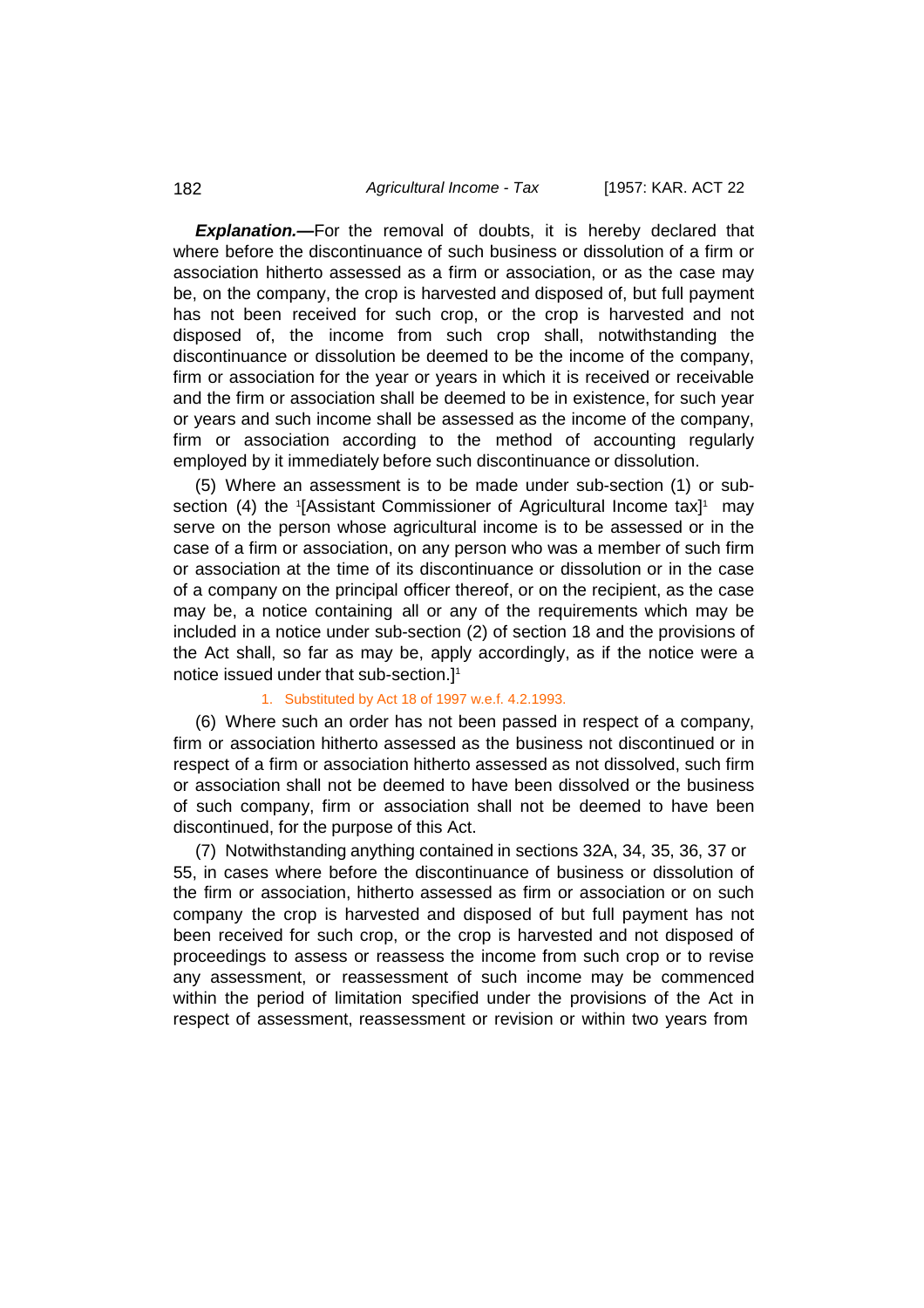the date of commencement of the Karnataka Taxation Law (Second Amendment) Act, 1997 whichever is later.]1

1 [**27. Liability in case of discontinued firm or association.-** (1) Where the business of a firm or association of persons is discontinued or such firm or association is dissolved, the 2 [Assistant Commissioner of Agricultural Income-tax]2 shall make the assessment of the agricultural income of the firm or association of persons as if no such discontinuance or dissolution has taken place and all the provisions relating to the levy of penalty or any other sum chargeable under any provisions of this Act shall apply, so far as may be, to such assessment.

(2) Every person who was at the time of such discontinuance or dissolution, a partner of such firm or a member of such association and the legal representative of any such person who is deceased, shall be jointly and severally liable to the assessment on such agricultural income and also to pay the amount of agricultural income-tax, penalty or other sum payable and all the provisions of this Act, so far as may be shall apply to any such assessment or imposition of penalty or other sum.] 1

- 1. Substituted by Act 14 of 1983 w.e.f. 1.10.1957.
- 2. Substituted by Act 5 of 1993 w.e.f. 9.11.1992..

**28***.* **Change in constitution of a firm and succession to business.-** (1) Where at the time of making an assessment under section 19, it is found that a change has occurred in the constitution of a firm or that a firm has been newly constituted, the assessment shall be made on the firm as constituted at the time of making the assessment.

If the agricultural income-tax cannot be recovered from the firm as so constituted, such tax shall be recoverable from the persons who were members of the firm during the previous year.

(2) Where a person carrying on any business in the course of which agricultural income is received has been succeeded in such capacity by another person, such person and such other person shall each be assessed in respect of his actual share of the agricultural income of the previous year:

Provided that, when the person succeeded in the business cannot be found, the assessment of the agricultural income of the year in which the succession took place up to the date of succession, and for the year preceding that year shall be made on the person succeeding him in the like manner and to the same amount as it would have been made on the person succeeded or when the tax in respect of the assessment made for either of such years assessed on the person succeeded cannot be recovered from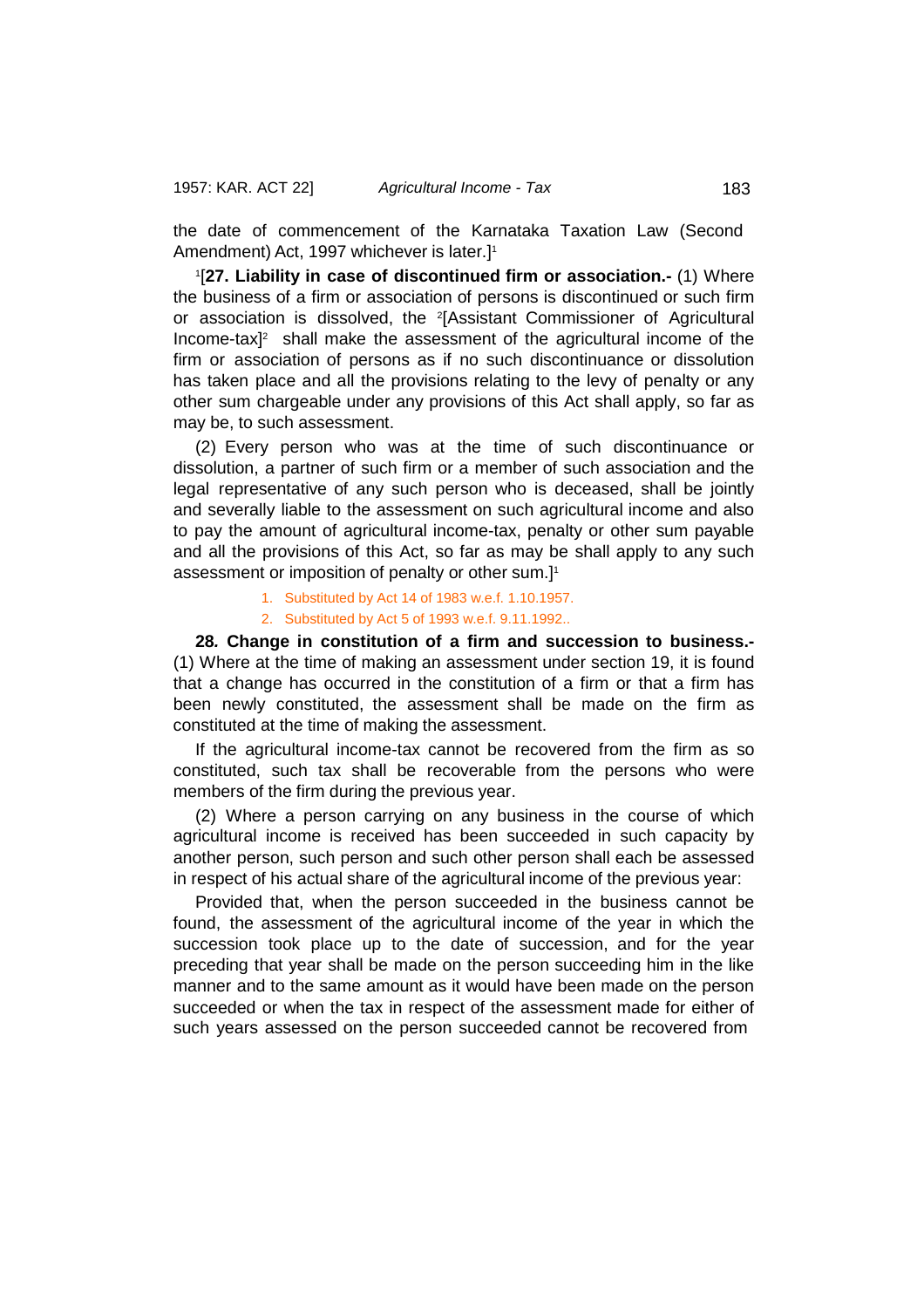him, it shall be payable by and recoverable from the person succeeding, and such person shall be entitled to recover from the person succeeded the amount of any tax so paid.

1 [*Explanation.—*For the purposes of this section, there is a change in the constitution of the firm,—

(a) if one or more of the partners cease to be partners or one or more new partners are admitted, in such circumstances that one or more of the persons who were partners of the firm before the change continue as partner or partners after the change; or

(b) where all the partners continue with a change in their respective shares or in the shares of some of them.<sup>11</sup>

1. Inserted by Act 38 of 1986 w.e.f. 17.10.1986.

# 1 [**29, 29A, 29B.** x x x]1

## 1. Sections 29, 29A, and 29B Omitted by Act 18 of 1994 w.e.f. 1.4.1994.

**30. Assessment after partition of a Hindu undivided family.-** (1) Where at the time of making an assessment under section 19, it is claimed by or on behalf of any member of a Hindu Undivided Family, or branch, an Aliyasanthana family or a Marumakkattayam tarwad or tavazhi hitherto assessed as undivided that a partition or maintenance division has taken place among the members or groups of members of such family, branch, tarwad or tavazhi, the 1[Assistant Commissioner of Agricultural Income-tax]1 shall make such inquiry thereinto as he may think fit, and if he is satisfied that there has been a partition or maintenance division of the property by metes and bounds among the various members or groups of members and separate enjoyment by them he shall record an order to that effect:

Provided that no such order shall be recorded until notice of the inquiry has been served on all the adult members of the family, branch, tarwad or tavazhi entitled to the property as far as may be practicable or in such other manner as may be prescribed.

#### 1. Substituted by Act 5 of 1993 w.e.f. 9.11.1992.

(2) Where such an order has been passed, the <sup>1</sup> [Assistant Commissioner of Agricultural Income-tax] 1 shall make an assessment of the total agricultural income received by or on behalf of the family, branch, tarwad or tavazhi as such, as if no partition or maintenance division had taken place and each member or group of members shall, in addition to any agricultural income-tax for which he or it may be separately liable, and notwithstanding anything contained in clause (*a*) of section 12, be liable for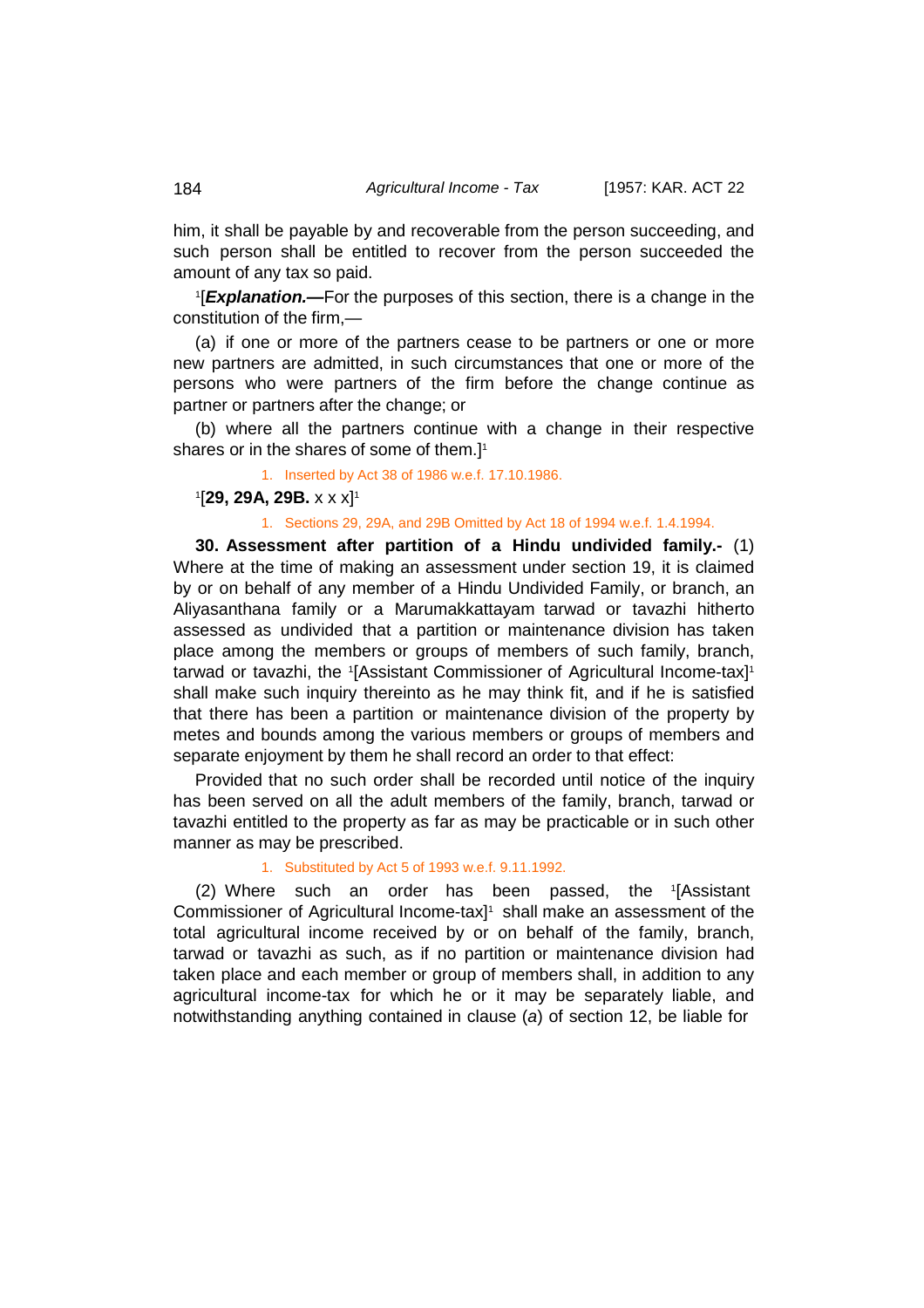a share of the tax on the income so assessed according to the portion of the family, branch, tarwad or tavazhi property allotted to him or it and the 1 [Assistant Commissioner of Agricultural Income-tax]1 shall make assessments accordingly on the various members and groups of members in accordance with the provisions of section 19:

Provided that all the members and groups of members whose family, branch, tarwad or tavazhi property has been partitioned or divided for maintenance shall be liable jointly and severally for the tax on the total agricultural income received by or on behalf of the family, branch, tarwad or tavazhi as such up to the date of the partition.

# 1. Substituted by Act 5 of 1993 w.e.f. 9.11.1992.

1 [*Explanation.—*For the removal of doubts, it is hereby declared that where before the partition of a Hindu undivided family or branch or an Aliyasanthana family or Marumakkattayam tarwad or Tavazi hitherto assessed as undivided the crop is harvested and disposed off, but full payment has not been received for such crop or the crop is harvested and not disposed off, the income from such crop, shall, notwithstanding the partition, be deemed to be the income of the Hindu undivided family or branch or the Aliyasanthana family or the Marumakkattayam tarwad or the Tavazi for the year or years in which it is received or is receivable, and <sup>2</sup>[the Hindu Undivided Family or branch or the Aliyasanthana Family or the Marumakkattayam tarvad or tavazi shall be deemed to be in existence for such year or years, as such income] 2 shall be assessed as the income of such family or branch or Aliyasanthana family or Marumakkattayam tarwad or Tavazi according to the method of accounting regularly employed by it immediately before such partition.] 1

- 1. Inserted by Act 23 of 1985 w.e.f. 1.10.1957 and Substituted by Act 19 of 1989 w.e.f. 1.10.1957.
- 2. Inserted by Act 18 of 1994 w.e.f. 1.10.1957.

(3) Where such an order has not been passed in respect of a Hindu family, an Aliyasanthana family or branch or a Marumakkattayam, tarwad or tavazhi hitherto assessed as undivided, such family, branch, tarwad or tavazhi shall be deemed for the purpose of this Act to continue to be an undivided family branch, tarwad or tavazhi.

1 [(4) Notwithstanding anything contained in sections 32A, 34, 35, 36, 37 or 55, in cases where before the partition of a Hindu Undivided Family or branch or the Aliyasanthana Family or the Marumakkattayam tarvad or tavazi, hitherto assessed as undivided, the crop is harvested and disposed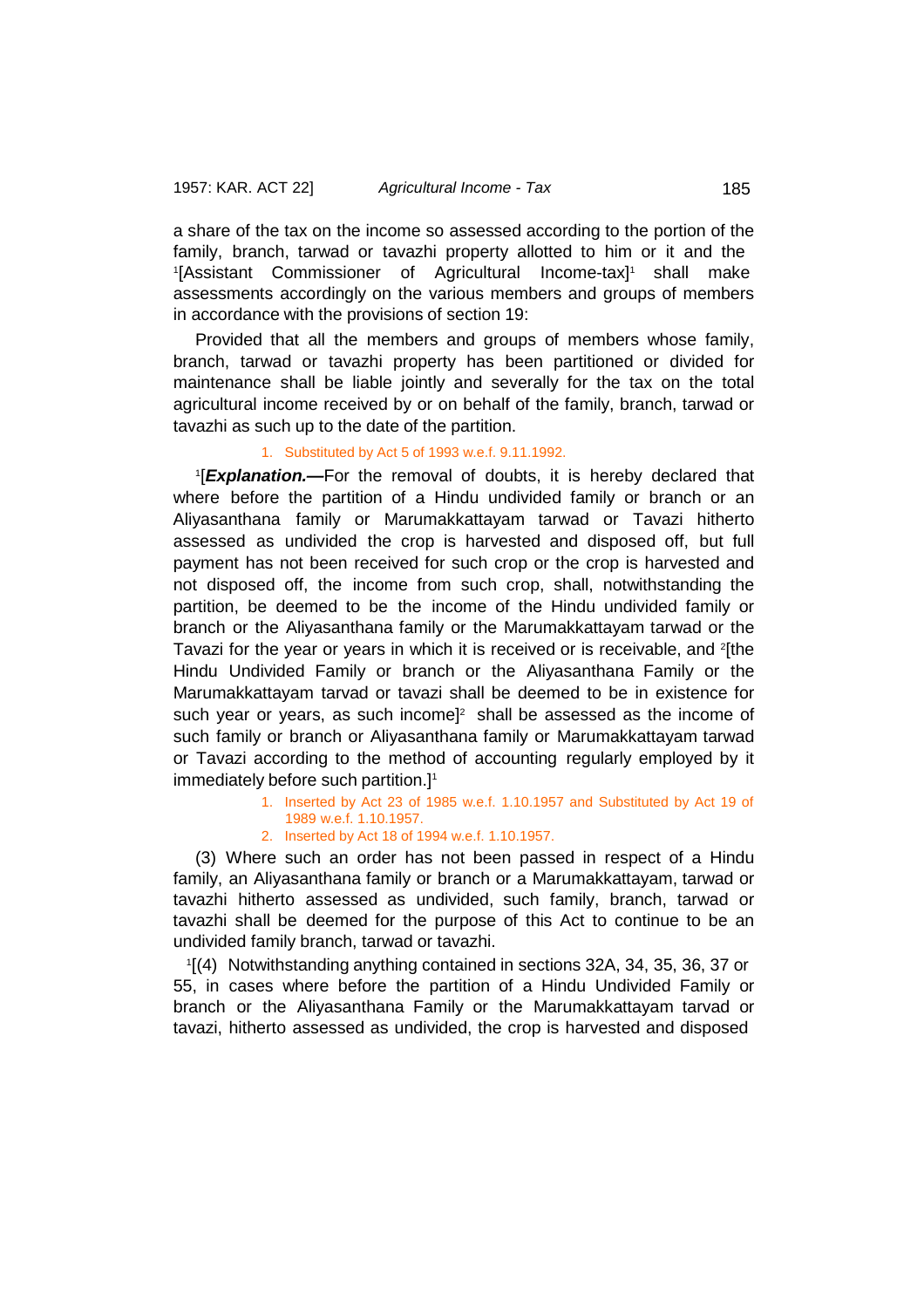of, but full payment has not been received for such crop, or the crop is harvested and not disposed of, proceedings to assess or re-assess the income from such crop or to revise any assessment for re-assessment of such income may be commenced within the period of limitation specified under the provisions of this Act in respect of assessment, re-assessments or revisions or within one year from the date of the commencement of the Karnataka Taxation Laws (Amendment) Act, 1994 whichever is later.

(5) Where an assessment is to be made under sub-section (4), the Agricultural Income-tax Officer may serve on the person whose agricultural income is to be assessed, a notice containing all or any of the requirements which may be included in a notice under sub-section (2) of section 18 and the provisions of the Act shall, so far as may be, apply accordingly as if the notice were a notice issued under that sub-section.] 1

1. Inserted by Act 18 of 1994 w.e.f. 1.4.1994.

**31. Notice of demand.-** Where any tax or penalty is due in consequence of any order passed under or in pursuance of this Act, the <sup>1</sup> [Assistant Commissioner of Agricultural Income-tax] 1 shall serve on the assessee a notice of demand in the prescribed form specifying the sum so payable.

1. Substituted by Act 5 of 1993 w.e.f. 9.11.1992.

**32. Appeal against assessment.-** <sup>1</sup> [(1) Any assessee aggrieved by any of the following orders of an 2 [Assistant Commissioner of Agricultural Income-tax]<sup>2</sup> may appeal to the <sup>2</sup>[Joint Commissioner]<sup>2</sup> (Appeals) against such orders:—

(a) imposing penalty under clause (b) of sub-section (2A) of section 18;

(b) rejecting the plea of denial of the liability to be assessed under the Act;

(c) assessing the amount of income or determining the amount of tax or computing the amount of loss under sub-sections (3) or (4) of section 19.

(d) refusing to reopen an assessment made under sub-section (4) of section 19 in pursuance of section 21;

(e) imposing a penalty under section 22;

(f) assessing the case of discontinued company, firm or association under section 26;

(g) refusing registration of a firm under section 29;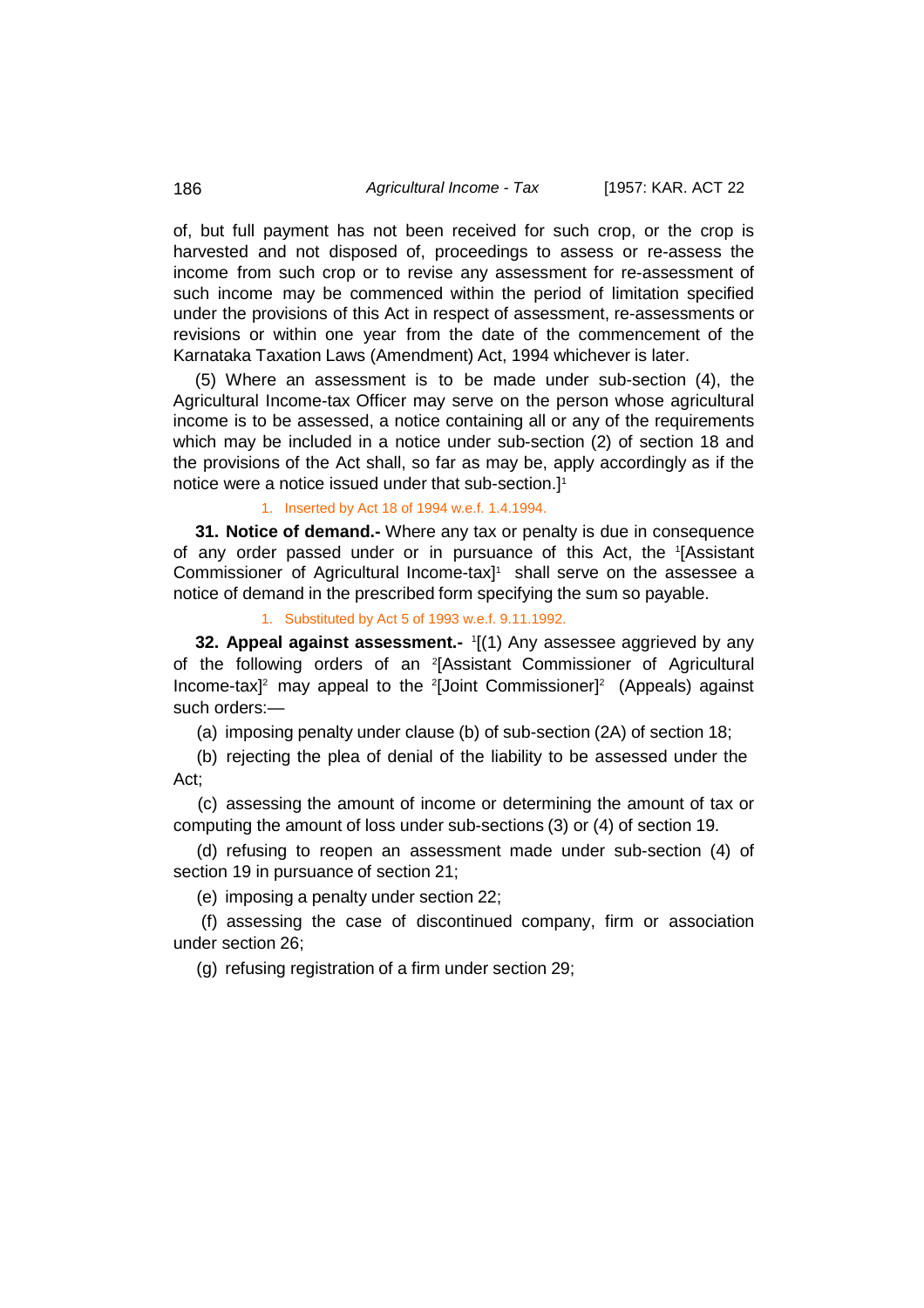(h) refusing partly or wholly the claim of partition under section  $30$ ;  $3$  [or assessing in accordance with the explanation to subsection (2) of section 30.]<sup>3</sup>

(i) assessing the escaped income under section 36; and

(j) refusing to rectify or rectifying a mistake under section 37.] 1

1. Substituted by Act 8 of 1989 w.e.f. 8.9.1988.

2. Substituted by Act 5 of 1993 w.e.f. 9.11.1992.

3. Inserted by Act 18 of 1994 w.e.f. 9.4.1994.

1 [(k) refusing to grant permission for composition under sub-section (4) of section 66;<sup>1</sup>

### 1. Inserted by Act 18 of 1994 w.e.f. 9.4.1994.

(2) The appeal shall be presented within a period of sixty days from the date of service of the order, but the appellate authority may admit an appeal presented after the expiration of the said period, if the authority is satisfied that the appellant had sufficient cause for not presenting it within the said period.

(3) The appeal shall be in the prescribed form and shall be verified in the prescribed manner.

(4) The appellate authority shall fix a day and place for the hearing of the appeal and may from time to time adjourn the hearing and make or cause to be made such further inquiry as it thinks fit.

(5) In disposing of an appeal, the appellate authority may,—

(a) in the case of an order of assessment,—

(i)confirm, reduce, enhance or annul the assessment;

(ii) set aside the assessment and direct the <sup>1</sup> [Assistant Commissioner of Agricultural Income-tax]<sup>1</sup> to make a fresh assessment after such further inquiry as may be directed; or

1. Substituted by Act 5 of 1993 w.e.f. 9.11.1992.

(b) in the case of any other order, confirm, cancel or vary such order:

Provided that no enhancement of an assessment or penalty shall be made under this section unless the appellant has had a reasonable opportunity.

1 [(6) Notwithstanding that an appeal has been preferred under sub-section (1), tax shall be paid in accordance with the assessment made in the case:

Provided that the appellate authority may in its discretion give such directions as it thinks fit, in regard to the payment of tax, if the appellant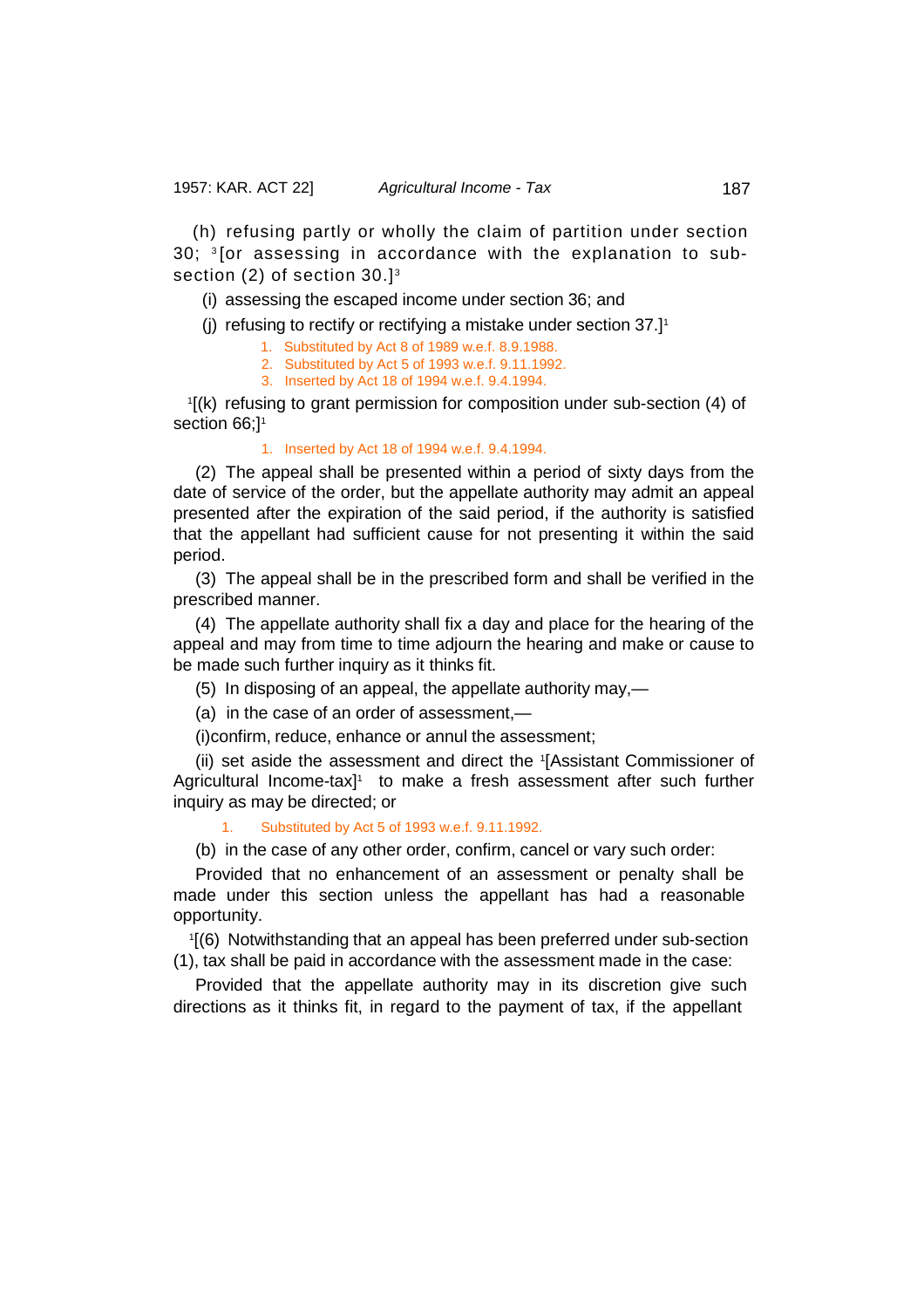furnishes sufficient security to its satisfaction in such manner as may be prescribed.] 1

1. Inserted by Act 29 of 1963 w.e.f. 1.1.1964.

1 [**32A. Revisional powers of 2 [Joint Commissioner]2 .-** (1) The <sup>2</sup> [Joint Commissioner]<sup>2</sup> may, of his own motion, call for and examine the record of any order passed or proceeding recorded under the provision of this Act by an 2 [Assiatant Commissioner of Agricultural Income-tax] 2 Officer or an <sup>2</sup>[Agricultural Income-tax Officer]<sup>2</sup> or any other officer subordinate to him <sup>3</sup>[x x x] 3 for the purpose of satisfying himself as to the legality or propriety of such order or as to the regularity of such proceeding in so far as it is prejudicial to the interests of revenue and pass such orders with respect thereto as he thinks fit.

- 1. Inserted by Act 14 of 1983 w.e.f. 1.12.1982.
- 2. Substituted by Act 5 of 1993 w.e.f. 9.11.1992.
- 3. Omitted by Act 18 of 1994 w.e.f. 1.4.1994.

(2) In relation to an order of assessment passed under this Act, the power under sub-section (1) shall be exercisable only within a period of '[four years]' from the date on which the order was passed.

1. Substituted by Act 12 of 1991 w.e.f. 1.4.1991.

(3) No order shall be passed under sub-section (1) enhancing any assessment, unless an opportunity has been given to the assessee to show cause against the proposed enhancement.] 1

1 [(4) The power under this section shall not be exercisable in respect of issues which are the subject matter in appeal under section 32 or section 34 or in a revision before the High Court;]<sup>1</sup>

1. Inserted by Act 18 of 1994 w.e.f. 1.4.1994.

1 [*Explanation.—*For the removal of doubts, it is hereby declared that subject to the provisions of sub-section (2), the revisional power conferred on the '[Joint Commissioner]' by sub-section (1) shall be exercisable in respect of an order passed under this Act, by any authority subordinate to him before or after the conferment of revisional power on him.] 1

1. Inserted by Act 23 of 1985 w.e.f. 1.12.1982.

**33. Appeal against order of refusal to refund.-** The provisions of the foregoing section shall, so far as may be, apply to any order of refusal of any refund admissible under this Act or the rules made thereunder.

1 [**34. Appeal to Appelatte Tribunal.-** <sup>2</sup> [(1) Any officer empowered by the State Government  $3$ [or the commissioner] $3$  in this behalf or any assessee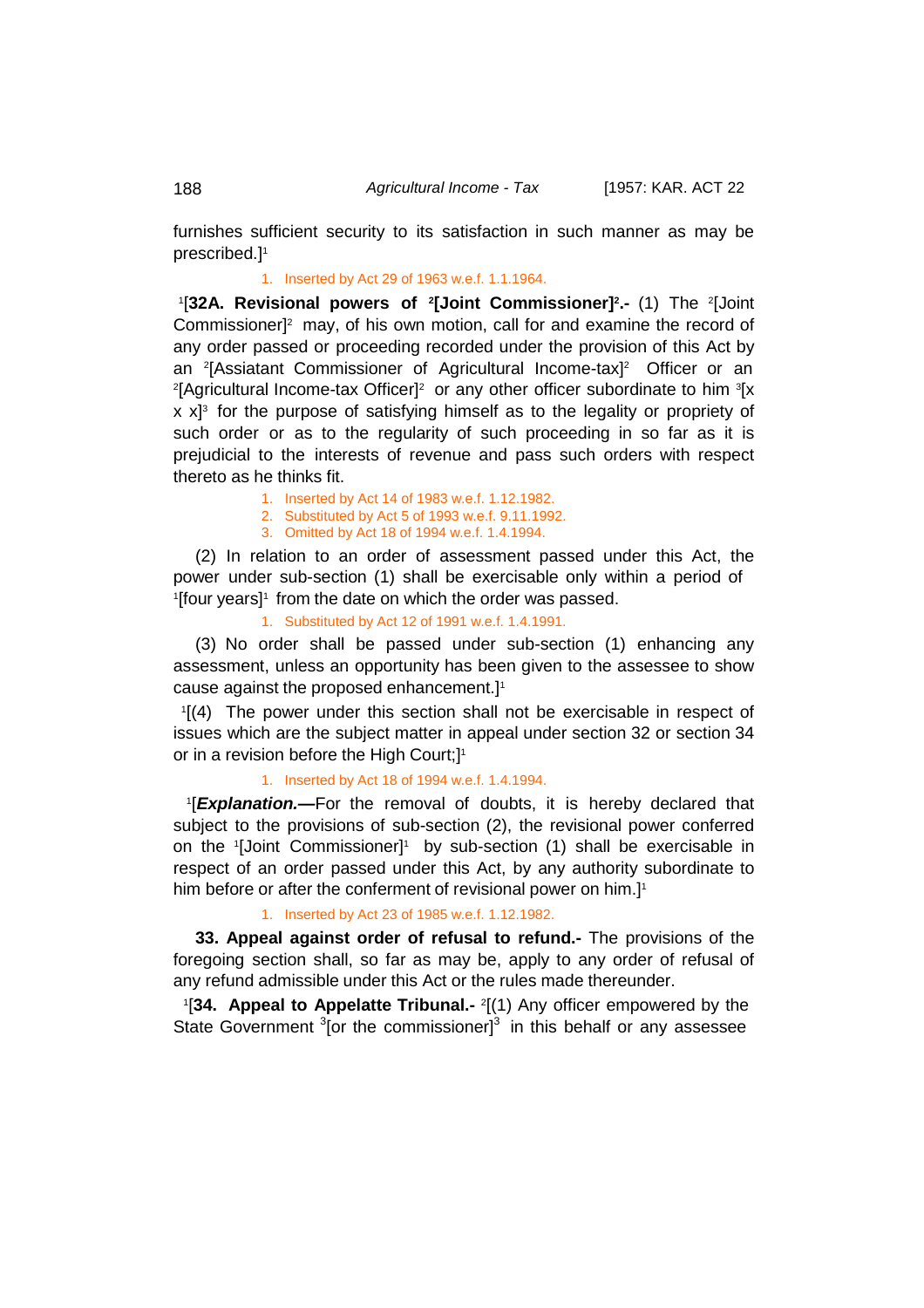objecting to an order of the <sup>4</sup> [Assistant Commissioner of Agricultural Incometax] 4 or an <sup>4</sup> [Agricultural Income-tax Officer]4 under section 23, or an order passed by the <sup>4</sup> [Joint Commissioner]4 under section 22 or section 32 or section 32A, may appeal to the Appellate Tribunal within sixty days from the date on which the notice of such order was communicated to the assessee.]2

- 1. Substituted by Act 29 of 1963 w.e.f. 1.1.1964.
- 2. Substituted by Act 14 of 1983 w.e.f. 1.12.1982.
- 3. Inserted by Act 5 of 2006 w.e.f. 1.4.2006.
- 4. Substituted by Act 5 of 1993 w.e.f. 9.11.1992.

(2) The Appellate Tribunal may admit an appeal preferred after the period of sixty days referred to in sub-section (1), if it is satisfied that the assessee had sufficient cause for not preferring the appeal within that period.

(3) The appeal shall be in the prescribed form, shall be verified in the prescribed manner, and shall be accompanied by a fee equal to two per cent of the amount of assessment objected to, provided that the sum payable shall in no case be less than five rupees or more than two hundred rupees.

(4) The Appellate Tribunal shall, after giving both parties to the appeal a reasonable opportunity of being heard, pass such orders thereon as it thinks fit:

Provided that, if the appeal involves a question of law on which the Appellate Tribunal has previously given its decision in another appeal and either a revision petition in the High Court against such decision or an appeal in the Supreme Court against the order of the High Court thereon is pending, the Appellate Tribunal may defer the hearing of the appeal before it till such revision petition in the High Court or the appeal in the Supreme Court is disposed of.

(5) Notwithstanding that an appeal has been preferred under sub-section (1), tax shall be paid in accordance with the assessment made in the case:

Provided that the Appellate Tribunal may, in its discretion, give such directions as it thinks fit, in regard to the payment of tax, if the appellant furnishes sufficient security to its satisfaction in such form and manner as may be prescribed:

Provided further that if as a result of the appeal any change becomes necessary in such assessment, the Appellate Tribunal may authorise the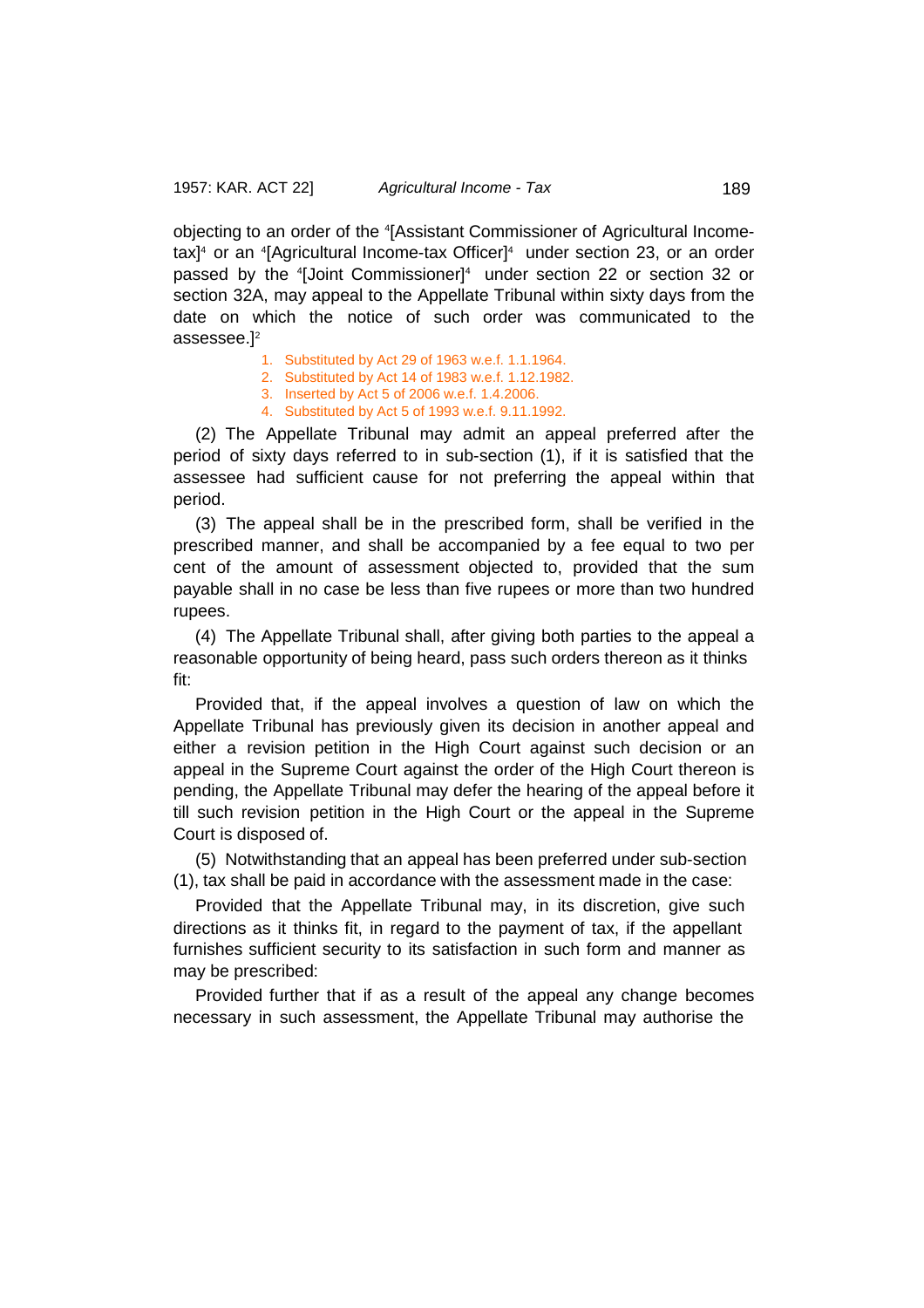<sup>1</sup>[Assistant Commissioner of Agricultural Income-tax]<sup>1</sup> to amend the assessment, and the <sup>1</sup> [Assistant Commissioner of Agricultural Incometax]<sup>1</sup> shall amend the assessment accordingly, and thereupon, the amount overpaid by the assessee shall be refunded to him without interest, or the additional amount of tax due from him shall be collected in accordance with the provisions of this Act, as the case may be.

# 1. Substituted by Act 5 of 1993 w.e.f. 9.11.1992.

(6) (a) The Appellate Tribunal may, on the application either of the assessee or of the <sup>1</sup> [Joint Commissioner]1 review any order passed by it under sub-section (4) on the basis of facts which were not before it when it passed the order:

Provided that no such application shall be preferred more than once in respect of the same order.

# 1. Substituted by Act 5 of 1993 w.e.f. 9.11.1992.

(b) The application for review shall be preferred in the prescribed manner within six months from the date on which the order to which the application relates was communicated to the applicant; and where the application is preferred by the assessee, it shall be accompanied by a fee equal to that which had been paid in respect of the appeal:

Provided that if the application for review is preferred within ninety days from the date on which the order to which the application relates is communicated to the applicant, the application shall be accompanied by half the fee which had been paid in respect of the appeal.

(7) The Appellate Tribunal may, at any time within four years from the date of the order, with a view to rectifying any mistake apparent from the record, amend any order passed by it under this section, and shall make such amendment if the mistake is brought to its notice by the assessee or the 1 [Assistant Commissioner of Agricultural Income-tax]1 :

Provided that an amendment which has the effect of enhancing the assessment or reducing the refund or otherwise increasing the liability of the assessee, shall not be made under this sub-section unless the Appellate Tribunal has given notice to the assessee of its intention to do so and has allowed the assessee a reasonable opportunity of being heard.

1. Substituted by Act 5 of 1993 w.e.f. 9.11.1992.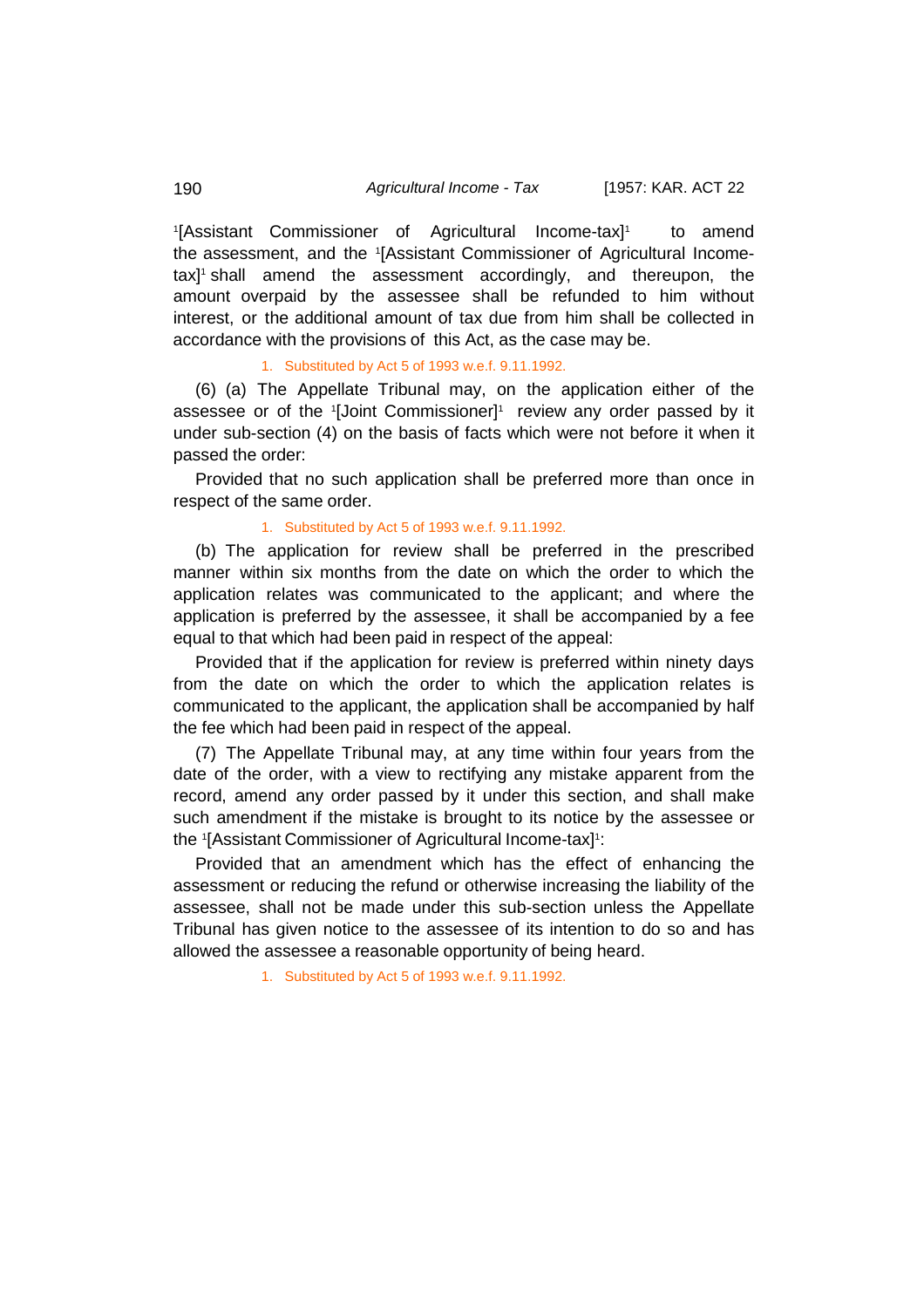(8) Except as provided in the rules made under this Act, the Appellate Tribunal shall not have power to award costs to either of the parties to the appeal or review.

(9) Every order passed by the Appellate Tribunal under sub-section (4), sub-section (6) or sub-section (7) shall be communicated to the assessee, the 1 [Joint Commissioner]1 and the Commissioner.

1. Substituted by Act 5 of 1993 w.e.f. 9.11.1992.

(10) Every order passed by the Appellate Tribunal under sub-section (4) shall, subject to the provisions of sub-sections (6) and (7), and section 55, be final and every order passed by it under sub-section (6) shall, subject to the provisions of section 55, be final.] 1

2 [**35. Revision by <sup>3</sup> [x x x <sup>4</sup> [x x]3 1 [Additional Commissioner]1 ]4 of orders prejudical to revenue.-** (1) The  ${}^3$ [x x x  ${}^4$ [x x]<sup>3</sup> 1 <sup>1</sup>[Additional Commissioner]<sup>1</sup>]<sup>4</sup> may call for and examine the record of any proceeding under this Act, and if he considers that any order passed therein by any authority subordinate to him is erroneous in so far as it is prejudicial to the interests of the revenue, he may, after giving the assessee an opportunity of being heard and after making or causing to be made such inquiry as he deems necessary, pass such order thereon as the circumstances of the case justify, including an order enhancing or modifying the assessment, or cancelling the assessment and directing a fresh assessment.

- 1. Substituted by Act 5 of 1993 w.e.f. 9.11.1992.
- 2. Substituted by Act 29 of 1963 w.e.f. 1.1.1964.
- 3. Omitted by Act 5 of 2000 w.e.f. 1.4.2000.
- 4. Inserted by Act 14 of 1983 w.e.f. 1.12.1982.

1 [(2) No power shall be exercisable under sub-section (1) after the expiry of four years from the date of order sought to be revised.]1

1. Substituted by Act 23 of 1985 w.e.f. 1.4.1985.

**Explanation.**- In computing the period of limitation for the purposes of sub-section (2), any period during which any procedding under this section is stayed by an order or injuction of any Court shall be excluded.

(3) Any order passed by the  $2[x \times x]$   $[x \times x]$ <sup>2</sup> 1[Additional Commissioner]<sup>1</sup>]<sup>3</sup> under this section shall, subject to revision by the High Court under section 55, be final. $]$ <sup>2</sup>

1. Substituted by Act 5 of 1993 w.e.f. 9.11.1992.

- 2. Omitted by Act 5 of 2000 w.e.f. 1.4.2000.
- 3. Inserted by Act 14 of 1983 w.e.f. 1.12.1982.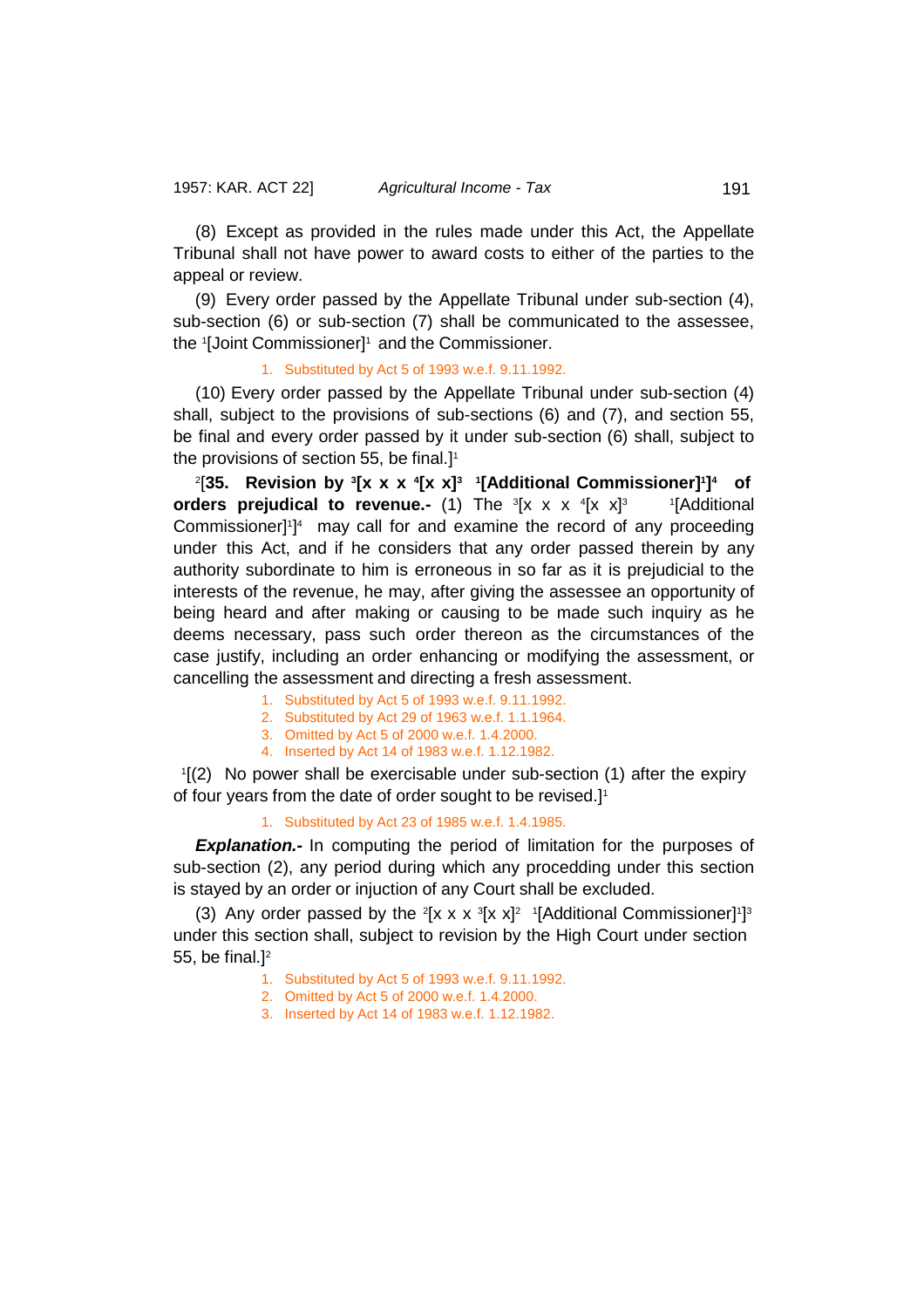1 [*Explanation.—*For the removal of doubts, it is hereby declared that subject to the provisions of sub-section (2), the revisional power conferred on the <sup>2</sup> [Joint Commissioner]2 by sub-section (1) shall be exercisable in respect of an order passed under this Act by any authority subordinate to him before or after the conferment of revisional power on him.] 1

> 1. Inserted by Act 23 of 1985 w.e.f. 1.1.1964. 2. Substituted by Act 5 of 1993 w.e.f. 9.11.1992.

1 [**35A. Revision by Commissioner of orders pre-judicial to revenue.-** (1) The Commissioner may call for and examine the record of any proceedings under this Act, and if he considers that any order passed therein by any authority subordinate to him is erroneous in so far as it is prejudicial to the interests of the revenue, he may, after giving the assessee, an opportunity of being heard and after making or causing to be made such enquiries as he deems necessary, pass such order thereon, as the circumstances of the case justify, including an order enhancing or modifying the assessment, or canceling the assessment and directing a fresh assessment.

(2) No action shall be initiated under sub-section (1), after the expiry of four years from the date of the order sought to be revised.

(3) Any order passed by the Commissioner under this section shall, subject to revision by the High court under section 55, be final.]<sup>1</sup>

#### 1. Inserted by Act 5 of 2000 w.e.f. 1.4.2000.

**36. Income escaping assessment.-** If for any reason any agricultural income chargeable to tax under this Act has escaped assessment in any financial year or has been assessed at too low a rate, the 1 [Assistant Commissioner of Agricultural Income-tax]<sup>1</sup>, may, <sup>2</sup>[at any time within five years]2 of the end of that year serve on the person liable to pay the tax or in the case of a company on the principal officer thereof, a notice containing all or any of the requirements which may be included in a notice under subsection (2) of section 18 and may proceed to assess or re-assess such income and the provisions of this Act shall, so far as may be, apply accordingly as if the notice were a notice issued under that sub-section:

Provided that the tax shall be charged at the rate at which it would have been charged if such income had not escaped assessment or full assessment as the case may be.

3 [Provided further that in computing the period of limitation for assessment or re-assessment under this section, the time during which the assessment has been deferred on account of any stay order granted by any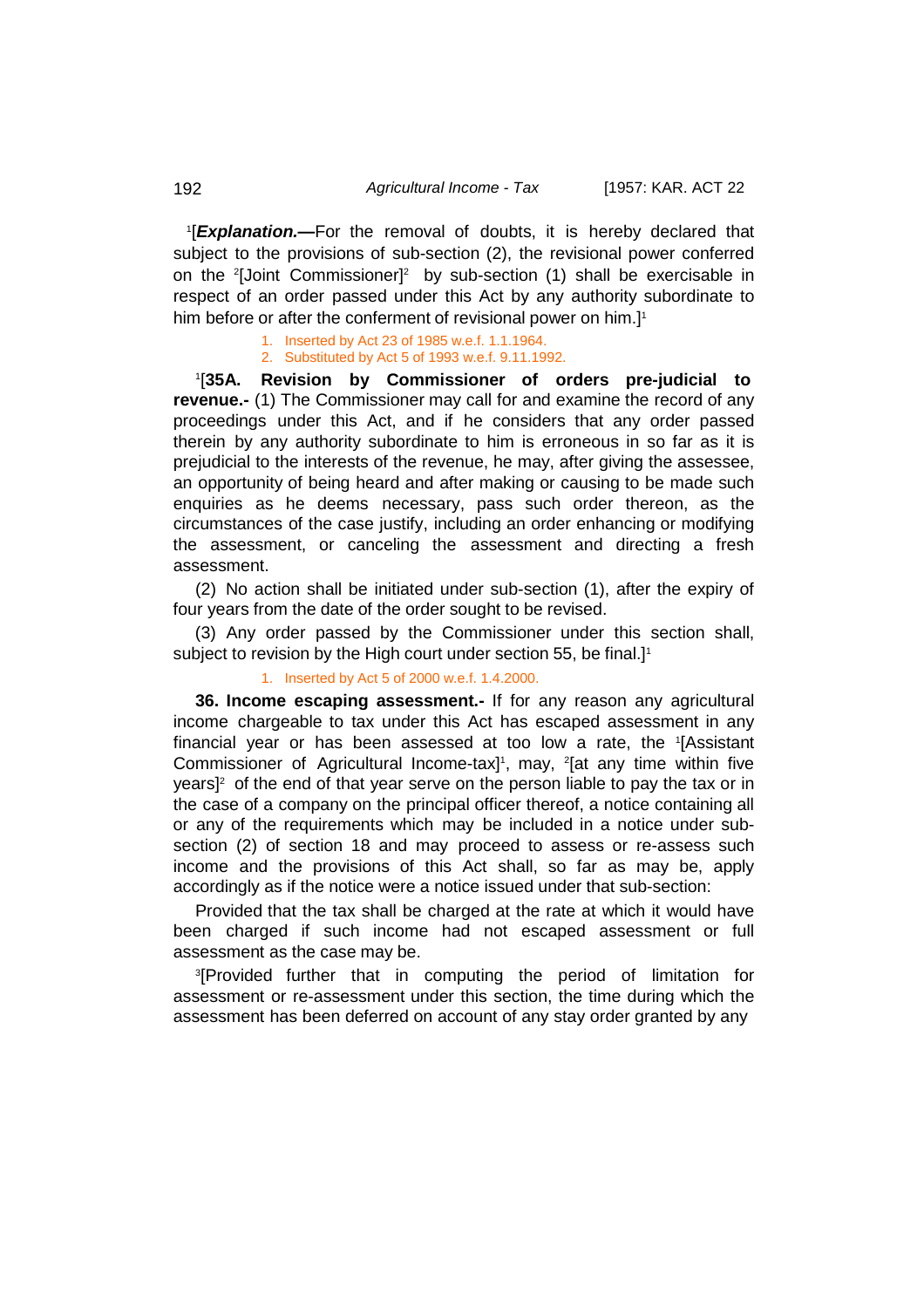court or other authority in any case or by reason of the fact that an appeal or other proceeding is pending before the High Court or the Supreme Court, shall be excluded:

Provided also that nothing contained in this section limiting the time within which any action may be taken or any order, assessment or reassessment may be made, shall apply to an assessment or re-assessment made on the assessee or any person in consequence of, or to give effect to, any finding, direction or order made under section 32, <sup>4</sup>[32A,]<sup>4</sup> 33, <sup>5</sup>[34,]<sup>5</sup> 35 or 55 or any judgment, or order made by the Supreme Court, the High Court or any other Court.]3

- 1. Substituted by Act 5 of 1993 w.e.f. 9.11.1992.
- 2. Substituted by Act 10 of 1987 w.e.f. 1.4.1987.
- 3. Inserted by Act 25 of 1962 w.e.f. 1.10.1957.
- 4. Substituted by Act 14 of 1983 w.e.f. 1.12.1982.
- 1. Inserted by Act 29 of 1963 w.e.f. 1.1.1964.

1 [**37. Rectification of mistakes.-** (1) With a view to rectifying any mistake apparent from the record, the assessing authority, appellate authority or revising authority may, at any time within five years from the date of an order passed by it, amend such order:

Provided that an amendment which has the effect of enhancing an assessment or otherwise increasing the liability of the assessee shall not be made unless the assessing authority, appellate authority or revising authority, as the case may be, has given notice to the assessee of its intention to do so and has allowed the assessee a reasonable opportunity of being heard.

(2) Where an order has been considered and decided in any proceedings by way of appeal or revision relating to an order referred to in sub-section (1), the authority passing such order may, notwithstanding anything contained in any law for the time being in force, amend the order under that sub-section in relation to any matter other than the matter which has been so considered and decided.

(3) An order passed under sub-section (1), shall be deemed to be an order passed under the same provision of law under which the original order, the mistake in which was rectified, had been passed.] 1

# 1. Substituted by Act 38 of 1986 w.e.f. 17.10.1986.

**38. Power to take evidence on oath, etc,.-**The Commissioner, 1 [Joint Commissioner,]<sup>1</sup> and the 1[Assistant Commissioner of Agricultural Incometax] 1 shall, for the purposes of this Chapter, have the same powers as are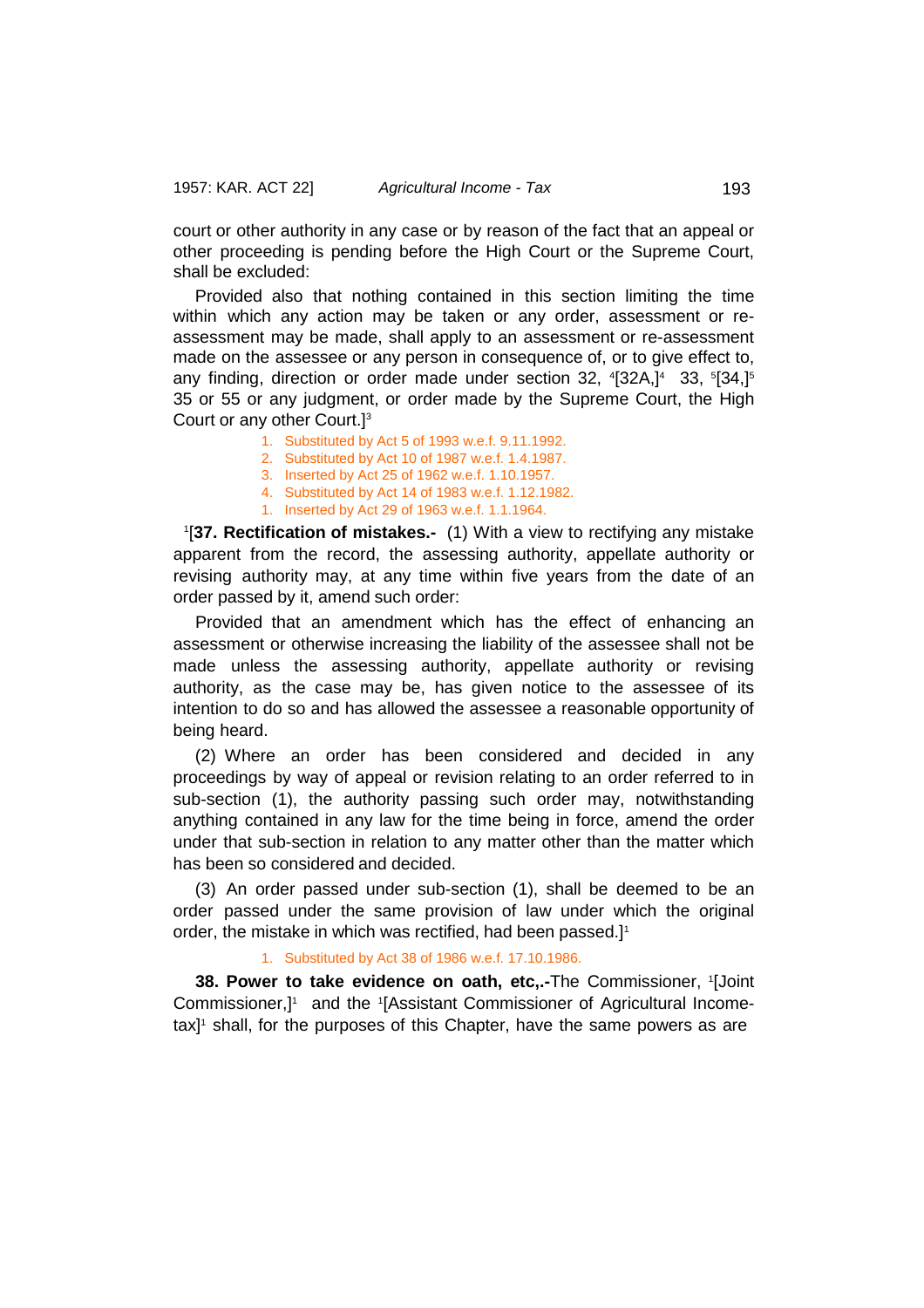vested in a Court under the Code of Civil Procedure, 1908 (Central Act V of 1908), when trying a suit, in respect of the following matters, namely:—

1. Substituted by Act 5 of 1993 w.e.f. 9.11.1992.

(a) enforcing the attendance of any person and examining him on oath or affirmation;

(b) compelling the production of documents; and

(c) issuing commissions for the examination of witnesses; and any proceeding before the Commissioner, 1[2[Additional Commissioner]<sup>2</sup> ]1 2[Joint Commissioner]<sup>2</sup> or <sup>2</sup>[Assistant Commissioner of Agricultural Income-tax]<sup>2</sup> shall be deemed to be a "Judicial proceeding" within the meaning of sections 193 and 228 and for the purposes of section 196 of the Indian Penal Code (Central Act XLV of 1860).

> 1. Inserted by Act 14 of 1983 w.e.f. 1.12.1982. 2. Substituted by Act 5 of 1993 w.e.f. 9.11.1992.

**39. Power to call for information.-** The <sup>1</sup> [Assistant Commissioner of Agricultural Income-tax]1 or the 1[Joint Commissioner]1 may for the purposes of this Act,—

(i) require any firm to furnish a return of the names of all the members of the firm, their addresses and such other particulars as may be required for the purposes of assessment;

(ii) require any person whom he has reason to believe to be a trustee, guardian or agent, to furnish him with a return of the names of the persons for or of whom he is trustee, guardian or agent and of their addresses.

2 [(iii) require any coffee curing works to furnish such particulars as he may require in respect of the transaction of any assessee with such coffee curing works.<sup>[2]</sup>

1. Substituted by Act 5 of 1993 w.e.f. 9.11.1992.

2. Inserted by Act 38 of 1986 w.e.f. 17.10.1986.

**40. Assessee not to recover rent in excess of that mentioned in rents-roll, etc,.-** (1) If for the purpose of calculating or verifying the agricultural income specified in a return under section 18, the assessee produces before any Agricultural Income-tax Authority any rent-roll or other document showing the amount of rent due to him, he shall not be entitled to recover by suit or otherwise rent in respect of any tenure or holding included in his return at a rate higher than that mentioned in such rent-roll or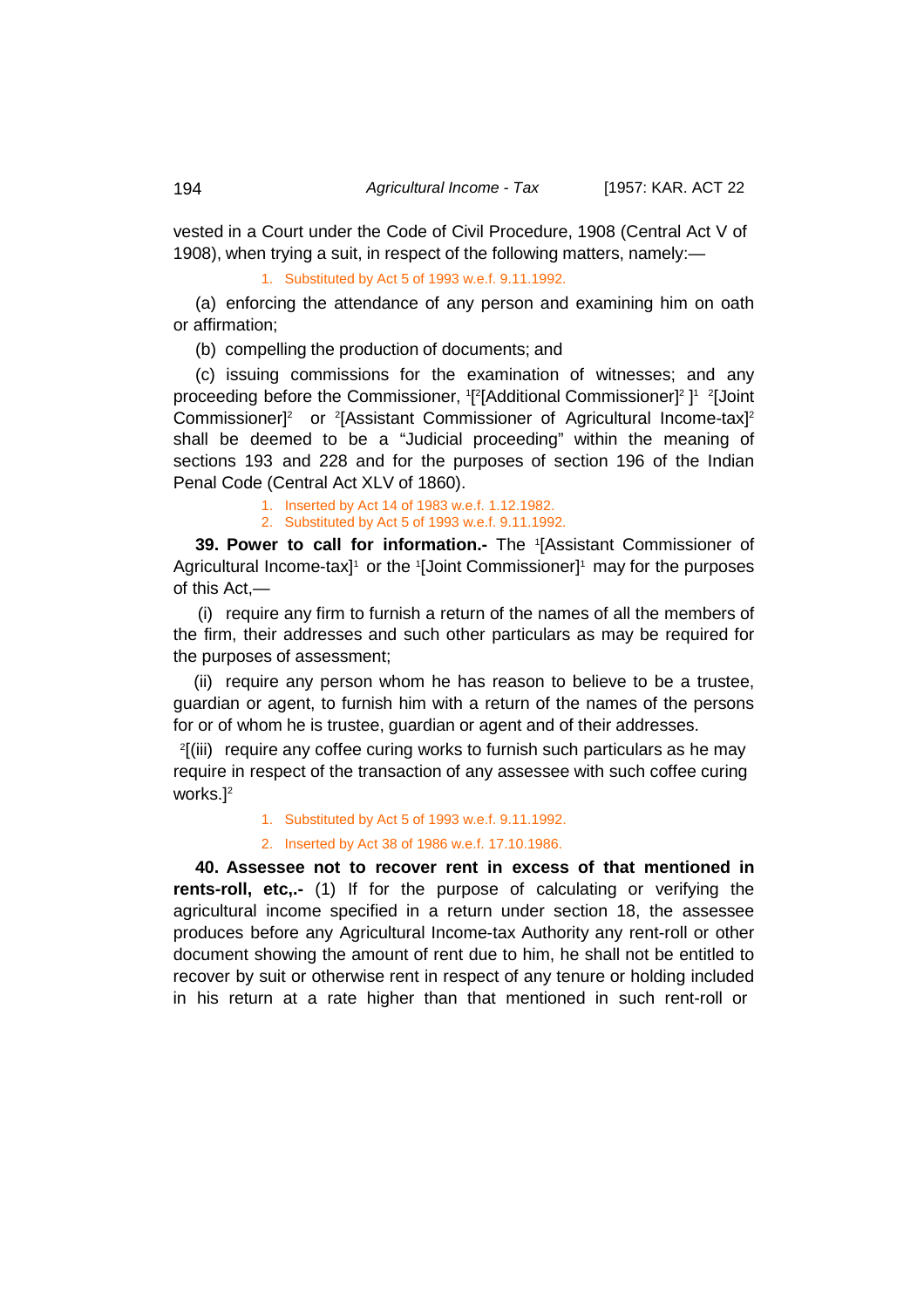document in respect of such tenure or holding, unless the rent thereof has, since the date of the return, been lawfully enhanced.

(2) Any person who has produced a rent-roll or other document referred to in sub-section (1) may, within one year of producing such rent-roll or document, apply to the <sup>1</sup> [Assistant Commissioner of Agricultural Incometax] 1 to make any correction therein and such officer may, if he is satisfied that there has been a *bona fide* mistake, pass an order correcting such rentroll or document.

## 1. Substituted by Act 5 of 1993 w.e.f. 9.11.1992.

(3) Where the 1 [Assistant Commissioner of Agricultural Income-tax]1 passes an order under sub-section (2), he may assess under section 36 any income escaping assessment by reason of the original incorrectness of the entry corrected.

1. Substituted by Act 5 of 1993 w.e.f. 9.11.1992.

### **CHAPTER V**

# **RECOVERY OF TAX AND PENALTIES**

**41. Tax when payable.-** (1) Any amount specified as payable in a notice of demand under section 31 or an order under section 32, 1[section 32A,]1 section 34 or section 35, shall be paid within the time, at the place and to the person mentioned in a notice or order or if a time is not so mentioned, then on or before the first day of the second month following the date of the service of the notice or order and any assessee failing so to pay shall be deemed to be in default:

2 [Proviso x x x] 2

1. Inserted by Act 14 of 1983 w.e.f. 1.12.1982.

2. Omitted by Act 29 of 1976 w.e.f. 1.4.1975.

(2) If an assessee makes an application within the time mentioned in the notice of demand in section 31, for being allowed to pay the tax due, the <sup>1</sup>[Assistant Commissioner of Agricultural Income-tax]<sup>1</sup> may in his discretion, by order in writing, allow the assessee to pay the tax due, in instalments not exceeding four in number at such intervals as the said Officer may fix in his discretion or extend the time for the payment of the entire tax due for such reasonable period as he may fix, if the assessee undertakes in writing to pay interest <sup>2</sup> [at the rate charged by the Scheduled Banks for unsecured  $loans]$ <sup>2</sup>: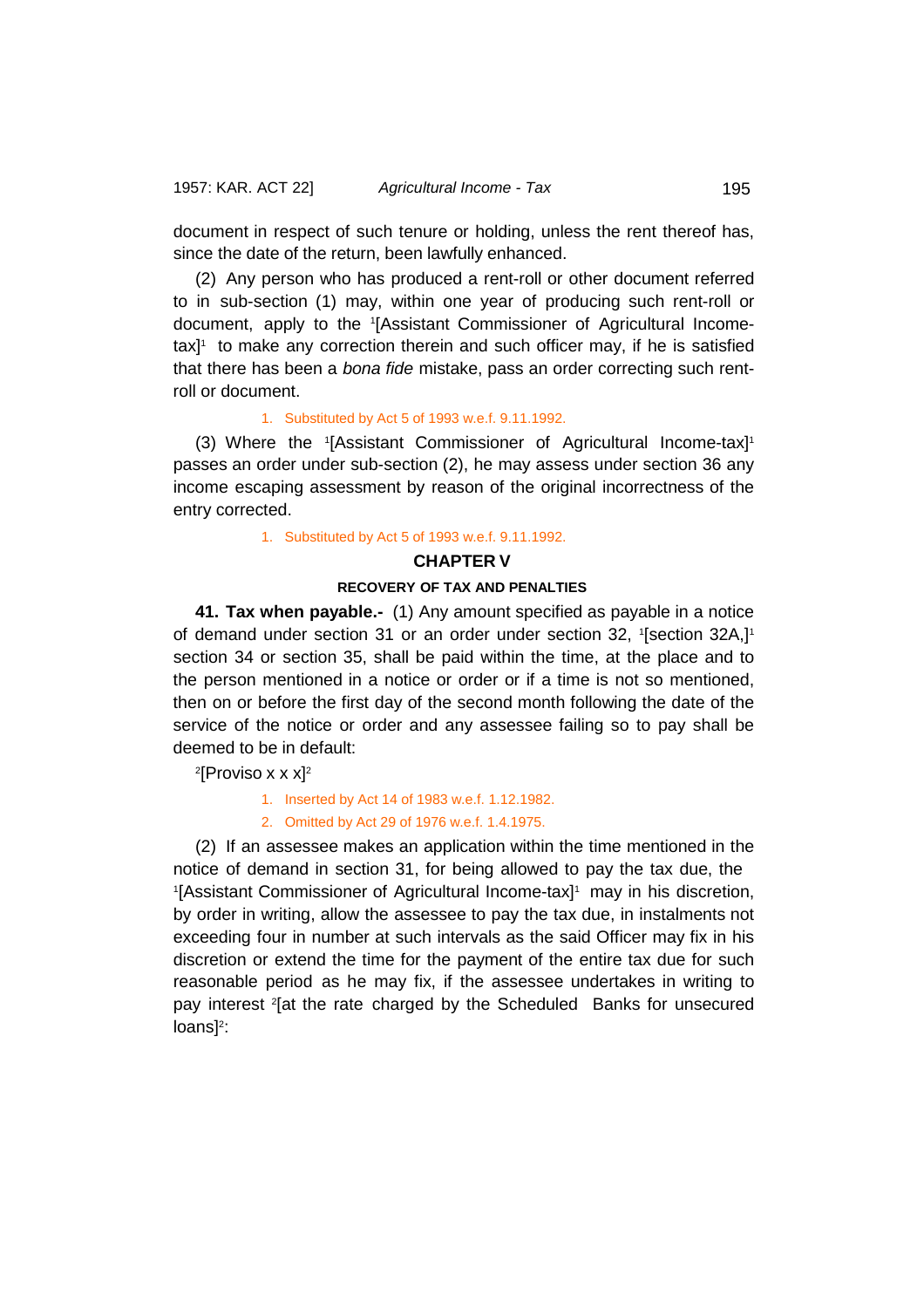$\rm ^3$ [Proviso x x x] $\rm ^3$ 

Provided  ${}^{3}$ [x x x]<sup>3</sup> that if, on being allowed to pay the tax due by instalments, the assessee defaults in the payment of any one instalment, he shall be deemed to be a defaulter in respect of the total remaining amount of tax due.

- 1. Substituted by Act 5 of 1993 w.e.f. 9.11.1992.
- 2. Substituted by Act 23 of 1985 w.e.f. 1.4.1985.
- 3. Omitted by Act 29 of 1976 w.e.f. 1.4.1975.

1 [**41A. Payment of interest.-** Where any amount refundable to any person under an order made under any provisions of this Act is not refunded to him within ninety days,—

- (a) of the date of such order, if that order is made by the refunding authority; or
- (b) of the date of receipt of such order by the refunding authority, if that order is made by an authority other than the refunding authority,

the refunding authority shall pay such person simple interest at the rate of twelve percent per annum on the said amount from the day immediately following the expiry of the said ninety days to the day of the refund:

Provided that the interest calculable shall be on the balance of the amount remaining after adjusting out of the refundable amount any tax, penalty or other amount due under this Act, for any year by the person on the date from which such interest is calculable.

**Explanation I.—** If the delay or any part thereof in granting the refund within the aforesaid period of ninety days is attributable to the person to whom the refund is payable the period of such delay shall be excluded for the purpose of calculation of interest.

**Explanation II.—The expression "refunding authority" means an** <sup>2</sup>[Agricultural Income Tax Officer]<sup>2</sup> or <sup>2</sup>[Assistant Commissioner of Agricultural Income-tax $l^2$  or any other Officer authorised to make any assessment or to levy penalty or both by or under this Act.

*Explanation III.—*The interest payable for a part of a month shall be proportionately determined.] 1

1. Inserted by Act 10 of 1987 w.e.f. 1.4.1987.

2. Substituted by Act 5 of 1993 w.e.f. 9.11.1992.

1 [**42. Mode and time of recovery.-** (1) Where any assessee is in default in making payment of the tax or any other amount due under this Act,—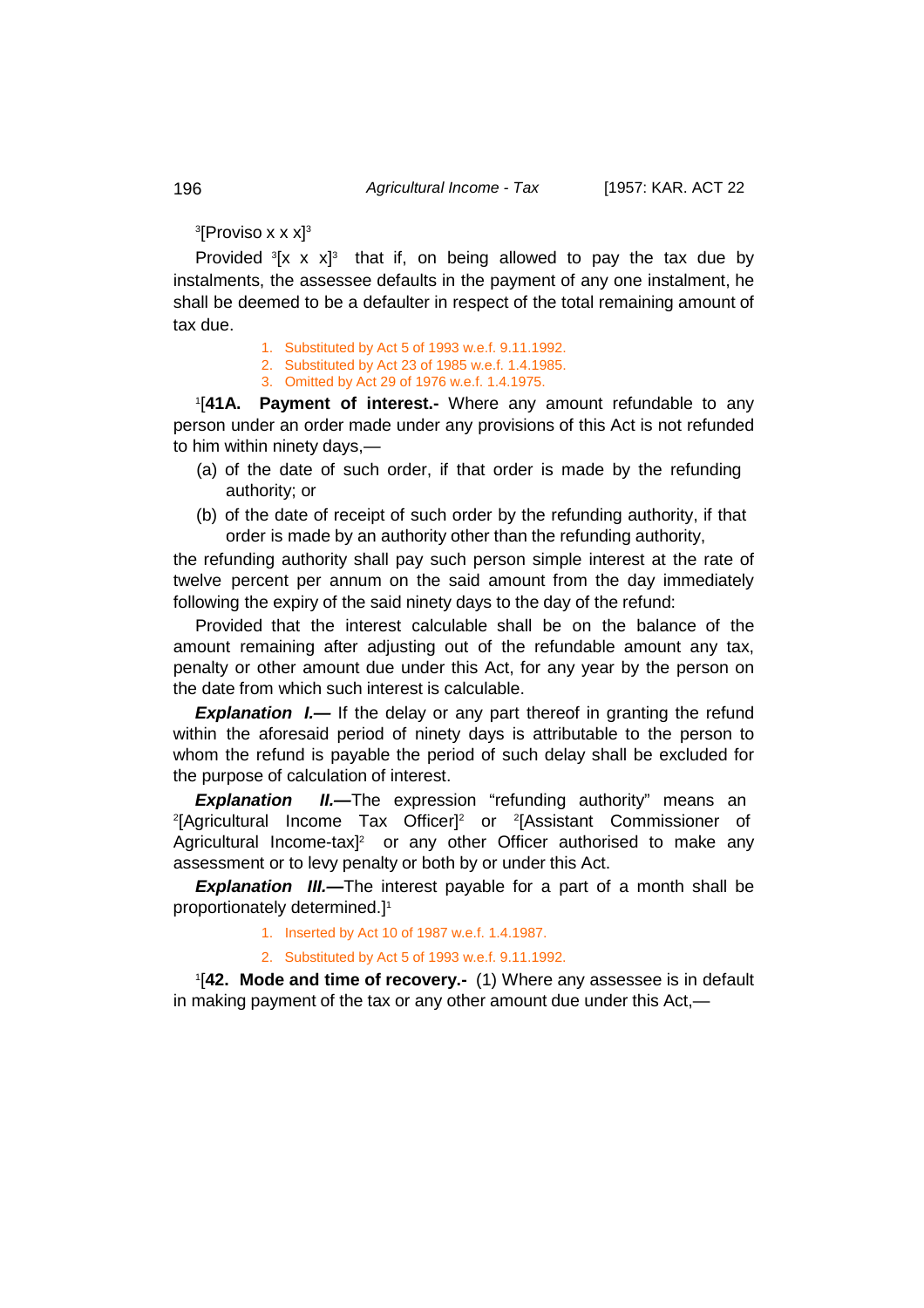(i) the whole of the amount outstanding on the date of default shall become immediately due and shall be a charge on the properties of the person or persons liable to pay the tax or any other amount due under this Act, and

(ii) the person or persons liable to pay the tax or any other amount due under this Act shall pay  $\frac{2}{1}$  interest]<sup>2</sup> equal to,—

(a)3 [two percent of the amount of tax or any other amount due remaining unpaid for each month] 3 after the expiry of the time specified under subsection (1) or allowed under sub-section (2), of section 41; and

 $\frac{4}{5}$  (b) xxx] $\frac{4}{5}$ 

*5*[Explanation-I]<sup>5</sup>.—For the purposes of clause (ii), the <sup>2</sup>[interest]<sup>2</sup> payable for a part of a month shall be proportionately determined.

*6 [Explanation-II.—*For the purposes of this sub-section non-payment of tax or other amount during any period during which recovery of any tax or other amount due under the Act is stayed by an order of any authority or Court in any appeal or other proceedings disputing such tax or amount, shall be deemed to be a default.]<sup>6</sup>

- 1. Substituted by Act 38 of 1986 w.e.f. 17.10.1986.
- 2. Substituted by Act 5 of 2001 w.e.f. 1.10.1957.
- 3. Substituted by Act 5 of 2001 w.e.f. 1.4.2001
- 4. Omitted by Act 5 of 2001 w.e.f. 1.4.2001.
- 5. Renumbered by Act 5 of 2006 w.e.f. 1.4.2006
- 6. Inserted by Act 5 of 2006 w.e.f. 1.4.2006.

(2) Any tax assessed or any amount due under this Act from any assessee or any other person may without prejudice to any other mode of collection, be recovered,—

(a) as if it were an arrear of land revenue; or

1 [(aa) by attachment and sale or by sale without attachment of any property of such assessee or any other person by such authority, in such manner, as may be prescribed;] 1

#### 1. Inserted by Act 7 of 1997 w.e.f. 1.4.1997.

(b) notwithstanding anything contained in the Code of Criminal Procedure, 1973, (Central Act 2 of 1974), on an application to any Magistrate, by such Magistrate, as if it were a fine imposed by him:

Provided that where an assessee or other person who has appealed or applied for revision of any order made under this Act and has complied with an order made by the appellate or the revising authority in regard to the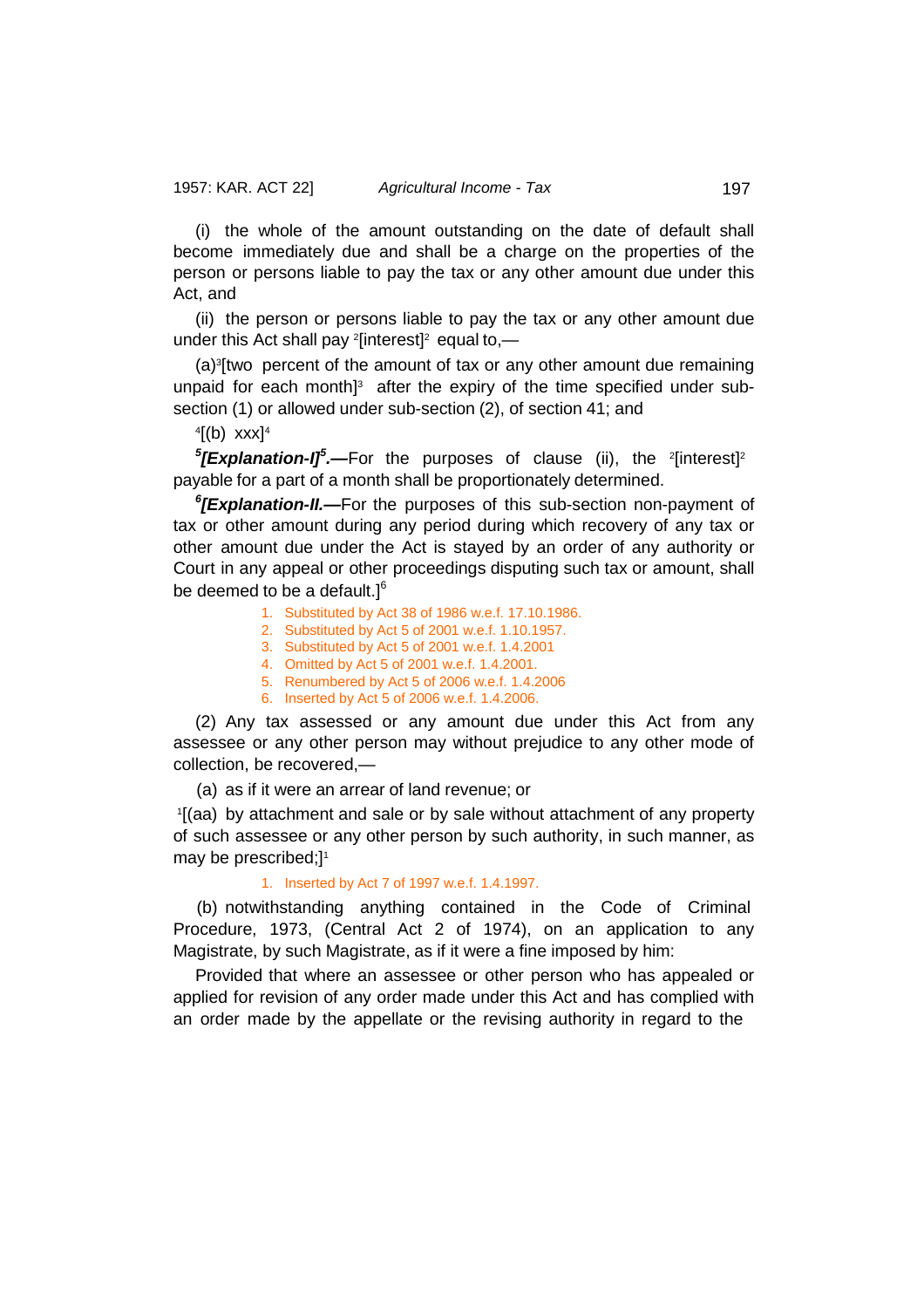payment of tax or other amount, no proceedings for recovery under this subsection shall be taken or continued until the disposal of such appeal or application for revision.

(3) The High Court may either *suo-motu* or on an application made by the Commissioner or any person aggrieved by the order revise an order made by a Magistrate under clause (b) of sub-section (2).<sup>11</sup>

**43. Right, title and interest in property sold for arrears of tax in certain cases.-** (1) Where any property of a Hindu undivided family, an Aliyasanthana family or branch, or a Marmakkattayam tarwad, tavazhi, is sold for the realisation of arrears of agricultural income-tax, the right, title and interest of all the members of such family, branch, tarwad to tavazhi in the property shall pass to the purchaser.

(2) Where any person has been assessed to agricultural income-tax on the agricultural income derived from a land held by him wholly or partly for the benefit of other persons and the tax payable by him is in arrears, the land so held by him may be attached and sold for the realisation of such arrears and on such sale, the right, title and interest of such person in the said land shall pass to the purchaser.

1 [**43A. Recovery of tax from certain other persons.-** (1) The <sup>2</sup> [Assistant Commissioner of Agricultural Income-tax] 2 may at any time or from time to time, by notice in writing (a copy of which shall be forwarded to the assessee at his last address known to the <sup>2</sup> [Assistant Commissioner of Agricultural Income-tax]<sup>2</sup>) require any person from whom money is due or may become due to the assessee or any person who holds or may subsequently hold money for or on account of the assessee, to pay to the <sup>2</sup>[Assistant Commissioner of Agricultural Income-tax]<sup>2</sup>, either forthwith or upon the money becoming due or being held at or within the time specified in the notice (not being before the money becomes due or is held) so much of the money as is sufficient to pay the amount due by the assessee in respect of the arrears of tax or any other moneys or the whole of the money when it is equal to or less than that amount.

- 1. Inserted by Act 29 of 1976 w.e.f. 1.4.1975.
- 2. Substituted by Act 5 of 1993 w.e.f. 9.11.1992.

(2) The 1 [Assistant Commissioner of Agricultural Income-tax]1 may at any time or from time to time amend or revoke any such notice or extend the time for making any payment in pursuance of the notice.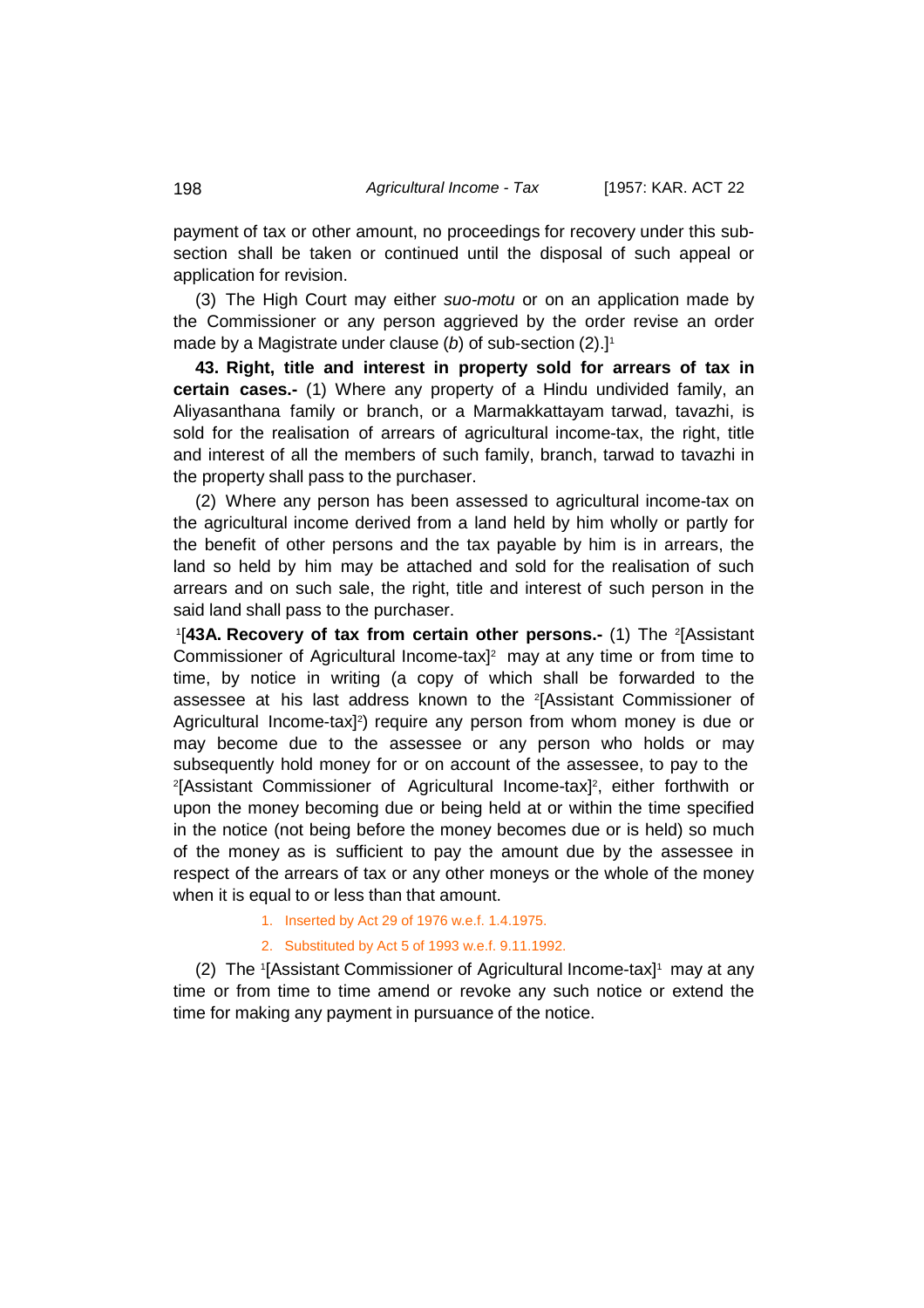## 1. Substituted by Act 5 of 1993 w.e.f. 9.11.1992.

(3) Any person making any payment in compliance with a notice under this section shall be deemed to have made the payment under the authority of the assessee and the receipt of the Treasury or of the 1 [Assistant Commissioner of Agricultural Income-tax] shall constitute a good and sufficient discharge of the liability of such person to the extent of the amount referred to in the receipt.

#### 1. Substituted by Act 5 of 1993 w.e.f. 9.11.1992.

(4) Any person discharging any liability to the assessee after receipt of the notice referred to in this section shall be personally liable to the <sup>1</sup>[Assistant Commissioner of Agricultural Income-tax]<sup>1</sup> to the extent of the liability discharged or to the extent of the liability of the assessee for the amount due under this Act, whichever is less.

#### 1. Substituted by Act 5 of 1993 w.e.f. 9.11.1992.

(5) Where any person to whom a notice under this section is sent objects to it on the ground that the sum demanded or any part thereof is not due by him to the assessee or that he does not hold any money for or on account of the assessee, then, nothing contained in this section shall be deemed to require such person to pay the sum demanded or any part thereof, to the <sup>1</sup>[Assistant Commissioner of Agricultural Income-tax]<sup>1</sup>.

#### 1. Substituted by Act 5 of 1993 w.e.f. 9.11.1992.

(6) Any amount which a person is required to pay to the <sup>1</sup> [Assistant Commissioner of Agricultural Income-tax] 1 or for which he is personally liable to the '[Assistant Commissioner of Agricultural Income-tax]<sup>1</sup> under this section shall, if it remains unpaid, be a charge on the properties of the said person and may be recovered as if it were an arrear of land revenue.

## 1. Substituted by Act 5 of 1993 w.e.f. 9.11.1992.

**Explanation.—**For the purpose of this section the amount due to an assessee or money held for or on account of an assessee by any person shall be computed after taking into account such claims, if any, as may have fallen due for payment by such assessee to such person and as may be lawfully subsisting.] 1

**44. Recovery of penalties.-** Any sum imposed by way of penalty under the provisions of <sup>1</sup> [clause (*b*) of sub-section 2A of section 18] 1 section 22, section 26 or section 42 shall be recoverable in the manner provided in this Chapter for the recovery of arrear of tax.

1. Inserted by Act 14 of 1983 w.e.f. 1.12.1982.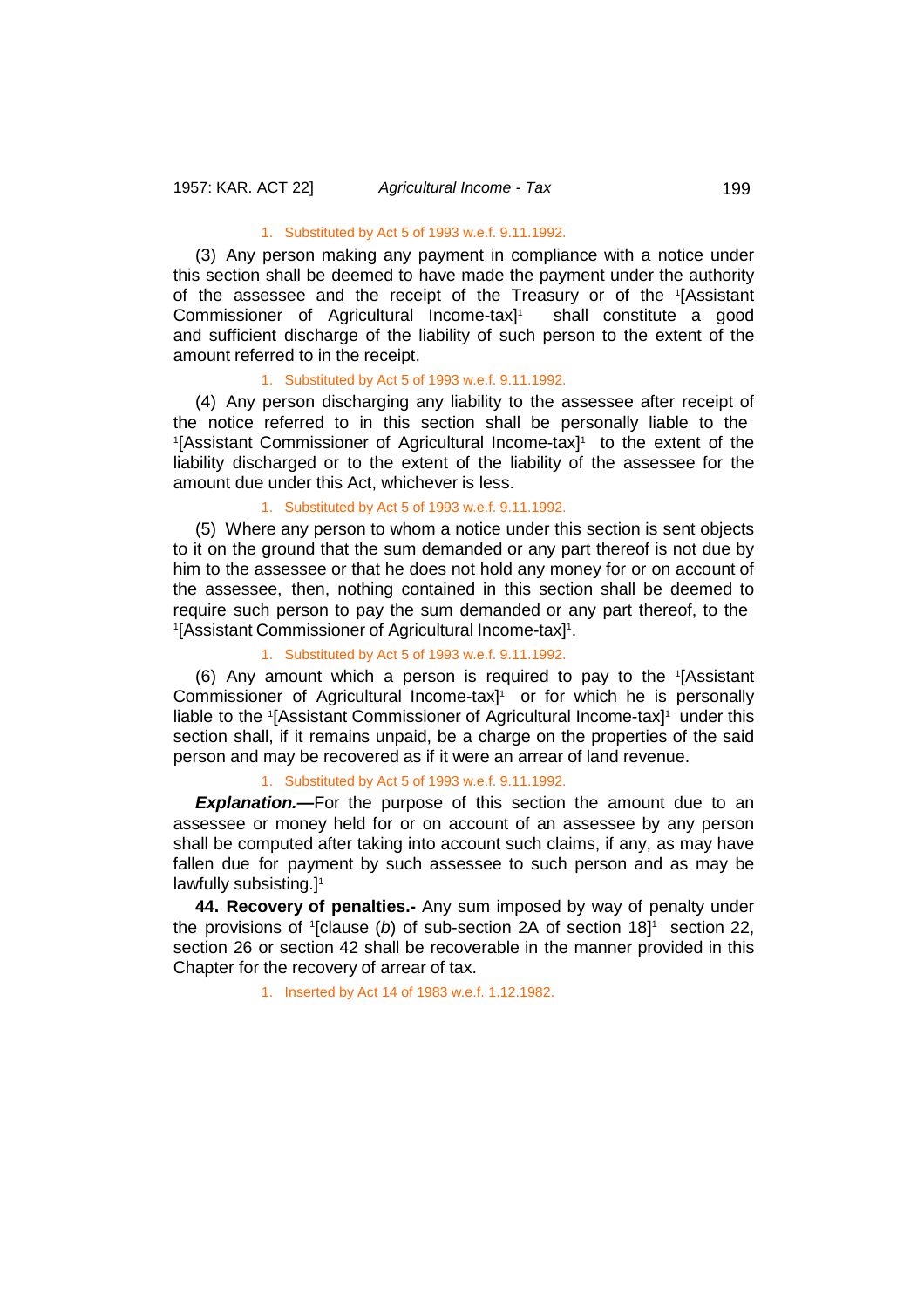# **CHAPTER VI**

# **REFUNDS**

**45. Refunds.-** (1) If any person satisfies the <sup>1</sup> [Assistant Commissioner of Agricultural Income-tax]<sup>1</sup> that the amount of agricultural income-tax paid by him or on his behalf or treated as paid on his behalf for any year exceeds the amount with which such person is properly chargeable under this Act, for that year, he shall be entitled to a refund of any such excess.

## 1. Substituted by Act 5 of 1993 w.e.f. 9.11.1992.

(2) The 1[Joint Commissioner]1 in the exercise of his appellate powers, the Commissioner <sup>2</sup> [or the <sup>1</sup> [Additional Commissioner] 1 ] 2 in the exercise of his <sup>3</sup>[x x x]<sup>3</sup> revisional powers, if satisfied to the like effect, shall cause a refund to be made by the <sup>1</sup> [Assistant Commissioner of Agricultural Incometax] 1 of any amount found to have been wrongly paid or paid in excess.

- 1. Substituted by Act 5 of 1993 w.e.f. 9.11.1992.
- 2. Inserted by Act 14 of 1983 w.e.f. 1.12.1982.
- 3. Omitted by Act 29 of 1963 w.e.f. 1.1.1964.

(3) Where agricultural income of one person is included under any provision of this Act in the total agricultural income of any other person, such other person only shall be entitled to a refund under this section in respect of such income.

(4) Nothing in this section shall operate to validate any objection or appeal which is otherwise invalid or to authorise the revision of any assessment or other matter which has become final and conclusive or the review by any officer of a decision of his own which is subject to appeal or revision, or where any relief is specifically provided elsewhere in this Act, to entitle any person to any relief other than or greater than that relief.

1 [**45A. Power to withhold refund in certain cases** (1) Where an order giving rise to a refund is the subject matter of an appeal or further proceedings or where any other proceeding under this Act is pending, and the <sup>2</sup>[Assistant Commissioner of Agricultural Income-tax]<sup>2</sup> is of the opinion that the grant of the refund is likely to adversely affect the revenue, the 2 [Assistant Commissioner of Agricultural Income-tax]2 may, with the previous approval of the <sup>2</sup>[Joint Commissioner]<sup>2</sup>, withhold the refund till such time as the 2 [Joint Commissioner]2 may determine.

- 1. Inserted by Act 29 of 1963 w.e.f. 31.10.1963.
- 2. Substituted by Act 5 of 1993 w.e.f. 9.11.1992.

(2) Where a refund is withheld under the provisions of sub-section (1), the State Government shall pay to the assessee simple interest at 1[twelve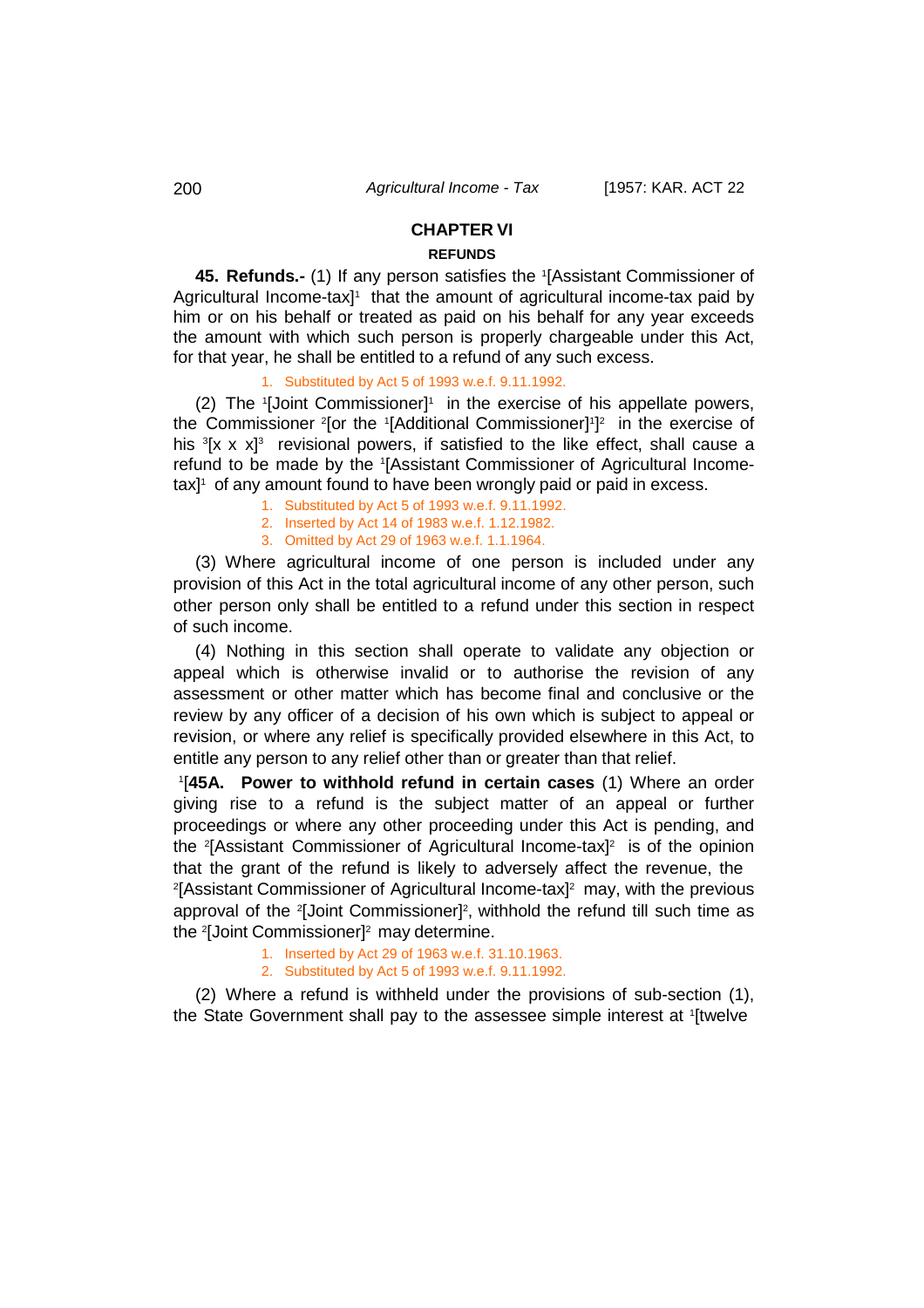per cent]<sup>1</sup> per annum on the amount of refund ultimately determined to be due as a result of the appeal or further proceedings for the period commencing after the expiry of six months from the date of the order referred to in sub-section (1) to the date the refund is granted.] 1

1. Substituted by Act 7 of 1997 w.e.f. 1.4.1997.

**46. Refunds admissible under the Rules.-** Refunds shall also be admissible under this Act in such cases, and to such extent as may be prescribed.

**47. Power to set off amount of refund against tax remaining payable.-** Where under any of the provisions of this Act, refund is found to be due to any person, the <sup>1</sup> [Assistant Commissioner of Agricultural Income-Tax]<sup>1</sup>, the <sup>2</sup>[<sup>1</sup>[Joint Commissioner]<sup>1</sup>, the <sup>2</sup>[Additional Commissioner]<sup>1</sup>]<sup>2</sup> or the Commissioner, as the case may be, may, in lieu of payment of the refund, set off the amount to be refunded, or any part of that amount against the agricultural income-tax, if any, remaining payable by the person to whom the refund is due.

> 1. Substituted by Act 5 of 1993 w.e.f. 9.11.1992. 2. Inserted by Act 14 of 1983 w.e.f. 1.12.1982.

**48. Power of representative of deceased person or perons disabled to make claim on his behalf.-** Where through death, incapacity, bankruptcy, liquidation or other cause, a person who would but for such cause have been entitled to a refund under any of the provisions of this Act, or to make a claim under section 45, is unable to receive such refund or to make such claim, his executor, administrator or other legal representative or the trustee or receiver, as the case may be, shall be entitled to receive such refund or to make such claim for the benefit of such person or his estate.

**49. Limtation of claims for refund.-** No claim to any refund of agricultural income-tax under this Chapter shall be allowed, unless it is made within three years from the last day of the financial year commencing next after the expiry of the previous year in which the agricultural income was received or one year from the date on which the assessment is completed, whichever is later.

# **CHAPTER VII**

# **OFFENCES AND PENALTIES**

**50. False statements in declaration.-** If any person makes a statement in a verification mentioned in section 18 or sub-section (3) of section 32 <sup>1</sup> [or sub-section (3) of section 34] 1 or in any application under section 67 which is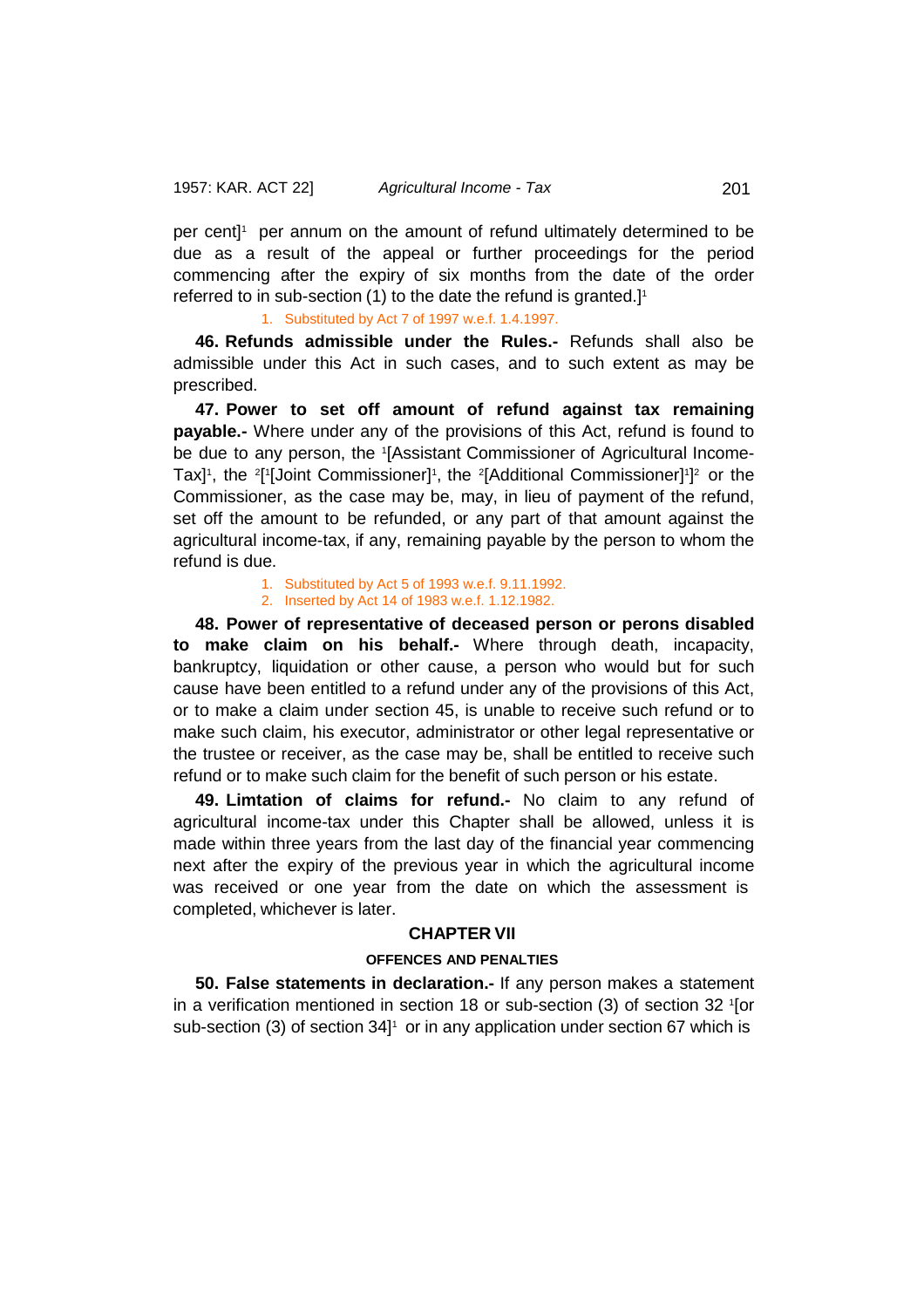false and which he either knows or believes to be false or does not believe to be true, he shall be deemed to have committed the offence described in section 177 of the Indian Penal Code, 1860 (Central Act XLV of 1860).

1. Substituted by Act 29 of 1963 w.e.f. 1.1.1964.

**51. Failure to furnish return or to supply information.-** If any person fails without reasonable cause or excuse,—

- (a) to furnish in due time any of the returns specified in sub-section (1) or sub-section (2) of section 18 or in section 39; or
- (b) to furnish a certificate required by section 16; or
- (c) to grant inspection or allow copies to be taken in accordance with the provision of section 62; or
- (d) to produce or cause to be produced on or before the date mentioned in any notice under sub-section (4) or section 18, such accounts or documents as are referred to in the notice,

he shall be punishable with fine which may extend to five rupees for every day during which the default continues.

**52. Prosecution to be at the instance of the <sup>1</sup> [Joint Commissioner]1 .-** (1) A person shall not be proceeded against for an offence under section 50 or section 51 except at the instance of the 1[Joint Commissioner.]1

1. Substituted by Act 5 of 1993 w.e.f. 9.11.1992.

(2) Before instituting proceedings against any person under sub-section (1), the '[Joint Commissioner]' shall call upon such person to show cause why proceedings should not be instituted against him.

1. Substituted by Act 5 of 1993 w.e.f. 9.11.1992.

(3) The <sup>1</sup> [Joint Commissioner]1 may either before or after the institution of proceedings compound any such offences.

1. Substituted by Act 5 of 1993 w.e.f. 9.11.1992.

1 [**53. Disclosure of information respecting assessees.-** (1) (a) The Commissioner may furnish or cause to be furnished to,—

- (i) any officer, authority or body performing any functions under any other law relating to the imposition of any tax, duty, cess or fee; or
- (ii) such officer, authority or body performing any functions under any other law as the State Government, if in its opinion it is necessary so to do in the public interest, may, by notification, specify in this behalf,

any such information relating to any assessee in respect of any assessment made under this Act as may, in the opinion of the Commissioner, be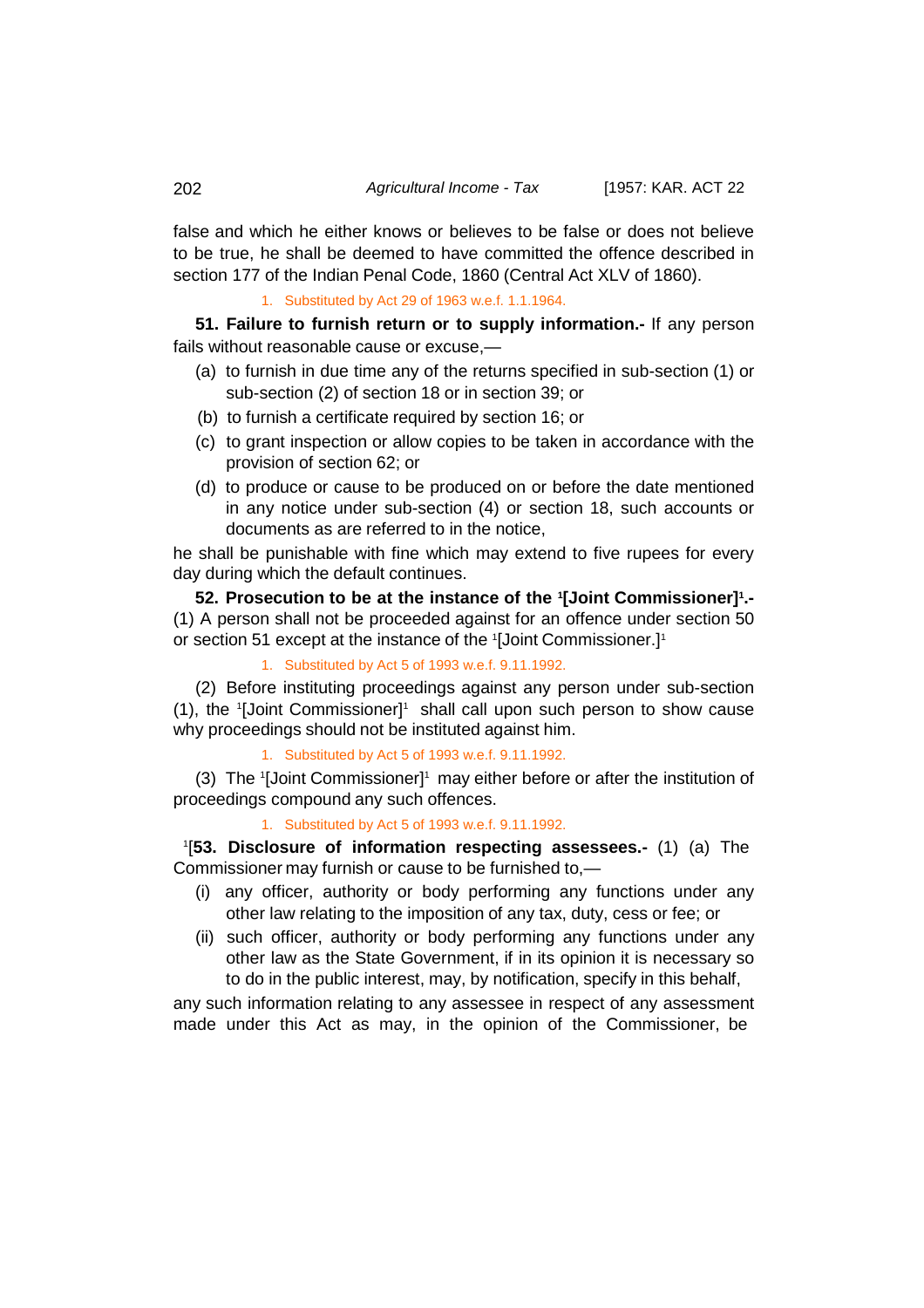necessary for the purpose of enabling such officer, authority or body to perform his or its functions under that law.

(b) Where a person makes an application to the Commissioner for any information relating to any assessee in respect of any assessment made under this Act, the Commissioner may, if he is satisfied that it is in the public interest so to do, furnish or cause to be furnished the information asked for in respect of that assessment only and his decision in this behalf shall be final and shall not be called in question in any court of law.

(2) Notwithstanding anything contained in sub-section (1) or any other law for the time being in force, the State Government may, having regard to the practices and usages, customary or any other relevant factors, by order notified in the official Gazette, direct that no information or document shall be furnished or produced by a public servant in respect of such matters relating to such classes of assessees or except to such authorities as may be specified in the order.]<sup>1</sup>

1. Substituted by Act 29 of 1976 w.e.f. 1.4.1975.

#### 1 [**Chapter VIIA** x x x]1

1. Inserted by Act 31 of 1962 w.e.f. 1.4.1962 and omitted by Act 29 of 1976 w.e.f. 1.4.1975.

# **CHAPTER VIII**

## **MISCELLANEOUS**

**54. Place of assessment.-** (1) Subject to any orders passed under subsection (2), the agricultural income of a person shall be assessed by the <sup>1</sup>[Assistant Commissioner of Agricultural Income-tax]<sup>1</sup> of the area in which is situated the land from which the greater part of the agricultural income is derived:

Provided that where an assessee has made a return under sub-section (1) of section 18 to the 1 [Assistant Commissioner of Agricultural Income-tax]1 having jurisdiction over the assessee's place of residence or the place where any of his lands is situated or where his accounts are maintained, he shall be deemed to have elected such place as his place of assessment and it shall be accepted by the Officer concerned unless for reasons to be recorded in writing he passes an order that the assessment shall be made in any other place.

#### 1. Substituted by Act 5 of 1993 w.e.f. 9.11.1992.

(2) (a) An assessee who has not made a return under section 18 may, before the expiry of the time allowed for the submission of the return, apply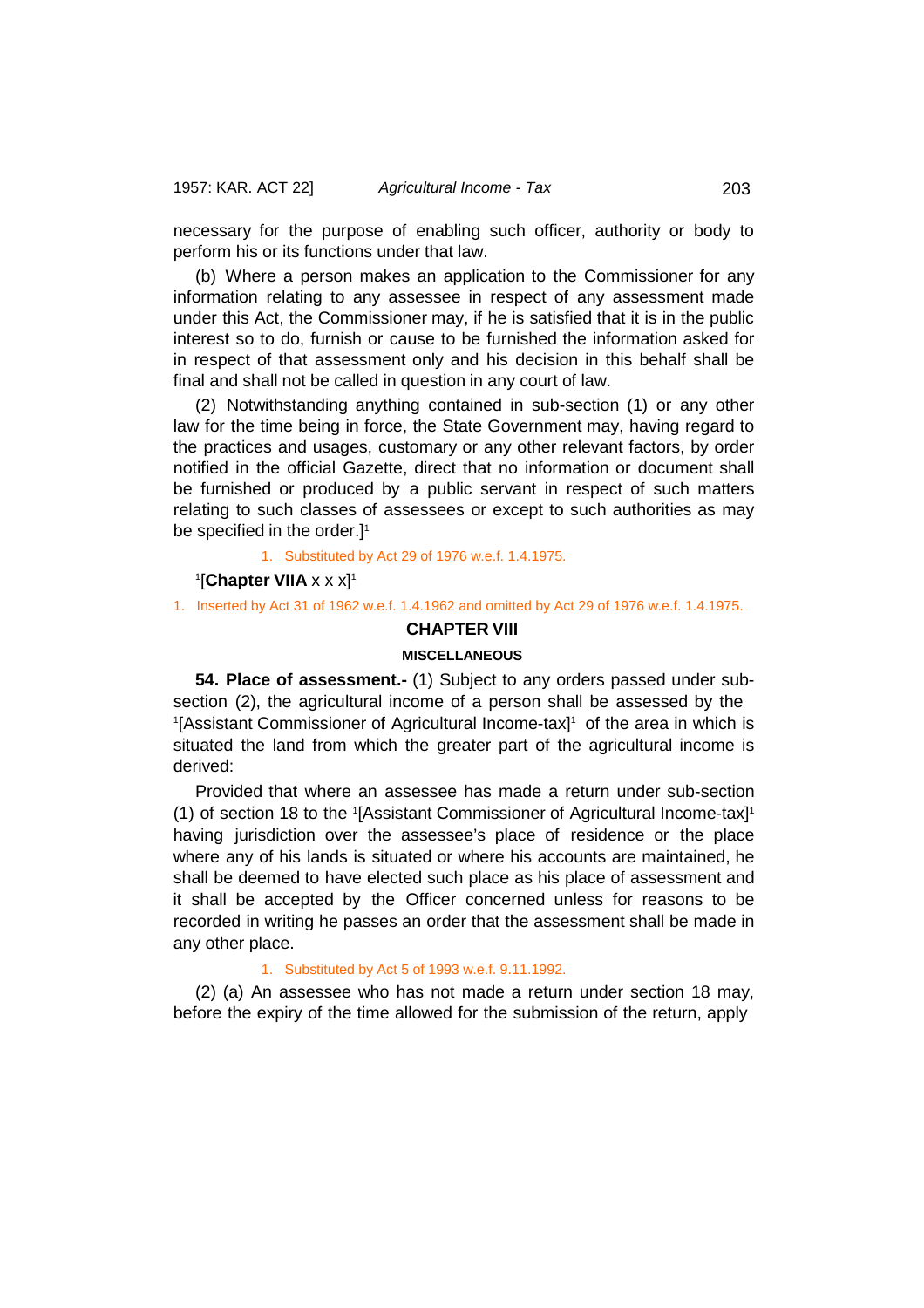to the <sup>1</sup> [Assistant Commissioner of Agricultural Income-tax]1 of the area in which is situated the land from which the greater part of the agricultural income of the assessee is derived, to be assessed at his usual place of residence or at the place where the accounts relating to his agricultural income are kept, if either of such places is situated in the State and the <sup>1</sup>[Assistant Commissioner of Agricultural Income-tax]<sup>1</sup> shall refer the matter to the 1[Joint Commissioner]1 whose decision thereon shall be final.

(b) where an order is passed under clause (*a*), the assessee shall not be entitled to make any further application to change his place of assessment:

Provided that the 1[Assistant Commissioner of Agricultural Income-tax]<sup>1</sup> may allow the assessee to be assessed at any other place upon such conditions as he thinks fit.

### 1. Substituted by Act 5 of 1993 w.e.f. 9.11.1992.

(3) Notwithstanding anything contained in this section, every <sup>1</sup> [Assistant Commissioner of Agricultural Income-tax] 1 shall have all the powers conferred by or under this Act on an 1 [Assistant Commissioner of Agricultural Income-tax<sup>1</sup> in respect of any agricultural income derived from land situated within the area for which he is appointed.

# 1. Substituted by Act 5 of 1993 w.e.f. 9.11.1992.

1 [**55. Revision by High Court.-** (1) Within <sup>4</sup> [ one hundred and eighty days]<sup>4</sup> from the date on which be is served withthe order,

the assessee or [Joint Commissioner]<sup>2</sup>, in the case of an order under sub-section (4) or sub-section (6) of section 34, and the assessee, in the case of an order under section

35, may prefer a petition to the High Court against the order on the ground that the Appellate Tribunal or the Commissioner, <sup>3</sup>[or the <sup>2</sup>[Additional Commissioner]<sup>2</sup>]<sup>3</sup> as the case may be, has either failed to decide or decided erroneously any question of law:

Provided that the High Court may admit an application preferred after the period of <sup>4</sup>[one hundred and eighty days]<sup>4</sup> aforesaid if it is satisfied that the petitioner had sufficient cause for not preferring the petition within that period.

- 1. Sections 55 and 56 substituted by Act 29 of 1963 w.e.f. 1.1.1964.
- 2. Substituted by Act 5 of 1993 w.e.f. 9.11.1992.
- 3. Inserted by Act 14 of 1983 w.e.f. 1.12.1982.
- 4. Substituted by Act 18 of 2012 w.e.f. 1.4.2012.

(2) The petition shall be in the prescribed form, shall be verified in the prescribed manner, and shall, when it is preferred by the assessee, be accompanied by a fee of one hundred rupees.

(3) If the High Court, on perusing the petition, considers that there is no sufficient ground for interfering, it may dismiss the petition summarily: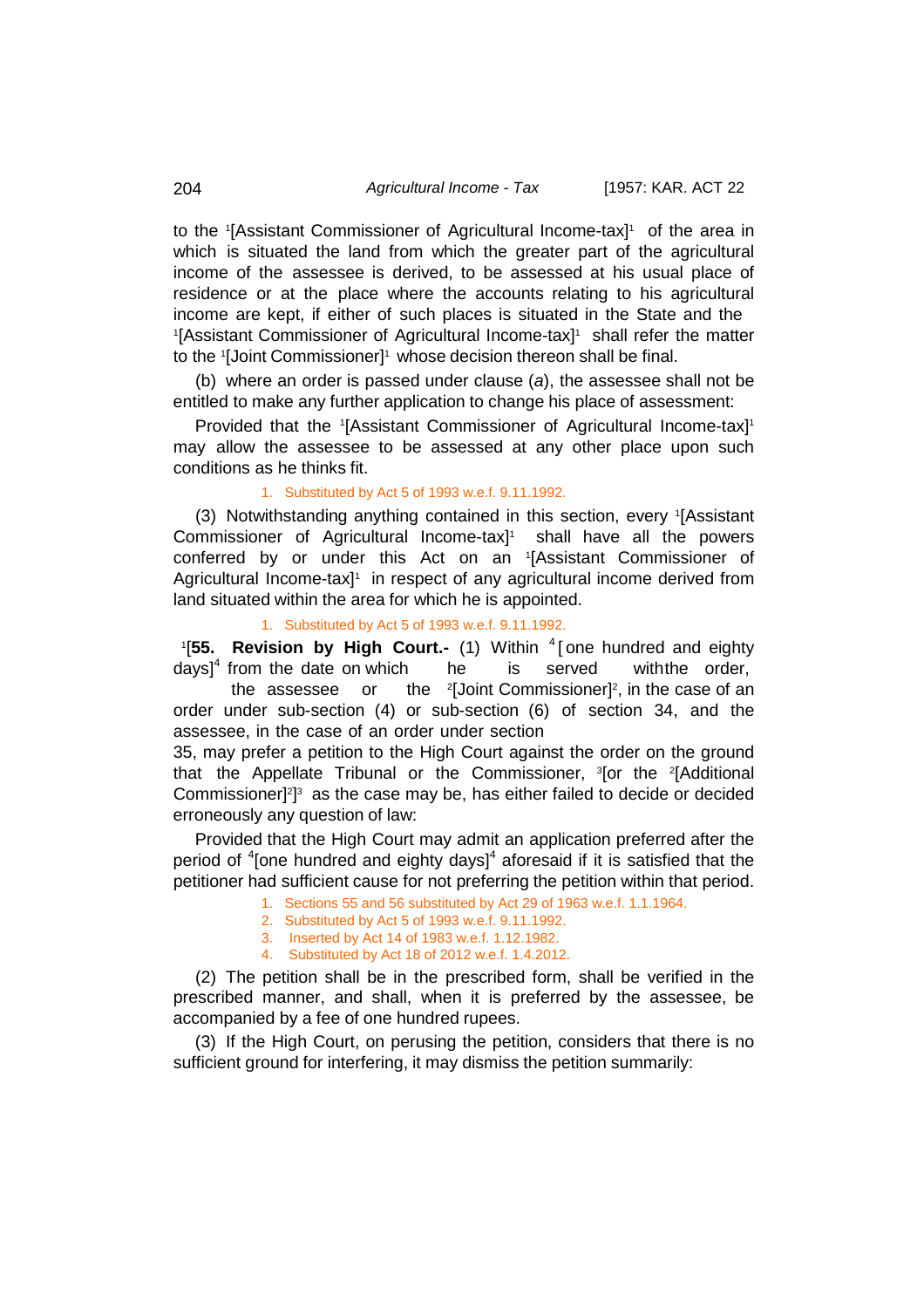Provided that no petition shall be dismissed unless the petitioner has had a reasonable opportunity of being heard in support thereof.

(4) (a) If the High Court does not dismiss the petition summarily it shall, after giving both parties to the petition a reasonable opportunity of being heard, determine the question or questions of law raised and either reverse, affirm, or amend the order against which the petition was preferred or remit the matter to the Appellate Tribunal or the Commissioner, 2 [or the <sup>1</sup>[Additional Commissioner]<sup>1</sup>]<sup>2</sup> as the case may be, with the opinion of the High Court on the question or questions of law raised or pass such other order in relation to the matter as the High Court thinks fit.

1. Substituted by Act 5 of 1993 w.e.f. 9.11.1992.

2. Inserted by Act 14 of 1983 w.e.f. 1.12.1982.

(b) Where the High Court remits the matter to the Appellate Tribunal or the Commissioner <sup>2</sup> [or the <sup>1</sup> [Additional Commissioner] 1 ] 2 under clause (*a*) with its opinion on the question or questions of law raised, the Appellate Tribunal or the Commissioner <sup>2</sup>[or the 1[Additional Commissioner]<sup>1</sup>]<sup>2</sup> as the case may be, shall amend the order passed by it or him in conformity with such opinion.

- 1. Substituted by Act 5 of 1993 w.e.f. 9.11.1992.
- 2. Inserted by Act 14 of 1983 w.e.f. 1.12.1982.

(5) Before passing an order under sub-section (4), the High Court may, if it considers necessary so to do remit the petition to the Appellate Tribunal or the Commissioner, '[or the <sup>2</sup>[Additional Commissioner]<sup>2</sup>]' as the case may be, and direct it or him to return the petition with its or his finding on any specific question or issue.

1. Inserted by Act 14 of 1983 w.e.f. 1.12.1982.

## 2. Substituted by Act 5 of 1993 w.e.f. 9.11.1992.

(6) Notwithstanding that a petition has been preferred under sub-section (1), the tax shall be paid in accordance with the assessment made in the case:

Provided that if as a result of the petition any change becomes necessary in such assessment, the High Court may authorise the 1 [Assistant Commissioner of Agricultural Income-tax] 1 to amend the assessment, and on such amendment being made, the amount overpaid by the assessee shall be refunded to him without interest, or the additional amount of tax due from him shall be collected in accordance with the provisions of this Act, as the case may be.

1. Substituted by Act 9 of 1993 w.e.f. 9.11.1992.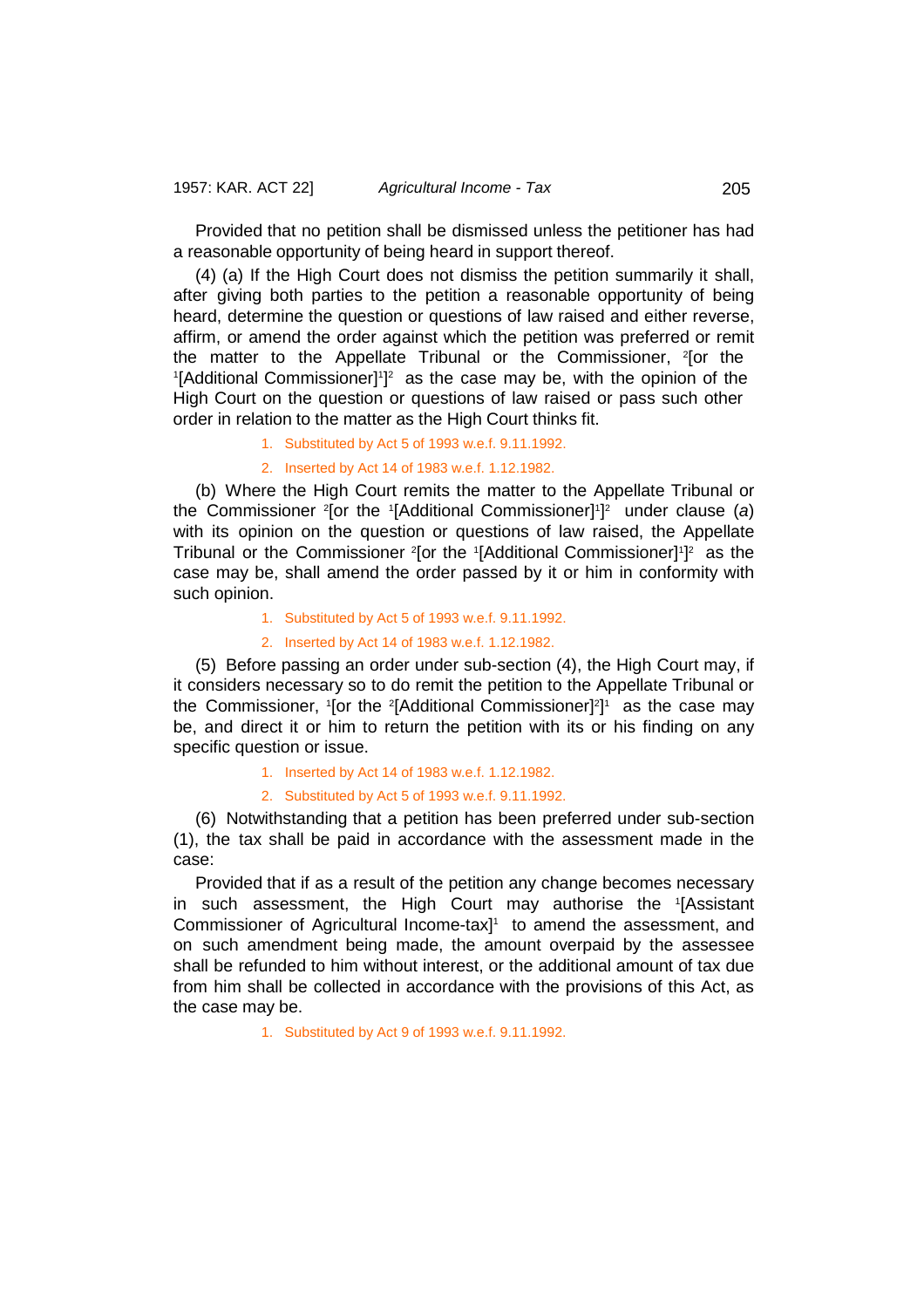(7) (a) The High Court may on the application either of the assessee or of the 1[Joint Commissioner]1, review any order passed by it under sub-section (4) on the basis of facts which were not before it when it passed the order.

1. Substituted by Act 5 of 1993 w.e.f. 9.11.1992.

(b) The application for review shall be preferred in the prescribed manner within ninety days from the date of communication of the order sought to be reviewed; and where the application is preferred by the assessee, it shall be accompanied by a fee of one hundred rupees.

(8) In respect of every petition preferred under sub-section (1) or subsection (7), the costs shall be in the discretion of the High Court.

**56. Petitions and applications to be heard by the Bench of the High Court.-** Every petition or application preferred to the High Court under section 55 shall be heard by a Bench of not less than two judges, and in respect of such petition or application, the provisions of section 98 of the Code of Civil Procedure, 1908 (Central Act V of 1908) shall, so far as may be, apply.]<sup>1</sup>

**57. Appearance by authorised representative.-** (1) Any assessee who is entitled or required to attend before any Agricultural Income-tax Authority in connection with any proceeding under this Act otherwise than when required under section 38 to attend personally for examination on oath or affirmation, may attend either in person or by any person duly authorised by him in writing in this behalf being a relative or a person wholly or principally employed in the service of the assessee or a lawyer or an accountant or an Income-tax practitioner '[or a Sales Tax Practitioner]' and not being disqualified on the ground of misconduct by or under any law or under any order of Government.

## 1. Inserted by Act 14 of 1983 w.e.f. 1.12.1982.

(2) No person who has been dismissed from Government service shall be qualified to represent an assessee under sub-section (1); and if any lawyer or accountant or an Income-tax practitioner is found guilty of misconduct in connection with any proceedings under the <sup>1</sup> [Income-tax Act, 1961 (Central Act 43 of 1961), $]$ <sup>1</sup> or this Act by the authority empowered to take disciplinary action against members of the profession to which he belongs, or if any other person is found guilty of such misconduct by the Commissioner, the Commissioner may direct that he shall be thence forward disqualified to represent an assessee under sub-section (1):

1. Substituted by Act 29 of 1976 w.e.f. 1.4.1975.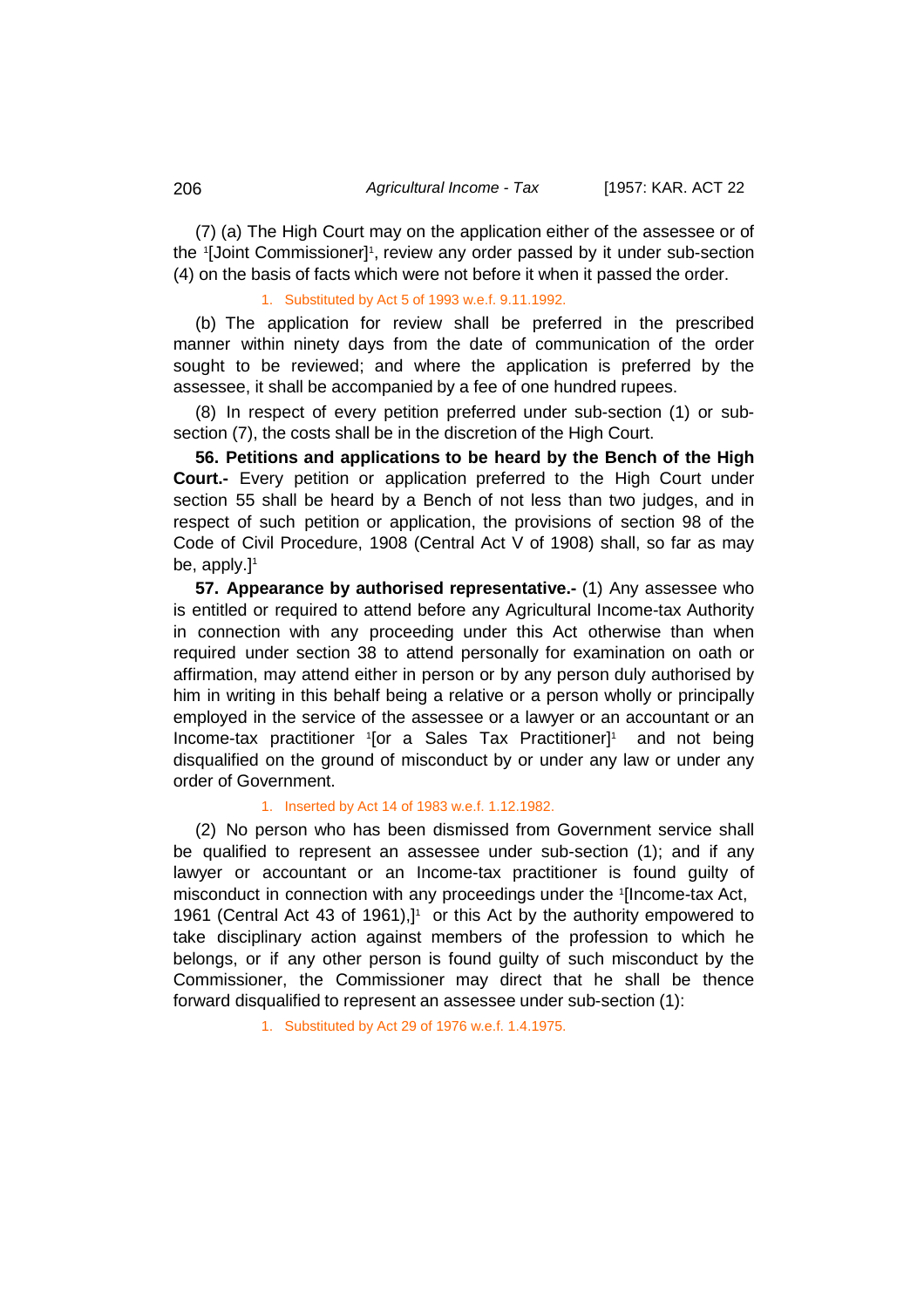Provided that,—

(a) no such direction shall be made in respect of any person, unless he is given a reasonable opportunity of being heard;

(b) any person against whom such direction is made may within one month of the making of the direction, appeal to the prescribed authority to have the direction cancelled; and

(c) no such direction shall take effect until one month from the making thereof, or, when an appeal is preferred, until the disposal of the appeal.

(3) In this section,—

(i) a person regularly employed by the assessee shall include any officer of a Scheduled Bank as defined in the Reserve Bank of India Act, 1934 (Central Act II of 1934), with which the assessee maintains a current account or has other regular dealings;

(ii) "accountant" means a member of an association of accountants recognised in this behalf by the Government;

(iii) "Income-tax practitioner" means an Income-tax practitioner as defined in the <sup>1</sup> [Income-tax Act, 1961 (Central Act 43 of 1961);]1

1. Substituted by Act 29 of 1976 w.e.f. 1.4.1975.

(iv) "lawyer" means any person entitled to plead in any court of law in the State.

1 [(v) "Sales Tax Practitioner" means any person enrolled in the prescribed manner as Sales Tax Practitioner under clause (*c*) of section 36 of the Karnataka Sales Tax Act, 1957 (Karnataka Act 25 of 1957).]1

1. Inserted by Act 14 of 1983 w.e.f. 1.12.1982.

**58. Receipt to be given.-** A receipt shall be given for any money paid or recovered under this Act.

**59. Indemnity.-** Every person deducting, retaining or paying any tax in pursuance of this Act in respect of any agricultural income belonging to any other person is hereby indemnified for the deduction, retention or payment thereof.

**60. Manner of service of notices.-** (1) A notice or requisition under this Act may be served on the person therein named either by registered post or, as if it were a summons issued by a Court, under the Code of Civil Procedure, 1908 (Central Act V of 1908).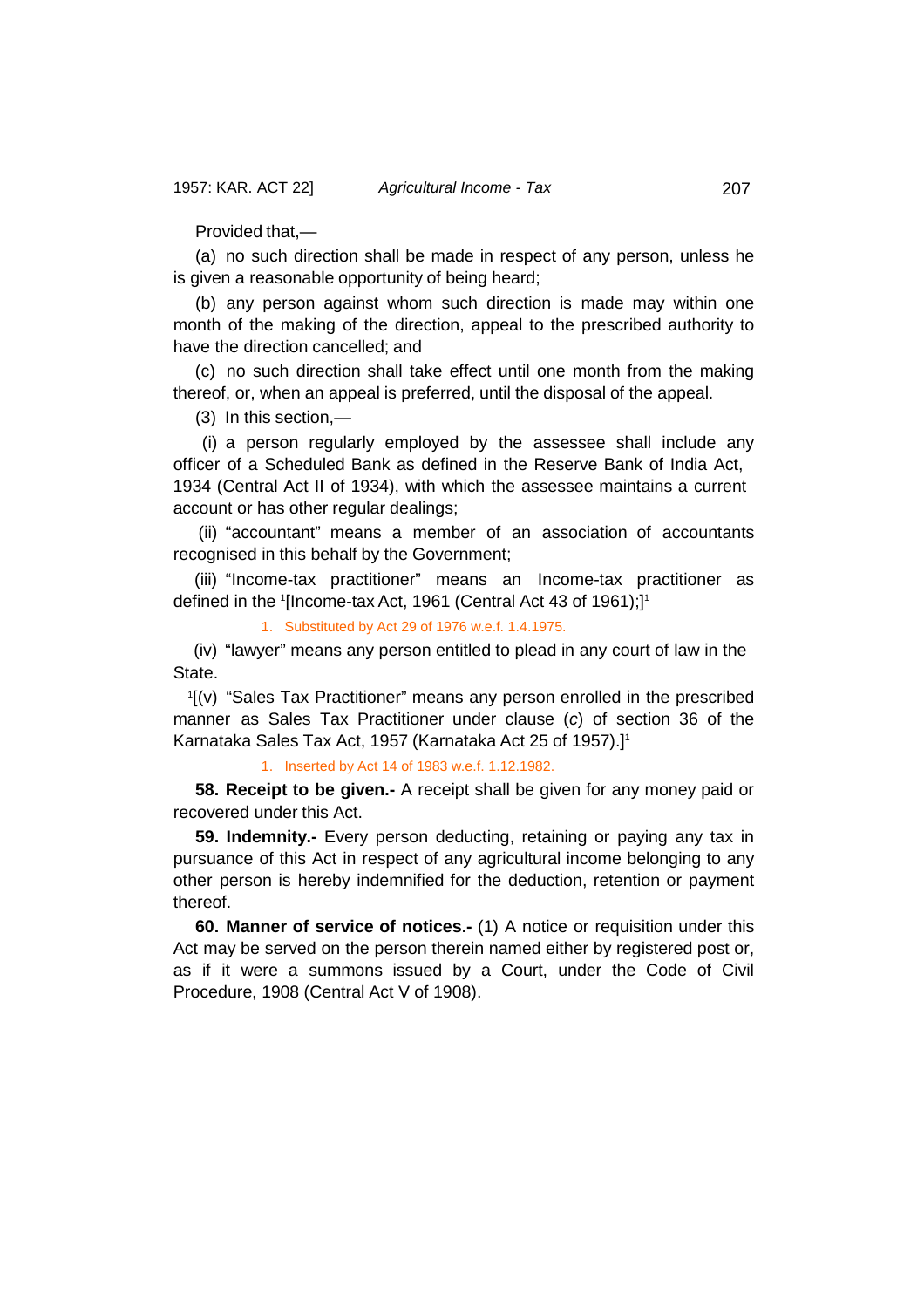(2) Any such notice or requisition may, in the case of a firm, Hindu undivided family, an Aliyasanthana family or branch or a Marumakkathayam tarwad or tavazhi be addressed to any member of the firm or to the manager, yajaman or karnavan, or any adult male member of the family branch, tarwad or tavazhi and in the case of any other association of persons be addressed to the principal officer thereof.

**61. Power to grant extension of time for returns, etc,.-** The <sup>1</sup> [Assistant Commissioner of Agricultural Income-tax] 1 may in his discretion, in the case of any person or class of persons extend the date before which the return under sub-section (1) of section 18 has to be furnished or, on application by an assessee, allow him such extension or extensions of time as the officer thinks fit to furnish the return or comply with the terms of a notice under this Act:

2 [Provided that no such extension shall be granted unless the assessee undertakes to pay, in addition to the tax payable, interest at the rate <sup>3</sup> [of twenty-four percent<sup>3</sup> on the tax due as per the return from the due date specified in sub-section (1) of section 18 upto the date of actual payment of such tax.<sup>12</sup>

1. Substituted by Act 5 of 1993 w.e.f. 9.11.1992.

2. Substituted by Act 23 of 1985 w.e.f. 1.4.1985.

3. Substituted by Act 12 of 1991 w.e.f. 1.4.1991.

**62. Power to inspect registers of members of comnpany, etc,.-** The Agricultural Income-tax Authority or any person authorised by him in writing in that behalf may inspect and, if necessary, take copies or cause copies to be taken of any register of the members, debenture holders or mortgagees of any company or of any entry in such register.

1 [**62A. Offences by companies.-** (1) If the person committing an offence under this Act is a company, the company as well as every person in charge of, and responsible to, the company for the conduct of its business at the time of the commission of the offence shall be deemed to be guilty of the offence and shall be liable to be proceeded against and punished accordingly:

Provided that nothing contained in this sub-section shall render any such person liable to any punishment if he proves that the offence was committed without his knowledge or that he exercised all due diligence to prevent the commission of such offence.

(2) Notwithstanding anything contained in sub-section (1), where an offence under this Act has been committed by a company and it is proved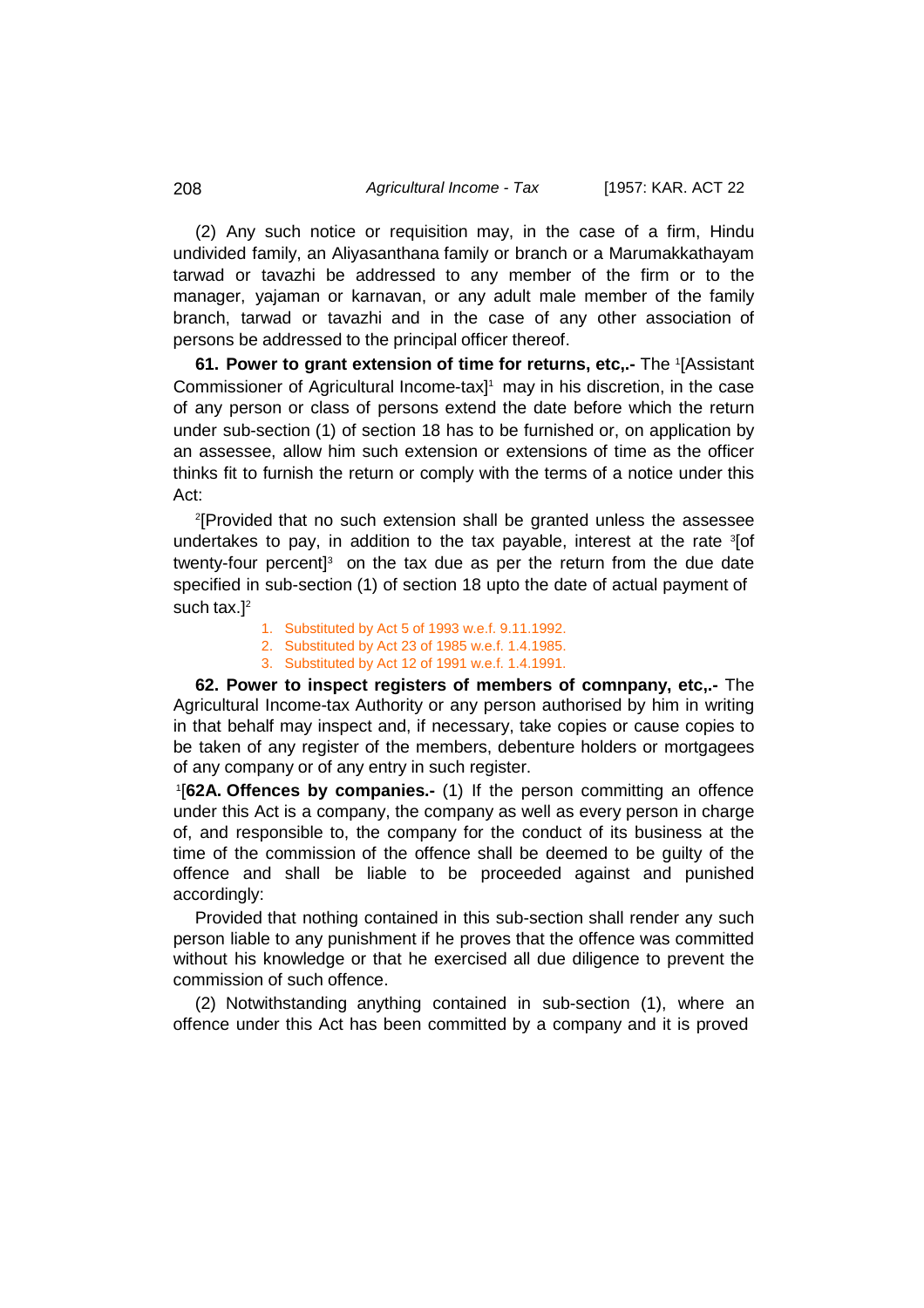that the offence has been committed with the consent or connivance of, or that the commission of the offence is attributable to any neglect on the part of, any director, manager, managing agent or any other officer of the company, such director, manager, managing agent or such other officer shall also be deemed to be guilty of that offence and shall be liable to be proceeded against and punished accordingly.

*Explanation.—*For the purpose of this section,—

(a) "company" means any body corporate and includes a firm or other association of individuals; and

(b) "director" in relation to a firm, means a partner in the firm.] 1

1. Inserted by Act 29 of 1963 w.e.f. 31.10.1963.

**63. Power to make rules.-** (1) The State Government may, subject to the condition of previous publication, by notification in the Official Gazette make rules for carrying out the purposes of this Act.

(2) In particular and without prejudice to the generality of the foregoing power, the State Government may make rules,—

(a) as to the manner in which and the procedure by which agricultural income of a person shall be computed;

(b) as to the deductions to be made in the computation of agricultural income;

(c) as to the special deductions and allowances where expenditure has to be incurred for a number of years before income is derived therefrom;

(d) as to the form of returns under section 18 and the manner in which they should be verified;

(e) as to the form of the notice of demand mentioned in section 31;

(f) as to the form in which appeals under Section 32 and 34 shall be presented and the manner in which they shall be verified;

(g) as to the form of the notice of demand mentioned in sub-section (3) of section 37;

1 [(h) as to the form in which the petitions and applications under section 55 shall be presented and the manner in which they shall be verified] $^{\scriptscriptstyle \dagger}$ 

1. Substituted by Act 29 of 1963 w.e.f. 1.1.1964.

(i) as to the manner in which and the authority to whom applications for refunds shall be made and the procedure to be followed in respect of such applications;

(j) as to the authority by whom and the manner in which refunds shall be made; and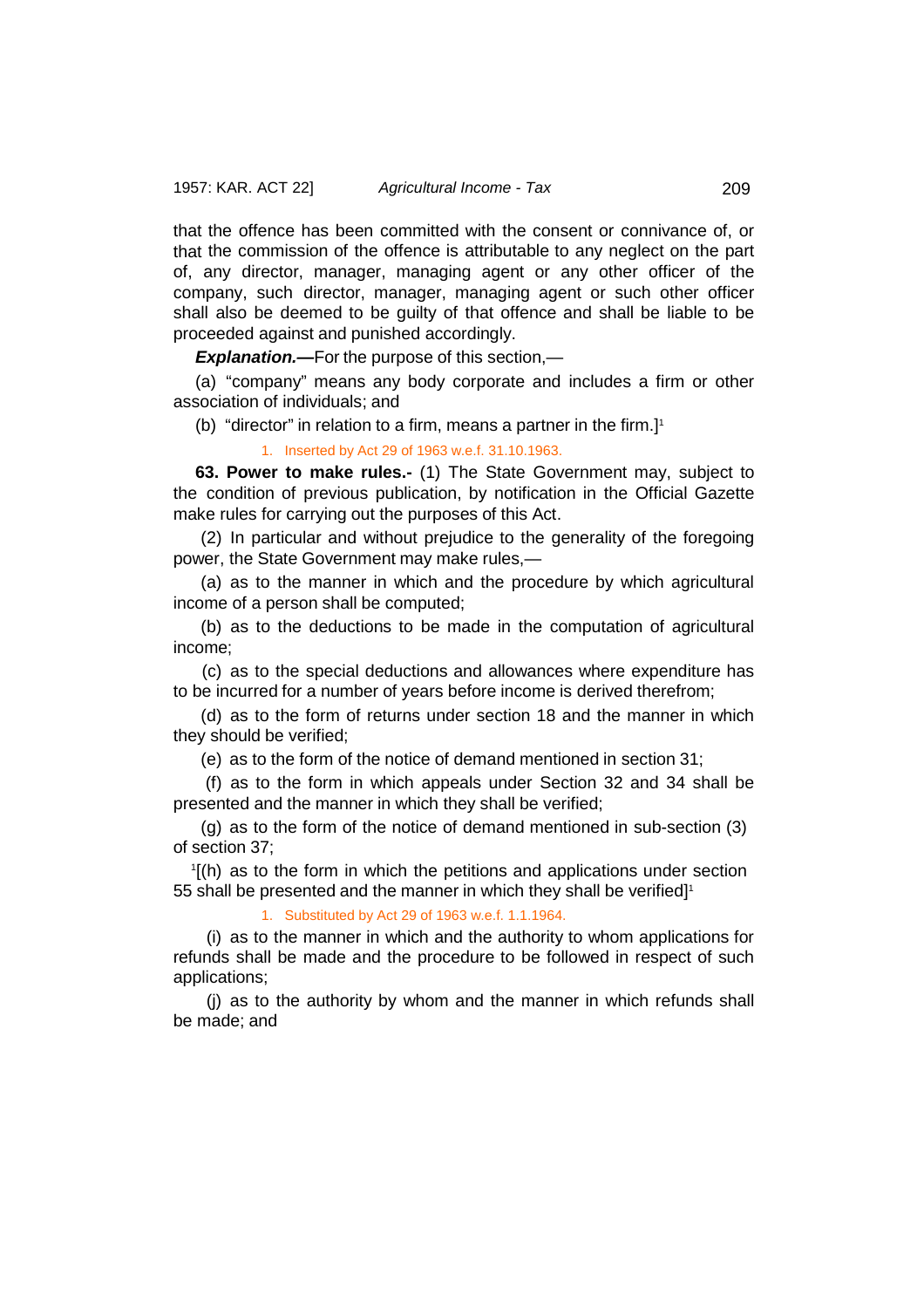(k) as to all other matters expressly required or allowed by this Act to be prescribed.

1 [(2A) Any rule under this Act may be made to have effect retrospectively and when any such rule is made, a statement specifying the reasons for making such a rule shall be laid before both Houses of the State Legislature along with the rule under sub-section (3). All rules made under this Act shall, subject to any modification made under sub-section (3), have effect as if enacted in this Act.] 1

#### 1. Inserted by Act 29 of 1963 w.e.f. 1.1.1964.

1 [(3) Every rule made under this Act shall be laid as soon as may be after it is made before each House of the State Legislature while it is in session for a total period of thirty days which may be comprised in one session or in two successive sessions and if, before the expiry of the session in which it is so laid or the session immediately following, both Houses agree in making any modification in the rule or both Houses agree that the rule should not be made, the rule shall thereafter have effect only in such modified form or be of no effect, as the case may be; so however, that any such modification or annulment shall be without prejudice to the validity of anything previously done under that rule.]1

#### 1. Substituted by Act 29 of 1963 w.e.f. 1.1.1964.

**64. Bar of suits in Civil Courts.-** No suit shall be brought in any Civil Court to set aside or modify any assessment made under this Act and no prosecution, suit or other proceeding shall lie against any officer of the State Government for anything in good faith done or intended to be done under this Act.

**65. Computation of period of limitation.-** In computing the period of limitation prescribed for any appeal under this Act or for an application under section 55 the date on which the order complained of was made and the time requisite for obtaining a copy of such order shall be excluded.

 $1$ [**66.** xxx]<sup>1</sup>

. Omitted by Act 18 of 2012 w.e.f. 1.4.2012.

1 [**67** x x x]1

1. Omitted by Act 14 of 1983 w.e.f. 1.12.1982.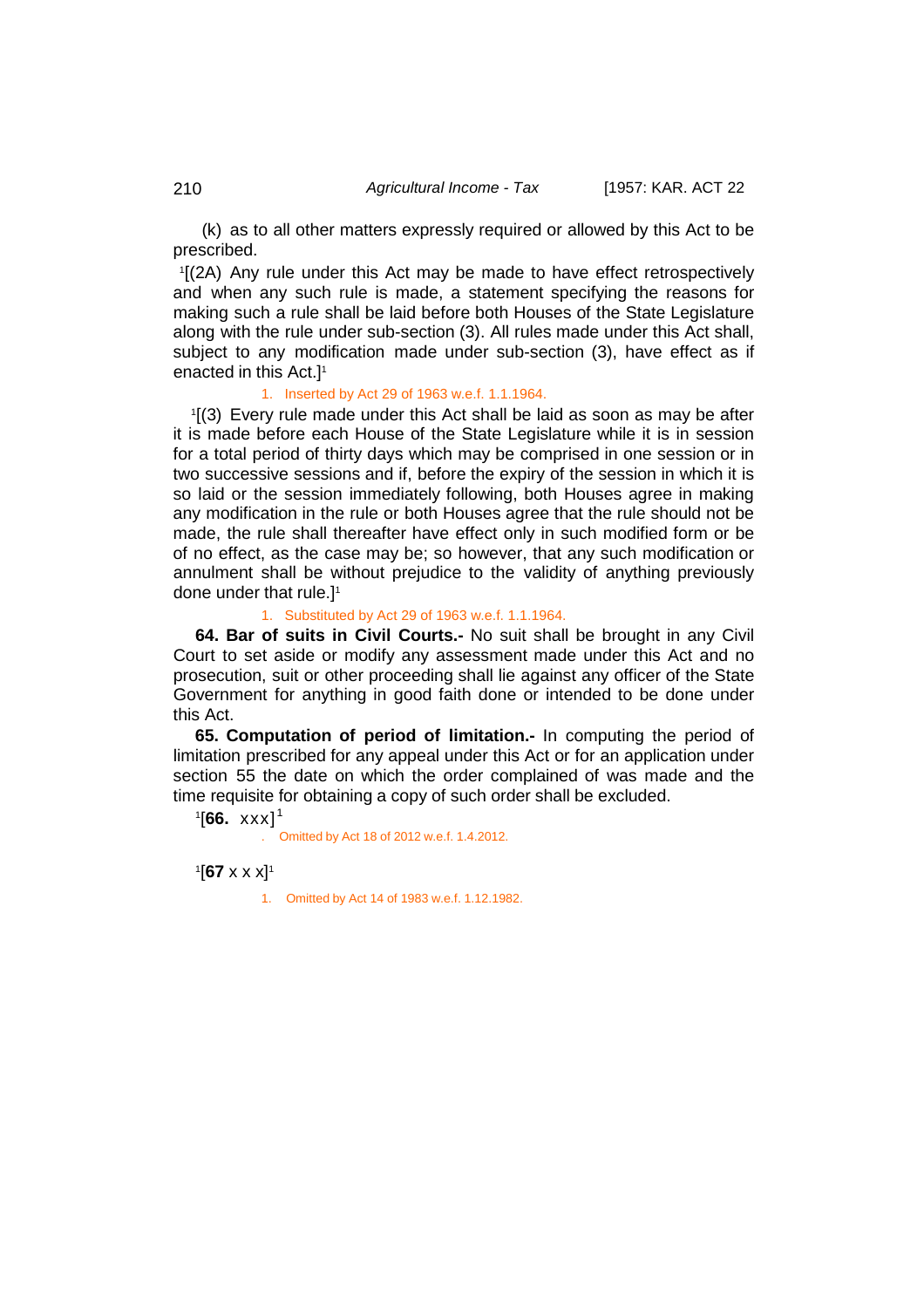**68. Amendment of Madras Act XIX of 1954.-** In section 3 of the Madras Land Revenue (Surcharge) Act, 1954 (Madras Act XIX of 1954), Explanation II shall be omitted.

**69. Repeal and Savings.-** (1) The Coorg Agricultural Income-tax Act, 1951 (Coorg Act 1 of 1951) as in force in the Coorg District, the Hyderabad Agricultural Income-tax Act, 1950 (Hyderabad Act XIII of 1950) as in force in the 1[Gulbarga Area]1, the Madras Plantations Agricultural Income-tax Act, 1955 (Madras Act V of 1955) as in force in the <sup>1</sup> [Mangalore and Kollegal Area<sup>11</sup> and the Mysore Agricultural Income-tax Act, 1955 (Mysore Act 4 of 1955), as in force in the Mysore Area, are hereby repealed:

1. Adapted by Karnataka Adaptations of Laws Order 1973 w.e.f. 1.11.1973.

Provided that such repeal shall not affect ,–

- (a) the previous operation of the said enactments or anything duly done or suffered thereunder; or
- (b) any right, privilege, obligation or liability acquired, accrued or incurred under the said enactments; or
- (c) any penalty, forfeiture or punishment incurred in respect of any offence committed against the said enactments; or
- (d) any investigation, legal proceeding (including assessment proceeding) or remedy in respect of any such right, privilege, obligation, liability, forfeiture or punishment as aforesaid;

and any such investigation, legal proceeding or remedy may be instituted, continued or enforced, and any such penalty, forfeiture or punishment may be imposed as if this Act had not been passed.

(2) Notwithstanding anything contained in sub-section (1), for the purpose of giving effect to the preceding proviso to the said sub-section (1), the State Government may, by notification, in the Official Gazette make such provision as appears to it necessary or expedient,—

(a) for making omissions from, additions to and adaptations and modifications of the rules, notifications and orders issued under the repealed enactments;

(b) for specifying the authority, officer or person who shall be competent to exercise such functions exercisable under any of the repealed enactments or any rules, notifications or orders issued thereunder as may be mentioned in the said notification.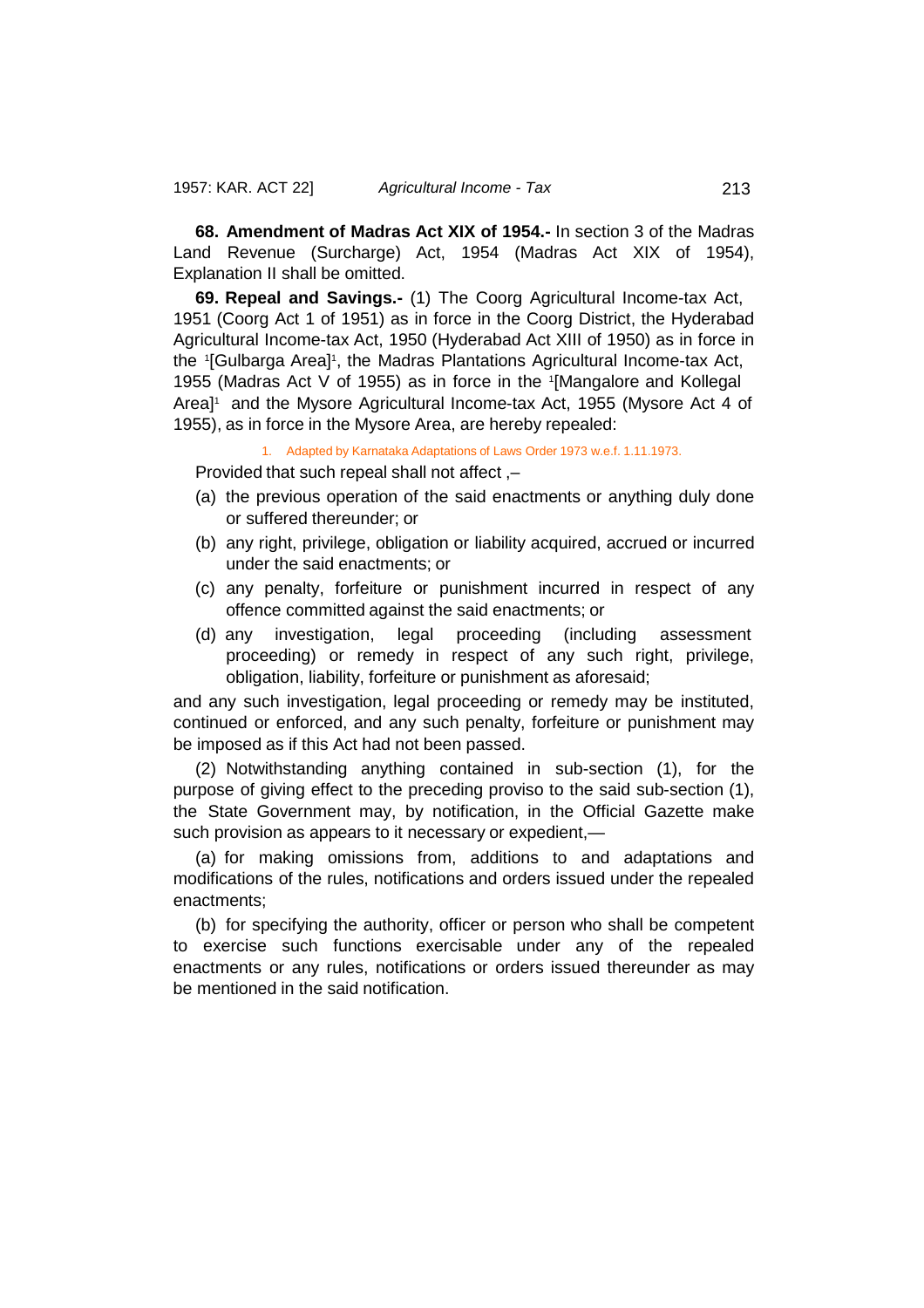1 [(3) Notwithstanding anything contained in sub-section (1), nothing contained in any of the repealed enactments limiting the time within which any action may be taken or any order, assessment or re-assessment may be made shall apply to an assessment or re-assessment made on the assessee or any person,—

(i) in consequence of, or to give effect to, any finding, direction or order made under any provision of the relevant repealed enactment or any judgment, or order made by the Supreme Court, High Court or any other court whether before or after the commencement of this Act;

(ii) to rectify any error on account of the assessment of such assessee or person under this Act, instead of under the relevant repealed enactment, provided such assessment or re-assessment under the repealed enactment is made within a period of two years from the date of commencement of the 2 [Karnataka]2 Agricultural Income-Tax (Amendment) Act, 1962.]1

- 1. Inserted by Act 25 of 1962 w.e.f. 1.10.1957.
	- 2. Adapted by Karnataka Adaptations of Laws Order 1973 w.e.f. 1.11.1973.

**70. Power to remove difficulties.-** (1) If any difficulty arises in giving effect to the provisions of this Act in consequence of the transition to the said provisions from the provisions of the Acts in force immediately before the commencement of this Act, the State Government may, by order published in the Official Gazette, make such provisions as appear to it to be necessary or expedient for removing the difficulty.

(2) If any difficulty arises in giving effect to the provisions of this Act (otherwise than in relation to the transition from the provisions of the Acts in force before the commencement of this Act), the State Government may, by order published in the Official Gazette, make such provisions, not inconsistent with the purposes of this Act, as appear to it to be necessary or expedient for removing the difficulty.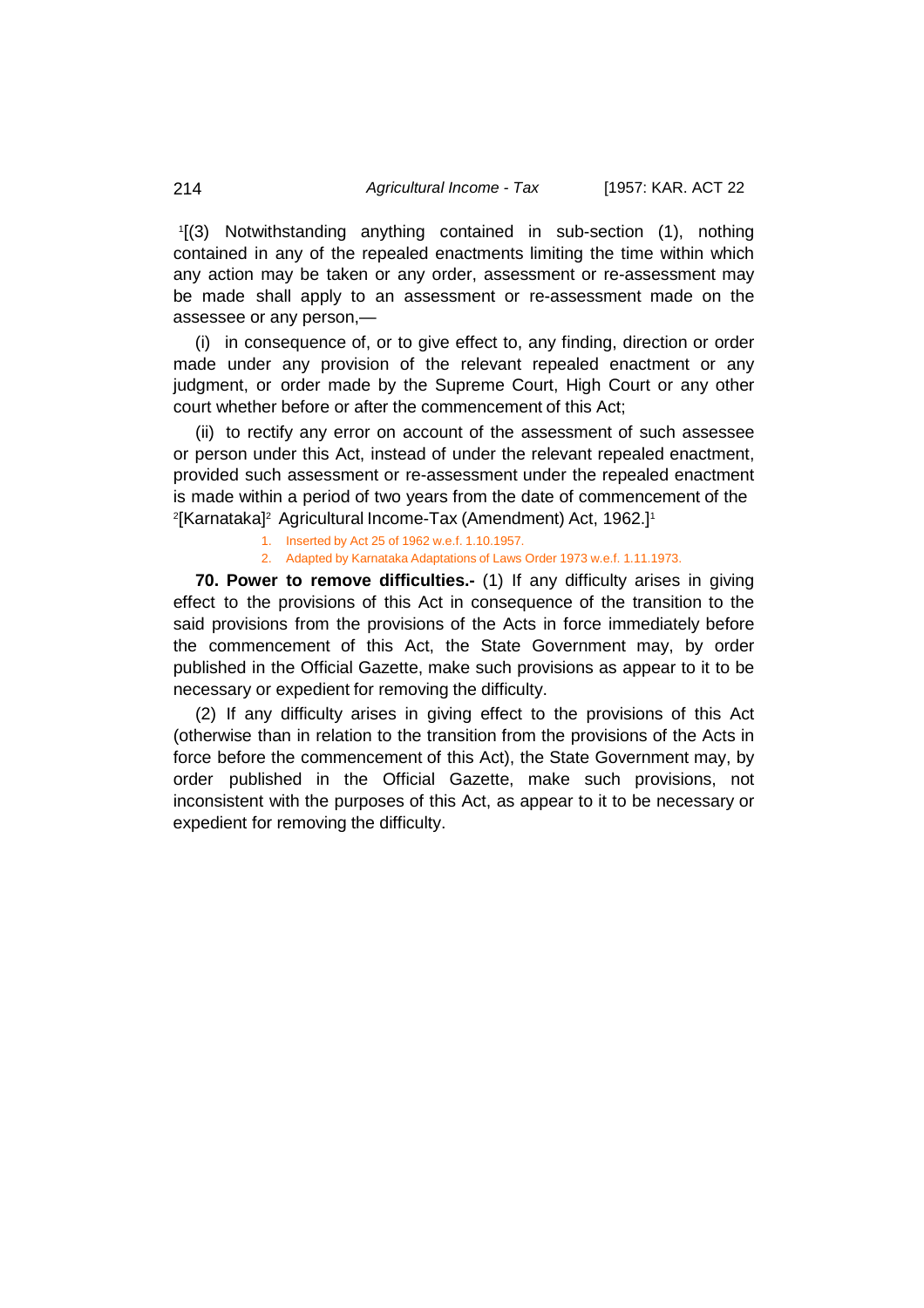# 1[**SCHEDULE**

(*See section* 3)

# **(Rate of Agricultural Income Tax) 2 [Part-I xxx] 2**

1. Substituted by Act 7 of 1997 w.e.f. 1.4.1997.

2. Omitted by Act 5 of 2006 w.e.f. 1.4.2006.

# $\mathbf{P}^1$ [PART II xxx]<sup>1</sup>

1. Omitted by Act 18 of 2012 w.e.f. 1.4.2012.

# **1 [PART III**

In the case of Company: On whole of the total agricultural Income thirty five percent]<sup>1</sup> 1. Substituted by Act 5 of 2006 w.e.f. 1.4.2006.

## 1[**SCHEDULE-A**

### [*See section* 2(1) (s)]

Modifications subject to which the provisions of this Act shall apply in cases where the previous year in relation to the assessment year commencing on the first day of April, 1989, referred to in the second proviso to clause (*s*) of sub-section (1) of section 2, exceeds twelve months.

**1. Definitions.**—In this Schedule, "transitional previous year" means the period reckoned as the previous year for the assessment year commencing on the First day of April, 1989, in the manner specified in the second proviso to clause (*s*) of sub-section (1) of section 2.

**2. Special provisions in case where the transitional previous year is longer than twelve months.**—In a case where the transitional previous year is longer than twelve months, the provisions of this Act shall apply subject to the modifications provided in rules 3, 4 and 5 of this Schedule.

**3. Modifications pertaining to monetary limits, etc.,**—The provisions of this Act specified in column (1) of the Table below, shall be subject to the modification that the reference therein to the amount or amounts specified in the corresponding entry in column (2) of the said Table shall be construed as a reference to the amount or amounts as increased by multiplying each such amount by a fraction of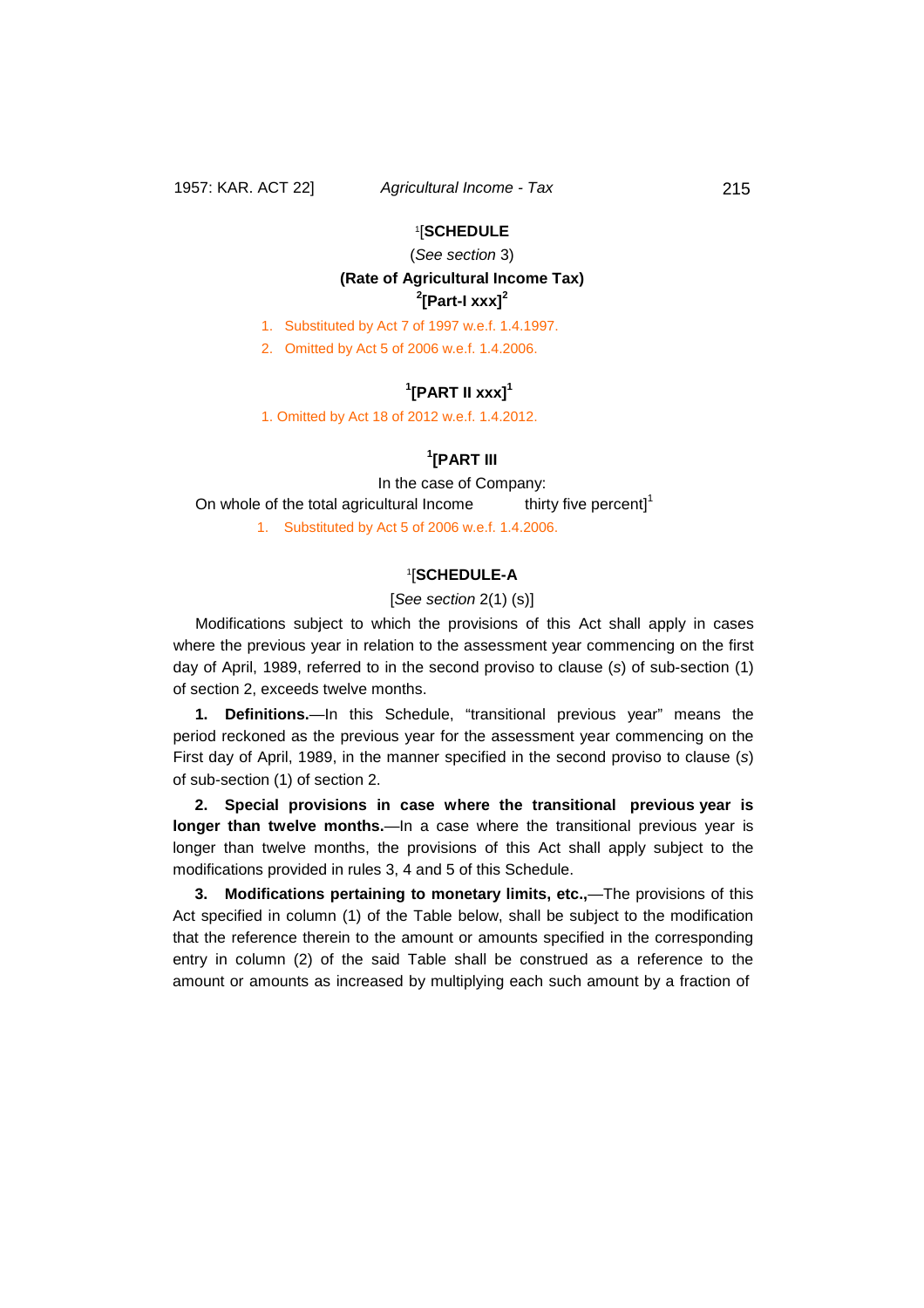which the numerator is the number of months in the transitional previous year and the denominator is twelve:

Provided that for the purpose of this rule and rules 4 and 5, where the transitional previous year includes a part of a month, then, if such part is fifteen days or more, it shall be increased to one complete month and if such part is less than fifteen days, it shall be ignored.

**TABLE**

| IADLE                |                |
|----------------------|----------------|
| Provision of the Act | Amount         |
| (1)                  | (2)            |
| Section $5(A)$ (1)   | $6,000 - 00$   |
|                      | $9,000 - 00$ & |
|                      | $12,000 - 00$  |
|                      |                |

**4. Modification in respect of depreciation allowance.**—Where the assessee's agricultural income for a period of thirteen months or more is included in his total income for the transitional previous year, the allowance under clause (*e*) of sub-section (1) of section 5 in respect of depreciation of buildings, machinery, plant, fencing materials, hose-pipes and furniture, calculated in the manner stated therein, shall be increased by multiplying it by a fraction of which the numerator is the number of months in the transitional previous year and the denominator is twelve.

**5. Modification in respect of rate of tax.**—The tax chargeable on the total agricultural income of the transitional previous year shall be calculated at the average rate of tax on the amount obtained by multiplying such total agricultural income by a fraction of which the numerator is twelve and the denominator is the number of months in transitional previous year, as if the resultant amount were the total income.

**6. Power of Government to grant relief in case of hardship.**—The Government may, if it considers it desirable or expedient so to do for avoiding genuine hardship, by general or special order, grant appropriate relief in any case or class of cases where the transitional previous year is longer than twelve months.] 1

1. Inserted by Act 19 of 89 w.e.f. 1.4.1989.

#### **NOTIFICATIONS**

**\* \* \* \*** 

## **I**

**Bangalore, 30th September 1957 [No. RD 46 AIX 57].**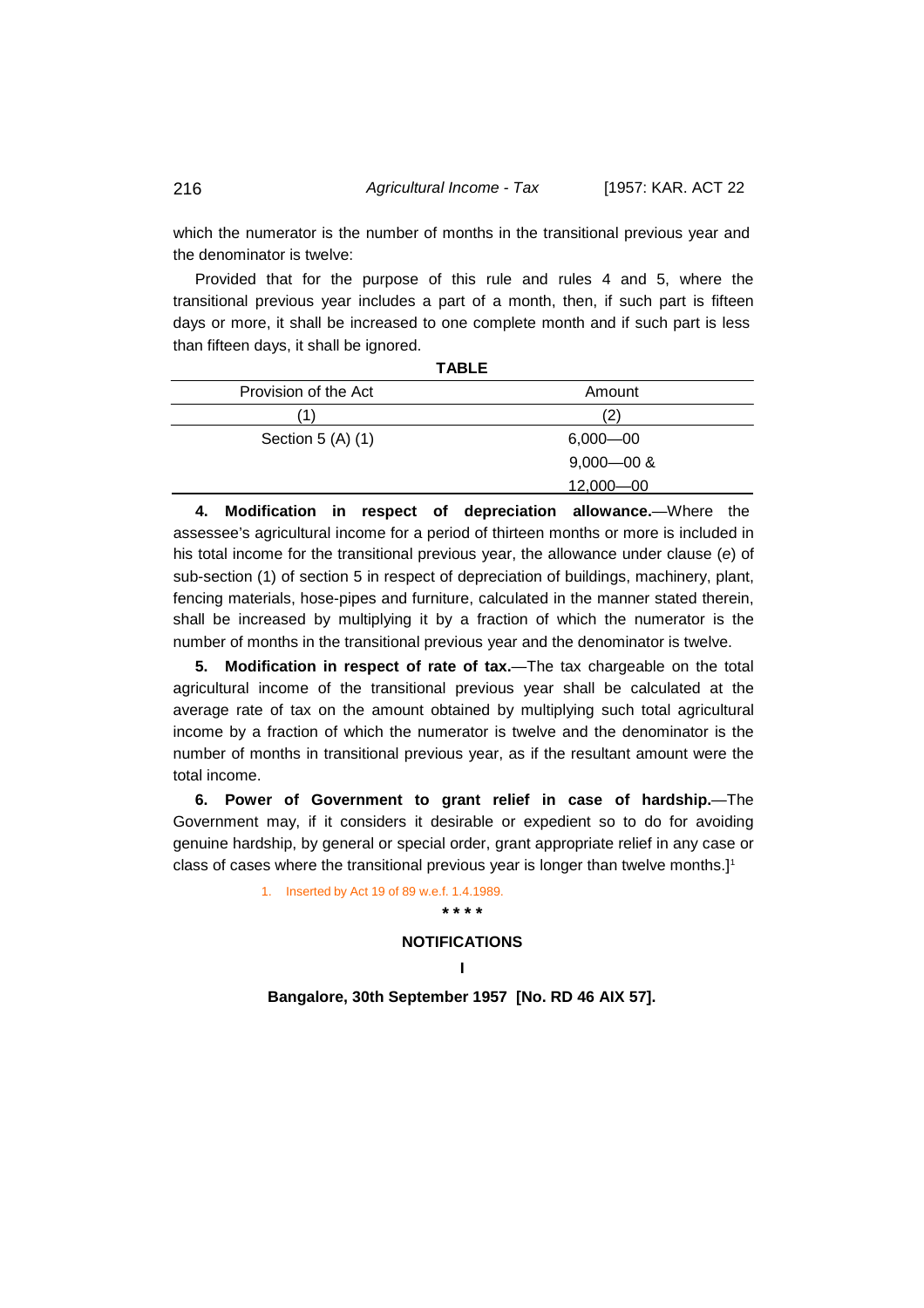In exercise of the powers conferred by sub-section (3) of Section 1 of the Mysore Agricultural Income-Tax Act, 1957 (Mysore Act No. 22 of 1957), the Government of Mysore hereby appoints the first day of October 1957 as the date on which all the provisions of the said Act (except Section 1 which has already come into force), shall come into force.

By Order an in the name of the Governor of Mysore,

(M. S. SWAMINATHAN) Secretary to Government,

Revenue Department.

(Published in Gazette Extraordinary dated 30.09.1957 in PART IV—2-C as No. 300.)

# **II**

## **Bangalore, dated the 30th December, 1963 [No. FD 69 CAX 63].**

In exercise of the powers conferred by sub-section (2) of Section 1 of the Mysore Agricultural Income-Tax (Amendment) Act, 1963 (Mysore Act 29 of 1963), the Government of Mysore hereby appoints the first day of January, 1964, as the date on which the remaining provisions of the said Act [Other than clauses (3) and (4) of Section 2 and Sections 3, 4, 6, 7, 14, 16, 18, 20, 21 and 24 which have already come into force] shall come into force.

By Order and in the name of the Governor of Mysore,

*(N. S. BHARATH) Deputy Secretary to Government, F.D*

**III Bangalore, dated 31th August, 1999.[No. FD 221 CSL 99.]**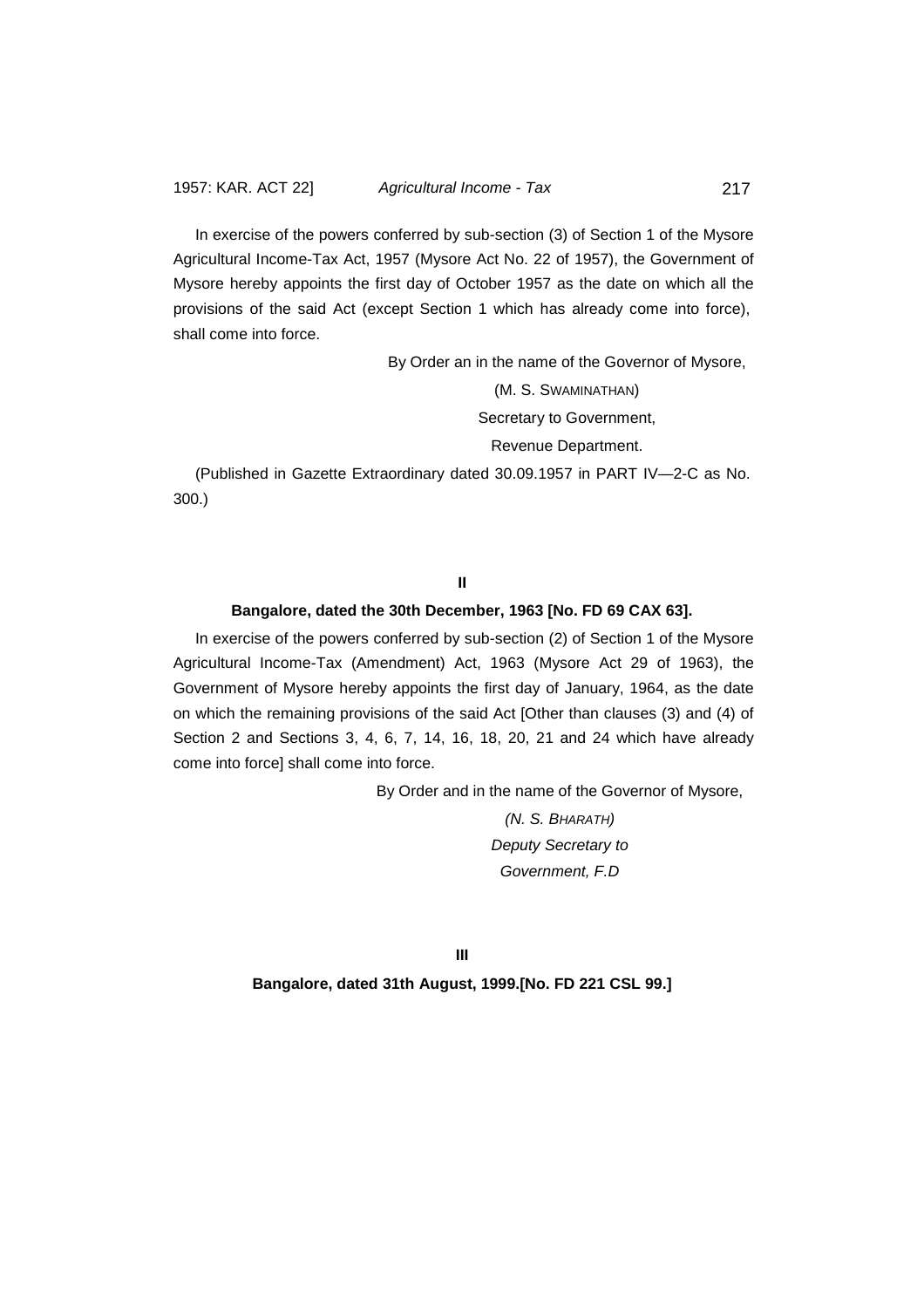In exercise of the powers conferred by sub-section (2) of section 1 of the Karnataka Taxation Laws (Third Amendment) Act, 1999 (Karnataka Act 18 of 1999), the Government of Karnataka hereby appoints the first day of September, 1999 as the date on which all provisions of the said Act shall come into force.

(Published in the Kanataka Gazette (Extraordinary) Part IV-2C (ii) as No. 1091, dated 21-8-1999. )

**\* \* \* \***